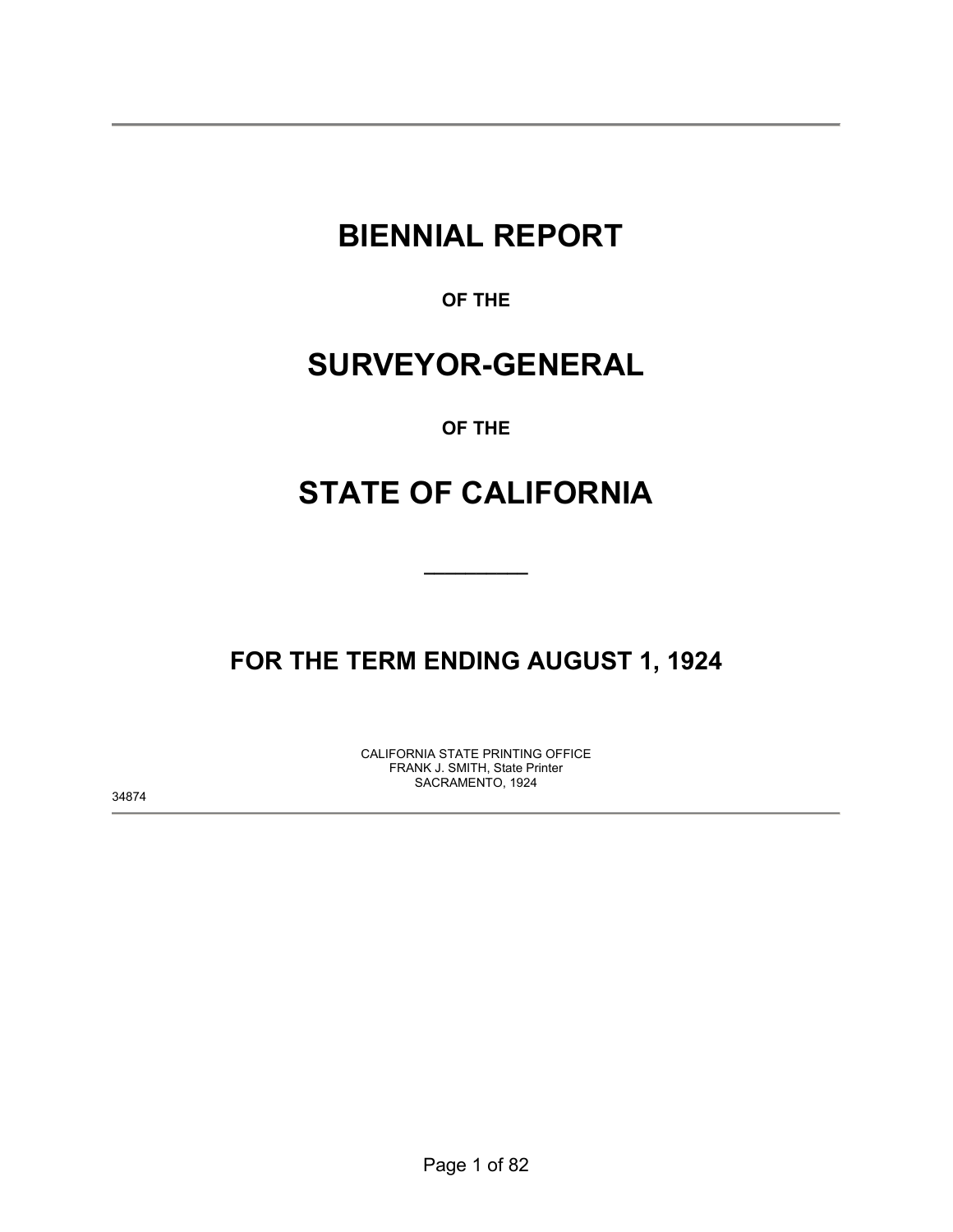## BIENNIAL REPORT OF THE SURVEYOR GENERAL.

 $\frac{1}{2}$ 

STATE OF CALIFORNIA, OFFICE OF THE SURVEYOR GENERAL, SACRAMENTO, September 29, 1924.

*To His Excellency,* F. W. RICHARDSON, *Governor of the State of California.*

SIR:

 I have the honor to herewith submit a report covering the work of this office for the term ending August 1, 1924.

## **DURING THE PAST BIENNIUM**

 Fees and royalties amounting to \$12,847 were collected by the Surveyor General and Register of the State Land Office, as provided by sections 501 and 3574 of the Political Code and chapter 303, Statutes of California, 1921, and paid into the state treasury and placed to the credit of the general fund.

 56,939 acres of state school lands were leased for a rental of \$8,010 under the provisions of chapter 493, Statutes of California, 1917, recommended by me, 94 leases being executed. Prior to that date, no revenue was received through the rental of school lands.

 20,789 acres of lieu school lands were sold through the sale of scrip purchased under the provisions of section 3408*d* of the Political Code for the sum of \$137,456, an average of \$6.61 per acre. Prior to the enactment of section 3408*d*, recommended by me, the state received \$1.25 an acre.

 Public auction sales of school lands were held under the provisions of chapter 207, Statutes of California, 1919, in the counties of Shasta, Riverside, San Bernardino, San Diego, Imperial, Yolo, Solano, Napa, Sonoma, Lassen, Modoc, Del Norte, Humboldt, Mendocino, Sierra, Nevada, Plumas and Alpine, 67,324 acres being sold for \$202,807, an average of \$3.01 per acre. Prior to the enactment of legislation recommended by me, the state received \$1.25 an acre for such land.

 40 acres of state school land were sold under the provisions of chapter 208, Statutes of California, 1919, for \$10,000, being \$250 an acre, and 197 acres were sold for \$985, being \$5 an acre. Prior to the enactment of legislation recommended by me, the state received \$1.25 an acre.

251.21 acres of sovereign lands in the bed of Clear Lake were sold under the provisions of chapter 142, Statutes of California, 1923, for \$7,536.30, being \$30 an acre. Prior to the enactment of chapter 142, recommended by me, the state received \$2.50 an acre.

669 applications to purchase 93,480 acres of state lands were filed.

 1392 reports of county treasurers, made under the provisions of section 3422 of the Political Code, showing the receipt of \$155,686 paid for state lands, were received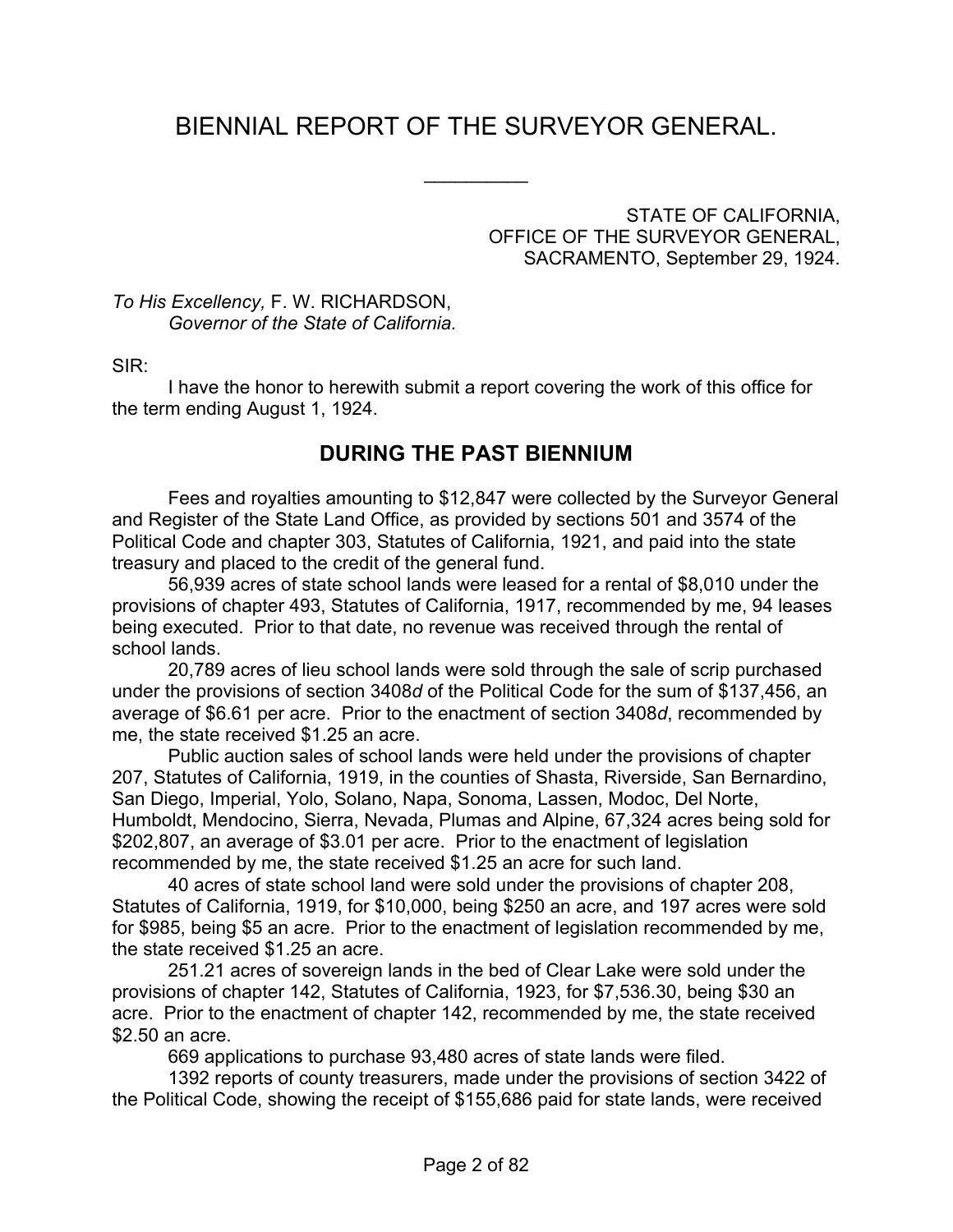and entered on the records of this office, as provided in section 3423 of the Political Code.

 3451 acres of lake lands were leased for a rental of \$8,628 under the provisions of chapter 612, Statutes of California, 1911, recommended by me, 11 leases being executed. Prior to that date, the state received no revenue for that class of lands.

 4730 acres of submerged lands were leased under the provisions of chapter 829, Statutes of California, 1921, for a rental of \$946, one lease being executed.

 56 lists and patents conveying 62,080 acres of land from the United States to the state were recorded in this office, as provided in section 3405 of the Political Code.

 621 certificates of purchase for 89,114 acres of state lands were issued under the provisions of section 3514 of the Political Code.

 481 patents for 72,295 acres of state lands were issued under the provisions of section 3519 of the Political Code.

 165 land surveyors' licenses were issued under the provisions of chapter 247, Statutes of California, 1907.

 County registrars of land titles in sixteen counties in the state operating under "An act to amend an act entitled 'An act for the certification of land titles and the simplification of transfer of real estate,' approved March 17, 1897," Statutes of California, 1915, page 1932, reported to this office the number of registrations and of certificates of title issued, which reports were embodied in reports made by this office under the provisions of chapter 800, Statutes of California, 1917.

 49 duplicate certificates of purchase were issued under the provisions of section 3518 of the Political Code.

 95 certificates of status of state lands, 164 certified copies of records and 23 certified copies of records of patents were issued.

 230 indemnity state selections were made under the provisions of section 3398 of the Political Code.

 141 certified lists of lands sold by the state were issued under the provisions of section 3659 of the Political Code

 65 statements of delinquencies were issued as provided by section 3546 of the Political Code.

 Surveys, maps and tablings made under the provisions of chapter 612, Statutes of California, 1911, amounting to 10 in number, were checked.

 Surveys, maps and tablings made under the provisions of chapter 490, Statutes of California, 1915, amounting to 2 in number, were checked.

Surveys of 65 camp sites in section 16, T. 1 N., R. 10 W., S. B. M., were made for the purpose of leasing under the provisions of chapter 493, Statutes of California, 1917.

 An extensive study of the prevalence of oil upon the beaches along the coast of California was made, as provided by Assembly Concurrent Resolution No. 23, chapter 82, Statutes of California, 1923, and a report is in course of preparation.

An investigation to determine what public lands of the State of California in national foresees are more valuable for timber than for any other purpose and subject to exchange for United States lands, as provided in chapter 229, Statutes of California, 1923, has been made and the acreage is estimated at 50,000.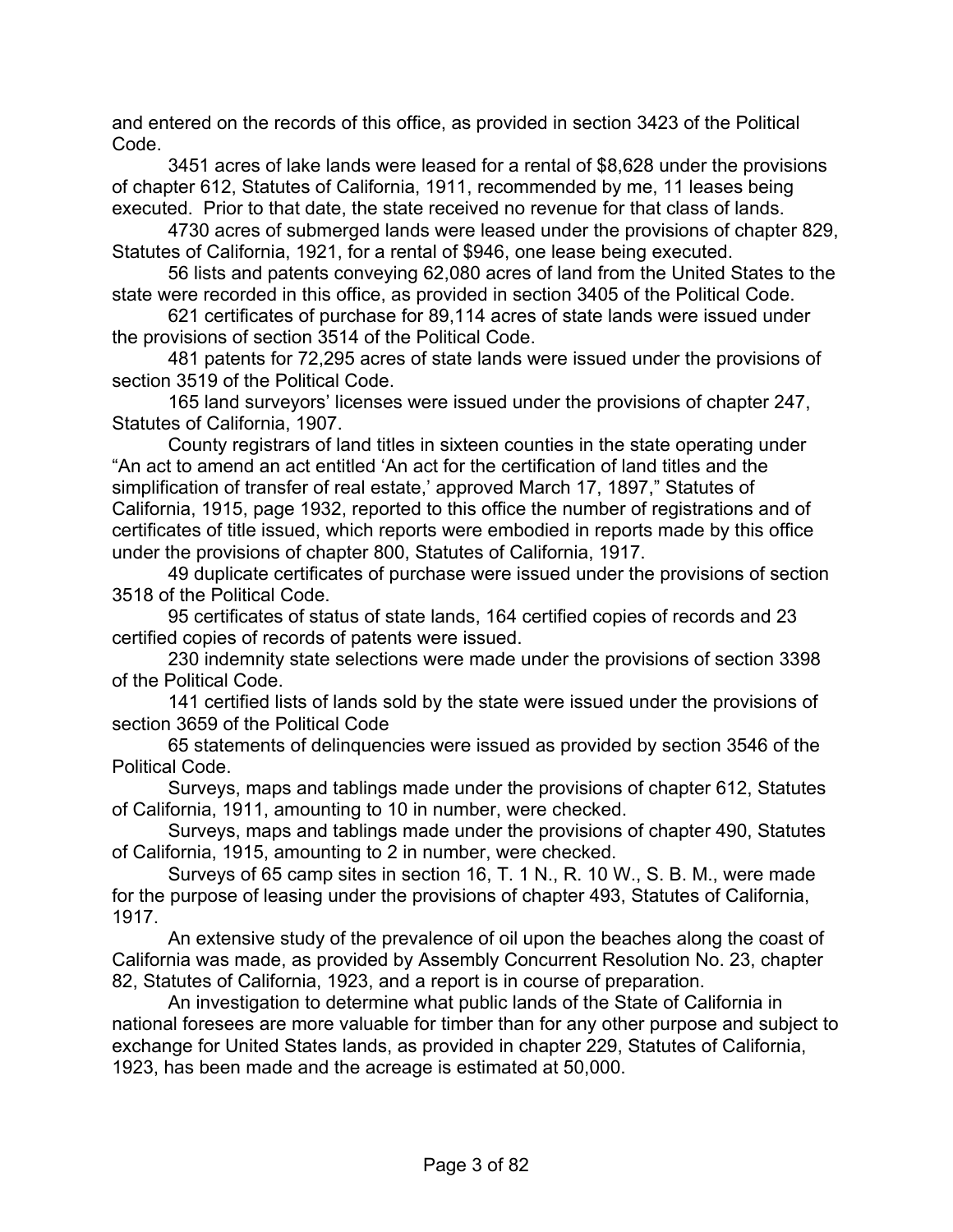The lands are scattered in 22 counties and an exchange thereof for United States lands in a compact body, as permitted by an act of congress of March 20, 1922 (Public No. 173), would result in a gain to the state of at least \$250,000, the reason therefore being that the state lands being scattered, have not the value that the same number of acres in a compact body would have.

 The scattered state lands would have as great a value to the United States as the United States lands exchanged, for the reason that the United States could consolidate the scattered state lands with the United States lands thereby making a compact body of United States lands.

 The cost of making the exchange is estimated at \$25,000, the United States requiring the state to advertise the state lands together with the United States lands in the counties in which the lands are located, also requiring the state to furnish abstracts of title covering the 50,000 acres, and requiring the state to pay \$624 fees.

 If the provisions of chapter 229 are to be carried out, provisions for the expense must be made.

Ten thousand letters have been written during the two years.

 Classification of 556,527 acres of state land was made under the provisions of chapter 303, Statutes of California, 1921.

 24 lists of persons licensed as land surveyors were transmitted to each of the 58 county recorders in the state as provided by section 4 of chapter 247, Statutes of California, 1907, a total of 1392 lists being transmitted.

Tabulated statements follow:

## **GENERAL OFFICE BUSINESS**

 Amount of fees and royalties collected by Surveyor General and Register of the State Land Office from August 1, 1922, to August 1, 1924, and paid into the state treasury; to the credit of the general fund, or to the Secretary of State:

|          | Month   | Paid into state treasury | Paid to Secretary of State |
|----------|---------|--------------------------|----------------------------|
| $1922 -$ | August. | \$184 00                 | \$9 00                     |
|          |         | 362 50                   | 71 00                      |
|          | October | 782 02                   | 37 00                      |
|          |         | 495 94                   | 32 00                      |
|          |         | 252 70                   | 33 00                      |
| $1923 -$ |         | 382 65                   | 11 00                      |
|          |         | 27584                    | 22 00                      |
|          |         | 410 84                   | 25 00                      |
|          |         | 301 45                   | 26 00                      |
|          |         | 1,216 58                 | 53 00                      |
|          |         | 288 38                   | 28 00                      |
|          |         | 222 83                   | 23 00                      |
|          |         | 515 51                   | 37 00                      |
|          |         | 245 44                   | 14 00                      |
|          |         | 314 25                   | 18 00                      |
|          |         | 376 75                   | 28 00                      |
|          |         | 387 47                   | 33 00                      |
| 1924 -   |         | 703 46                   | 27 00                      |
|          |         | 362 39                   | 19 00                      |
|          |         | 1,052 88                 | 900                        |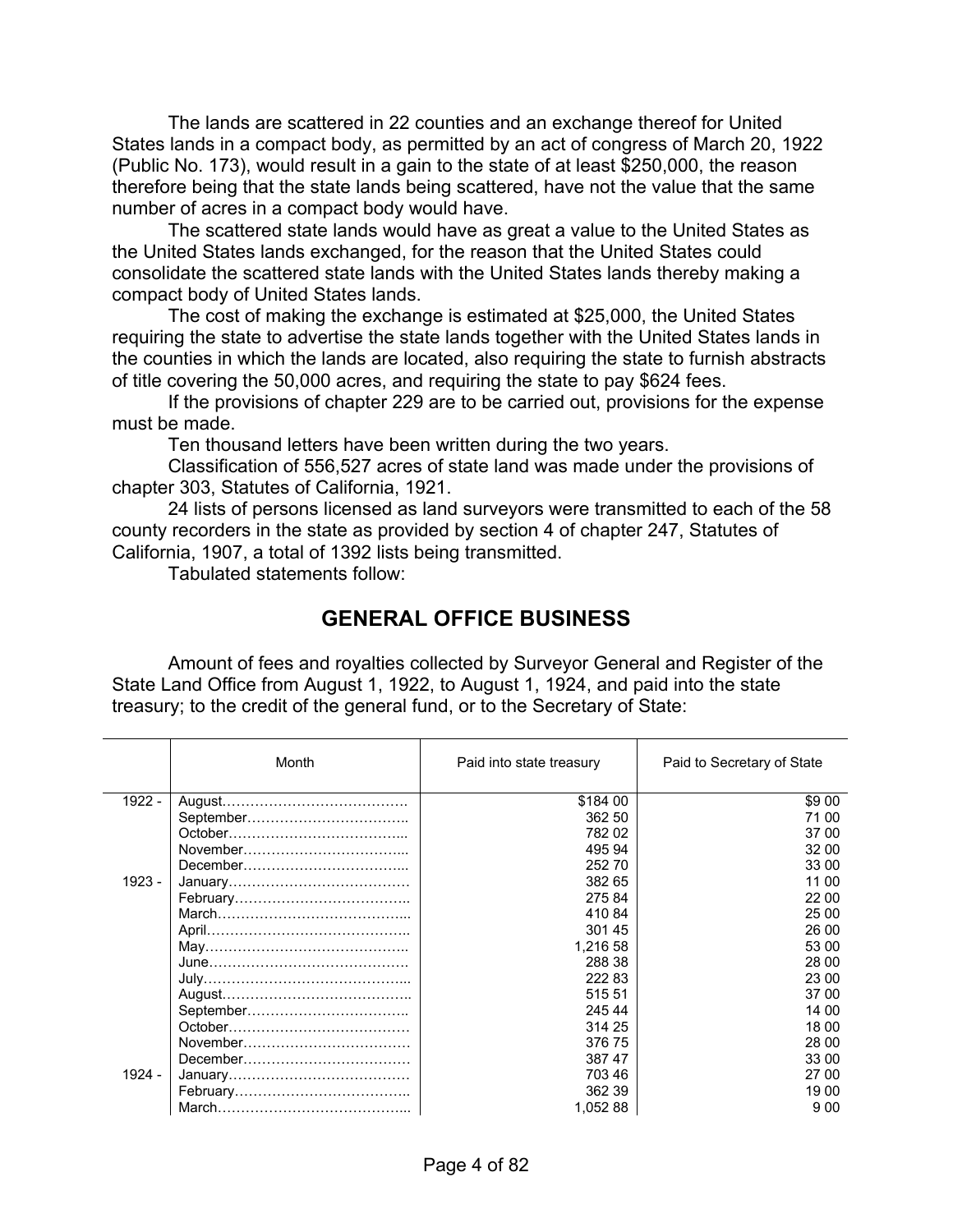| April<br>Mav<br>June<br>Jul | 88594<br>1,489 16<br>793 68<br>544 94 | 27 00<br>38 00<br>29 00<br>38 00 |
|-----------------------------|---------------------------------------|----------------------------------|
| ⊺otals<br>.                 | \$12,847 60                           | \$687 00                         |

 Amount of annual rentals received by the Surveyor General for the lease of state lands pursuant to the provisions of chapter 493, Statutes of California, 1917, from August 1, 1922 to August 1, 1924, and paid into the state treasury for the credit of the school land fund:

| 1922 - |          | \$189 00   |
|--------|----------|------------|
|        |          | 224 27     |
|        | October. | 219 20     |
|        |          | 553 43     |
|        |          | 186 40     |
| 1923 - |          | 967 20     |
|        |          | 11680      |
|        |          | 102 00     |
|        |          | 185 50     |
|        |          | 149 65     |
|        |          | 36140      |
|        |          | 88373      |
|        |          | 14685      |
|        |          | 41102      |
|        | October. | 190 00     |
|        |          | 428 63     |
|        |          | 320 80     |
| 1924 - |          | 960 00     |
|        |          | 39 20      |
|        |          | 223 60     |
|        |          | 45 00      |
|        |          | 270 00     |
|        |          | 62 00      |
|        |          | 77385      |
|        |          |            |
|        |          | \$8,009 53 |

#### STATE SCRIP

 Amount of money received by the Surveyor General from the sale of scrip under the provisions of section 3408*d* of the Political Code, from August 1, 1922, to August 1, 1924, and paid into the state treasury to the credit of the school land fund:

| 1922 - | \$25.836 35 |
|--------|-------------|
| 1923 - | 15.894 86   |
|        | 37.77       |
|        | 356         |
|        | 25.880 50   |
|        | 8.28146     |
|        | 7 395 44    |
|        | 3.745 37    |
|        | 3.581 57    |
| 1924 - | 2.725 19    |
|        |             |
|        |             |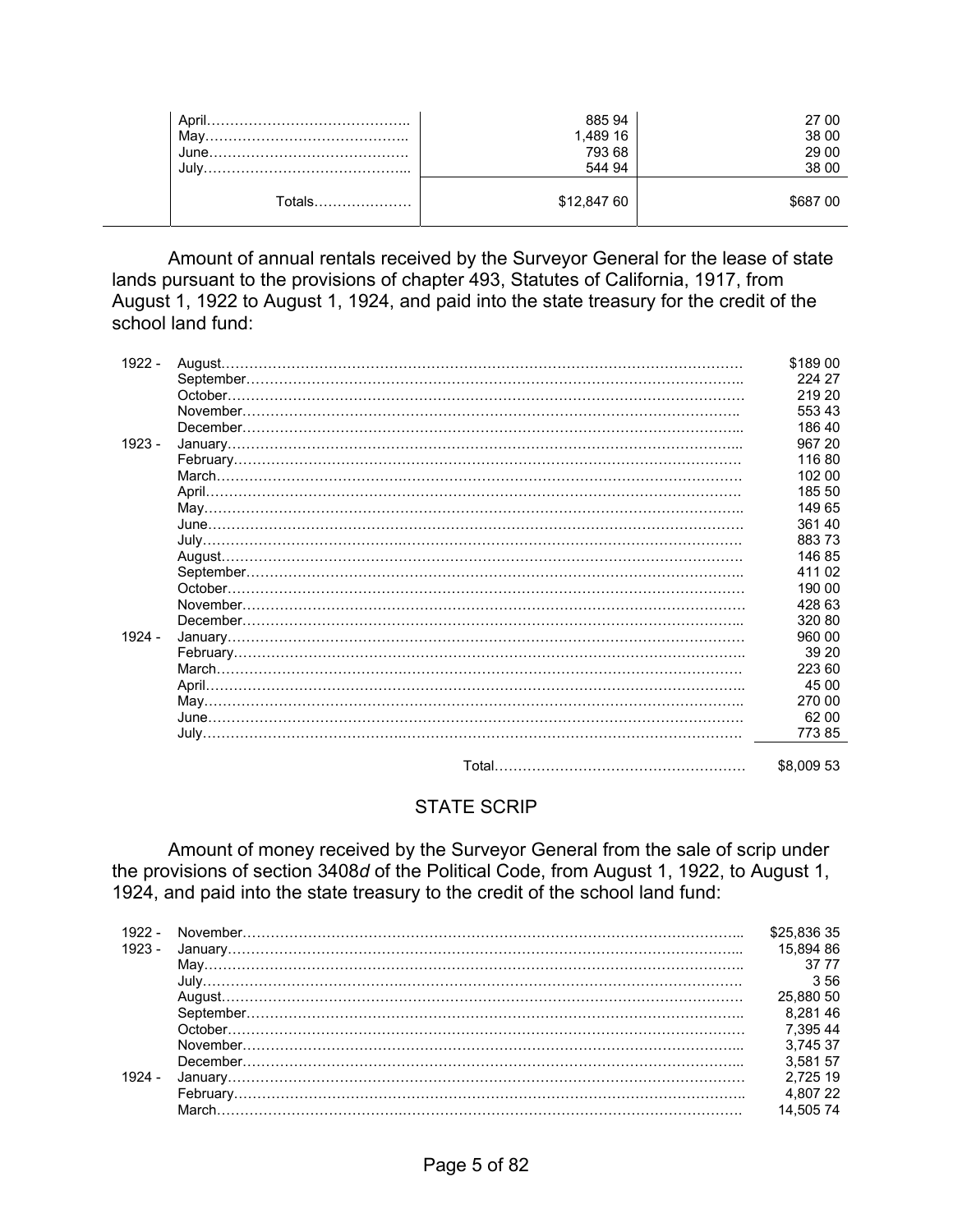Total……………………………………………… \$137,456 24

 Amount of money received by the Surveyor General under the provisions of chapter 303, Statutes of California, 1921, for application fees for permits, permit fees and annual rentals and paid into the State Treasury to the credit of the school fund.

| Permit fees.    | 400 00 |
|-----------------|--------|
| Annual rentals. | 320 OC |
|                 |        |

|  | \$730 00 |
|--|----------|
|--|----------|

#### FINANCIAL RECAPITULATION

| Amount of fees and royalties collected by Surveyor General and Register of the State Land Office<br>Amount of fees collected by the Register of the State Land Office for Secretary of State<br>Amount of annual rentals received by Surveyor General for the lease of state land under chapter | \$12,847 60<br>687 00 |
|-------------------------------------------------------------------------------------------------------------------------------------------------------------------------------------------------------------------------------------------------------------------------------------------------|-----------------------|
|                                                                                                                                                                                                                                                                                                 | 8.009 53              |
| Amount of money received by Surveyor General from the sale of scrip under section 3408d of the                                                                                                                                                                                                  |                       |
|                                                                                                                                                                                                                                                                                                 | 137.456 24            |
| Amount of money received by the Surveyor General under the provisions of chapter 303, Statutes                                                                                                                                                                                                  |                       |
| of California, 1921, for application fees for permits, permit fees, and royalties                                                                                                                                                                                                               | 730 00                |
|                                                                                                                                                                                                                                                                                                 |                       |
| Total………………………………………………                                                                                                                                                                                                                                                                         | \$159,730 37          |

#### PUBLIC AUCTION SALES OF SCHOOL LANDS

 State school lands were sold at public auction under the provisions of chapter 207, Statutes of California, 1919, between August 1, 1922, and August 1, 1924, as follows:

| County | Date           | Acres  | Amount     |
|--------|----------------|--------|------------|
|        | Oct. 30, 1923  | 1.113  | \$8,320 00 |
|        | Jan. 23, 1924  | 8.018  | 31,000 00  |
|        | Mar. 6, 1924   | 20.867 | 51.617 00  |
|        | April 22, 1924 | 4.403  | 14.845 00  |
|        | April 24, 1924 | 4.903  | 16.210 00  |
|        | May 21, 1924   | 200    | 400 00     |
|        | May 22, 1924   | 160    | 440.00     |
|        | May 27, 1924   | 980    | 2.215 00   |
|        | May 28, 1924   | 670    | 1.550 00   |
|        | June 10, 1924  | 16.519 | 54.409 00  |
|        | June 13, 1924  | 1.906  | 4.579 00   |
|        | June 19, 1924  | 320    | 1.400 00   |
|        | June 23, 1924  | 2.208  | 4.275 00   |
|        | June 27, 1924  | 3.058  | 6.722 00   |
|        | July 11, 1924  | 240    | 460 00     |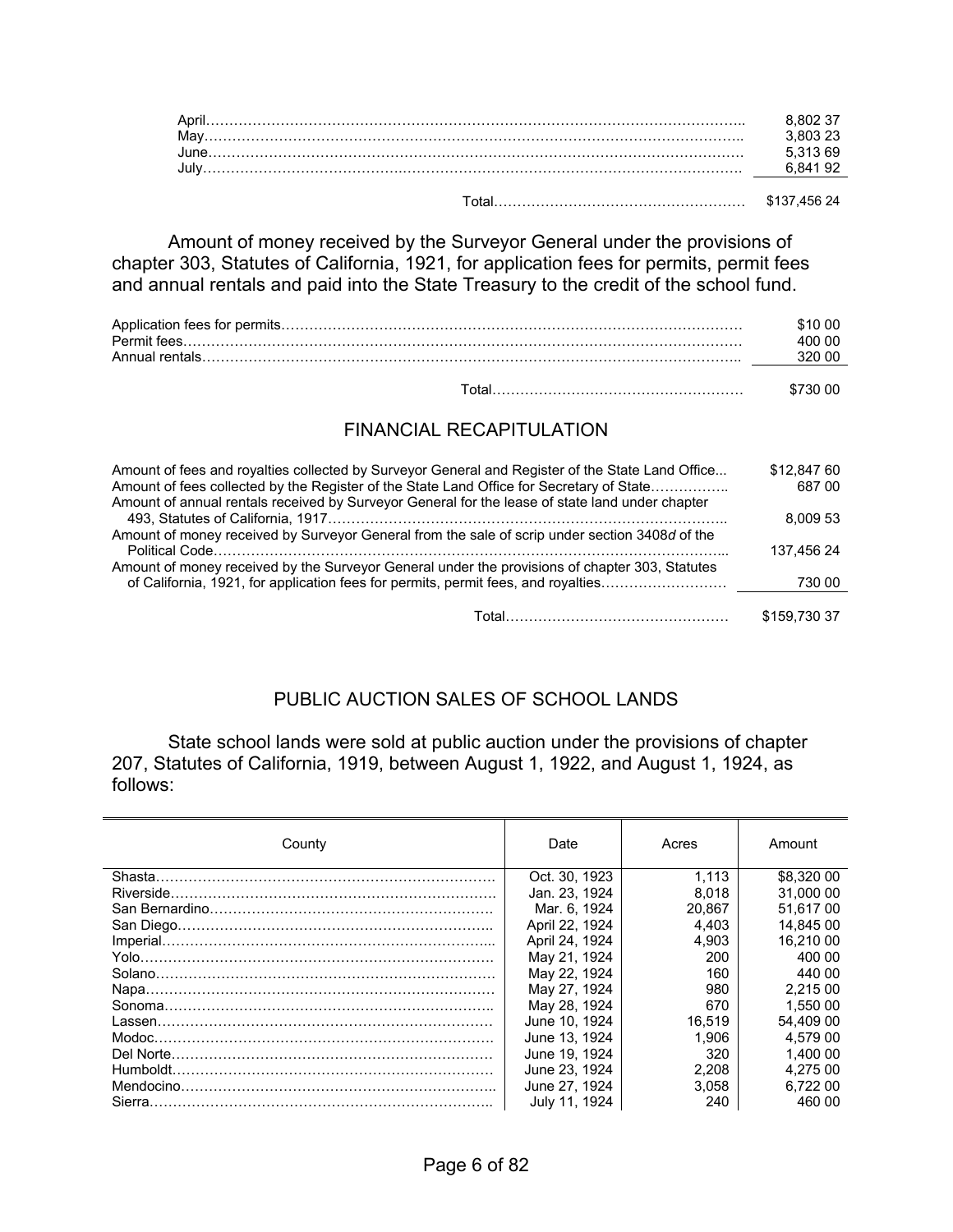| Nevad: | 1924<br>15.<br>1924<br>July 29. | 138<br>594 | 2.376 00<br>.989 00 |
|--------|---------------------------------|------------|---------------------|
|        |                                 |            | \$202.807 00        |

## SALES OF SCHOOL LANDS TO ACTUAL SETTLERS

 State school lands were sold to actual settlers under the provisions of chapter 208, Statutes of California, 1919, as follows:

| County | Date                          | Acres           | Amount                |
|--------|-------------------------------|-----------------|-----------------------|
|        | Feb. 5, 1923<br>Dec. 24, 1923 | 197.60<br>40.00 | \$988 00<br>10,000 00 |
|        |                               | 237.60          | \$10,988 00           |

#### SALES OF SOVEREIGN LANDS

 State sovereign lands were sold number the provisions of chapter 142, Statutes of California, 1923, as follows:

| County  | Date         | Acres           | Amount                 |
|---------|--------------|-----------------|------------------------|
| l ake.  | 1923<br>1924 | 41.04<br>210.17 | \$1,231 20<br>6,305 10 |
| Totals. |              | 251.21          | \$7,536 30             |

## APPLICATIONS TO PURCHASE STATE LANDS

From August 1, 1922 to August 1, 1924, applications to purchase state lands were received and filed as follows:

| School lands, lake lands, swamp and overflowed lands and sovereign lands | Number of<br>applications | Acres     |
|--------------------------------------------------------------------------|---------------------------|-----------|
|                                                                          | 17                        | 2.717.49  |
|                                                                          | 95                        | 10.851.58 |
|                                                                          | 46                        | 10.045.94 |
|                                                                          | 291                       | 32.254.38 |
|                                                                          | 55                        | 6.658.73  |
|                                                                          | 72                        | 7.370.20  |
|                                                                          | 68                        | 21.514.52 |
|                                                                          | 8                         | 760.62    |
|                                                                          |                           | 19.44     |
|                                                                          | 8                         | 1.035.85  |
|                                                                          |                           | 251.21    |
|                                                                          | 669                       | 93.479.96 |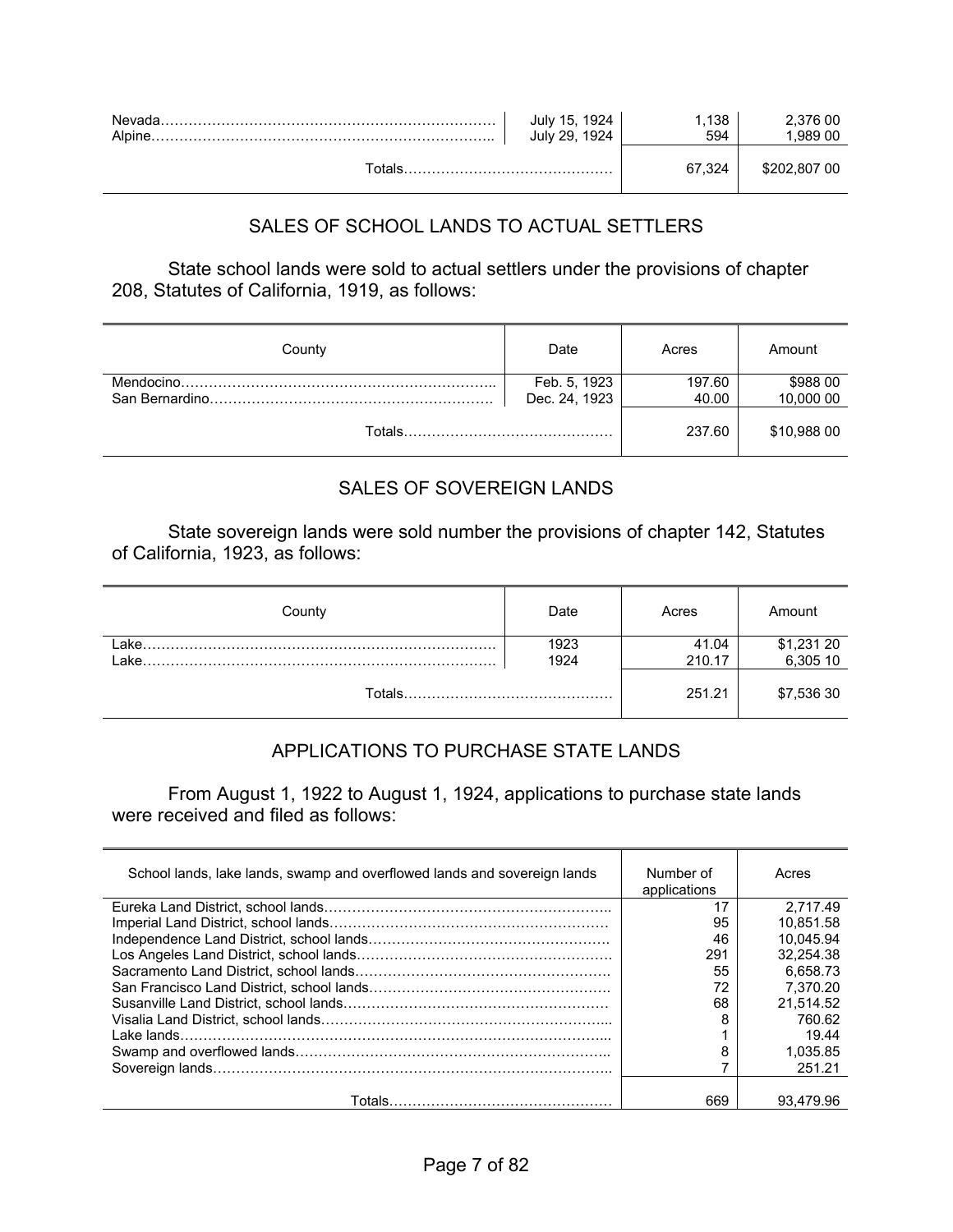## STATE LAND PAYMENTS

 Amounts of principal, interest and penalties received for the state by the county treasurers, on account of sales of school lands, from August 1, 1922, to August 1, 1924.

| Counties        | Principal | Interest  | Total     | Penalties |
|-----------------|-----------|-----------|-----------|-----------|
|                 |           |           |           |           |
| Alameda         |           |           |           |           |
| Alpine          | \$478 90  | \$386 16  | \$865 06  |           |
| Amador          |           | 25 10     | 25 10     |           |
| Butte           | 1,296 00  | 240 46    | 1,536 46  |           |
| Calaveras       | 334 80    | 129 60    | 464 40    | \$1 08    |
| Colusa          |           | 161 62    | 161 62    |           |
| Contra Costa    |           |           |           |           |
| Del Norte       | 140 00    | 40 11     | 180 11    |           |
| El Dorado       | 40 80     | 219 35    | 260 15    |           |
| Fresno          | 602 03    | 1,739 52  | 2,341 55  | 57 59     |
| Glenn           |           | 11272     | 11272     | 45        |
| Humboldt        | 2,065 16  | 8192      | 2,147 08  |           |
| Imperial        | 3,720 89  | 12,134 07 | 15,854 96 | 1,155 73  |
| Inyo            |           | 1,279 96  | 1,279 96  | 46 80     |
| Kern            | 3,309 69  | 5,060 71  | 8,370 40  | 173 42    |
| Kings           |           |           |           |           |
| Lake            | 936 93    | 51543     | 1,452 36  |           |
| Lassen          | 20,920 89 | 2,740 47  | 23,661 36 |           |
| Los Angeles     | 742 90    | 586 80    | 1,329 70  | 16 09     |
| Madera          | 40 00     | 542 72    | 58272     | 11 01     |
| Marin           |           |           |           |           |
| Mariposa        | 528 00    | 237 36    | 765 36    | 173       |
| Mendocino       | 3,381 09  | 816 21    | 4,197 30  |           |
| Merced          | 480 00    | 124 48    | 604 48    |           |
| Modoc           | 2,636 85  | 794 69    | 3,431 54  |           |
| Mono            | 4,567 19  | 2,037 11  | 6,604 30  | 63 43     |
| Monterey        | 803 04    | 2,538 87  | 3,341 91  | 147 58    |
| Napa            | 222 55    | 8792      | 310 47    |           |
| Nevada          | 237 67    | 58 84     | 296 51    |           |
| Orange          |           | 560       | 560       |           |
| Placer          | 353 09    | 200 29    | 553 38    | 451       |
| Plumas          |           | 44 80     | 44 80     |           |
| Riverside       | 4,067 52  | 6,16170   | 10,229 22 | 141 22    |
| Sacramento      |           |           |           |           |
| San Benito      | 2,383 10  | 1,073 88  | 3,456 98  | 39 84     |
| San Bernardino  | 15,094 25 | 15,259 80 | 30,354 05 | 335 06    |
| San Diego       | 2,758 49  | 2,687 11  | 5,445 60  | 219 38    |
| San Francisco   |           |           |           |           |
| San Joaquin     |           |           |           |           |
| San Luis Obispo | 607 09    | 3,277 30  | 3,884 39  | 123 05    |
| San Mateo       |           |           |           |           |
| Santa Barbara   |           | 29 36     | 29 36     |           |
| Santa Clara     | 100 00    | 144 58    | 244 58    | 197       |
| Santa Cruz      |           | 29 16     | 29 16     |           |
| Shasta          | 8,800 00  | 1,594 04  | 10,454 04 | 182 49    |
| Sierra          | 460 00    |           | 460 00    |           |
| Siskiyou        | 593 00    | 88288     | 1,480 88  |           |
| Solano          |           |           |           |           |
| Sonoma          | 946 11    | 143 40    | 1,089 51  |           |
| Stanislaus      |           | 240 80    | 240 80    |           |
| Sutter          |           |           |           |           |
| Tehama          | 902 56    | 550 84    | 1,453 40  | 70 85     |
|                 |           |           |           |           |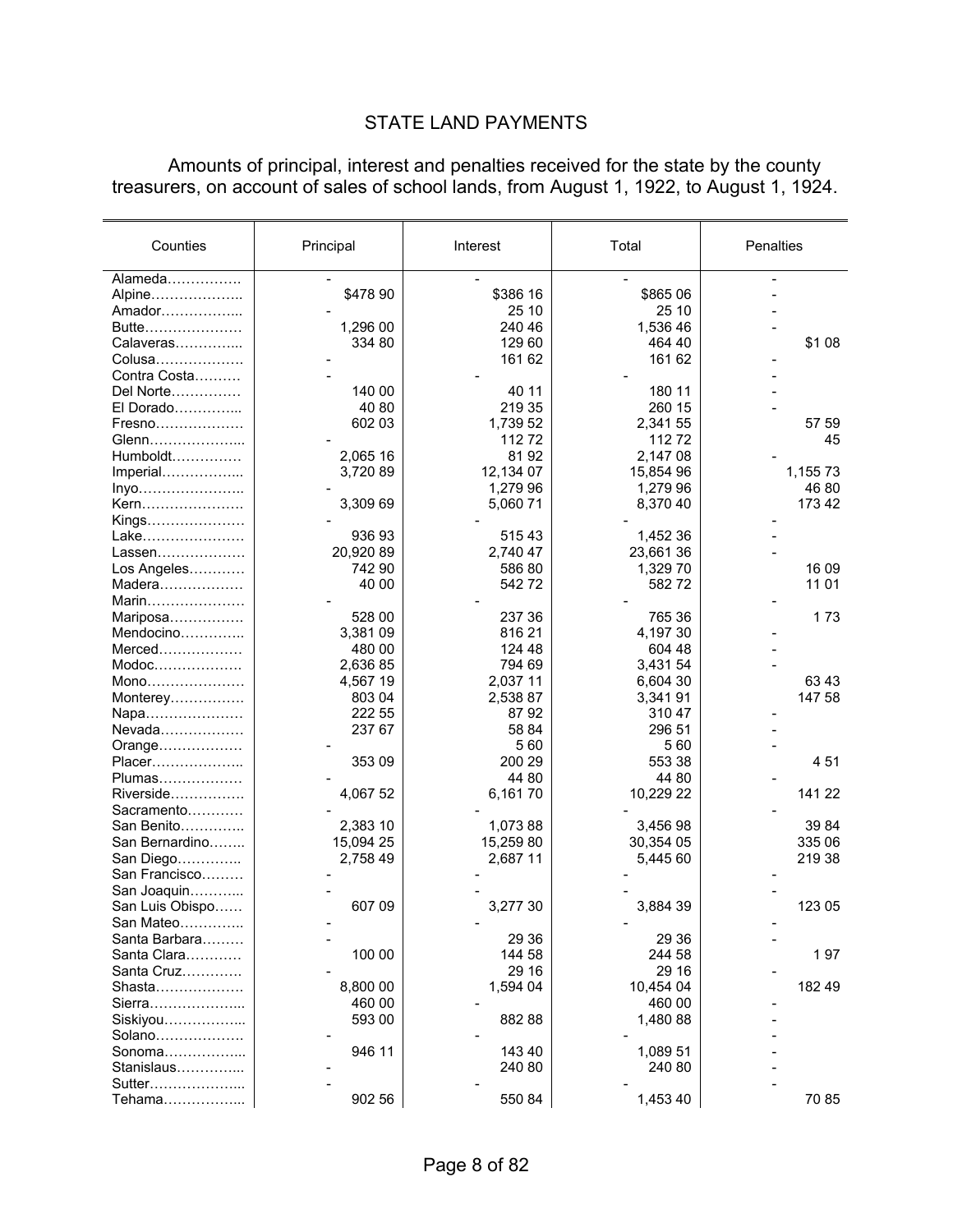| Trinity    | 424 00      | 110 24      | 534 24       | 86         |
|------------|-------------|-------------|--------------|------------|
| Tulare     | 640 00      | 1,053 17    | 1,693 17     | 34 62      |
| $Tuolumne$ | 92 65       | 79 56       | 172 21       | 303        |
| Ventura    |             | 90 59       | 90 59        |            |
| Yolo       | 80 00       | 82 05       | 162 05       | 544        |
| Yuba       | 238 35      | 324 82      | 563 17       |            |
| Totals     | \$86,090 59 | \$66,758 17 | \$152,848 76 | \$2,837 23 |

 Amount of annual rentals received for the leasing of state lands pursuant to the provisions of chapter 612, Statutes of California, 1911, from August 1, 1922, to August 1, 1924, and paid into the state treasury to the credit of the school land fund by the lessees was \$8,628.42.

 Amount of annual rentals received for the leasing of state lands pursuant to the provisions of chapter 829, Statutes of California, 1921, from August 1, 1922, to August 1, 1924, and paid into the state treasury to the credit of the general fund by the lessees was \$946.

#### LEASING OF STATE LANDS

 The number of acres of state lands which are under lease from the State of California is as follows:

|                                                                                            | Acres     |  |
|--------------------------------------------------------------------------------------------|-----------|--|
| State lands leased pursuant to the provisions of chapter 612, Statutes of California, 1911 | 3.451.00  |  |
| State lands leased pursuant to the provisions of chapter 493, Statutes of California, 1917 | 56.938.93 |  |
| State lands leased pursuant to the provisions of chapter 829, Statutes of California, 1921 | 4.730.00  |  |
|                                                                                            |           |  |
|                                                                                            | 65.119.93 |  |

## LANDS LISTED TO THE STATE

 From August 1, 1922, to August 1, 1924, lands were listed to the State of California by the United States, as follows:

| $G$ rant $-$ | Acres<br>35.340.48<br>26.739.62 |
|--------------|---------------------------------|
|              | 62.080.10                       |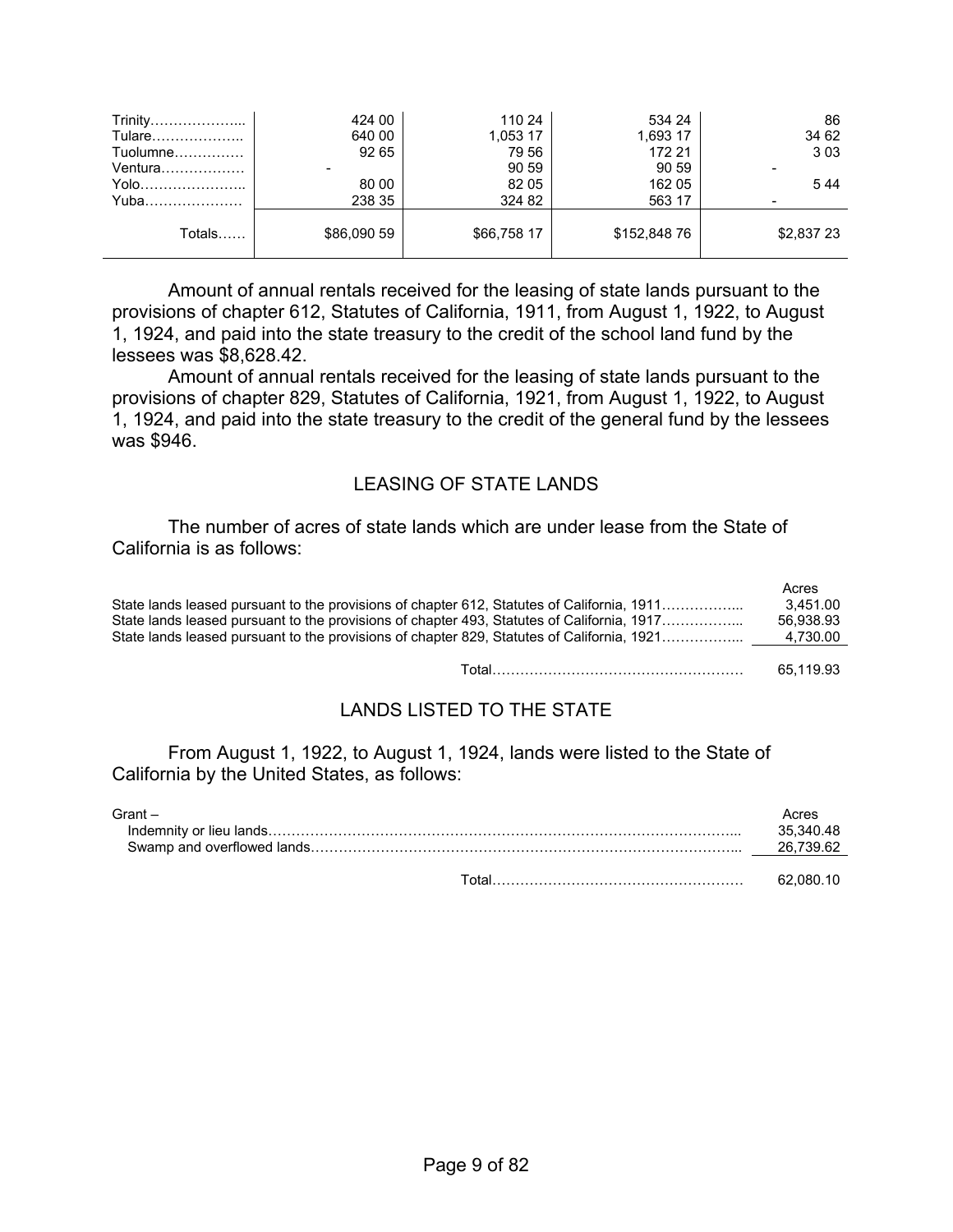#### CERTIFICATES OF PURCHASE ISSUED (From August 1, 1922, to August 1, 1924)

| Grant | Number of<br>certificates | Acres     |
|-------|---------------------------|-----------|
|       | 605                       | 87.453.42 |
|       |                           | 1,389.76  |
|       |                           | 19.44     |
|       |                           | 251.21    |
|       | 621                       | 89.113.83 |

#### PATENTS ISSUED (From August 1, 1922, to August 1, 1924)

| Grant | Number of<br>patents | Acres               |
|-------|----------------------|---------------------|
|       | 469                  | 71,383.58<br>455.54 |
|       | ິ                    | 456.80              |
|       | 481                  | 72.295.92           |

## LAND SURVEYORS LICENSED

 Licenses issued to land surveyors from August 1, 1922, to August 1, 1924, numbered 165.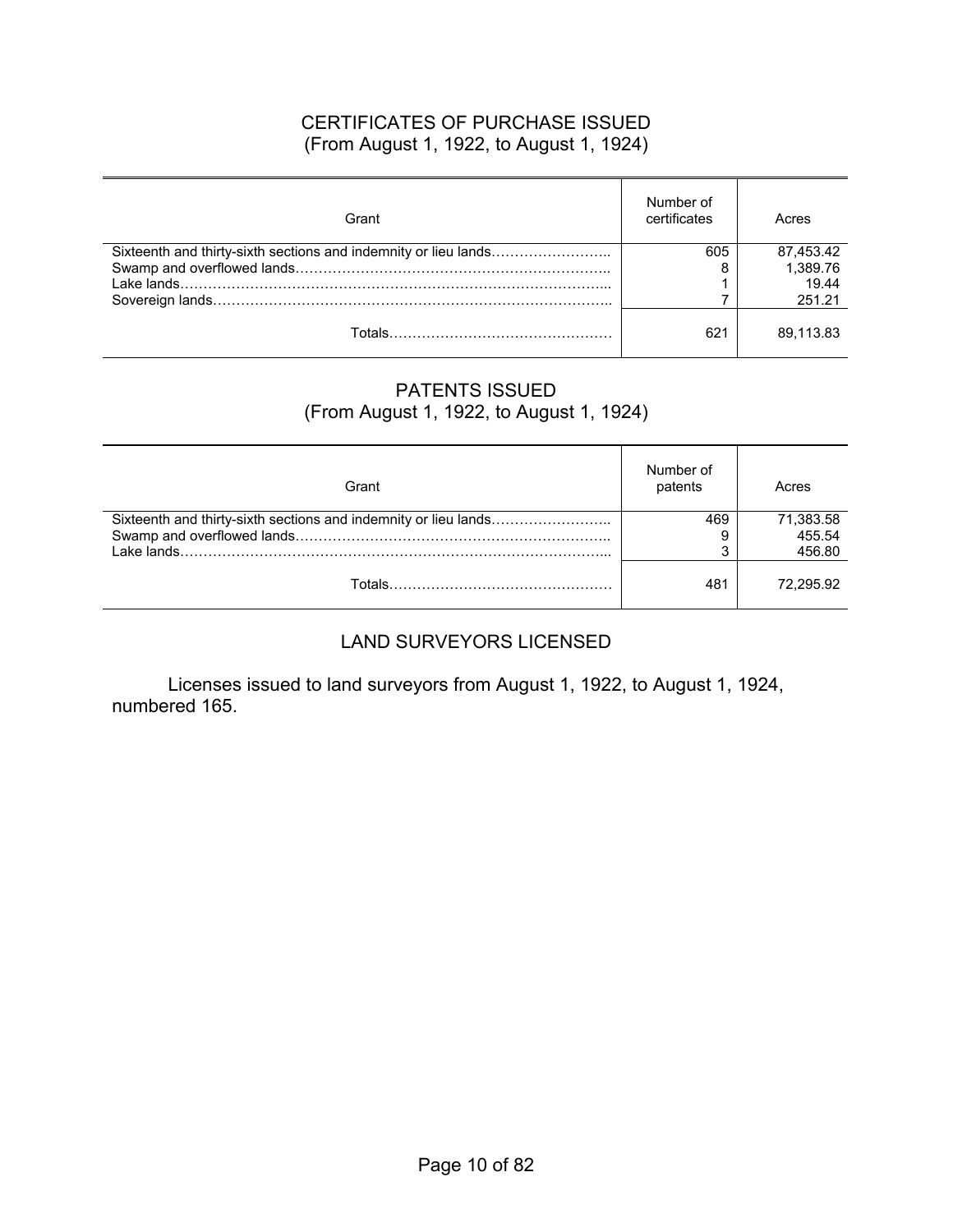## **LAND TITLE LAW**

 Pursuant to the provisions of chapter 800, Statutes of California, 1917, I beg to report that on August 1, 1923, certificates of title had been issued pursuant to the registration of land titles under "The Torrens Law" in sixteen of fifty-eight counties of the State of California, the registrars of the sixteen counties having registrations reporting as follows:

#### **Alameda County.**

94 certificates, which includes all transfers, issued up to August 1, 1923.

#### **Fresno County.**

2 certificates issued up to August 1, 1923.

#### **Humboldt County.**

163 certificates issued up to August 1, 1923.

#### **Imperial County.**

230 certificates issued up to August 1, 1923.

#### **Kern County.**

30 certificates issued up to August 1, 1923.

#### **Los Angeles.**

22,519 certificates issued up to August 1, 1923.

#### **Orange County.**

2,765 certificates issued up to August 1, 1923.

#### **Riverside County.**

117 certificates issued up to August 1, 1923.

#### **San Bernardino County.**

970 certificates issued up to August 1, 1923.

#### **San Diego County.**

1,954 certificates issued up to August 1, 1923.

#### **San Francisco County.**

8 certificates issued up to August 1, 1923.

#### **Santa Barbara County.**

102 certificates issued up to August 1, 1923.

#### **Santa Cruz County.**

9 certificates issued up to August 1, 1923.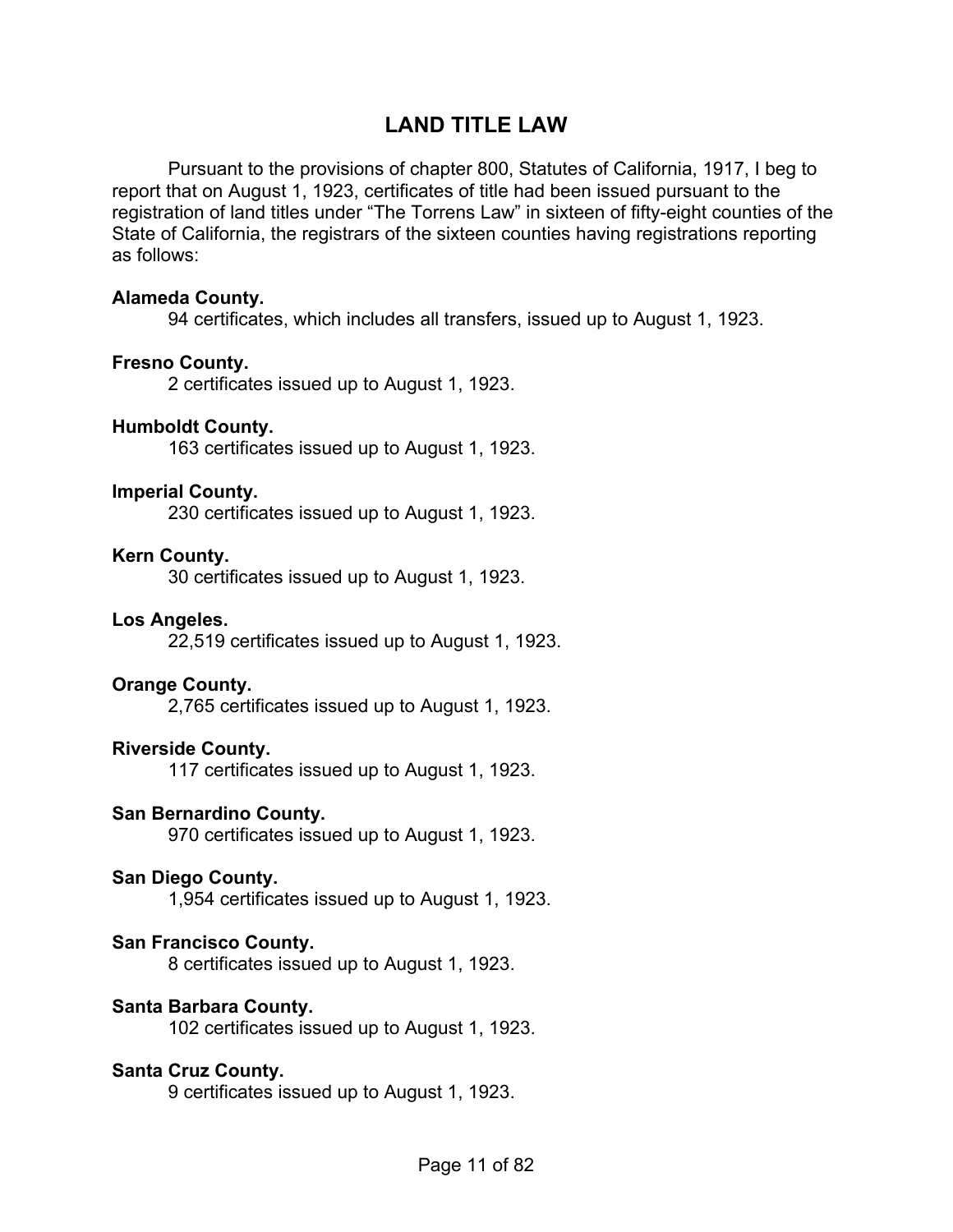#### **Sonoma County.**

196 certificates issued up to August 1, 1923.

#### **Tulare County.**

36 certificates issued up to August 1, 1923.

#### **Ventura County.**

1 certificate issued up to August 1, 1923.

 The Torrens act provides that upon the original registration of any land, a sum equal to one-tenth of one per cent of the assessed value of the land including permanent improvements thereon as the same were valued for county taxation the last time said land and permanent improvements of either thereof were assessed for county taxes next preceding the filing of the petition shall be collected by the registrar and paid to the State Treasurer to be credited to the "Torrens Title Assurance Fund." The books of the State Treasurer show that on August 1, 1923, the "Torrens Title Assurance Fund" contained State of California Harbor Improvement 4 per cent bonds having a face value of \$23,000, which were purchased for the benefit of said fund, for the sum of \$22,255.19, and that the amount of cash in said fund on August 1, 1923,was \$258.70.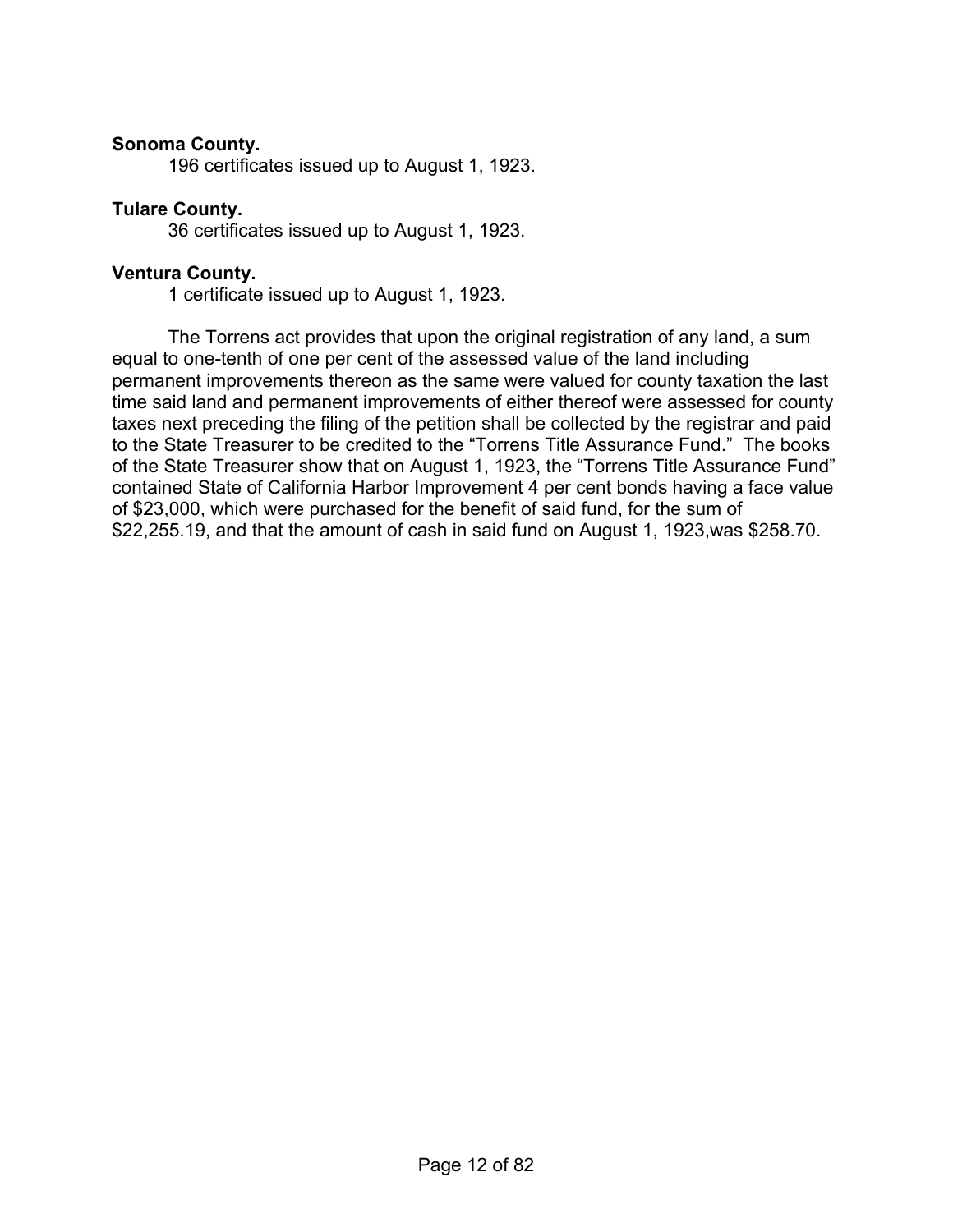## **LAND TITLE LAW**

 Pursuant to the provisions of chapter 800, Statutes of California, 1917, I beg to report that the registrars of titles in sixteen counties of the state in which registration of land have been made up to August 1, 1924, advised me as follows:

#### **Alameda County.**

Relative to the total number of registrations or certificates of title issued, will advise that there were no new certificates issued – only transfers during 1924.

 In 1923 the registrar reported 94 certificates issued, including all transfers, up to August 1, 1923.

#### **Fresno County.**

 The registrar of Fresno County made no report this year but in 1923 he reported that two certificates were issued up to August 1, 1923.

#### **Humboldt County.**

 "The total number of Torrens certificates of title issued up to August 1, 1924, is 182."

#### **Imperial County.**

"Our total number of Torrens certificates up to August 1, 1924, is 244."

#### **Kern County.**

 We have four registrations Torrens Act and this office has issued 43 certificates to August 1, 1924.

#### **Los Angeles.**

 The total number of certificates issued under the Land Registration Act (Torrens) up to August 1, 1924, was 28,853, and the total number of documents filed for record in said department from August 1, 1923, to August 1, 1924, was 19,217.

#### **Orange County.**

 905 parcels of land have been registered under the Land Title Law of California in this county; and 3496 certificates of title issued up to August 1, 1924.

#### **Riverside County.**

 "The total number of certificates issued in this county up to August 1, 1924, are 130, and no new decrees issued since February 6, 1923, and as the number of said certificates was 110 you will see that we have only issued 20 continuation-certificates since that date."

#### **San Bernardino County.**

 The total number of registrations under the Registered Land Title Law, up to August  $1<sup>st</sup>$ , is 475.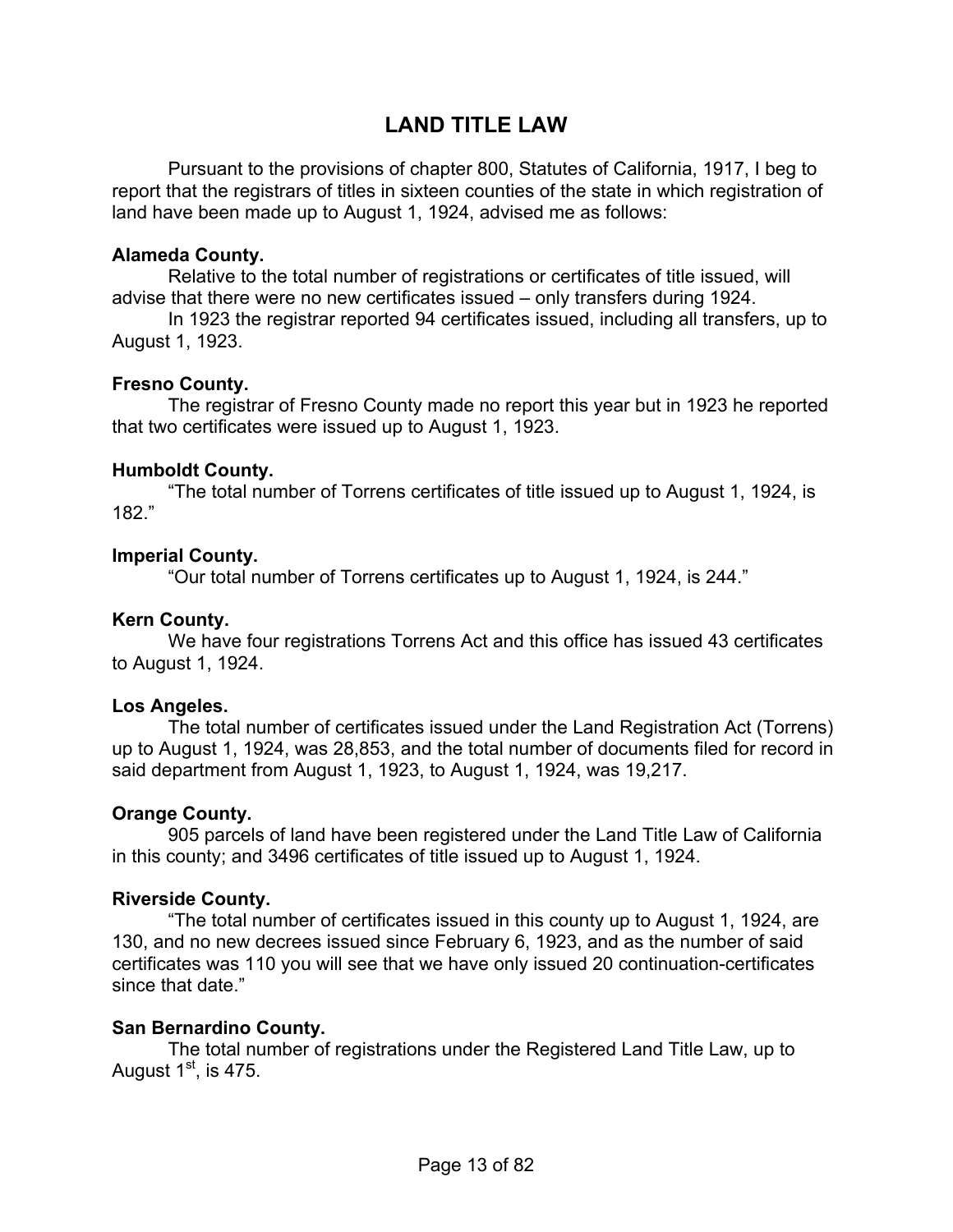#### **San Diego County.**

The total number of certificates of title issued up to August 1, 1923, is 2187.

#### **San Francisco County.**

 During the entire life of the Torrens Act there have been filed in this department but five original decrees. Nine certificates of title have been issued.

#### **Santa Barbara County.**

"We have 176 certificates of title to date."

#### **Santa Cruz County.**

 There has been one registration under the Torrens system in our office and we have issued ten certificates of title.

#### **Sonoma County.**

 Up to August 1, 1924, there had been 219 certificates of title issued, 230 documents filed and no new registrations, leaving the total separate parcels of land registered at 84.

#### **Tulare County.**

"Total number of certificates issued 38."

#### **Ventura County.**

 The registrar of Ventura County made no report this year but in 1923 he reported that one certificate was issued up to August 1, 1923.

 The Torrens act provides that upon the original registration of any land, a sum equal to one-tenth of one per cent of the assessed value of the land including permanent improvements thereon as the same were valued for county taxation the last time said land and permanent improvements of either thereof were assessed for county taxes next preceding the filing of the petition shall be collected by the registrar and paid to the State Treasurer to be credited to the "Torrens Title Assurance Fund." The books of the State Treasurer show that on August 1, 1924, the "Torrens Title Assurance Fund" contained State of California Harbor Improvement 4 per cent bonds having a face value of \$23,000, which were purchased for the benefit of said fund, for the sum of \$22,255.19, and that the amount of cash in said fund on August 1, 1924,was \$1,605.56.

Respectfully submitted.

 W. S. KINGSBURY, *Surveyor General.*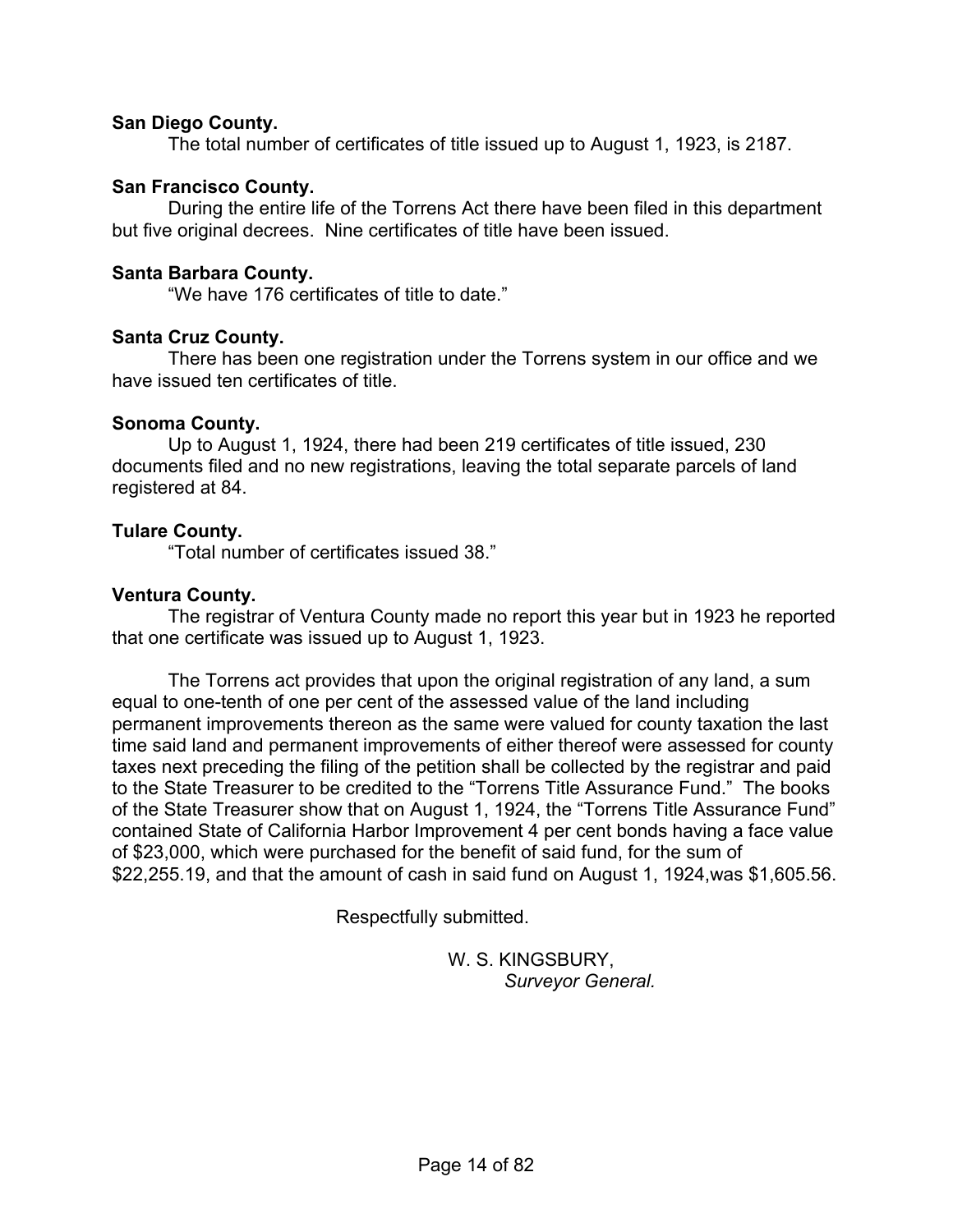# LAWS GOVERNING THE SALE OF SCHOOL LANDS, AND THE LEASING OF LANDS, OF THE STATE OF CALIFORNIA

## Together with Rules, Regulations and Information Concerning Same

And

LIST OF THE VACANT SCHOOL LANDS ON SEPTEMBER 29, 1924.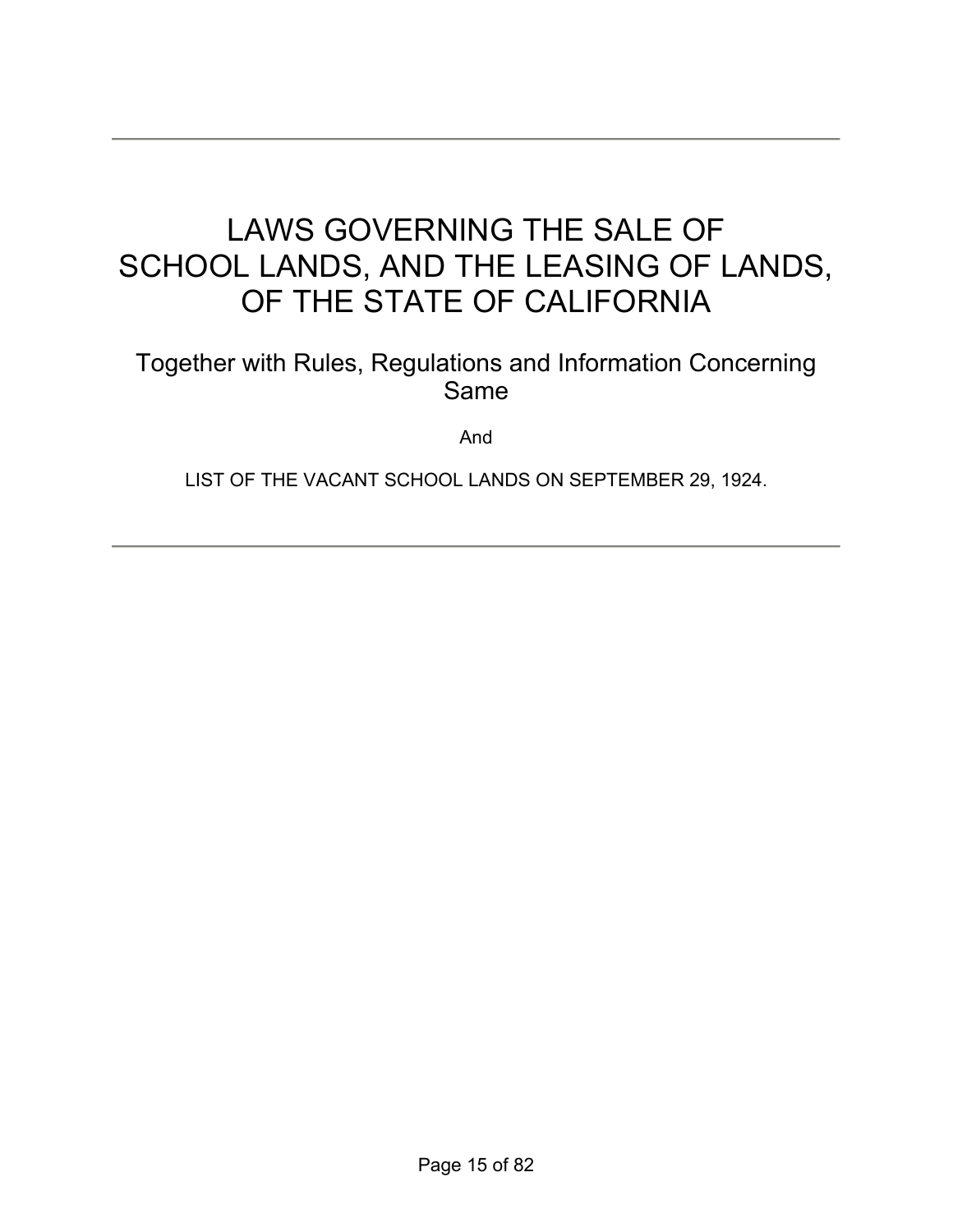#### **LAW GOVERNING THE SALE OF SCHOOL LAND UNSUITABLE FOR CULTIVATION.**

#### CHAPTER 207.

*An act to amend an act entitled "An act providing for the sale of certain state lands," approved May 19, 1915, by extending the provisions thereof to certain lands heretofore reserved from sale, and by providing for the sale or exchange of such lands.* 

[Approved May 6, 1919.]

*The people of the State of California do enact as follows:*

 SECTION 1. An act entitled "An act providing for the sale of certain state lands," approved May 19, 1915, is hereby amended to read as follows:

 Section 1. The unsold portions of the sixteenth and thirty-sixth sections of school lands not included within the five hundred thousand acres granted to the state for school purposes, and the unsold portions of the listed lands selected of the United States in lieu of the sixteenth and thirty-sixth sections and losses to the school grant which are not suitable for cultivation shall be sold at public auction to the citizens of the United States by the surveyor general under rules and regulations prescribed by him, payment to be made as follows: The full purchase price of the land, or ten per cent thereof and interest to the first day of January following at the rate of six per cent per annum on the unpaid balance of the purchase price, to be paid at the time of sale; the unpaid balance of the purchase price shall bear interest at the rate of six per cent per annum, payable in advance on the first day of each year, at which time the purchaser may pay as many one-tenths of the purchase price as he may desire; *provided*, that the legislature may require the payment of the unpaid balance of the purchase price within five years after the passage of an act requiring such payment. All payments to be made to the county treasurer of the county in which the land is situated.

 SEC. 2. From and after the date upon which this act takes effect, the surveyor general may sell in like manner and upon like conditions as to payment and interest any of the lands heretofore reserved from sale by the provisions of section three thousand four hundred eight *b* of the Political Code which have not been used as bases for indemnity selections, as provided in section three thousand four hundred six *a* of said code, or otherwise disposed of under any law of this state; *provided, however*, lands which in his judgment contain growth valuable for forest-cover protection to watersheds, or are valuable for reservoir sites, shall not be sold or exchanged under the provisions of this act.

 Whenever he shall deem it to the advantage of the state so to do, he may, with the concurrence of the United States of equal area, pursuant to law, any of said reserved lands in place, and the lands so acquired in exchange may be thereafter sold in the same manner and upon like conditions as to payment and interest as hereinabove set forth. Nothing herein contained shall be construed to affect the right of the surveyor general to use as bases for indemnity scrip, as provided in sections three thousand four hundred six *a*, three thousand four hundred eight *b*, three thousand four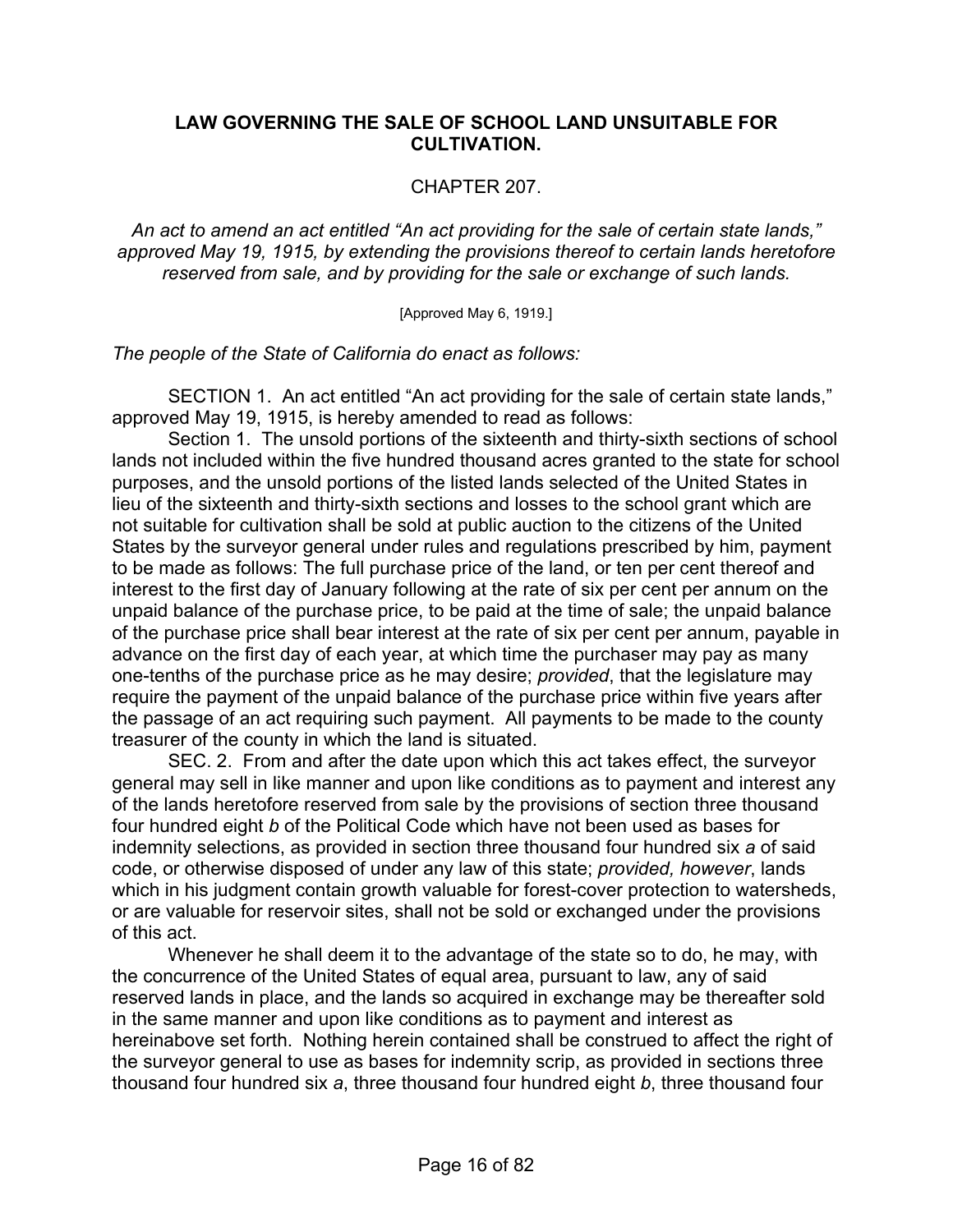hundred eight *c*, and three thousand four hundred eight *d* of the Political Code, and of said reserved lands not otherwise disposed of under the provisions of this act.

 SEC. 3. Whenever any person shall make actual settlement, in good faith, upon any such land, with intent to purchase the same pursuant to the provisions of an act entitled "An act providing for the sale of certain state lands suitable for cultivation," approved May 19, 1915, and the surveyor general shall, thereafter, upon an examination of such lands, determine it to be unsuitable for cultivation, he may, with the concurrence of the state board of control, fix a price at which such land may be sold to such actual settler, as provided in the act last named, and such actual settler shall have the right to purchase such land, at the price so fixed, at any time within a period of six months thereafter. The purchase price of all timber lands shall be paid in full at the time of sale.

 SEC. 4. In any and all notices of public sale, the surveyor general shall reserve the right to reject any and all bids.

 SEC. 5. When the full purchase price has been paid the purchaser shall be entitled to a patent for the land.

SEC. 6. Those parts of all acts in conflict with this act are hereby repealed.

## **LAW GOVERNING THE SALE OF SCHOOL LAND SUITABLE FOR CULTIVATION.**

#### CHAPTER 208.

#### *An act to amend an act entitled "An act providing for the sale of certain state lands suitable for cultivation," approved May 19, 1915.*

[Approved May 6, 1919.]

*The people of the State of California do enact as follows:*

 SECTION 1. An act entitled "An act providing for the sale of certain state lands suitable for cultivation," approved May 19, 1915, is hereby amended to read as follows:

 Section 1. The unsold portions of the sixteenth and thirty-sixth sections of school lands not included within the exterior boundaries of national reservations, the unsold portions of the five hundred thousand acres granted to the state for school purposes, and the unsold portions of the listed lands selected of the United States in lieu of the sixteenth and thirty-sixth sections and losses to the school grant, which are suitable for cultivation shall be sold to actual settlers in quantities not exceeding three hundred twenty acres to any one person under the provisions of section three thousand four hundred ninety-five of the Political Code, at a price to be fixed by the state board of control and the state surveyor general, payment to be made as follows: The full purchase price of the land, or ten per cent thereof and interest to the first day of January following, at the rate of six per cent per annum on the unpaid balance of the purchase price; the unpaid balance of the purchase price shall bear interest at the rate of six per cent per annum, payable in advance on the first day of each year, at which time the purchaser may pay as many one-tenths of the purchase price as he may desire;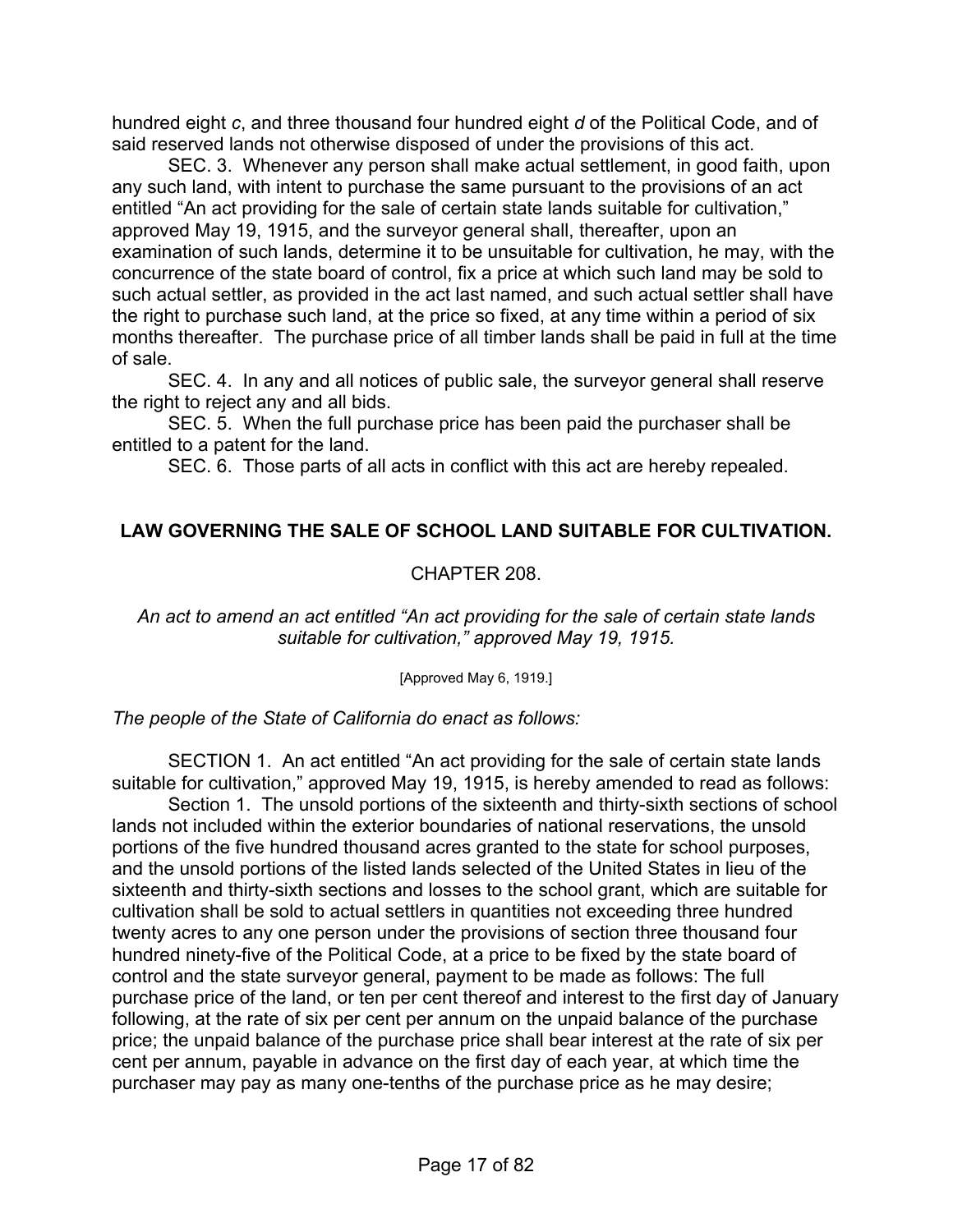*provided*, that the legislature may require the payment of the unpaid balance of the purchase price within five years after the passage of an act requiring such payment.

 Sec. 2. Actual settlers, within the meaning of this act, are persons who have resided in good faith on the land for a period of not less than one year, to the exclusion of any other residence or fixed place of habitation during such time.

 Sec. 3. Any person who shall in good faith settle upon any land in the belief that the same was suitable for cultivation shall, in the event the surveyor general, upon inspection, determines said land to be unsuitable for cultivation, be a preferred purchaser for a period of six months from the date of such decision; *provided*, that in cases where the surveyor general has heretofore decided that lands settled upon were unsuitable for cultivation said settlers shall be preferred purchasers for a period of six months form the date that this act takes effect.

#### **LAW GOVERNING THE LEASING OF SCHOOL LANDS FOR AGRICULTURAL, GRAZING AND RECREATIONAL PURPOSES.**

#### CHAPTER 493.

*An act providing for the leasing of certain state lands and making an appropriation for the purposes of this act.* 

> [Approved May 17, 1917.] (Effective July 27, 1917.)

*The people of the State of California do enact as follows:*

 SECTION 1. Any person, firm or corporation desiring to lease any of the unsold portions of the sixteenth and thirty-sixth sections of school lands and the unsold portions of the listed lands selected from the public lands of the United States in lieu of the sixteenth and thirty-sixth sections and losses to the school grant must make application therefore to the surveyor general of the state, describing the lands sought to be leased by legal subdivisions. The application must be accompanied by the filing fee of five dollars. All applications to lease lands under this act shall be approved or rejected by the surveyor general within ninety days after the receipt thereof.

 SEC. 2. Upon receipt of an application to lease any of the lands under this act the surveyor general shall appraise such lands and fix the annual rental per acre therefore; such charge to be approved by the state board of control.

 SEC. 3. Whenever any lease is delivered to the applicant by the surveyor general the lessee shall within fifteen days thereafter, execute and return such lease to the state surveyor general and make payment of the first annual rental. The surveyor general shall receive the money and give receipt therefore. All subsequent payments of rental must be paid to the state surveyor general in like manner fifteen days after they become due. In case payments are not made as herein provided, the lease and all rights thereunder shall cease and terminate.

 SEC. 4. No lease shall be for a period longer than ten years, and such lease shall terminate upon the sale of said lands, or any portion thereof, by the state and the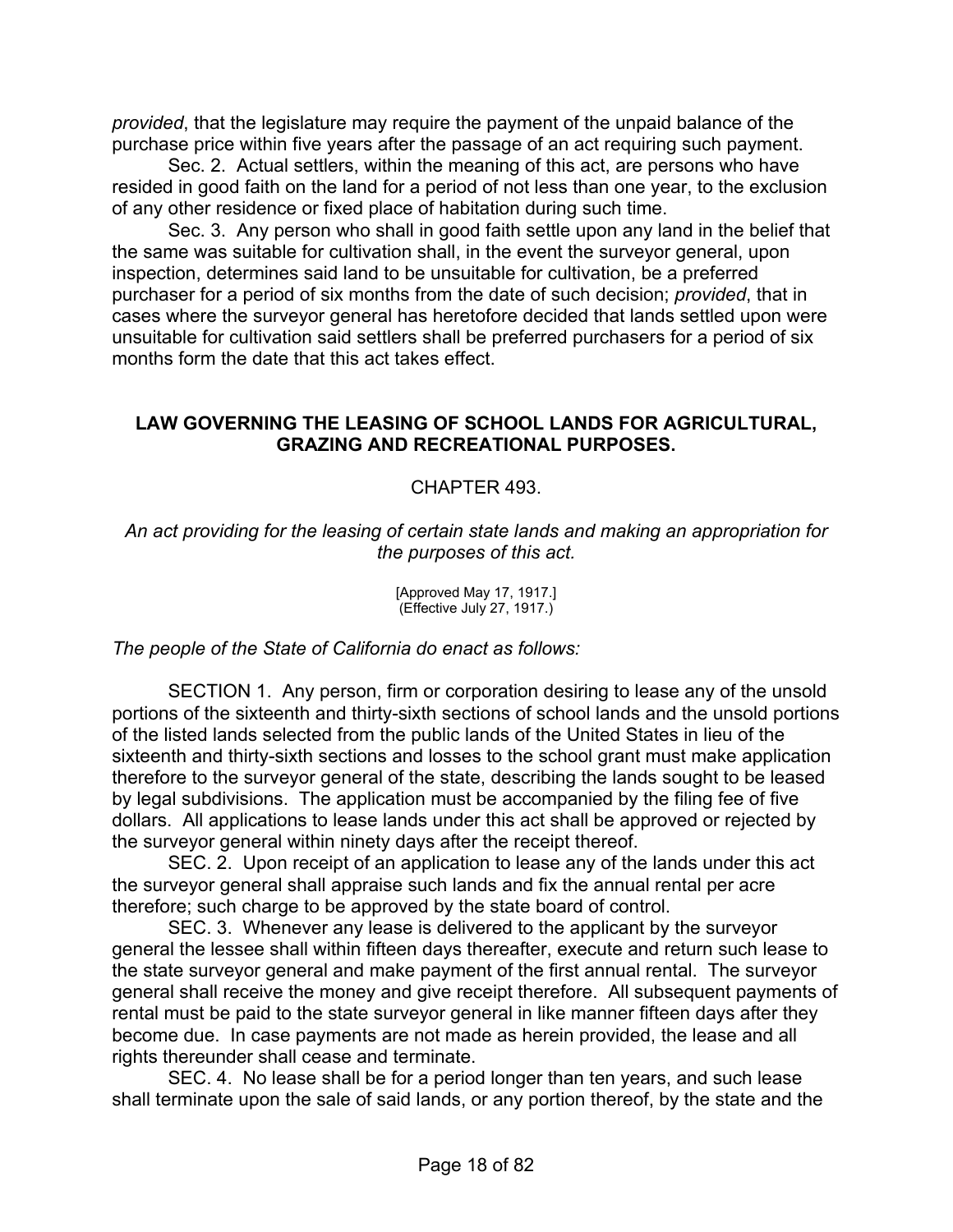lessee shall be notified by registered mail by the state surveyor general upon the sale of said land at public auction to the highest bidder as provided in that certain act entitled "An act providing for the sale of certain state lands," approved May 19, 1915. The date of termination of the lease shall be on the date the certificate of purchase is issued to the purchaser of the land from the State of California by the register of the state land office, except when a lease embraces land suitable for cultivation and an application from an actual settler to purchase said land is received and filed by the surveyor general, then the lease shall terminate on the date said application is filed of record in the surveyor general's office and the lessee is to be notified by registered mail of the filing of said application to purchase said land, or any portion thereof, from the state and of the termination of the lease. Possession under any lease hereby authorized shall not be held, deemed or construed to be adverse to that of any person who becomes an actual settler upon any portion of land in such lease described, with intent to purchase the same in the manner provided by law.

 SEC. 5. Any lease for sixteenth and thirty-sixth sections or any portion thereof which may not or may hereafter be included within the exterior boundaries of a national reservation or of a reserve, or within the exterior boundaries of lands withdrawn from public entry, shall terminate whenever the State of California shall designate said lands as bases for indemnity selections as provided by law. The lessee is to be notified by the surveyor general by registered mail whenever the State of California designates the land as bases for indemnity selection or selections.

 SEC. 6. If a lease is terminated by reason of the filing of an application to purchase land suitable for cultivation, or by the sale of land at public auction, or by the designation of land as bases for indemnity selection or selections, the lessee shall surrender the lease to the surveyor general and receive in exchange therefore from the surveyor general a certificate showing the proportionate amount of annual payment to be refunded to the lessee, for the tract or tracts of land that have been disposed of by the State of California, and the state controller, upon the surrender to him of the said surveyor general's certificate, with approval of the board of control endorsed thereon, shall issue to the lessee a warrant for the said amount payable out of the state school land fund and the state treasurer shall pay the same. If all the tracts of land described in said surrendered lease have not been disposed of by the state, the lessee shall be entitled, without the payment of any additional fee, to a new lease for the remaining tracts of land for the balance of the unexpired term of the surrendered lease, at the same annual rental per acre.

 SEC. 7. The surveyor general is hereby authorized to prepare, make, execute and deliver all papers, instruments, and documents and to do any and all things necessary to carry to the provisions of this act.

 SEC. 8. All moneys received as rental for such lands above mentioned shall be paid into the state school land fund.

 SEC. 9. There is hereby appropriated out of any moneys in the state treasury to the credit of the state school land fund, not otherwise appropriated, the sum of three thousand dollars, or so much thereof as may be necessary, to be used in refunding unearned rentals under the provisions of section six of this act.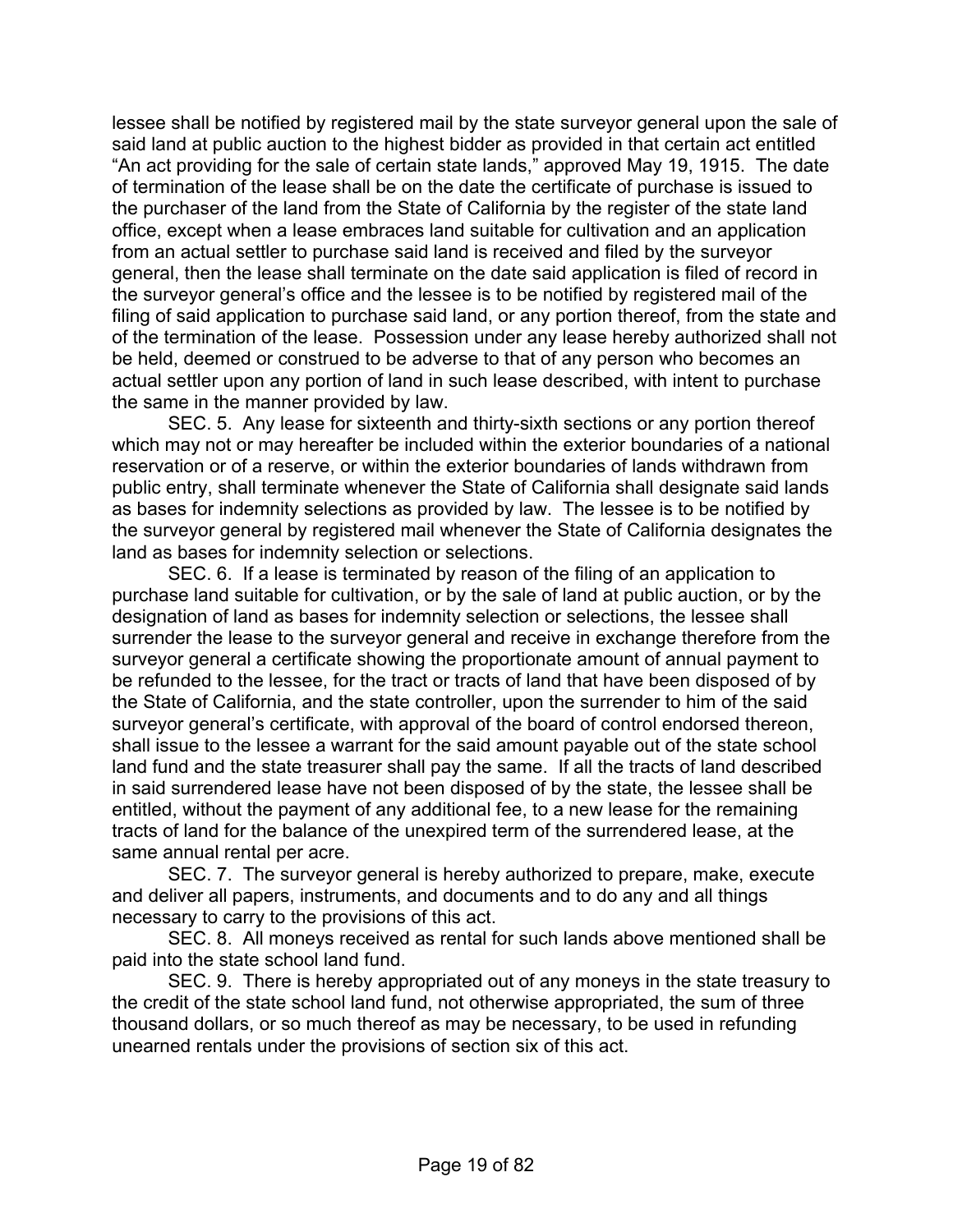#### **LAW GOVERNING THE GRANTING OF PERMITS AND LEASES TO PROSPECT FOR AND TAKE MINERALS FROM STATE LANDS.**

#### CHAPTER 303.

*An act to reserve all minerals in state lands; to provide for examination, classification and report on the mineral and other character of state lands; to provide for the granting of permits and leases to prospect for and take any such minerals; to provide for the rents and royalties to be paid, and granting certain preference rights; to provide for the making of rules, regulations and contracts necessary to carry out the purposes of this*  act; and repealing acts or parts of acts in conflict herewith; providing for an *appropriation to defray the cost of administering this act.* 

[Approved May 26, 1921.]

*The people of the State of California do enact as follows:*

 SECTION 1. All coal, oil, oil shale, gas, phosphate, sodium, and other mineral deposits in lands belonging to the state, or which may become the property of the state, are hereby reserved to the state; *provided, however*, that nothing in this act shall apply to lands acquired by the state on a sale of delinquent taxes, except such land, the deed for which is required to be filed in the surveyor general's office. Such deposits are reserved from sale except upon a rental and royalty basis, as herein provided for; and a purchaser of any lands belonging to the state, or provided for; and a purchaser of any lands belonging to the state, or which may become the property of the state, shall acquire no right, title or interest in or to, such deposits except as hereinafter expressly provided; and the right of such purchaser shall be subject to the reservation of all coal, oil, oil shale, gas, phosphate, sodium, and other mineral deposits, and to the conditions and limitations prescribed by law providing for the state and persons authorized by it to prospect for, mine, and remove such deposits, and to occupy and use so much of the surface of said land as may be required for all purposes reasonably extending to the mining and removal of such deposits therefrom.

 SEC. 2. All applications to purchase state lands which may be filed subsequent to the passage of this act, and all sales shall be subject to and contain a reservation to the state of one-sixteenth of all coal, oil, gas, and other mineral deposits in all land so acquired, as hereinafter provided for, and all certificates of purchase and patents issued therefore, shall contain such reservation.

 SEC. 3. The surveyor general may from time to time classify any or all state land for its different possible values and uses, and, when he deems it advisable, may require the state mineralogist, director of agriculture or other organization, agency or institution of the state government to make such officer, organization, agency or institution to make such classification and to render a report thereon upon the application of the surveyor general.

 SEC. 4. The surveyor general is hereby authorized, upon the payment to him of fifty cents per acre, for each acre in the area embraced within the boundaries of the lands proposed to be prospected and under such rules and regulations as he may prescribe, to grant to any person or association of persons, who are residents of the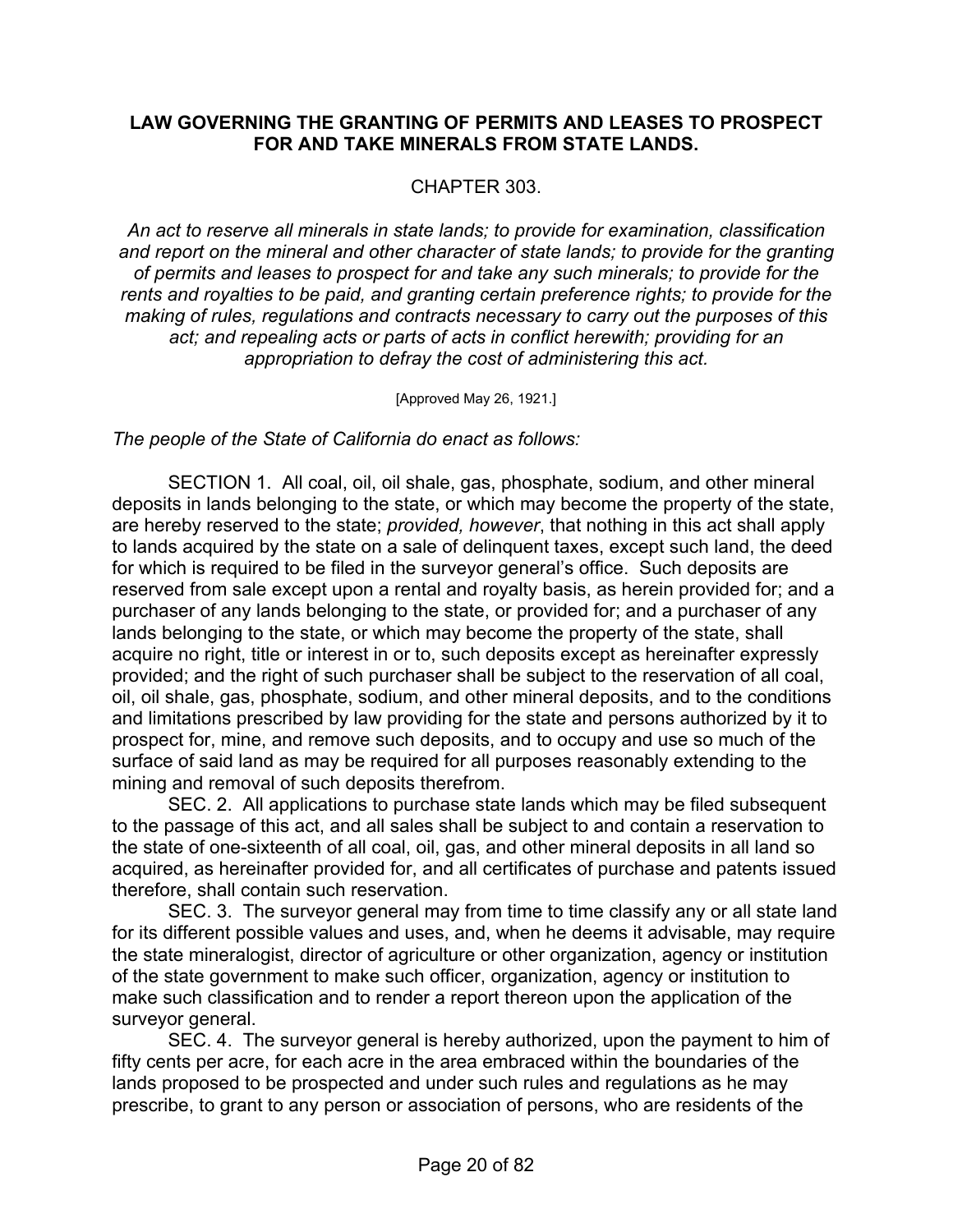State of California and citizens of the United States or who have declared their intention of becoming such, or corporations ninety per cent of whose stockholders are citizens of the United States a prospecting permit, which shall give the exclusive right, for a period not exceeding two years, to prospect for oil or gas, upon not exceeding six hundred forty acres of land wherein such deposits of oil or gas belong to the state and are not within any known geological structure of a producing oil or gas field, upon condition that the permittee shall begin drilling operations within six months from the date of the permit, and shall within one year from and after the date of the permit, and shall within one year from and after the date of the permit, drill one or more wells for oil or gas to a depth of not less than one thousand feet each, unless valuable deposits of oil or gas shall be sooner discovered, and shall, within two years from the date of the permit, drill for oil and gas to an aggregate depth of not less than two thousand feet unless valuable deposits of oil and gas shall be sooner discovered. The surveyor general may, if he shall find that the permittee has been unable with the exercise of diligence to test the land in the time granted by the permit, extend any such permit for such time, not exceeding two years, and upon such conditions as he shall prescribe. Whether the lands sought in any such application and permit are surveyed or unsurveyed the applicant shall, prior to filing his application for permit, locate such land in a reasonable compact form and according to the legal subdivisions of the public land surveys if the land be surveyed; and in an approximately square or rectangular tract, if the land be an unsurveyed tract, the length of which shall not exceed two and one-half times its width; the land to be surveyed by the surveyor general at the expense of the applicant for the permit in such form as the surveyor general shall deem to be the best interest of the state; *provided, however*, that in case of prospecting permits and leases to river beds, lake beds, overflowed, tide and submerged lands, the width or length of the prospecting permit or lease along the shore line, measured on an east and west or north and south line, shall not exceed one-quarter mile. If the applicant shall cause to be erected upon the land for which a permit is sought a monument not less than four feet high, at some conspicuous place thereon, and shall post a notice in writing on or near said monument, stating that an application for permit will be made within thirty days after the date of posting said notice, giving the name of the applicant, the date of the notice, and such a general description of the land to be covered by such permit by reference to courses and distances from such monument as will reasonably identify the land, stating the amount thereof in acres, he shall during the period of thirty days following such marking and posting, be entitled to a preference right over others to a permit for the land so identified; *provided, however*, that applicant shall, as a part of his application for a permit, show that within two days after the posting of the said notice, he recorded a copy of the same in the county recorder's office of the county in which the said land is situated. The applicant shall, within ninety days after receiving a permit, mark each of the corners of the tract described in the permit upon the ground with substantial monuments, so that the boundaries can be readily traced on the ground, and shall post in a conspicuous place upon the lands a notice that such permit has been granted and a description of the lands covered thereby; *provided, however,* that where the boundaries of the land sought to be prospected or developed under lease are wholly or partially in river or lake beds, overflowed, tide and submerged lands, the notice shall be conspicuously posted on a monument as close to the corner of the land as possible and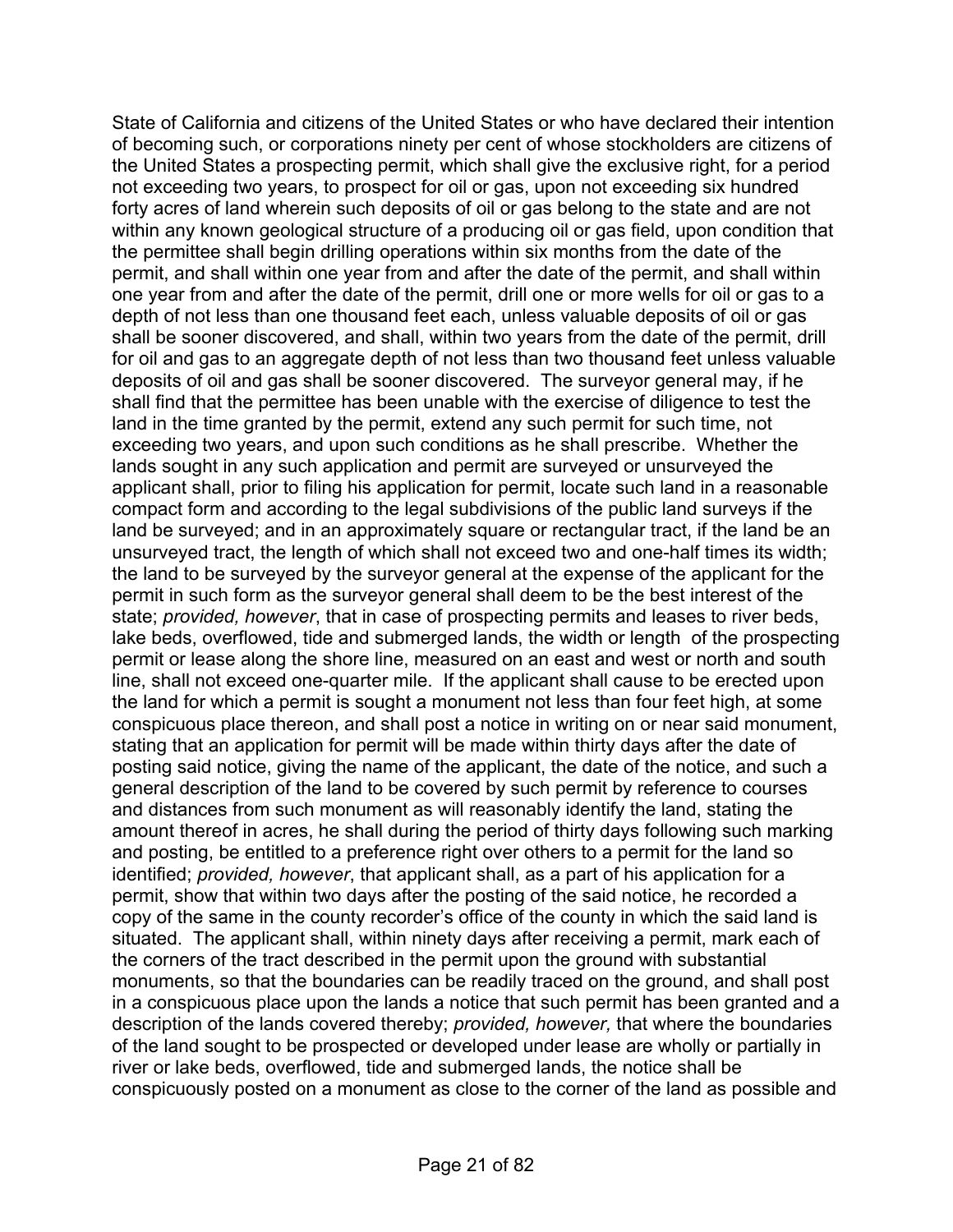shall specifically describe the area to be developed by courses and distances so that the limits of the area can be easily determined; *provided further, however*, that in no case shall permits or leases be granted covering tide, overflowed or submerged lands fronting on an incorporated city, or for a distance of one mile on either side thereof: *provided further, however*, that in case of an application for a permit or a lease covering tide, overflowed or submerged land by anyone other than a littoral or riparian proprietor, said littoral or riparian proprietor shall have six months within which to file an application for a permit or lease, but if said littoral or riparian proprietor fails to comply with the requirements of this act and its rules and regulations made in pursuance hereof, his preferential rights shall thereupon cease and forever be terminated, and the original applicant shall be permitted to proceed with his application.

 SEC. 5. Upon establishing to the satisfaction of the surveyor general that valuable deposits of oil or gas have been discovered within the limits of the land embraced in any permit, the permittee shall be entitled to a lease for one-fourth of the land embraced in the prospecting permit; *provided*, that the permittee shall be granted a lease for as much as one hundred sixty acres of said lands, if there be that number of acres within the permit. The area to be selected by the permittee shall be in compact form and if surveyed, to be described by the legal subdivision of the public land surveys; if unsurveyed, to be surveyed by the surveyor general at the expense of the applicant for lease in accordance with rules and regulations to be prescribed by the surveyor general, and the lands leased shall be conformed to and taken in accordance with the legal subdivisions of such surveys; deposits made to cover the expense of survey shall be deemed appropriated for that purpose, and any excess deposit may be repaid to the person or persons making such deposits or their legal representative. Such lease shall be for a term of twenty years upon a royalty of five per centum in amount or value of the production and the annual payment in advance of a rental of one dollar per acre, the rental paid for any one year to be credited against the royalties as they accrue for that year, with the right of renewal as prescribed in section eight hereof. The permittee shall also be entitled to a preference right to a lease for the remainder of the land in his prospecting permit at a royalty of not less than twelve and one-half per centum in amount or value of the production, and under such other conditions as are fixed for oil or gas leases in this act, the bonus and royalty to be determined by competitive bidding or fixed by such other method as the surveyor general may by regulations prescribe; *provided*, that the surveyor general shall have the right to reject any and all bids.

 SEC. 6. Until the permittee shall apply for lease to the one quarter of the permit area heretofore provided for he shall pay to the State of California twenty per centum of the gross value of all oil or gas secured by him from the lands embraced within his permit and sold or otherwise disposed of, or held by him for sale or other disposition.

 SEC. 7. All permits and leases of lands containing oil or gas, made or issued under the provisions of this act, shall be subject to the condition that no wells shall be drilled within two hundred feet of any of the outer boundaries of the lands so permitted or leased, unless the adjoining lands have been patented or the title thereto otherwise vested in private owners, and to the further condition that the permittee or lessee will, in conducting his explorations and mining operations, use all reasonable precautions to prevent waste of oil or gas developed in the land, or the entrance of water through wells drilled by him to the oil sands or oil bearing strata, to the destruction or injury of the oil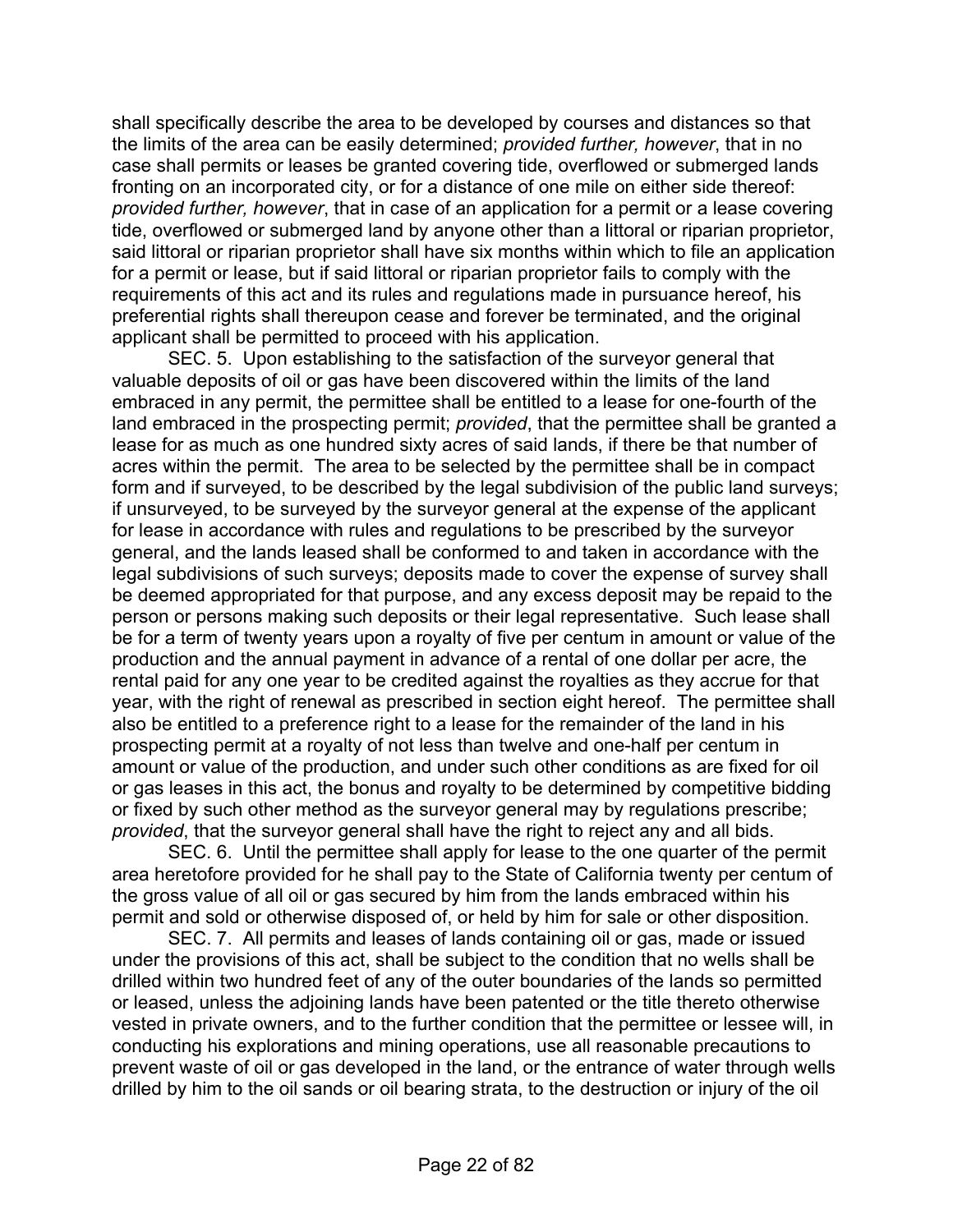deposits. Violations of the provisions of this section shall constitute grounds for the forfeiture of the permit or lease, to be enforced through appropriate proceedings in courts or competent jurisdiction.

 SEC. 8. All unapportioned deposits of oil or gas situated within the known geologic structure of a producing oil or gas field and the unentered lands containing the same not subject to preferential lease, may be leased by the surveyor general to the highest responsible bidder by competitive bidding under general regulations to qualified applicants in areas not exceeding six hundred forty-acres and in tracts which shall not exceed in length two and one-half times the width, the surveyed land to be leased according to legal subdivisions, the unsurveyed land to be surveyed by the surveyor general shall deem to be the best interest of the state; *provided, however*, that in case of leases to river bed, lake bed, overflowed, tide and submerged lands, the width or length of the lease along the shore line, measured on an east and west or north and south line, shall not exceed one-quarter mile, such leases to be conditioned upon the payment by the lessee of such bonus as may be accepted and of such royalty as may be fixed in the lease, which shall not be less than twelve and one-half per centum in amount or value of the production, and the payment in advance of a rental of not less than one dollar per acre per annum thereafter during the continuance of the lease, the rental paid for any one year to be credited against the royalties as they accrue for that year. Leases shall be for a period of twenty years, with the preferential right in the lessee to renew the same for successive periods of ten years upon such reasonable terms and conditions as may be prescribed by the surveyor general, unless otherwise provided by law at the time of the expiration of such periods.

 Whenever the average daily production of any oil well shall not exceed ten barrels per day, the surveyor general is authorized to reduce the royalty on future production when in his judgment the wells can not be successfully operated upon the royalty fixed in the lease. The provisions of this paragraph shall apply to all oil and gas leases made under this act.

 SEC. 9. The right to prospect, and lease lands containing any other minerals shall be acquired in a similar manner as the right to prospect for and develop oil and gas, under such reasonable and proper rules and regulations, as the surveyor general shall from time to time prescribe.

 SEC. 10. For the purpose, however, of promoting the sale of state land, and the more active cooperation of the owner of the soil, and to facilitate the development of its mineral resources the state hereby constitutes the purchaser of the soil, its agent for the purposes herein named and in consideration hereof, relinquishes to and vests in the purchaser of state lands an undivided fifteen-sixteenths of all oil and gas and the value of the same that may be upon or within any state land purchased after the passage of this act. The purchaser of the soil is hereby authorized to sell or lease to any person, firm or corporation the oil and gas and other minerals that my be thereon or therein upon such terms and conditions as such purchaser and owner may deem best, subject, however, to the provisions of this act and the reservations herein contained; *and provided, further*, that the lessee or purchaser shall in every case pay to the state an undivided one-sixteenth of the mineral produced or the value thereof at the well or mine as may be determined by the surveyor general; *provided further, however*, that upon the discovery of oil or gas in paying quantities on adjoining lands the purchaser shall within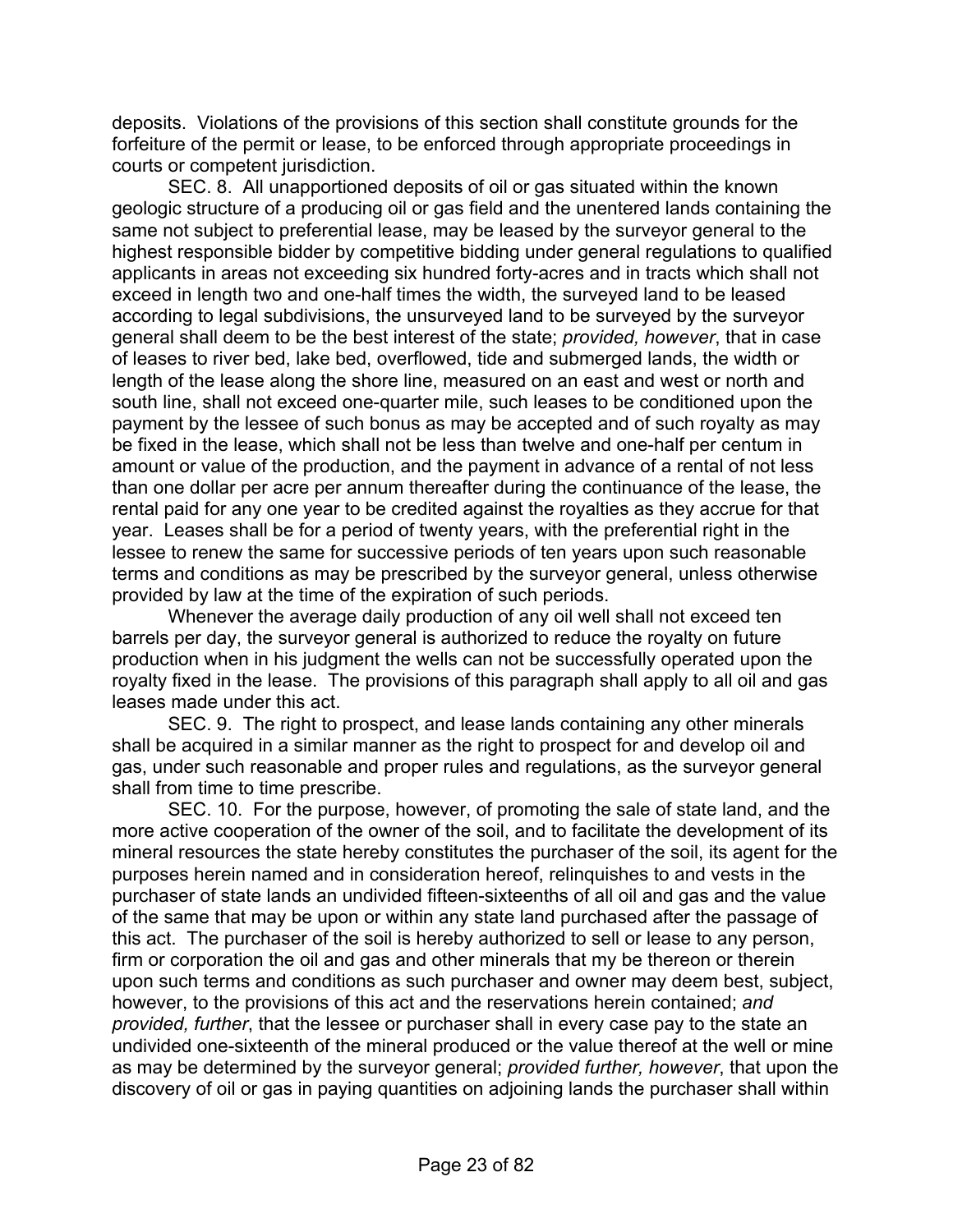three months thereafter begin or cause to be started the drilling of a well upon his land, which drilling shall be continuous, as may be provided for by appropriate rules and regulations, prescribed by the surveyor general.

 SEC. 11. The surveyor general shall reserve and may exercise the authority to cancel any prospecting permit or lease upon failure by the permittee to exercise due diligence and care in the prosecution of the prospecting work in accordance with the terms and conditions stated in the permit or lease and shall insert in every such permit or lease issued under the provisions of this act appropriate provisions for its cancellation by him.

 SEC. 12. No person, association or corporation, shall take or hold, under the terms of this act, more than one oil or gas permit or lease; no corporation shall hold any interest as a stockholder of another corporation in more than one lease and no person or corporation shall take or hold any interest or interests as a member of an association or associations or as a stockholder of a corporation or corporations holding a lease under the provisions hereof, which, together with the area embraced in any direct holding of a lease, under this act, or which, together with any other interest or interests as a member of an association or associations or as a stockholder of a corporation or corporations holding a lease under the provisions hereof, for any kind of mineral leased hereunder exceeds in the aggregate an amount equivalent to the maximum number of acres of the respective kinds of minerals allowed to any one lessee under this act. Any interest held in violation of this act shall be forfeited to the State of California by appropriate proceedings for that purpose in the superior court for the county in which the property, or some part thereof, is located, except that any ownership or interest forbidden in this act which may be acquired by descent, will, judgment, or decree may be held for two years and not longer after its acquisition; *provided*, that nothing herein contained shall be construed to limit or to prevent any number of lessees under the provisions of this act from combining their several interests so far as may be necessary for the purpose of constructing and carrying on the business of a refinery, or of establishing and constructing as a common carrier a pipe line or lines of railroads to be operated and used by them jointly in the transportation of oil from their several wells, or from the wells of other lessees under this act, or the transportation of coal; *provided, further*, that if any of the lands or deposits leased under the provisions of this act shall be subleased, trusteed, possessed or controlled by any device permanently, temporarily, directly, indirectly, tacitly, or in any manner whatsoever, so that they form part of, or are in anywise controlled by any combination in the form of an unlawful trust, with the consent of the lessee, or form the subject of any contract or conspiracy in restraint of trade in the mining or selling of coal, phosphate, oil, oil shale, gas, or sodium entered into by the lessee, or any agreement or understanding, written, verbal, or otherwise to which such lessee shall be a party of which his or its output is to be or become the subject, to control the price or prices thereof or of any holding of such lands by any individual, partnership, association, corporation, or control in excess of the amounts of lands provided in this act, the lease thereof shall be forfeited by appropriate court proceedings.

 SEC. 13. Rights of way through all state lands are hereby granted for pipe-line purposes for the transportation of oil or natural gas to any applicant possessing the qualifications provided in section four of this act, to the extent of the ground occupied by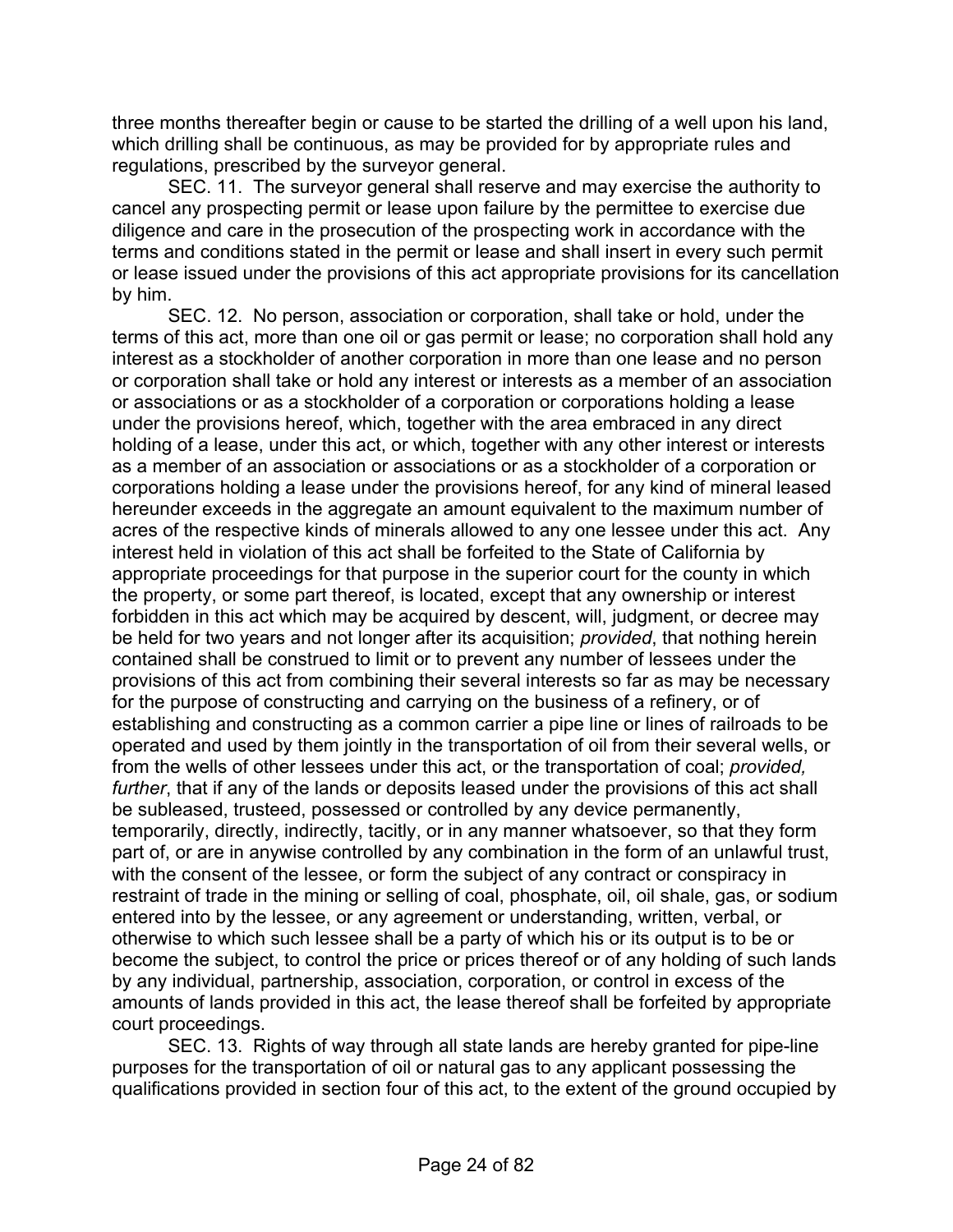the said pipe line and twenty-five feet on each side of the same under such regulations as to survey, location, application, and use as may be prescribed by the surveyor general and upon the express condition that such pipe lines shall be constructed, operated, and maintained as common carriers; *provided*, that the surveyor general shall in express terms reserve and shall provide in every lease of oil lands hereunder that the lessee, assignee, or beneficiary, if owner or operator or owner of a controlling interest in any pipe line or of any company operating the same which may be operated accessible to the oil derived from lands under such lease, shall at reasonable rates and without discrimination accept and convey the oil of the state or of any citizen or company not the owner of any pipe line, operating a lease or purchasing gas or oil under the provisions of this act; *provided*, that no right of way shall hereafter be granted over said lands for the transportation of oil or natural gas except under and subject to the provisions, limitations, and conditions of this section. Failure to comply with the provisions of this section or the regulations prescribed by the surveyor general shall be ground for forfeiture of the grant by the appropriate proceedings prosecuted in the superior court for the county in which the property, or some part thereof, is located; *and provided, further*, that all the rights and privileges as are now, or as may hereafter be provided by law, respecting the acquisition of rights of ingress, egress, and regress over the property of another, by proceedings in eminent domain, are hereby expressly given to a permittee or lessee so that such permittee or lessee may carry on the operations contemplated under the terms of this act.

 SEC. 14. Any permit, lease, occupation, or use permitted under this act shall reserve to the surveyor general the right to permit upon such terms as he may determine to be just, for joint or several use, such easements or rights of way, including easements in tunnels upon, through, or in the lands leased, occupied, or used as may be necessary or appropriate to the working of the same or of other lands containing the deposits described in this act, and the treatment and shipment of the products thereof by or under authority of the state, its lessees, or permittees, and for other public purposes; *provided*, that said surveyor general, in his discretion, in making any lease under this act, may reserve to the state the right to lease, sell, or otherwise dispose of the surface of the lands embraced within such lease under existing law or laws hereafter enacted, in so far as said surface is not necessary for use of the lessee in extracting and removing the deposits therein; *provided, further*, that if such reservation is made it shall be so determined before the offering of such lease; *and provided further*, that the said surveyor general, during the life of the lease, is authorized to issue such permits for easement therein provided to be reserved.

 SEC. 15. No lease issued under the authority of this act shall be assigned or sublet, except with the consent of the surveyor general. The lessee may, in the discretion of the surveyor general, be permitted at any time to make written relinquishment of all rights under such a lease and upon acceptance thereof be thereby relieved of all future obligations under said lease, and may with the consent surrender any legal subdivision of the area included within the lease. Each lease shall contain provisions for the purpose of insuring the exercise of reasonable diligence, skill, and care in the operation of said property; a provision that such rules for the safety and welfare of the miners and for the prevention of undue waste as may be prescribed by said surveyor general shall be observed, including a restriction of the workday to not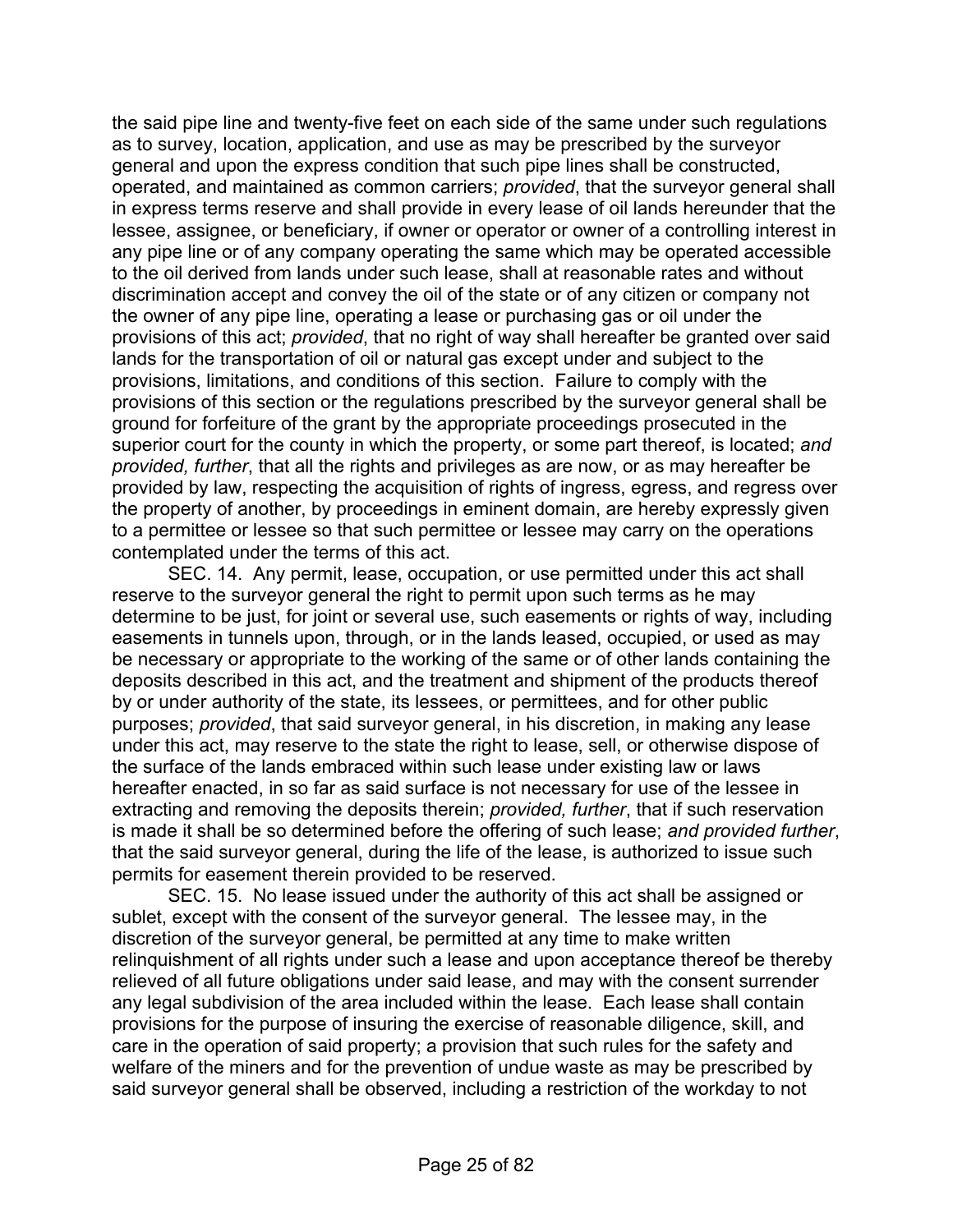exceeding eight hours in any one day for underground workers except in cases of emergency; provisions prohibiting the employment of any boy under the age of sixteen or the employment of any girl or woman, without regard to age, in any mine below the surface; provision securing the workmen complete freedom of purchase; provision requiring the payment of wages at least twice a month in lawful money of the United States, and providing proper rules and regulations to insure the fair and just weighing or measurement of the coal mined by each miner, and such other provisions as he may deem necessary to insure the sale of the production of such leased lands to the public at reasonable prices, for the protection of the interests of the state, for the prevention of monopoly, and for the safeguarding of the public welfare.

 SEC. 16. Any permit or lease issued under the provisions of this act may be forfeited and canceled by an appropriate proceeding in the superior court for the county in which the property, or some part thereof is located, whenever the lessee or permittee fails to comply with any of the provisions of the permit or lease, or of the general regulations promulgated under this act and in force at the date of the lease or permit; and the lease may provide for resort to appropriate methods for the settlement of disputes or for remedies for breach of specified conditions thereof.

 SEC. 17. Any person, or association of persons, corporate or otherwise, who enters or has entered upon any land or lands coming under the provisions of this act, and who is holding, or attempting to hold or develop, any such land, is guilty of a trespass, and the claims being exerted are hereby declared to be null and void, and any property placed upon the said land is hereby declared forfeited to the state, and the surveyor general is hereby authorized and empowered to issue a prospector's permit or lease on the said land to any qualified claimant who shall comply with the provisions of this act after it becomes effective; *provided, however*, that they surveyor general may, and he is hereby expressly authorized and empowered to grant a lease, on a royalty of twelve and one-half per centum of the production, to any qualified person, or association of persons, corporate or otherwise, who shall apply therefore within three months after the passage of this act, and who, at least six months prior to the passage of this act, was operating a producing well or wells, or who was drilling the same, or actually mining for or otherwise developing the mineral products on the said area of lands; *provided, further, however*, that in case of such a lease the area shall be limited to that which is necessary for the operation of the wells or mines, and the surveyor general shall have the right to call for competitive bids for the lease or leases upon the surrounding area of land as hereinbefore provided for.

 SEC. 18. The surveyor general of the state is authorized to prescribe necessary and proper rules and regulations and to do any and all things necessary to carry out and accomplish the purposes of this act, also to fix and determine the boundary lines of any structure, or oil or gas field, for the purpose of this act.

 SEC. 19. All moneys received by the surveyor general under the provisions of this act from rents, fees, bonuses and royalties accruing from the use of state school lands shall be paid into the "school fund," all other moneys received under the provisions of this act shall be deposited in the "general fund."

 SEC. 20. For the purposes of administering this act, there is hereby appropriated out of any money in the state treasury, not otherwise appropriated, the sum of ten thousand dollars to be expended by the surveyor general, and the state controller is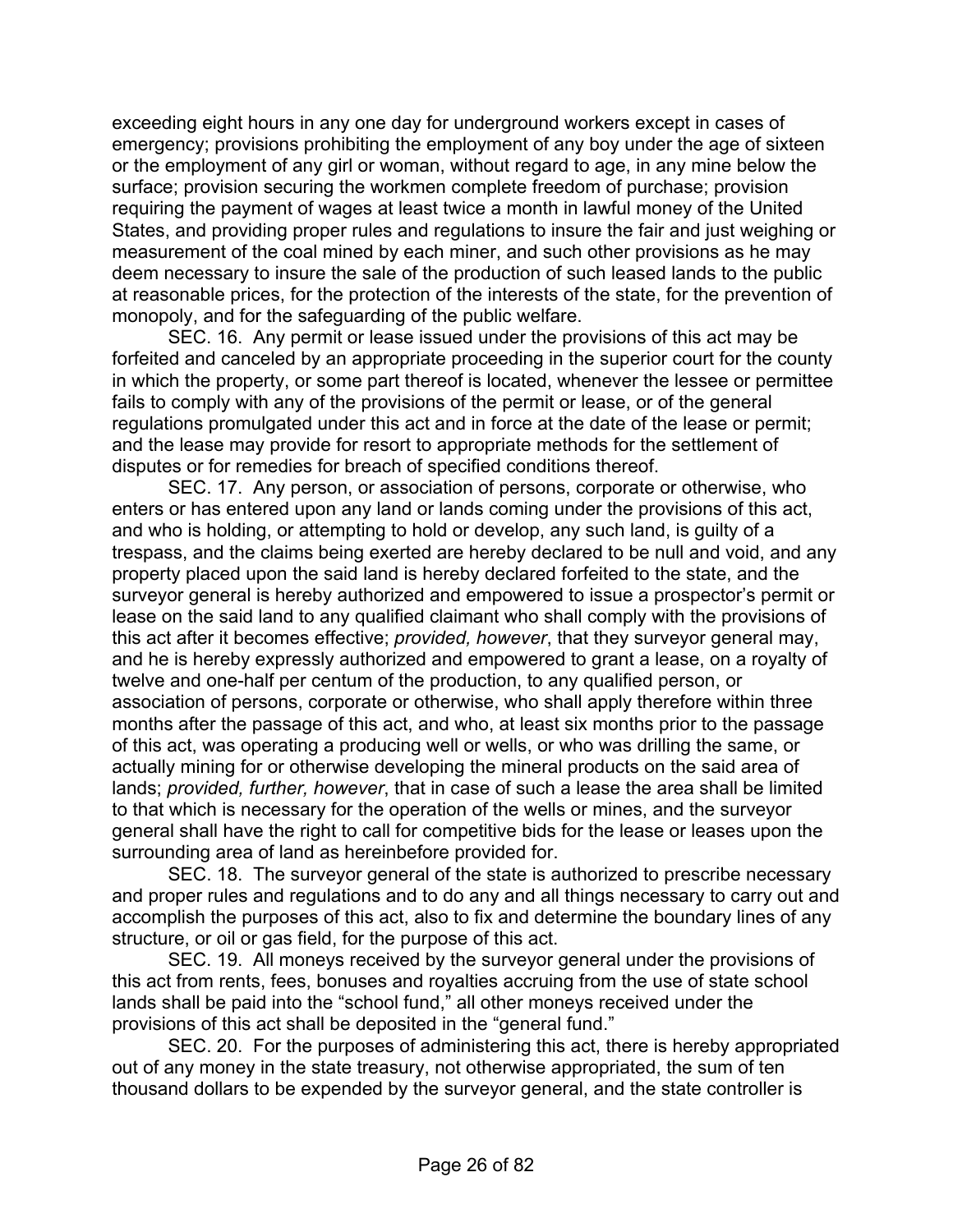directed to draw his warrant in favor of the person or persons entitled to the same, upon demand of the surveyor general approved by the board of control, and the state treasurer is directed to pay the same.

 SEC. 21. If any section, subsection, sentence, clause or phrase of this act is for any reason held to be unconstitutional, such decision shall not affect the validity of the remaining portions of this act. The legislature hereby declares that it would have passed this act, and each section, subsection, sentence, clause and phrase thereof, irrespective of the fact that any one or more other sections, subsections, sentences, clauses or phrases be declared unconstitutional.

SEC. 22. All acts and parts of acts, inconsistent herewith, are hereby repealed.

#### **RULES, REGULATIONS AND INFORMATION CONCERNING THE SALE OF SCHOOL LANDS TOGETHER WITH INFORMATION CONCERNING THE LEASING OF LANDS OF THE STATE OF CALIFORNIA.**

 Should a citizen of the United States desire to purchase land unsuitable for cultivation pursuant to the provisions of chapter 207, Statutes of California, 1919 (see page 17, ante), he should so advise the Surveyor General at Sacramento, by letter, giving a description of the land. All persons who have made their desires to purchase land known to the Surveyor General will be notified by mail when a sale of the land is to be held.

 School lands unsuitable for cultivation will be sold at public auction in tracts ranging from the smallest subdivision up to 640 acres, there being no limit as to the number of acres one person may buy. The Surveyor General reserves the right to reject any and all bids. At the time of bidding each bidder must present an affidavit that he is a citizen of the United States, which affidavit must contain the postoffice address of the affiants. Agents may bid for principals, upon submission of affidavit of citizenship of principal and power of attorney to bid for principal.

 The public auction sales will be held at places designated by the Surveyor General.

 At the time of the acceptance of the bid the purchaser must pay to the treasurer of the county in which the land is situated the full purchase price of the land, or ten per cent thereof with interest on the balance at the rate of six per cent per annum from the date of sale to the first of January following. The purchase price of all timber lands must be paid in full at the time of sale. Lands located within national forests are, for the purposes of sale, considered timber lands and shall be sold for cash at not less than the current price of scrip. Should the timber value exceed the current price of scrip the timber value shall be the minimum price that will be accepted.

 At the date of sale all of the land sold to one person in one county and land district will be embraced in one or more locations as desired by the purchaser, the entry or filing fee of \$5 for each location to be paid to the Surveyor General at the sale. The purchaser must also pay the county treasurer \$3 for each certificate of purchase, which will be issued pursuant to the provisions of section 3514 of the Political Code, upon surrender to the Surveyor General of the receipt of the county treasurer, showing payment as herein provided.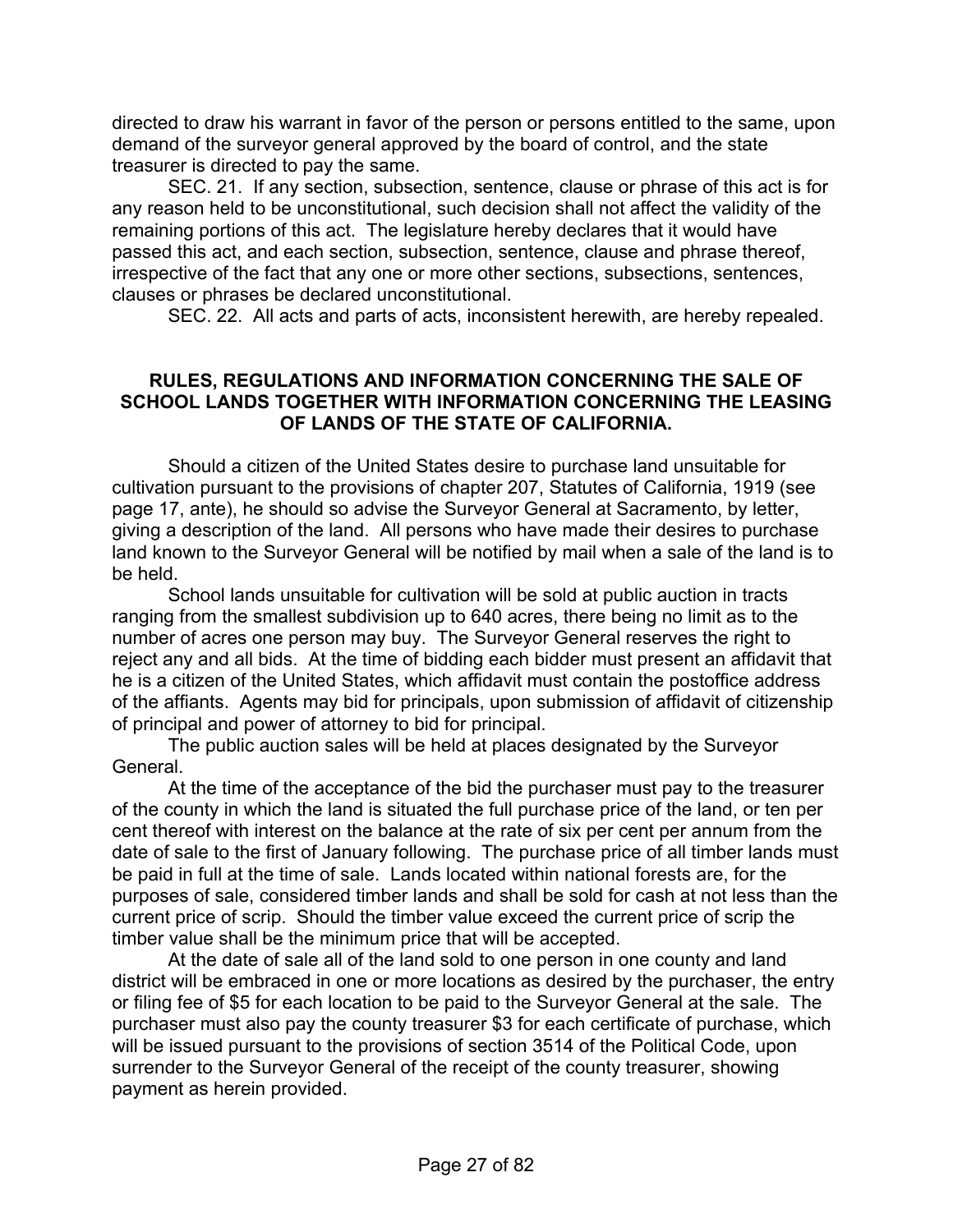Lands located within national forests are subject to use as scrip at any time, therefore, a prospective purchaser of such lands at auction should write to the Surveyor General after a sale date has been determined, and prior to the sale, in order to ascertain whether or not the land in which he is interested has been used as scrip.

 Certificates of purchase and all rights acquired thereunder are subject to sale by deed or assignment, executed and acknowledged before any officer authorized by law to take acknowledgements of conveyances of real property, or before the register, but patent for the land must issue in the name of the original purchaser upon payment of the full purchase price (section 3519, Political Code), subject to rights of way granted to the United States by an act of the legislature approved May 18, 1921 (chapter 173, Statutes of California, 1921), for the uses prescribed in the act of congress approved June 17, 1902, relating to the irrigation and reclamation and reserving in the people the absolute right to fish thereupon. (Section 25, Article I, Constitution of California.)

 The state also reserves one-sixteenth of all the minerals in the land. (Chapter 303, Statutes of California, 1921.)

 The State of California does not issue maps or plats showing the location of the land, but having the description, the approximate location can be determined by using in conjunction with the accompanying list, county maps which can be secured from most stationary stores at a cost of about seventy-five cents. The school lands were all surveyed by the United States government but it may be that corners have since been obliterated, in which event it will be necessary, should one desire to have the corners located, to employ a surveyor for that purpose.

 State school lands suitable for cultivation are subject to sale, to actual settlers only, under provisions of chapter 208, Statutes of California, 1919. Forms for application to purchase may be obtained from the Surveyor General.

 State school lands are subject to lease for agricultural, grazing and recreational purposes under the provisions of chapter 493, Statutes of California, 1917. Forms for application to lease may be obtained by writing to the Surveyor General.

 State lands may be prospected for minerals and leases obtained to take the minerals from the lands under the provisions of chapter 303, Statutes of California, 1921, Copy of rules and regulations governing the subject matter may be obtained from the Surveyor General.

> W. S. KINGSBURY *State Surveyor General.*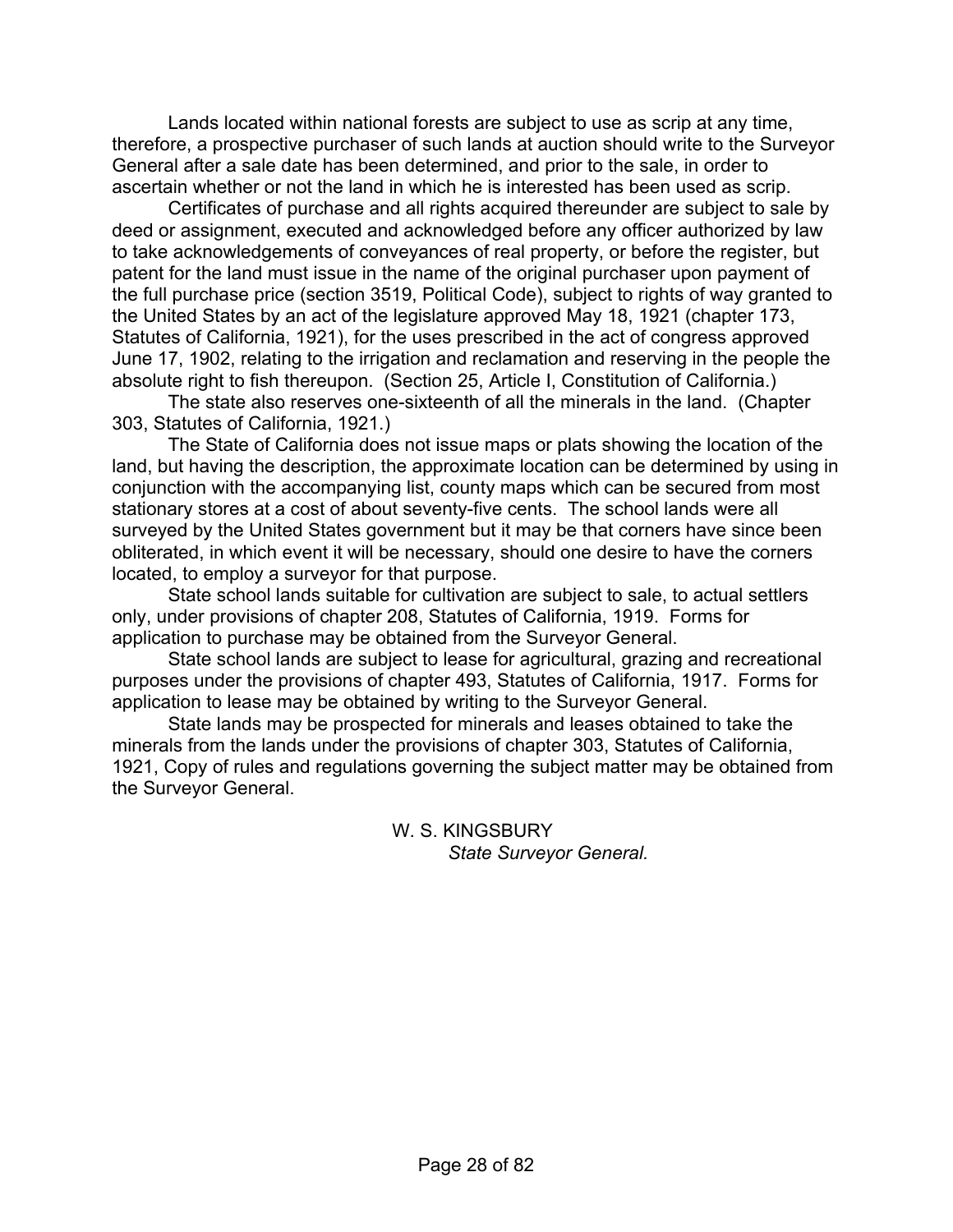LIST OF VACANT SCHOOL LANDS.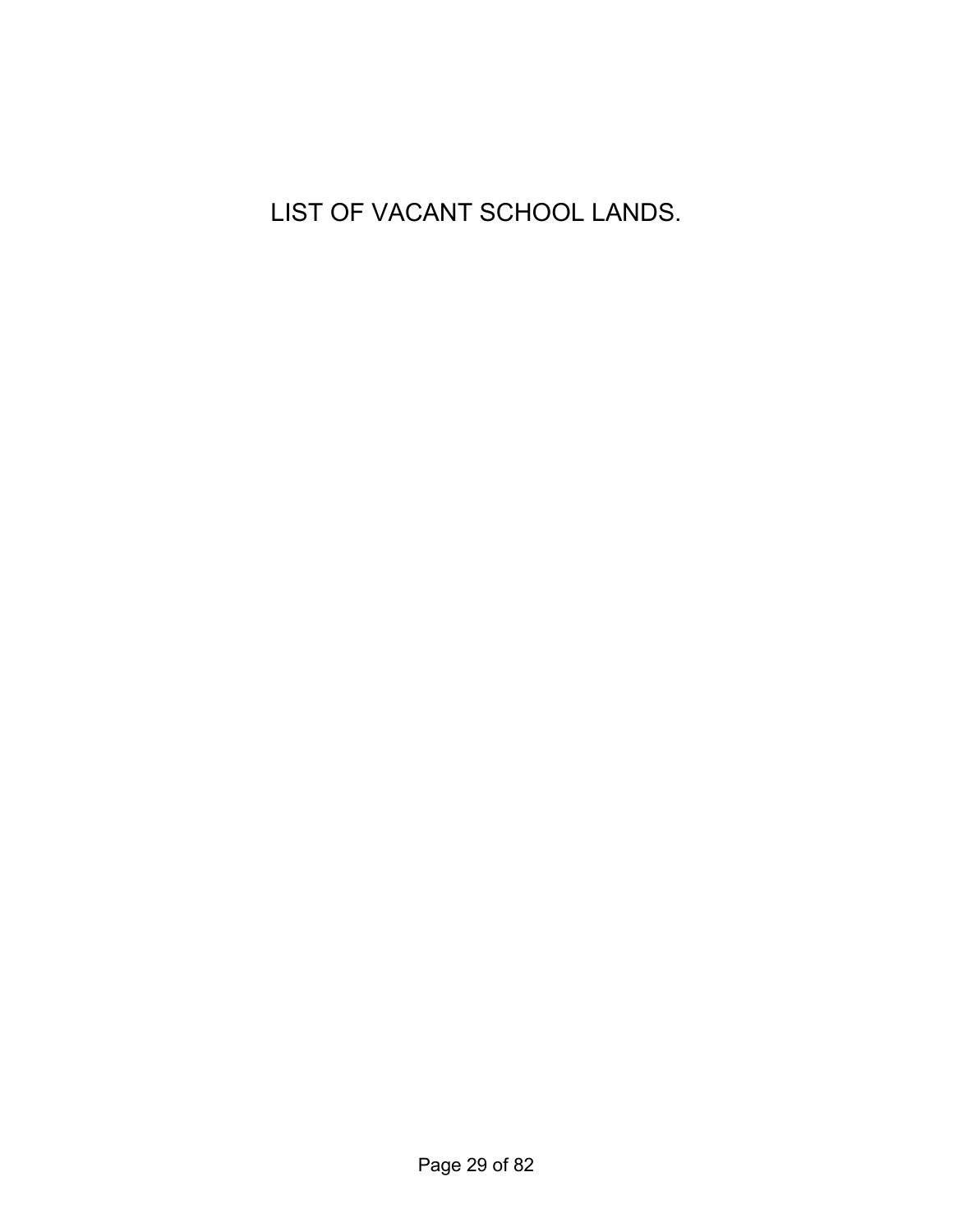#### **ALAMEDA COUNTY.**

No vacant lands

#### **ALPINE COUNTY.**

|                                                                                                                                        | Sec. | N. | R.<br>Е. | M.D.M.<br><b>Acres</b> |
|----------------------------------------------------------------------------------------------------------------------------------------|------|----|----------|------------------------|
|                                                                                                                                        | 36   | 8  | 21       | 320                    |
| $N\frac{1}{2}$ , SW $\frac{1}{4}$ of SW $\frac{1}{4}$ , SE $\frac{1}{4}$ of SE $\frac{1}{4}$                                           | 36   | 10 | 19       | 400                    |
| NW $\frac{1}{4}$ , NE $\frac{1}{4}$ of SW $\frac{1}{4}$ , W $\frac{1}{2}$ of NE $\frac{1}{4}$ , SE $\frac{1}{4}$ of NE $\frac{1}{4}$ . |      |    |          |                        |
|                                                                                                                                        | 16   | 11 | 19       | 480                    |
| NW 1/4 of NW 1/4, SE 1/4 of NW 1/4, N 1/2 of SE 1/4, SE 1/4                                                                            | 31   | 11 | 19       | 80                     |
| of SE 1/4, SW 1/4 of SW 1/4, Lots 1, 2, 3, 4, 5, 6, 7, 8,                                                                              |      |    |          |                        |
|                                                                                                                                        | 36   | 11 | 20       | 560.69                 |
|                                                                                                                                        | 36   | 12 | 18       | 116.70                 |
|                                                                                                                                        |      |    |          |                        |

Total……………………………………………… 1,957.39

## **AMADOR COUNTY.**

| Sec.<br>-36<br>16 | <b>T.</b> R. | N. E.<br>16 | M.D.M.<br><b>Acres</b> |
|-------------------|--------------|-------------|------------------------|
|                   |              |             |                        |

## **BUTTE COUNTY.**

|                           |      |    |    | M.D.M.       |
|---------------------------|------|----|----|--------------|
|                           | Sec. | N. | ь. | <b>\cres</b> |
| $\sqrt[3]{\text{SW }2}$ . | גו כ |    |    | '6U          |

#### **CALAVERAS COUNTY.**

No vacant lands.

1

<sup>\*</sup> Signifies that the lands are located within the exterior boundaries of a national forest.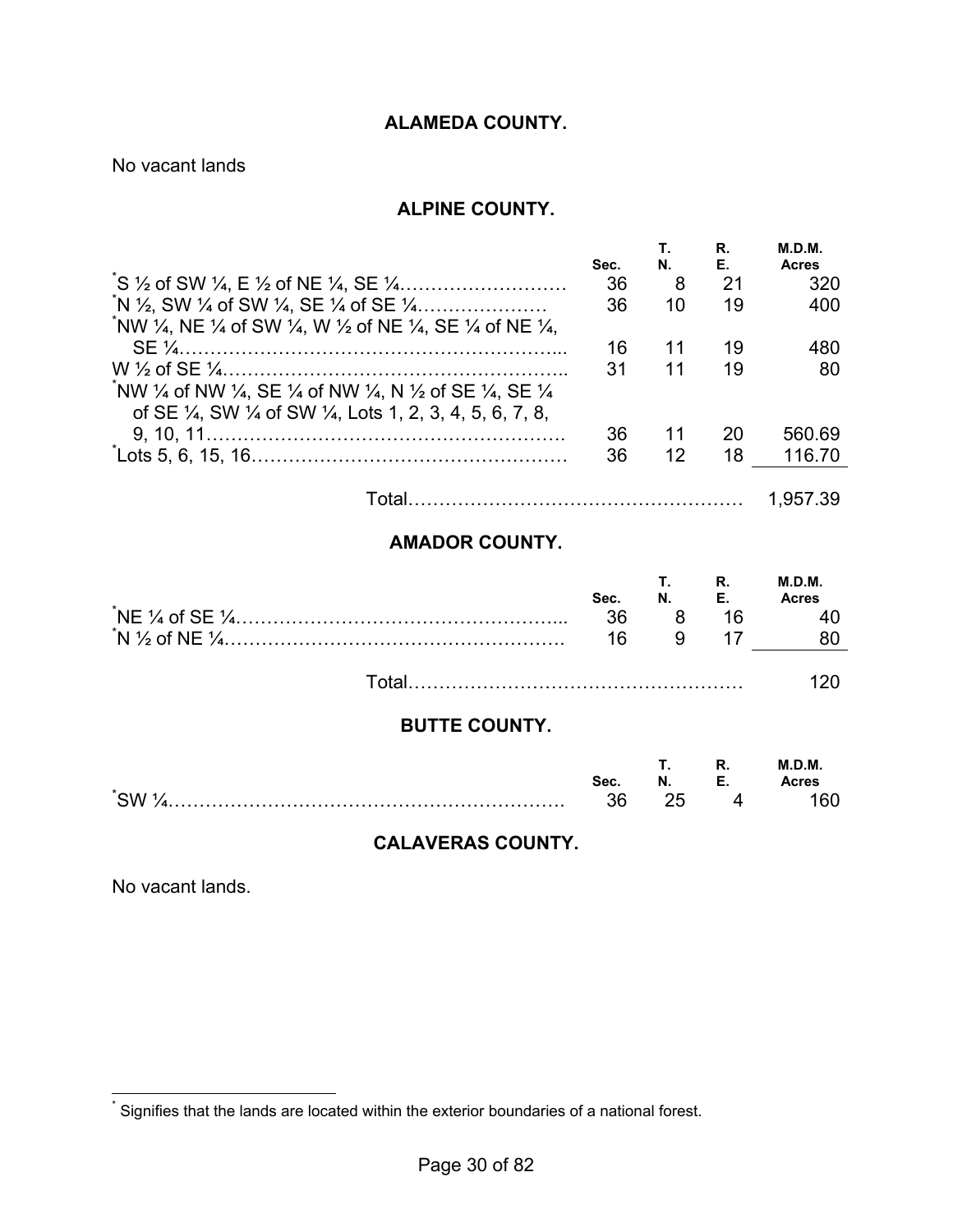## **COLUSA COUNTY.**

| Sec. | N. | W. | M.D.M.<br><b>Acres</b> |
|------|----|----|------------------------|
| -31  | 13 |    |                        |
| 16   |    |    | 160                    |
| 36   | 17 |    | ววก                    |
|      |    |    | 160                    |
|      |    |    |                        |

| _ |  |
|---|--|
|   |  |

## **DEL NORTE COUNTY.**

|                                                                                                                    | Sec. | Т.<br>Ν. | R.<br>Е. | H.M.<br><b>Acres</b> |
|--------------------------------------------------------------------------------------------------------------------|------|----------|----------|----------------------|
|                                                                                                                    | 36   | 12       | 4        | 40                   |
| $^{*}$ W 1/2 of NW 1/4, SE 1/4 of NW 1/4, NE 1/4 of SE 1/4                                                         | 36   | 13       | 3        | 160                  |
| $N E \frac{1}{4}$ .                                                                                                | 16   | 14       | 3        | 160                  |
| W $\frac{1}{2}$ of SW $\frac{1}{4}$ , SW $\frac{1}{4}$ of NE $\frac{1}{4}$ , W $\frac{1}{2}$ of SE $\frac{1}{4}$   | 16   | 14       | 4        | 200                  |
|                                                                                                                    | 36   | 15       | 3        | 120                  |
|                                                                                                                    | 16   | 15       | 4        | 640                  |
| NW $\frac{1}{4}$ of NW $\frac{1}{4}$ , SE $\frac{1}{4}$ of SW $\frac{1}{4}$ , SW $\frac{1}{4}$ of SE $\frac{1}{4}$ | 36   | 16       | 3        | 120                  |
|                                                                                                                    | 16   | 16       | 4        | 80                   |
|                                                                                                                    | 36   | 16       | 4        | 80                   |
|                                                                                                                    | 36   | 17       | 2        | 80                   |
|                                                                                                                    | 16   | 17       | 3        | 360                  |
|                                                                                                                    | 36   | 18       |          | 320                  |
|                                                                                                                    | 16   | 18       | 4        | 120                  |
|                                                                                                                    | 36   | 18       | 4        | 80                   |
|                                                                                                                    | 36   | 18       | 5        | 80                   |
|                                                                                                                    | 36   | 19       |          | 403.94               |
|                                                                                                                    | 36   | 19       | 2        | 304.38               |
|                                                                                                                    |      |          |          | 3,348.32             |

 \* Signifies that the lands are located within the exterior boundaries of a national forest.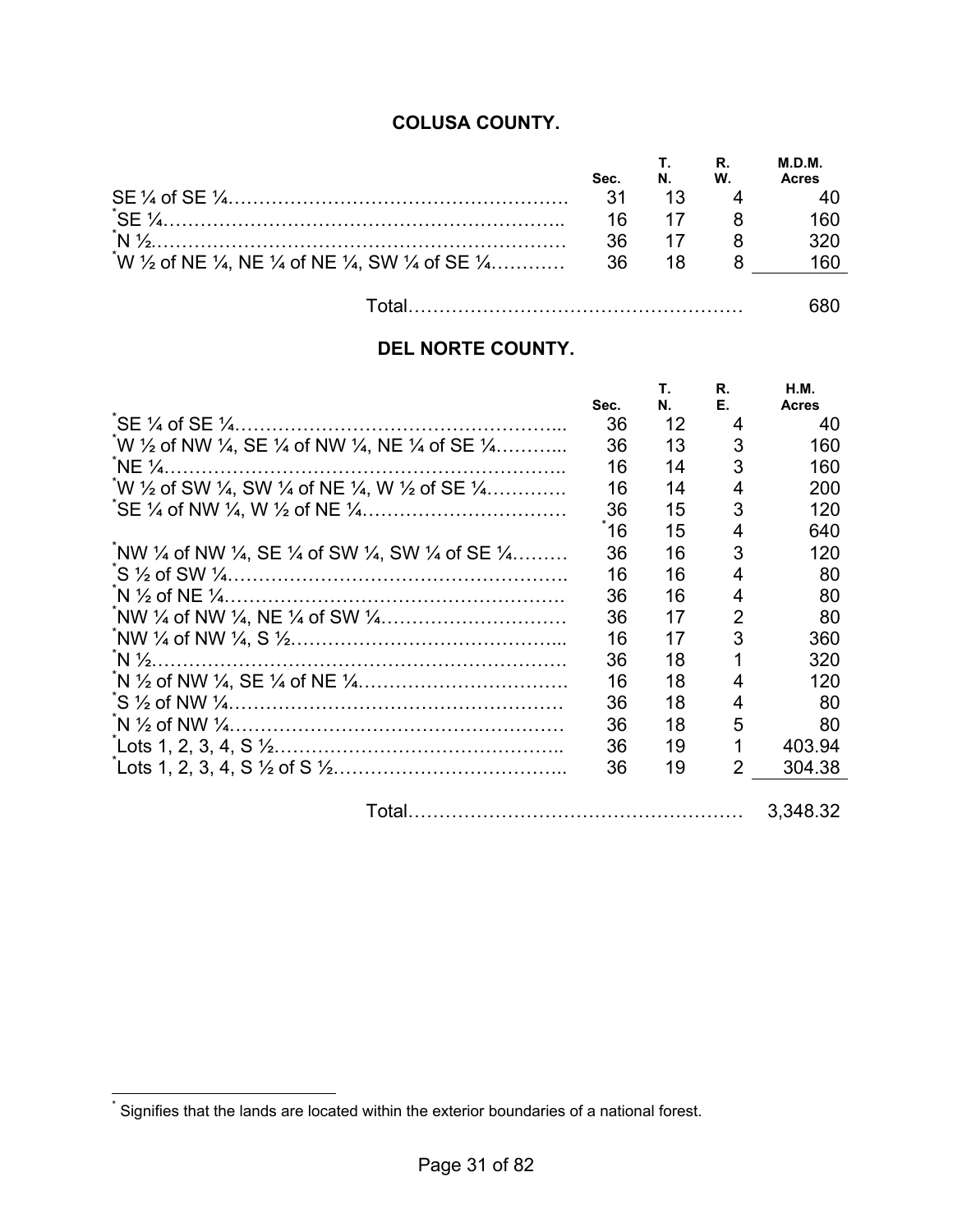## **EL DORADO COUNTY.**

|                                                                                                                                        |      |    | R. | M.D.M.       |
|----------------------------------------------------------------------------------------------------------------------------------------|------|----|----|--------------|
|                                                                                                                                        | Sec. | Ν. | Е. | <b>Acres</b> |
|                                                                                                                                        | 16   | 9  | 10 | 40           |
|                                                                                                                                        | 16   | 9  | 12 | 480          |
| NW $\frac{1}{4}$ , E $\frac{1}{2}$ of NE $\frac{1}{4}$ , SE $\frac{1}{4}$ , E $\frac{1}{2}$ of SW $\frac{1}{4}$                        | 16   | 9  | 16 | 480          |
| SE $\frac{1}{4}$ , E $\frac{1}{2}$ of SW $\frac{1}{4}$ , NW $\frac{1}{4}$ of SW $\frac{1}{4}$ , NW $\frac{1}{4}$ of NW $\frac{1}{4}$ , |      |    |    |              |
|                                                                                                                                        | 16   | 10 |    | 400          |
| $N\frac{1}{2}$ , SE $\frac{1}{4}$ , N $\frac{1}{2}$ of SW $\frac{1}{4}$ , SE $\frac{1}{4}$ of SW $\frac{1}{4}$                         | 16   | 10 | 17 | 600          |
| N $\frac{1}{2}$ of NW $\frac{1}{4}$ , SW $\frac{1}{4}$ of NW $\frac{1}{4}$ , NE $\frac{1}{4}$ of SE $\frac{1}{4}$ ,                    | 36   | 11 | 8  | 160          |
|                                                                                                                                        | 36   | 12 | 10 | 280          |
|                                                                                                                                        | 36   | 12 | 18 | 160          |
|                                                                                                                                        | 36   | 13 | 9  | 80           |
|                                                                                                                                        | 16   | 13 | 15 | 40           |
|                                                                                                                                        |      |    |    |              |

| - |  |
|---|--|
|   |  |

## **FRESNO COUNTY.**

|                                                                                                                    | Sec. | Τ.<br>S. | R.<br>Е. | M.D.M.<br><b>Acres</b> |
|--------------------------------------------------------------------------------------------------------------------|------|----------|----------|------------------------|
|                                                                                                                    | 36   | 5        | 25       | 240                    |
|                                                                                                                    | 16   | 7        | 25       | 40                     |
|                                                                                                                    | 36   | 9        | 22       | 320                    |
| NE 1/4, N 1/2 of SE 1/4, SE 1/4 of SE 1/4, E 1/2 of SW 1/4,                                                        |      |          |          |                        |
|                                                                                                                    | 36   | 9        | 23       | 400                    |
|                                                                                                                    | 36   | 10       | 24       | 40                     |
|                                                                                                                    | 16   | 10       | 30       | 40                     |
|                                                                                                                    | 16   | 11       | 20       | 40                     |
|                                                                                                                    | 36   | 12       | 24       | 160                    |
|                                                                                                                    | 36   | 12       | 25       | 560                    |
|                                                                                                                    | 16   | 13       | 26       | 640.11                 |
|                                                                                                                    | 36   | 13       | 31       | 40                     |
| E $\frac{1}{2}$ of NE $\frac{1}{4}$ , NW $\frac{1}{4}$ of NE $\frac{1}{4}$ , W $\frac{1}{2}$ of NW $\frac{1}{4}$   | 16   | 14       | 27       | 200                    |
| NE $\frac{1}{4}$ , N $\frac{1}{2}$ of SE $\frac{1}{4}$ , SW $\frac{1}{4}$ , SW $\frac{1}{4}$ of NW $\frac{1}{4}$ , | 36   | 14       | 27       | 440                    |
|                                                                                                                    | 16   | 19       | 12       | 320                    |
|                                                                                                                    | 36   | 19       | 12       | 320                    |
|                                                                                                                    | 16   | 19       | 13       | 240                    |
|                                                                                                                    | 24   | 20       | 12       | 40                     |
|                                                                                                                    |      |          |          | 4,080.11               |

 \* Signifies that the lands are located within the exterior boundaries of a national forest.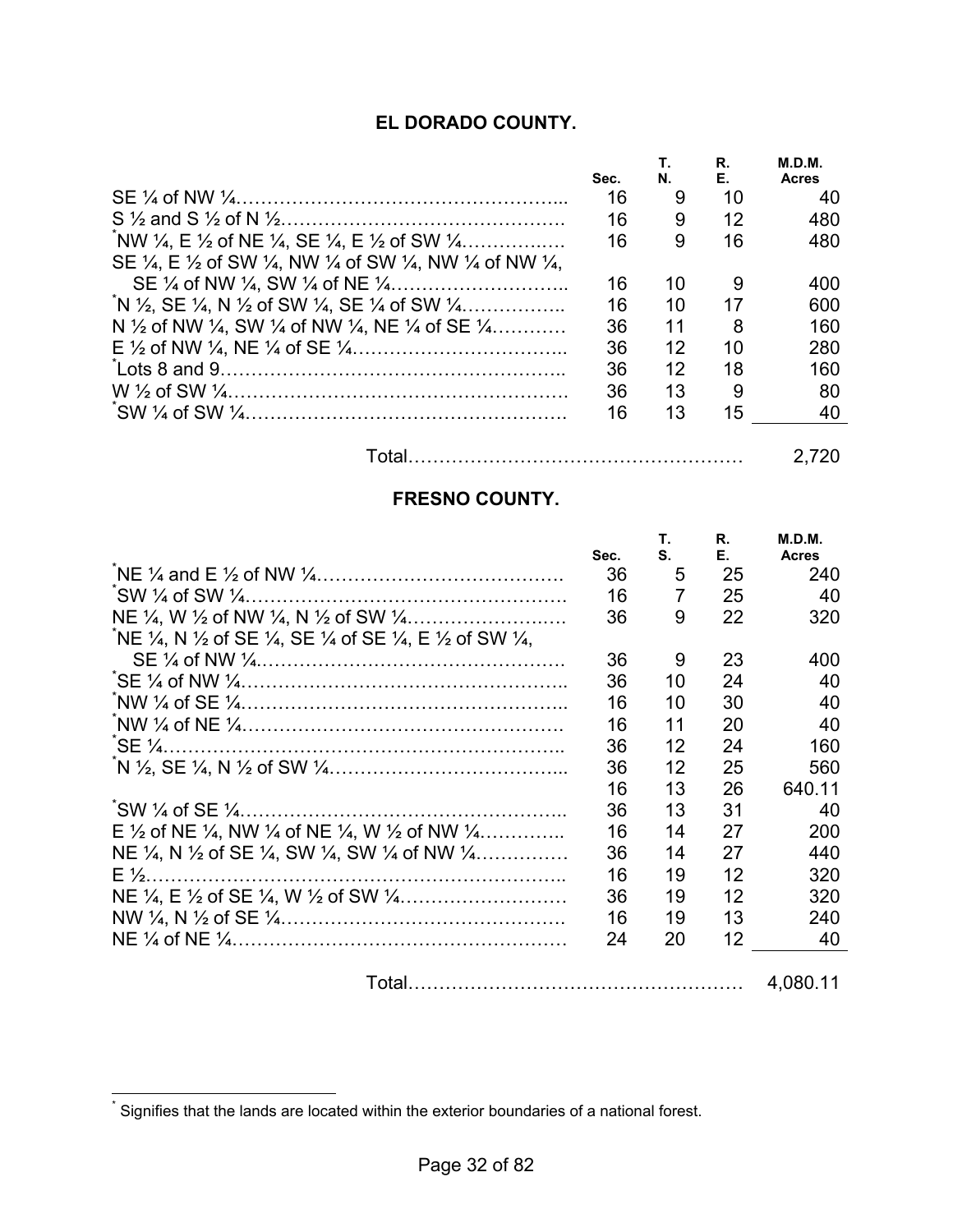## **GLENN COUNTY.**

| Sec. | N.   | W.           | M.D.M.<br><b>Acres</b> |
|------|------|--------------|------------------------|
| 36   |      | $19 \quad 6$ | 202.87                 |
| - 36 | -21  |              | 440                    |
| 16   | 22.  |              | 160.                   |
| 16   | -22. |              |                        |
|      |      |              |                        |

| _ |  |
|---|--|
|---|--|

## **HUMBOLDT COUNTY.**

|                                                                                                                                        |      | Τ.             | R. | <b>H.M.</b>  |
|----------------------------------------------------------------------------------------------------------------------------------------|------|----------------|----|--------------|
|                                                                                                                                        | Sec. | Ν.             | Е. | <b>Acres</b> |
|                                                                                                                                        | 16   |                | 5  | 80           |
|                                                                                                                                        | 36   | 3              | 5  | 487.76       |
|                                                                                                                                        | ້16  | 6              | 5  | 640          |
| N 1/2 of N 1/2, SE 1/4 of NW 1/4, W 1/2 of SE 1/4, E 1/2 of                                                                            |      |                |    |              |
|                                                                                                                                        | 16   | $\overline{7}$ | 5  | 360          |
|                                                                                                                                        | 16   | 8              | 6  | 40           |
|                                                                                                                                        | 36   | 8              | 6  | 480          |
|                                                                                                                                        | 16   | 9              | 6  | 80           |
|                                                                                                                                        | 36   | 9              | 6  | 80           |
|                                                                                                                                        | 16   | 10             | 6  | 40           |
|                                                                                                                                        | 15   | 10             | 3  | 80           |
|                                                                                                                                        | 16   | 11             | 4  | 160          |
|                                                                                                                                        |      | Т.             | R. | <b>H.M.</b>  |
|                                                                                                                                        | Sec. | S.             | Е. | <b>Acres</b> |
| $\sqrt{5}E\frac{1}{4}$ of SW $\frac{1}{4}$                                                                                             | 36   |                | 5  | 40           |
| N $\frac{1}{2}$ of NW $\frac{1}{4}$ , SE $\frac{1}{4}$ of NW $\frac{1}{4}$ , W $\frac{1}{2}$ of NE $\frac{1}{4}$ , SE $\frac{1}{4}$ of |      |                |    |              |
|                                                                                                                                        | 16   | 5              | 4  | 320          |
|                                                                                                                                        |      |                |    | 2,887.76     |
|                                                                                                                                        |      |                |    |              |

 \* Signifies that the lands are located within the exterior boundaries of a national forest.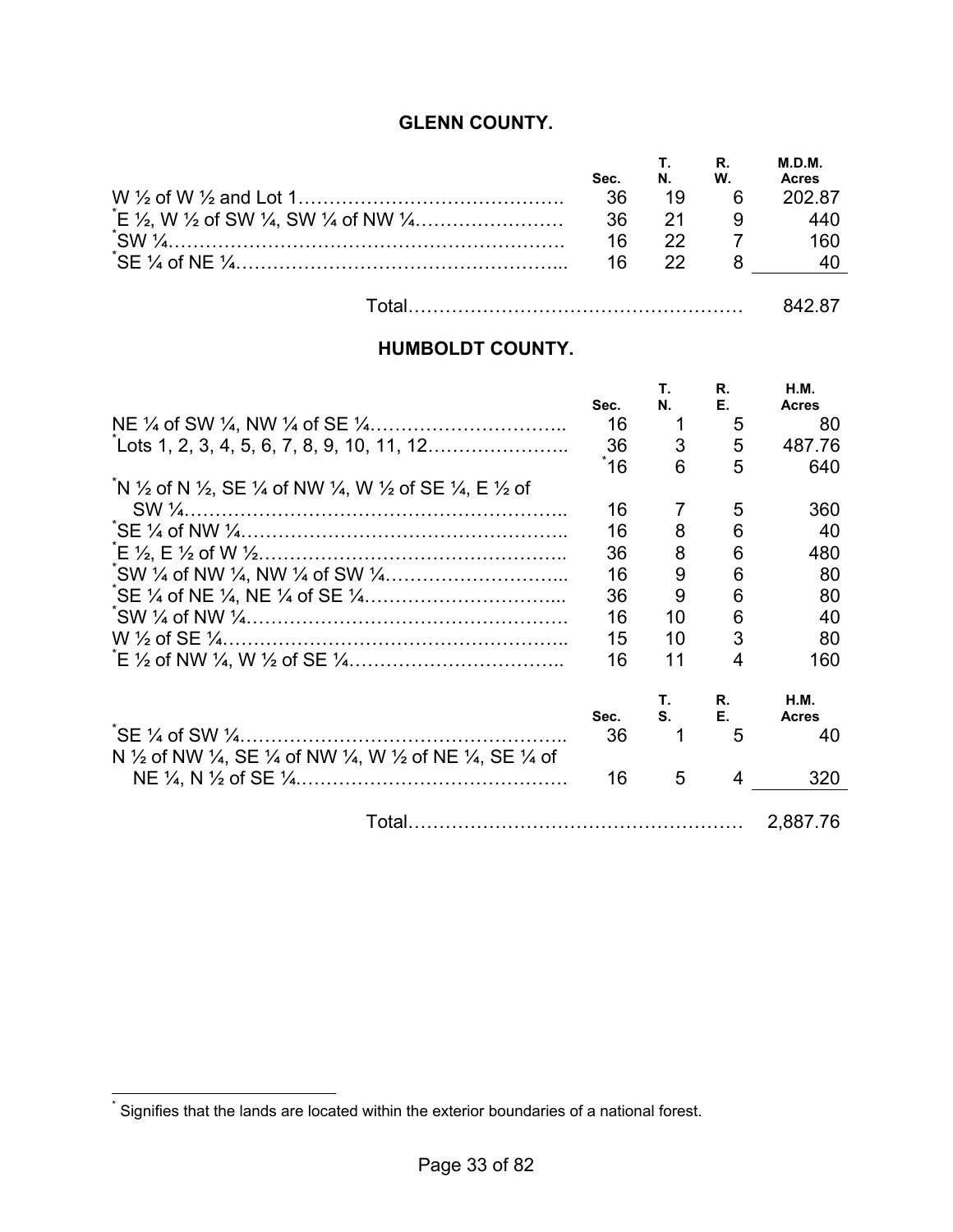## **IMPERIAL COUNTY.**

|                                                                                                                                      | Sec.     | Τ.<br>S. | R.<br>Е. | <b>S.B.M.</b><br><b>Acres</b> |
|--------------------------------------------------------------------------------------------------------------------------------------|----------|----------|----------|-------------------------------|
|                                                                                                                                      | 16       | 9        | 14       | 560                           |
| NE $\frac{1}{4}$ , S $\frac{1}{2}$ of NW $\frac{1}{4}$ , NE $\frac{1}{4}$ of NW $\frac{1}{4}$ , N $\frac{1}{2}$ of S $\frac{1}{2}$ , | 36       |          |          |                               |
|                                                                                                                                      | 16       | 9<br>9   | 14<br>15 | 602.60<br>640                 |
|                                                                                                                                      | 36       | 9        | 15       | 640                           |
|                                                                                                                                      | 16       | 9        | 16       | 640                           |
|                                                                                                                                      | 36       | 9        | 16       | 640                           |
|                                                                                                                                      | 16       | 9        | 17       | 640                           |
|                                                                                                                                      | 36       | 9        | 17       | 640                           |
|                                                                                                                                      | 16       | 9        | 18       | 640                           |
|                                                                                                                                      | 36       | 9        | 18       | 320                           |
|                                                                                                                                      | 16       | 9        | 19       | 640                           |
|                                                                                                                                      | 36       | 10       | 9        | 80                            |
|                                                                                                                                      | 16       | 10       | 11       | 640                           |
|                                                                                                                                      | 16       | 10       | 12       | 640                           |
|                                                                                                                                      | 16       | 10       | 15       | 40                            |
|                                                                                                                                      | 36       | 10       | 15       | 520                           |
|                                                                                                                                      | 16       | 10       | 16       | 640                           |
|                                                                                                                                      | 36       | 10       | 16       | 640                           |
|                                                                                                                                      | 16       | 10       | 17       | 640                           |
|                                                                                                                                      | 36       | 10       | 17       | 640                           |
|                                                                                                                                      | 16       | 10       | 18       | 640                           |
|                                                                                                                                      | 36       | 10       | 18       | 640                           |
|                                                                                                                                      | 16       | 10       | 19       | 640                           |
|                                                                                                                                      | 36       | 10       | 19       | 640                           |
|                                                                                                                                      | 16       | 10       | 20       | 640                           |
|                                                                                                                                      | 16       | 11       | 9        | 80                            |
| E 1/2 of SE 1/4, SE 1/4 of NE 1/4, SW 1/4 of SW 1/4                                                                                  | 36       | 11       | 9        | 160                           |
|                                                                                                                                      | 36       | 11       | 16       | 640                           |
|                                                                                                                                      | 16       | 11       | 17       | 640                           |
|                                                                                                                                      | 36       | 11       | 17       | 640                           |
|                                                                                                                                      | 16       | 11       | 18       | 640                           |
|                                                                                                                                      | 36       | 11       | 18       | 640                           |
|                                                                                                                                      | 16       | 11       | 19       | 640                           |
|                                                                                                                                      | 36       | 11       | 19       | 640                           |
|                                                                                                                                      | 16       | 11       | 20       | 640                           |
|                                                                                                                                      | 36       | 11       | 20       | 640                           |
|                                                                                                                                      | 16       | 11       | 21       | 640                           |
|                                                                                                                                      | 16<br>16 | 12<br>12 | 18<br>19 | 400                           |
|                                                                                                                                      | 36       | 12       | 19       | 640                           |
|                                                                                                                                      | 16       | 12       | 20       | 640<br>480                    |
|                                                                                                                                      | 36       | 12       | 20       | 640                           |
|                                                                                                                                      |          |          |          |                               |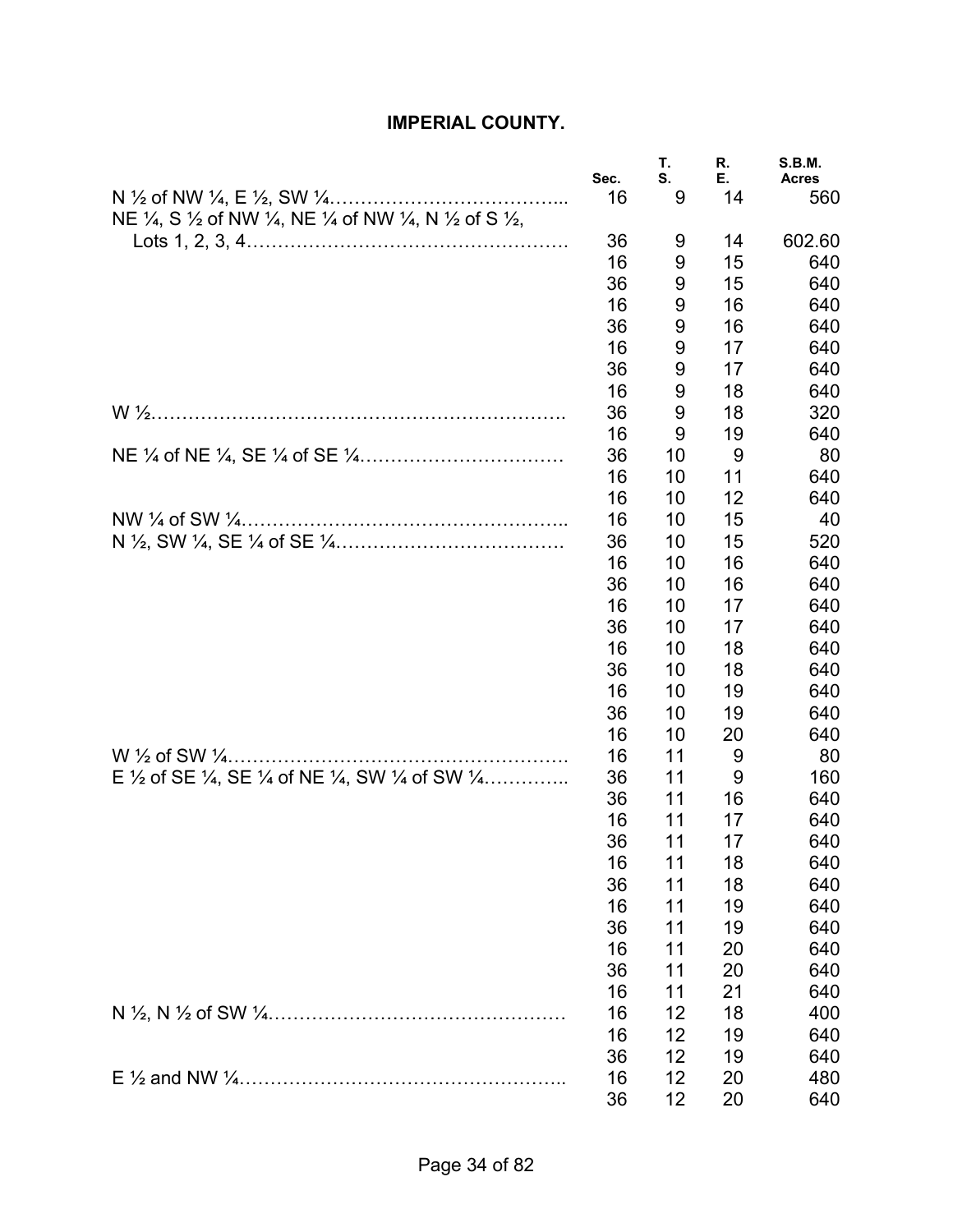|                                                                                                                                                                                                | 16   | 12 | 21 | 640    |
|------------------------------------------------------------------------------------------------------------------------------------------------------------------------------------------------|------|----|----|--------|
|                                                                                                                                                                                                | 36   | 12 | 21 | 160    |
|                                                                                                                                                                                                | (16) | 13 | 9  | 80     |
| SW 1/4 of NE 1/4, NW 1/4 of SE 1/4 of Tract 60                                                                                                                                                 | (36) | 13 | 9  | 80     |
| N $\frac{1}{2}$ of N $\frac{1}{2}$ , SE $\frac{1}{4}$ of NW $\frac{1}{4}$ , SW $\frac{1}{4}$ of NE $\frac{1}{4}$ , N $\frac{1}{2}$ of<br>SW 1/4, SE 1/4 of SW 1/4, NW 1/4 of SE 1/4, SE 1/4 of |      |    |    |        |
|                                                                                                                                                                                                | 36   | 13 | 11 | 440    |
| NW 1/4, W 1/2 of NE 1/4, SE 1/4 of NE 1/4, W 1/2 of SW 1/4,                                                                                                                                    |      |    |    |        |
|                                                                                                                                                                                                | 36   | 13 | 19 | 560    |
|                                                                                                                                                                                                | 16   | 13 | 20 | 360    |
|                                                                                                                                                                                                | 36   | 13 | 20 | 640    |
|                                                                                                                                                                                                | 16   | 13 | 22 | 163.72 |
|                                                                                                                                                                                                | 36   | 13 | 23 | 160    |
|                                                                                                                                                                                                | 16   | 14 | 9  | 640    |
|                                                                                                                                                                                                | 36   | 14 | 9  | 120    |
|                                                                                                                                                                                                | 36   | 14 | 18 | 80     |
|                                                                                                                                                                                                | 36   | 14 | 19 | 640    |
|                                                                                                                                                                                                | 16   | 14 | 21 | 640    |
|                                                                                                                                                                                                | 36   | 14 | 21 | 320    |
|                                                                                                                                                                                                | 16   | 14 | 22 | 160    |
|                                                                                                                                                                                                | 16   | 15 | 10 | 40     |
|                                                                                                                                                                                                | 16   | 15 | 20 | 40     |
|                                                                                                                                                                                                | 36   | 15 | 20 | 160    |
|                                                                                                                                                                                                | 16   | 15 | 22 | 560    |
|                                                                                                                                                                                                | 36   | 16 | 9  | 40     |
|                                                                                                                                                                                                | 16   | 16 | 20 | 40     |
|                                                                                                                                                                                                | 36   | 17 | 10 | 123.17 |

Total……………………………………………… 30,609.49

## **INYO COUNTY.**

| Sec. | S. | R.<br>Е. | M.D.M.<br><b>Acres</b> |
|------|----|----------|------------------------|
| 36   | 6  | 31       | 320                    |
| 36   | 6  | 33       | 640                    |
| 16   | 6  | 35       | 320                    |
| 16   | 6  | 36       | 40                     |
| 36   | 6  | 36       | 480                    |
| 16   | 6  | 37       | 640                    |
| 36   | 6  | 37       | 640                    |
| 16   | 6  | 38       | 640                    |
| 36   | 6  | 38       | 640                    |
| 16   |    | 32       | 80                     |
| 36   |    | 32       | 640                    |

 \* Signifies that the lands are located within the exterior boundaries of a national forest.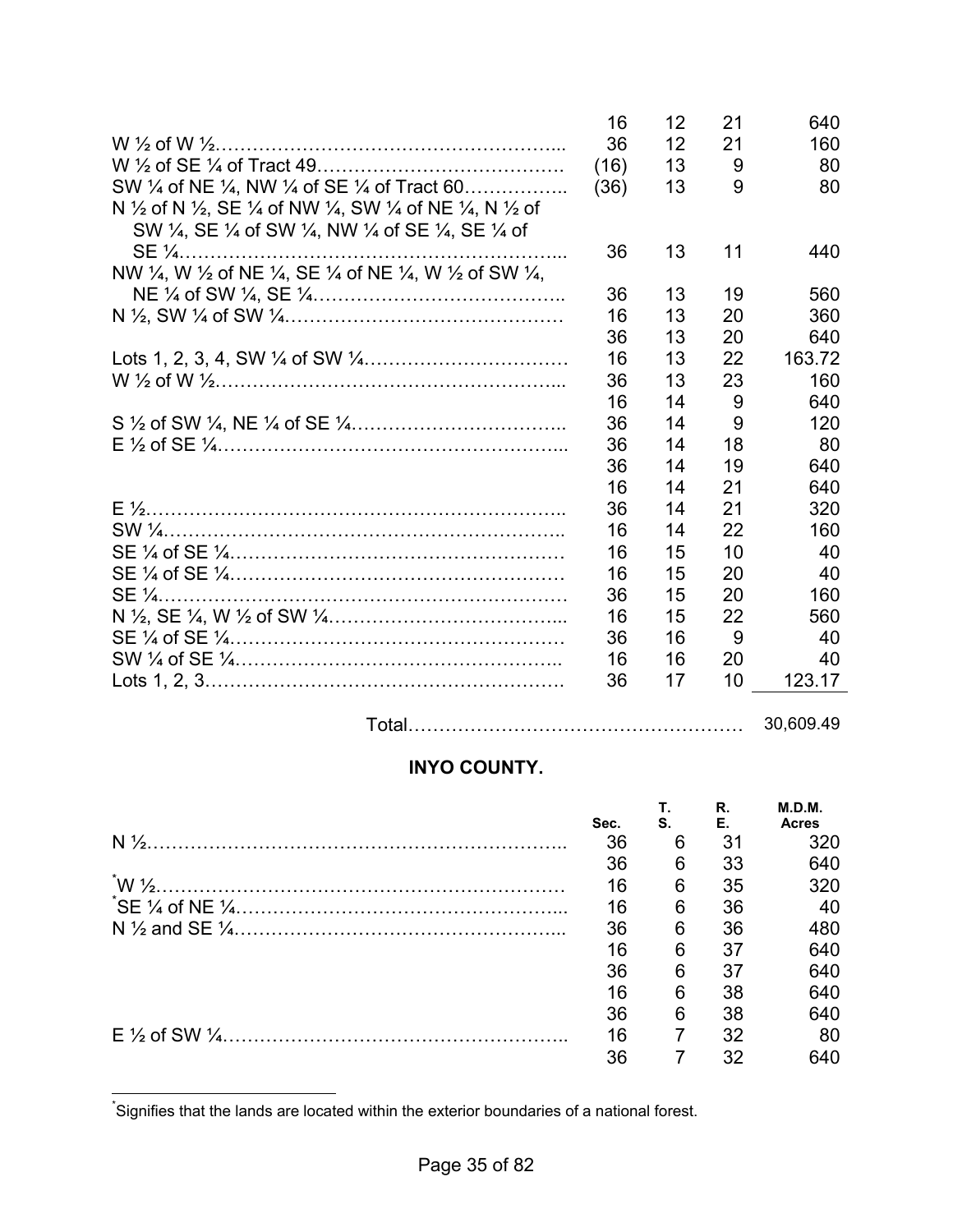|                                                                                                                   | 16                         | 7                          | 35                         | 640                             |
|-------------------------------------------------------------------------------------------------------------------|----------------------------|----------------------------|----------------------------|---------------------------------|
|                                                                                                                   | 36                         | 7                          | 35                         | 640                             |
|                                                                                                                   | 36                         | 7                          | 36                         | 640                             |
|                                                                                                                   | 16                         | 7                          | 37                         | 640                             |
|                                                                                                                   | 36                         | $\overline{7}$             | 37                         | 640                             |
|                                                                                                                   | 16                         | $\overline{7}$             | 38                         | 640                             |
|                                                                                                                   | 36                         | $\overline{7}$             | 38                         | 640                             |
|                                                                                                                   | 16                         | 7                          | 39                         | 640                             |
|                                                                                                                   | 36                         | 7                          | 39                         | 640                             |
|                                                                                                                   | 16                         | 8                          | 36                         | 640                             |
|                                                                                                                   | 36                         | 8                          | 36                         | 640                             |
|                                                                                                                   | 16                         | 8                          | 37                         | 640                             |
|                                                                                                                   | 36                         | 8                          | 37                         | 640                             |
|                                                                                                                   | 16                         | 8                          | 38                         | 640                             |
|                                                                                                                   | 36                         | 8                          | 38                         | 640                             |
|                                                                                                                   | 16                         | 8                          | 39                         | 640                             |
|                                                                                                                   | 36                         | 8                          | 39                         | 640                             |
|                                                                                                                   | 36                         | 9                          | 34                         | 320                             |
|                                                                                                                   | 16                         | 9                          | 35                         | 640                             |
|                                                                                                                   | 36                         | 9                          | 35                         | 640                             |
|                                                                                                                   | 16                         | 9                          | 36                         | 640                             |
|                                                                                                                   | 36                         | 9                          | 36                         | 640                             |
|                                                                                                                   | 16                         | 9                          | 37                         | 640                             |
|                                                                                                                   | 36                         | 9                          | 37                         | 640                             |
|                                                                                                                   | 16                         | 9                          | 38                         | 640                             |
|                                                                                                                   | 36                         | 9                          | 38                         | 640                             |
|                                                                                                                   | 36                         | 9                          | 40                         | 360                             |
|                                                                                                                   | 16                         | 9                          | 41                         | 640                             |
|                                                                                                                   | 16                         | 10                         | 34                         | 320                             |
|                                                                                                                   | 36                         | 10                         | 34                         | 640                             |
|                                                                                                                   | 16                         | 10                         | 36                         | 640                             |
|                                                                                                                   | 36<br>36<br>16<br>16<br>36 | 10<br>10<br>10<br>10<br>10 | 36<br>37<br>40<br>41<br>41 | 160<br>160<br>160<br>640<br>640 |
|                                                                                                                   | 16                         | 11                         | 34                         | 480                             |
|                                                                                                                   | 16                         | 11                         | 37                         | 640                             |
|                                                                                                                   | 36                         | 11                         | 37                         | 640                             |
|                                                                                                                   | 16<br>36<br>16<br>36       | 11<br>11<br>11<br>11       | 40<br>40<br>41<br>41       | 440<br>120<br>640<br>640        |
| Lots 1, 2, 3, 4, 5, S $\frac{1}{2}$ of SW $\frac{1}{4}$ , NW $\frac{1}{4}$ of SW $\frac{1}{4}$                    | 16                         | 11                         | 44                         | 245.95                          |
| Lots 1, 2, 3, 4, SW $\frac{1}{4}$ of NW $\frac{1}{4}$ , SW $\frac{1}{4}$ , SW $\frac{1}{4}$ of SE $\frac{1}{4}$ . | 36                         | 11                         | 44                         | 362.89                          |

 \* Signifies that the lands are located within the exterior boundaries of a national forest.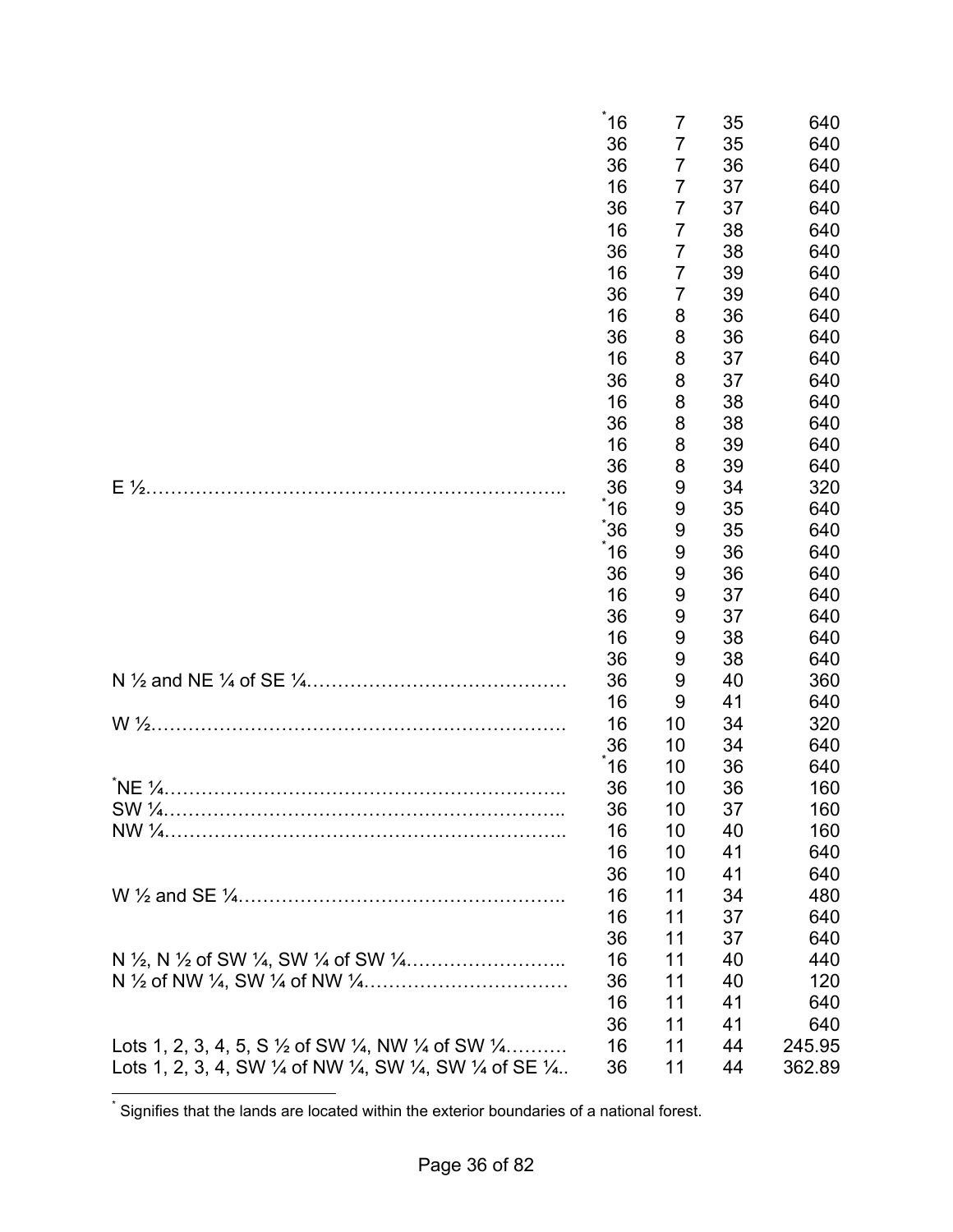|                                                                                                                 | 16 | 12 | 34 | 160    |
|-----------------------------------------------------------------------------------------------------------------|----|----|----|--------|
|                                                                                                                 | 16 | 12 | 35 | 160    |
|                                                                                                                 | 36 | 12 | 35 | 40     |
|                                                                                                                 | 36 | 12 | 37 | 640    |
|                                                                                                                 | 36 | 12 | 39 | 640    |
|                                                                                                                 | 16 | 12 | 41 | 40     |
|                                                                                                                 | 36 | 12 | 41 | 120    |
|                                                                                                                 | 16 | 12 | 44 | 640    |
|                                                                                                                 | 36 | 12 | 44 | 640    |
| Lots 1, 2, 3, 4, 5, W $\frac{1}{2}$ of NW $\frac{1}{4}$ , SE $\frac{1}{4}$ of NW $\frac{1}{4}$ ,                | 16 | 12 | 45 | 453.17 |
|                                                                                                                 | 36 | 12 | 45 | 535.20 |
|                                                                                                                 | 36 | 13 | 34 | 640    |
|                                                                                                                 | 14 | 13 | 35 | 40     |
|                                                                                                                 | 16 | 13 | 38 | 640    |
|                                                                                                                 | 36 | 13 | 38 | 400    |
|                                                                                                                 | 16 | 13 | 39 | 640    |
|                                                                                                                 | 36 | 13 | 39 | 640    |
|                                                                                                                 | 16 | 13 | 44 | 640    |
|                                                                                                                 | 36 | 13 | 44 | 640    |
|                                                                                                                 | 36 | 13 | 45 | 640    |
|                                                                                                                 | 16 | 14 | 35 | 320    |
|                                                                                                                 | 36 | 14 | 35 | 640    |
|                                                                                                                 | 16 | 14 | 38 | 560    |
|                                                                                                                 | 36 | 14 | 38 | 640    |
|                                                                                                                 | 16 | 14 | 39 | 320    |
| N $\frac{1}{2}$ , SW $\frac{1}{4}$ , N $\frac{1}{2}$ of SE $\frac{1}{4}$ , SW $\frac{1}{4}$ of SE $\frac{1}{4}$ | 36 | 14 | 39 | 600    |
|                                                                                                                 | 16 | 14 | 44 | 640    |
|                                                                                                                 | 36 | 14 | 44 | 640    |
|                                                                                                                 | 16 | 14 | 45 | 640    |
|                                                                                                                 | 36 | 14 | 45 | 640    |
|                                                                                                                 | 16 | 14 | 46 | 640    |
|                                                                                                                 | 36 | 14 | 46 | 425.60 |
|                                                                                                                 | 16 | 15 | 35 | 640    |
|                                                                                                                 | 16 | 15 | 39 | 160    |
|                                                                                                                 | 16 | 15 | 40 | 640    |
|                                                                                                                 | 16 | 15 | 44 | 640    |
|                                                                                                                 | 36 | 15 | 44 | 640    |
|                                                                                                                 | 16 | 15 | 45 | 640    |
|                                                                                                                 | 36 | 15 | 45 | 640    |
|                                                                                                                 | 16 | 15 | 46 | 640    |
|                                                                                                                 | 36 | 15 | 46 | 431.18 |
|                                                                                                                 | 1  | 16 | 36 | 40     |
| S 1/2 of NW 1/4, SW 1/4 of NE 1/4, W 1/2 of SE 1/4, E 1/2 of                                                    |    |    |    |        |
|                                                                                                                 | 14 | 16 | 36 | 280    |
|                                                                                                                 |    |    |    |        |

 \* Signifies that the lands are located within the exterior boundaries of a national forest.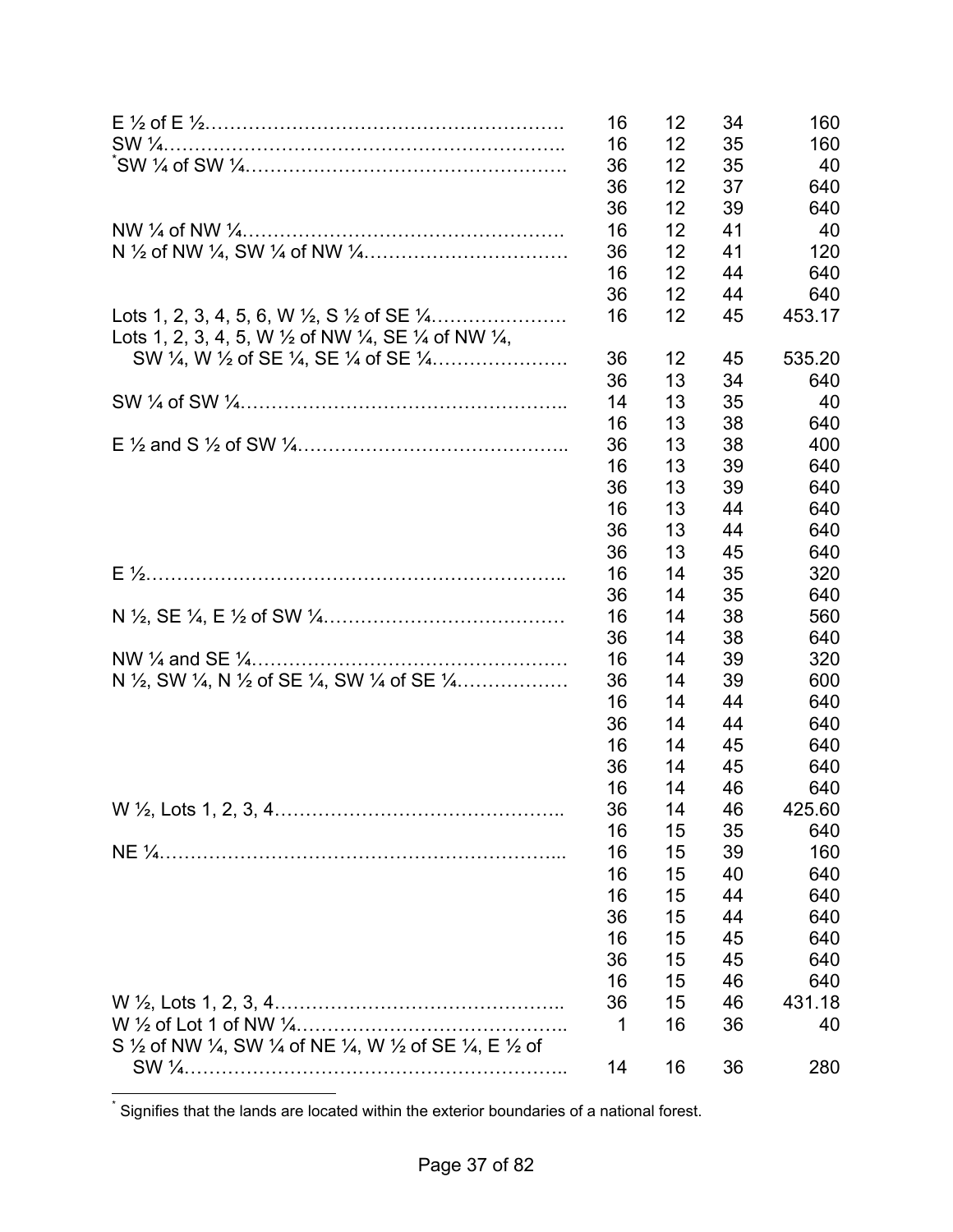| SW 1/4 of NW 1/4, NW 1/4 of SW 1/4, S 1/2 of S 1/2, N 1/2 of                                           |                |    |    |        |
|--------------------------------------------------------------------------------------------------------|----------------|----|----|--------|
|                                                                                                        | 16             | 16 | 36 | 360    |
|                                                                                                        | 27             | 16 | 36 | 40     |
| S $\frac{1}{2}$ of Lot 1 of NW $\frac{1}{4}$ , Lot 2 of NW $\frac{1}{4}$ , Lot 1 of SW $\frac{1}{4}$ , |                |    |    |        |
|                                                                                                        | $\overline{7}$ | 16 | 37 | 373.46 |
| Fractional NW 1/4 of NW 1/4, fractional NE 1/4 of NW 1/4,                                              |                |    |    |        |
| fractional NW $\frac{1}{4}$ of NE $\frac{1}{4}$ , fractional E $\frac{1}{2}$ , of NE $\frac{1}{4}$     | 16             | 16 | 37 | 166.17 |
|                                                                                                        | 36             | 16 | 37 | 80     |
|                                                                                                        | 36             | 16 | 45 | 640    |
|                                                                                                        | 16             | 16 | 46 | 640    |
|                                                                                                        | 36             | 16 | 46 | 432.44 |
|                                                                                                        | 19             | 17 | 37 | 15.45  |
|                                                                                                        | 30             | 17 | 37 | 51     |
|                                                                                                        | 36             | 17 | 41 | 640    |
|                                                                                                        | 16             | 17 | 42 | 640    |
|                                                                                                        | 36             | 18 | 36 | 480    |
| Fractional NW $\frac{1}{4}$ of NE $\frac{1}{4}$ , fractional SW $\frac{1}{4}$ of NE $\frac{1}{4}$ ,    |                |    |    |        |
| fractional NW $\frac{1}{4}$ of SE $\frac{1}{4}$ , fractional SW $\frac{1}{4}$ of SE $\frac{1}{4}$      | 7              | 18 | 37 | 76     |
| Fractional NW $\frac{1}{4}$ of NE $\frac{1}{4}$ , fractional SW $\frac{1}{4}$ of NE $\frac{1}{4}$ ,    |                |    |    |        |
| fractional NW 1/4 of SE 1/4, and fractional SW 1/4 of                                                  |                |    |    |        |
|                                                                                                        | 18             | 18 | 37 | 72     |
|                                                                                                        | 36             | 18 | 37 | 640    |
|                                                                                                        | 16             | 18 | 38 | 640    |
|                                                                                                        | 16             | 18 | 39 | 160    |
|                                                                                                        | 36             | 18 | 39 | 640    |
|                                                                                                        | 16             | 18 | 40 | 640    |
|                                                                                                        | 36             | 18 | 40 | 640    |
|                                                                                                        | 16             | 18 | 42 | 640    |
|                                                                                                        | 36             | 18 | 42 | 640    |
|                                                                                                        | 36             | 19 | 36 | 160    |
|                                                                                                        | 16             | 19 | 37 | 640    |
|                                                                                                        | 36             | 19 | 37 | 640    |
|                                                                                                        | 16             | 19 | 39 | 640    |
|                                                                                                        | 36             | 19 | 39 | 640    |
|                                                                                                        | 16             | 19 | 40 | 640    |
|                                                                                                        | 36             | 19 | 40 | 640    |
|                                                                                                        | 36             | 19 | 42 | 640    |
|                                                                                                        | 16             | 19 | 43 | 640    |
|                                                                                                        | 36             | 19 | 43 | 640    |
|                                                                                                        | 13             |    | 37 |        |
|                                                                                                        | 15             | 20 |    | 160    |
|                                                                                                        |                | 20 | 37 | 40     |
|                                                                                                        | 21             | 20 | 37 | 120    |
|                                                                                                        | 23             | 20 | 37 | 160    |
|                                                                                                        | 24             | 20 | 37 | 320    |
|                                                                                                        | 16             | 20 | 40 | 160    |
|                                                                                                        | 16             | 20 | 41 | 640    |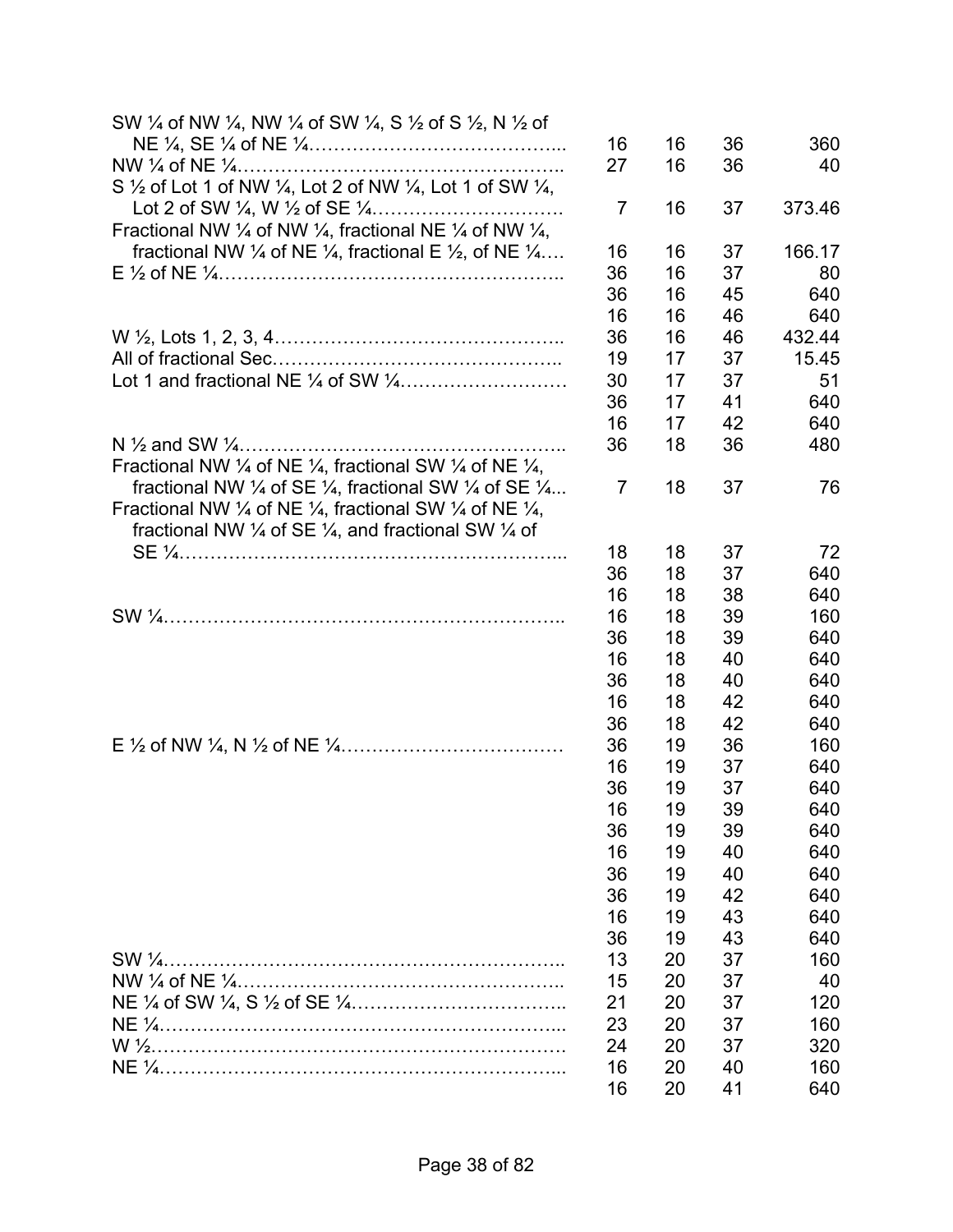|                                                                                                                                      | 36 | 20 | 42 | 640 |
|--------------------------------------------------------------------------------------------------------------------------------------|----|----|----|-----|
|                                                                                                                                      | 16 | 20 | 43 | 640 |
|                                                                                                                                      | 36 | 20 | 43 | 640 |
|                                                                                                                                      | 16 | 21 | 38 | 640 |
|                                                                                                                                      | 36 | 21 | 38 | 640 |
|                                                                                                                                      | 16 | 21 | 39 | 640 |
|                                                                                                                                      | 36 | 21 | 39 | 640 |
|                                                                                                                                      | 16 | 21 | 40 | 640 |
|                                                                                                                                      | 36 | 21 | 40 | 640 |
|                                                                                                                                      | 16 | 21 | 41 | 640 |
|                                                                                                                                      | 36 | 21 | 41 | 480 |
|                                                                                                                                      | 16 | 21 | 42 | 640 |
|                                                                                                                                      | 36 | 21 | 42 | 640 |
|                                                                                                                                      | 16 | 21 | 43 | 640 |
|                                                                                                                                      | 36 | 21 | 43 | 640 |
|                                                                                                                                      | 16 | 21 | 44 | 80  |
|                                                                                                                                      | 36 | 22 | 38 | 640 |
|                                                                                                                                      | 16 | 22 | 39 | 640 |
|                                                                                                                                      | 36 | 22 | 39 | 640 |
|                                                                                                                                      | 16 | 22 | 40 | 640 |
|                                                                                                                                      | 36 | 22 | 40 | 640 |
|                                                                                                                                      | 16 | 22 | 41 | 640 |
|                                                                                                                                      | 36 | 22 | 41 | 640 |
|                                                                                                                                      | 16 | 22 | 42 | 640 |
|                                                                                                                                      | 36 | 22 | 42 | 640 |
|                                                                                                                                      | 16 | 22 | 43 | 640 |
|                                                                                                                                      | 36 | 22 | 43 | 640 |
|                                                                                                                                      | 16 | 22 | 44 | 640 |
|                                                                                                                                      | 16 | 23 | 38 | 640 |
|                                                                                                                                      | 36 | 23 | 38 | 640 |
|                                                                                                                                      | 16 | 23 | 39 | 640 |
|                                                                                                                                      | 36 | 23 | 39 | 640 |
|                                                                                                                                      | 16 | 23 | 40 | 440 |
|                                                                                                                                      | 36 | 23 | 40 | 640 |
|                                                                                                                                      | 16 | 23 | 41 | 640 |
|                                                                                                                                      | 36 | 23 | 41 | 640 |
|                                                                                                                                      | 16 | 23 | 42 | 640 |
|                                                                                                                                      | 36 | 23 | 42 | 640 |
|                                                                                                                                      | 16 | 23 | 43 | 640 |
| NE $\frac{1}{4}$ , N $\frac{1}{2}$ of NW $\frac{1}{4}$ , SE $\frac{1}{4}$ of NW $\frac{1}{4}$ , N $\frac{1}{2}$ of S $\frac{1}{2}$ , |    |    |    |     |
|                                                                                                                                      | 16 | 23 | 44 | 520 |
|                                                                                                                                      | 36 | 23 | 44 | 280 |
|                                                                                                                                      | 16 | 24 | 39 | 640 |
|                                                                                                                                      | 16 | 24 | 40 | 640 |
|                                                                                                                                      | 36 | 24 | 40 | 560 |
|                                                                                                                                      | 16 | 24 | 41 | 640 |
|                                                                                                                                      |    |    |    |     |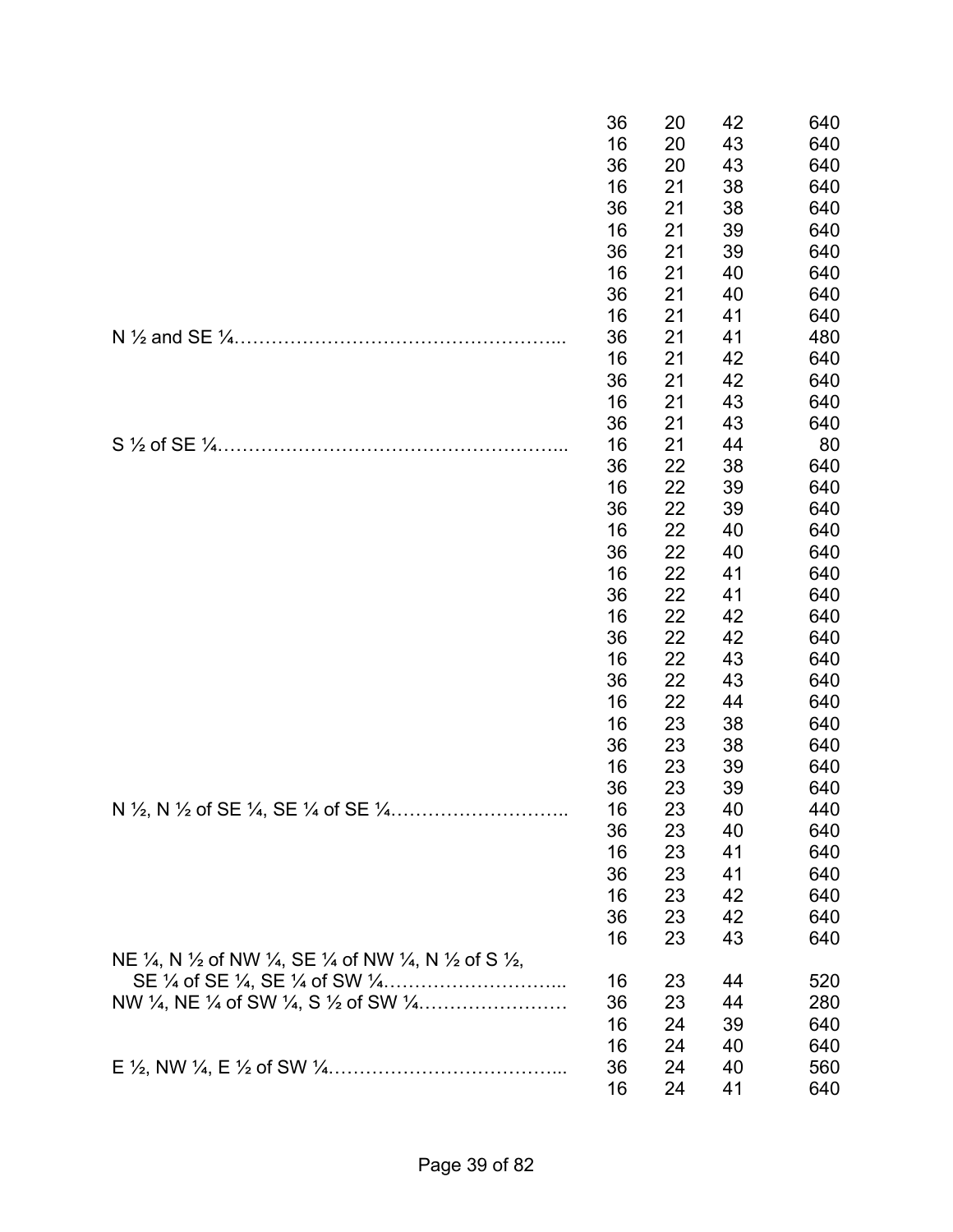|        | 16   | 24 | 42                      | 640           |
|--------|------|----|-------------------------|---------------|
|        | 36   | 24 | 42                      | 640           |
|        | 16   | 24 | 43                      | 640           |
|        | 36   | 24 | 43                      | 160           |
|        |      | Т. | R.                      | <b>S.B.M.</b> |
|        | Sec. | N. | Е.                      | <b>Acres</b>  |
|        | 16   | 20 | 4                       | 640           |
|        | 16   | 20 | $\overline{7}$          | 640           |
| Lot 1. | 16   | 20 | 12                      | 0.26          |
|        | 36   | 21 | 1                       | 640           |
|        | 16   | 21 | $\overline{2}$          | 640           |
|        | 16   | 21 | 3                       | 640           |
|        | 36   | 21 | 3                       | 640           |
|        | 16   | 21 | 4                       | 640           |
|        | 16   | 21 | 5                       | 640           |
|        | 36   | 21 | 5                       | 640           |
|        | 16   | 21 | $\,6$                   | 640           |
|        | 36   | 21 | $\overline{7}$          | 640           |
|        | 16   | 21 | 8                       | 640           |
|        | 36   | 21 | 8                       | 640           |
|        | 16   | 21 | 9                       | 640           |
|        | 36   | 21 | 9                       | 640           |
|        | 36   | 21 | 10                      | 640           |
|        | 16   | 21 | 11                      | 1.46          |
|        | 36   | 21 | 11                      | 1.60          |
|        | 16   | 22 | 1                       | 640           |
|        | 36   | 22 | 1                       | 640           |
|        | 16   | 22 | $\overline{c}$          | 640           |
|        | 36   | 22 | $\overline{c}$          | 640           |
|        | 16   | 22 | $\overline{\mathbf{4}}$ | 640           |
|        | 36   | 22 | 4                       | 640           |
|        | 16   | 22 | 5                       | 640           |
|        | 36   | 22 | 5                       | 640           |
|        | 16   | 22 | 6                       | 640           |
|        | 36   | 22 | 6                       | 480           |
|        | 16   | 22 | 7                       | 640           |
|        | 36   | 22 | $\overline{7}$          | 480           |
|        | 16   | 22 | 8                       | 640           |
|        | 36   | 22 | 8                       | 640           |
|        | 36   | 22 | 9                       | 640           |
|        | 16   | 22 | 10                      | 5.22          |
|        | 36   | 22 | 10                      | 5.11          |
|        | 16   | 23 | 1                       | 640           |
|        | 36   | 23 | 1                       | 640           |
|        | 16   | 23 | $\overline{2}$          | 640           |
|        | 36   | 23 | $\overline{2}$          | 640           |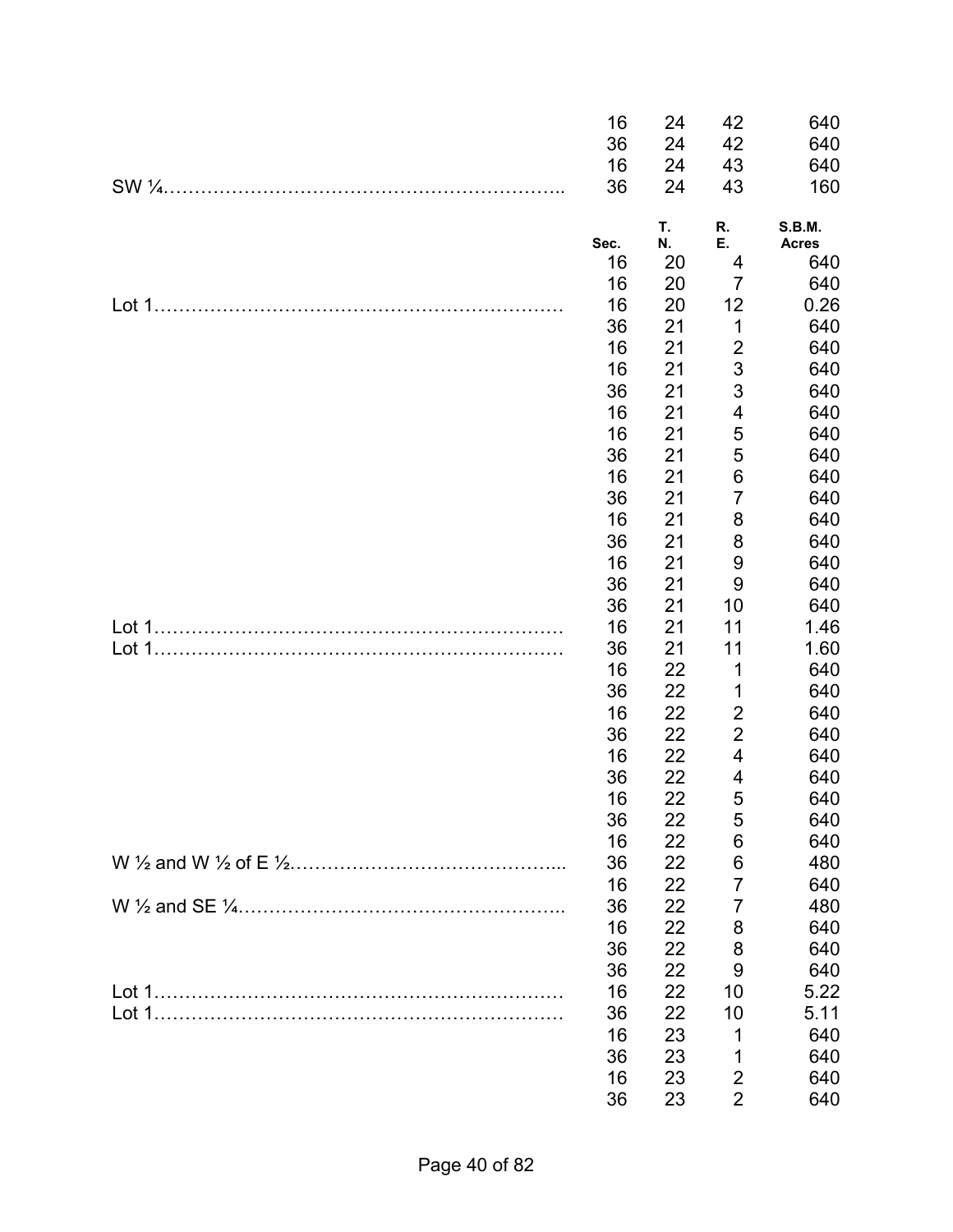|                                                                                                                 | 16<br>36<br>16<br>36<br>16<br>36<br>16<br>16<br>36 | 23<br>23<br>23<br>23<br>23<br>23<br>23<br>23<br>23 | 3<br>3<br>4<br>4<br>5<br>5<br>6<br>$\overline{7}$<br>7 | 160<br>160<br>640<br>640<br>640<br>640<br>640<br>640<br>640 |
|-----------------------------------------------------------------------------------------------------------------|----------------------------------------------------|----------------------------------------------------|--------------------------------------------------------|-------------------------------------------------------------|
|                                                                                                                 | 16                                                 | 23                                                 | 8                                                      | 640                                                         |
|                                                                                                                 | 36                                                 | 23                                                 | 8                                                      | 640                                                         |
|                                                                                                                 | 16                                                 | 23                                                 | 9                                                      | 5.99                                                        |
|                                                                                                                 | 36                                                 | 23                                                 | 9                                                      | 4.87                                                        |
|                                                                                                                 | 16                                                 | 24                                                 | 1                                                      | 480                                                         |
|                                                                                                                 | 36                                                 | 24                                                 | 1                                                      | 520                                                         |
| N 1/2, SW 1/4, N 1/2 of SE 1/4, SW 1/4 of SE 1/4                                                                | 16                                                 | 24                                                 | $\overline{2}$                                         | 600                                                         |
|                                                                                                                 | 36                                                 | 24                                                 | $\overline{2}$                                         | 560                                                         |
|                                                                                                                 | 36                                                 | 24                                                 | 3                                                      | 640                                                         |
|                                                                                                                 | 16                                                 | 24                                                 | 4                                                      | 640                                                         |
|                                                                                                                 | 36                                                 | 24                                                 | 4                                                      | 640                                                         |
|                                                                                                                 | 16                                                 | 24                                                 | 5                                                      | 640                                                         |
|                                                                                                                 | 36                                                 | 24                                                 | 5                                                      | 640                                                         |
|                                                                                                                 | 16                                                 | 24                                                 | 6                                                      | 640                                                         |
|                                                                                                                 | 36                                                 | 24                                                 | 6                                                      | 640                                                         |
|                                                                                                                 | 16                                                 | 24                                                 | $\overline{7}$                                         | 640                                                         |
|                                                                                                                 | 36                                                 | 24                                                 | 7                                                      | 640                                                         |
| Lots 4, 5, 8, 12, 14, 15, 17, W $\frac{1}{2}$ of SW $\frac{1}{4}$ and SE $\frac{1}{4}$ of                       | 16                                                 | 24                                                 | 8                                                      | 180.80                                                      |
|                                                                                                                 | 36                                                 | 24                                                 | 8                                                      | 256.07                                                      |
|                                                                                                                 | 16                                                 | 25                                                 | 1                                                      | 640                                                         |
|                                                                                                                 | 36                                                 | 25                                                 | 1                                                      | 640                                                         |
|                                                                                                                 | 16                                                 | 25                                                 | 2                                                      | 360                                                         |
|                                                                                                                 | 36                                                 | 25                                                 | 2                                                      | 640                                                         |
|                                                                                                                 | 36                                                 | 25                                                 | 3                                                      | 640                                                         |
|                                                                                                                 | 16                                                 | 25                                                 | 4                                                      | 640                                                         |
|                                                                                                                 | 36                                                 | 25                                                 | 4                                                      | 640                                                         |
|                                                                                                                 | 16                                                 | 25                                                 | 5                                                      | 640                                                         |
|                                                                                                                 | 36                                                 | 25                                                 | 5                                                      | 640                                                         |
| N $\frac{1}{2}$ , SE $\frac{1}{4}$ , N $\frac{1}{2}$ of SW $\frac{1}{4}$ , SE $\frac{1}{4}$ of SW $\frac{1}{4}$ | 16                                                 | 25                                                 | 6                                                      | 600                                                         |
|                                                                                                                 | 36                                                 | 25                                                 | 6                                                      | 640                                                         |
|                                                                                                                 | 16                                                 | 25                                                 | 7                                                      | 84.07                                                       |
|                                                                                                                 | 36                                                 | 25                                                 | 7                                                      | 136.23                                                      |
| W $\frac{1}{2}$ , SE $\frac{1}{4}$ , W $\frac{1}{2}$ of NE $\frac{1}{4}$ , SE $\frac{1}{4}$ of NE $\frac{1}{4}$ | 16                                                 | 26                                                 | 1                                                      | 600                                                         |
|                                                                                                                 | 36                                                 | 26                                                 | 1                                                      | 640                                                         |
|                                                                                                                 | 16                                                 | 26                                                 | 3                                                      | 640                                                         |
|                                                                                                                 | 36                                                 | 26                                                 | 3                                                      | 640                                                         |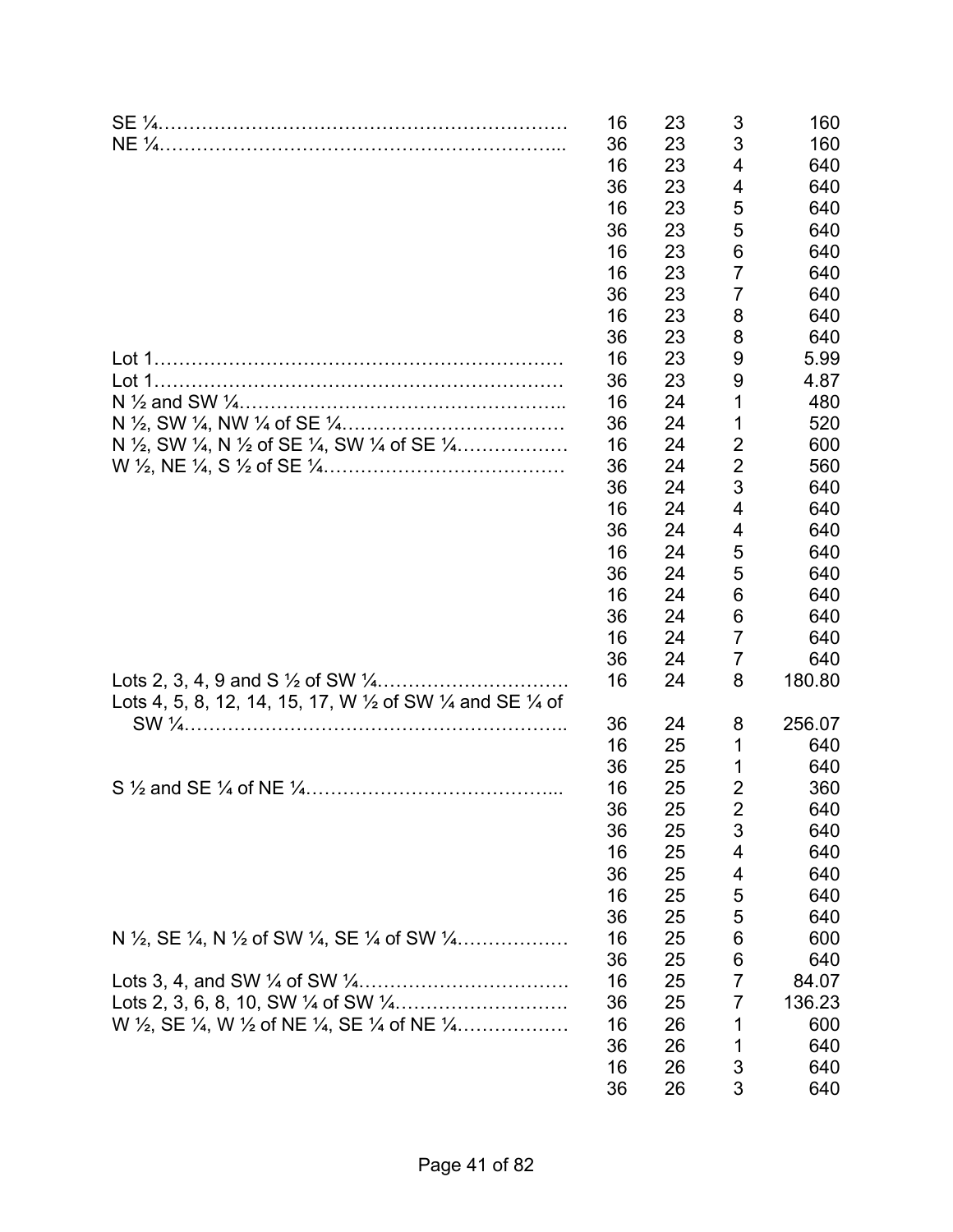|                                                                                                                                        | 16 | 26 | 4              | 640        |
|----------------------------------------------------------------------------------------------------------------------------------------|----|----|----------------|------------|
|                                                                                                                                        | 36 | 26 | 4              | 640        |
|                                                                                                                                        | 16 | 26 | 5              | 640        |
|                                                                                                                                        | 36 | 26 | 5              | 640        |
|                                                                                                                                        | 36 | 27 |                | 80         |
|                                                                                                                                        | 16 | 27 | 2              | 640        |
|                                                                                                                                        | 36 | 27 | $\overline{2}$ | 640        |
|                                                                                                                                        | 36 | 27 | 3              | 320        |
|                                                                                                                                        | 16 | 27 | 4              | 640        |
|                                                                                                                                        | 36 | 27 | 4              | 640        |
|                                                                                                                                        | 16 | 28 | 1              | 640        |
| NW $\frac{1}{4}$ of NW $\frac{1}{4}$ , E $\frac{1}{2}$ of NE $\frac{1}{4}$ , NE $\frac{1}{4}$ of SE $\frac{1}{4}$ , S $\frac{1}{2}$ of |    |    |                |            |
|                                                                                                                                        | 36 | 28 |                | 320        |
|                                                                                                                                        | 36 | 28 | 2              | 320        |
|                                                                                                                                        | 36 | 28 | 3              | 320        |
|                                                                                                                                        | 16 | 29 |                | 640        |
|                                                                                                                                        | 36 | 29 |                | 640        |
|                                                                                                                                        | 16 | 29 | $\overline{2}$ | 160        |
|                                                                                                                                        |    |    |                |            |
|                                                                                                                                        |    |    |                | 151,882.19 |

# **KERN COUNTY.**

|                                                                                                                     | Sec. | Τ.<br>S. | R.<br>Е. | M.D.M.<br><b>Acres</b> |
|---------------------------------------------------------------------------------------------------------------------|------|----------|----------|------------------------|
|                                                                                                                     | 36   | 25       | 34       | 240                    |
| E $\frac{1}{2}$ of NE $\frac{1}{4}$ , NW $\frac{1}{4}$ of NE $\frac{1}{4}$ , W $\frac{1}{2}$ of SE $\frac{1}{4}$    | 16   | 25       | 38       | 200                    |
|                                                                                                                     | 36   | 26       | 30       | 320                    |
|                                                                                                                     | 16   | 27       | 35       | 40                     |
|                                                                                                                     | 16   | 27       | 37       | 320                    |
|                                                                                                                     | 16   | 27       | 38       | 480                    |
|                                                                                                                     | 16   | 28       | 31       | 160                    |
|                                                                                                                     | 36   | 28       | 32       | 160                    |
| NW $\frac{1}{4}$ of NE $\frac{1}{4}$ , E $\frac{1}{2}$ of NW $\frac{1}{4}$ , SW $\frac{1}{4}$ of NW $\frac{1}{4}$ , | 16   | 29       | 32       | 160                    |
|                                                                                                                     | 36   | 29       | 32       | 640                    |
| SE $\frac{1}{4}$ of NE $\frac{1}{4}$ , S $\frac{1}{2}$ of SE $\frac{1}{4}$ , N $\frac{1}{2}$ of NW $\frac{1}{4}$    | 16   | 29       | 33       | 200                    |
|                                                                                                                     | 36   | 29       | 33       | 560                    |
| N 1/2 of NW 1/4, SW 1/4 of NW 1/4, NW 1/4 of SW 1/4                                                                 | 16   | 29       | 34       | 160                    |
|                                                                                                                     | 36   | 29       | 34       | 640                    |
|                                                                                                                     | 36   | 29       | 35       | 520                    |
|                                                                                                                     | 36   | 29       | 36       | 320                    |
|                                                                                                                     | 16   | 29       | 38       | 640                    |
|                                                                                                                     | 36   | 29       | 38       | 120                    |
|                                                                                                                     | 16   | 29       | 39       | 280                    |
|                                                                                                                     | 36   | 29       | 39       | 640                    |

 \* Signifies that the lands are located within the exterior boundaries of a natural forest.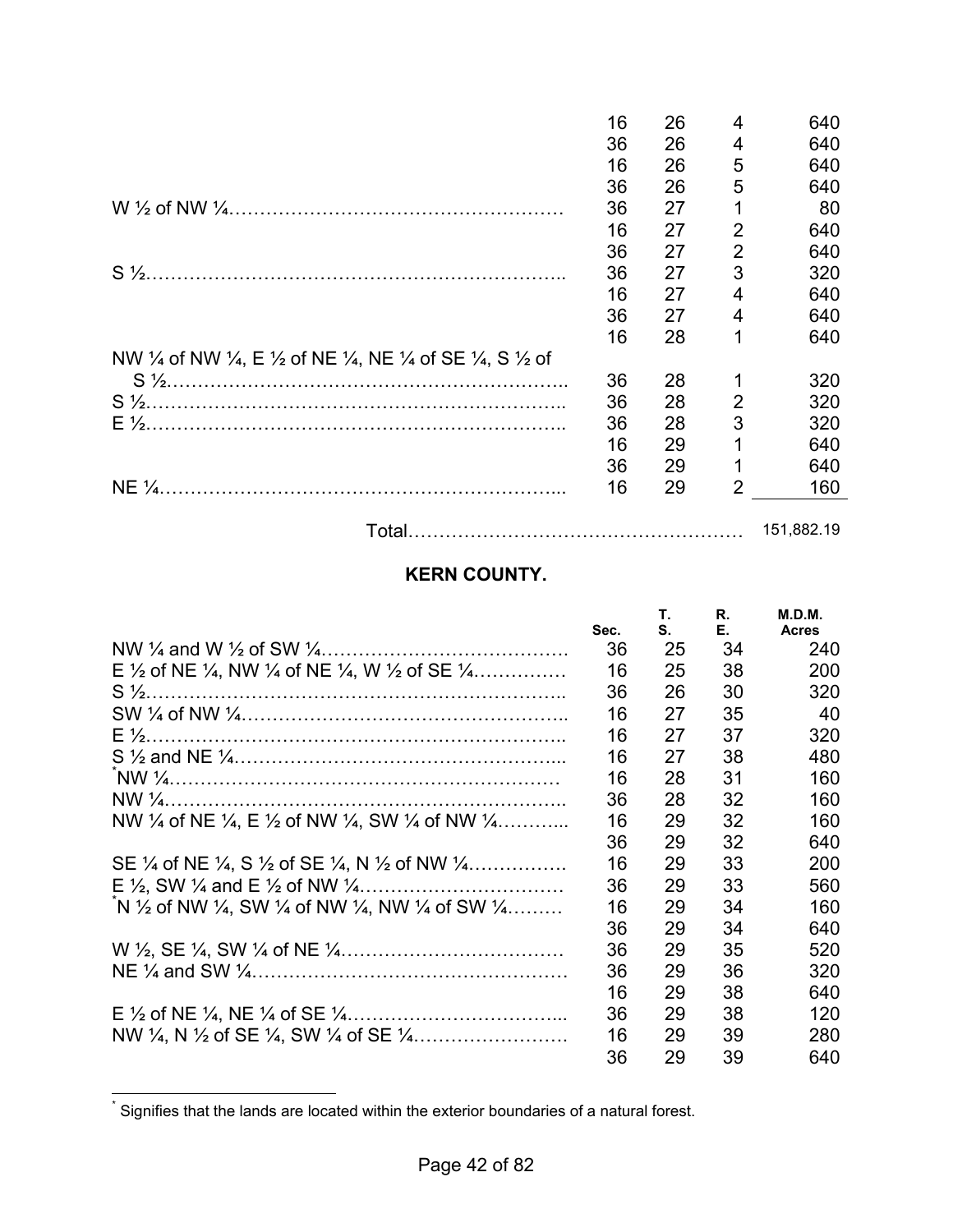|                                                                                                                                     | 16   | 29 | 40 | 640           |
|-------------------------------------------------------------------------------------------------------------------------------------|------|----|----|---------------|
| N 1/2 of NE 1/4, SE 1/4 of NE 1/4, NE 1/4 of SE 1/4, S 1/2 of                                                                       |      |    |    |               |
|                                                                                                                                     | 36   | 30 | 32 | 320           |
|                                                                                                                                     | 16   | 30 | 34 | 640           |
|                                                                                                                                     | 16   | 30 | 35 | 160           |
|                                                                                                                                     | 36   | 30 | 35 | 640           |
| W $\frac{1}{2}$ , SE $\frac{1}{4}$ , S $\frac{1}{2}$ of NE $\frac{1}{4}$ , NW $\frac{1}{4}$ of NE $\frac{1}{4}$                     | 16   | 30 | 36 | 600           |
|                                                                                                                                     | 36   | 30 | 36 | 320           |
|                                                                                                                                     | 36   | 30 | 39 | 160           |
|                                                                                                                                     | 16   | 31 | 33 | 78.99         |
| E $\frac{1}{2}$ , E $\frac{1}{2}$ of NW $\frac{1}{4}$ , NW $\frac{1}{4}$ of NW $\frac{1}{4}$ , NE $\frac{1}{4}$ of SW $\frac{1}{4}$ | 36   | 31 | 33 | 480           |
|                                                                                                                                     | 16   | 31 | 34 | 160           |
|                                                                                                                                     | 36   | 31 | 34 | 662.82        |
|                                                                                                                                     | 16   | 31 | 35 | 160           |
|                                                                                                                                     | 36   | 31 | 35 | 644.32        |
|                                                                                                                                     | 16   | 31 | 36 | 400           |
|                                                                                                                                     | 12   | 32 | 32 | 80            |
|                                                                                                                                     | 16   | 32 | 35 | 640           |
|                                                                                                                                     |      | Т. | R. | <b>S.B.M.</b> |
|                                                                                                                                     | Sec. | Ν. | W. | <b>Acres</b>  |
| Lots 1, 2, 3, 4, S $\frac{1}{2}$ of SE $\frac{1}{4}$ , S $\frac{1}{2}$ of SW $\frac{1}{4}$                                          | 16   | 9  | 15 | 322.80        |
|                                                                                                                                     | 34   | 9  | 19 | 40            |
|                                                                                                                                     | 36   | 10 | 9  | 40            |
|                                                                                                                                     | 36   | 10 | 13 | 40            |
|                                                                                                                                     | 36   | 10 | 17 | 33.56         |
|                                                                                                                                     | 16   | 11 | 9  | 80            |
|                                                                                                                                     | 16   | 11 | 16 | 120           |
|                                                                                                                                     | 36   | 11 | 16 | 80            |
|                                                                                                                                     |      |    |    | 14,342.49     |
|                                                                                                                                     |      |    |    |               |

# **KINGS COUNTY.**

No vacant lands.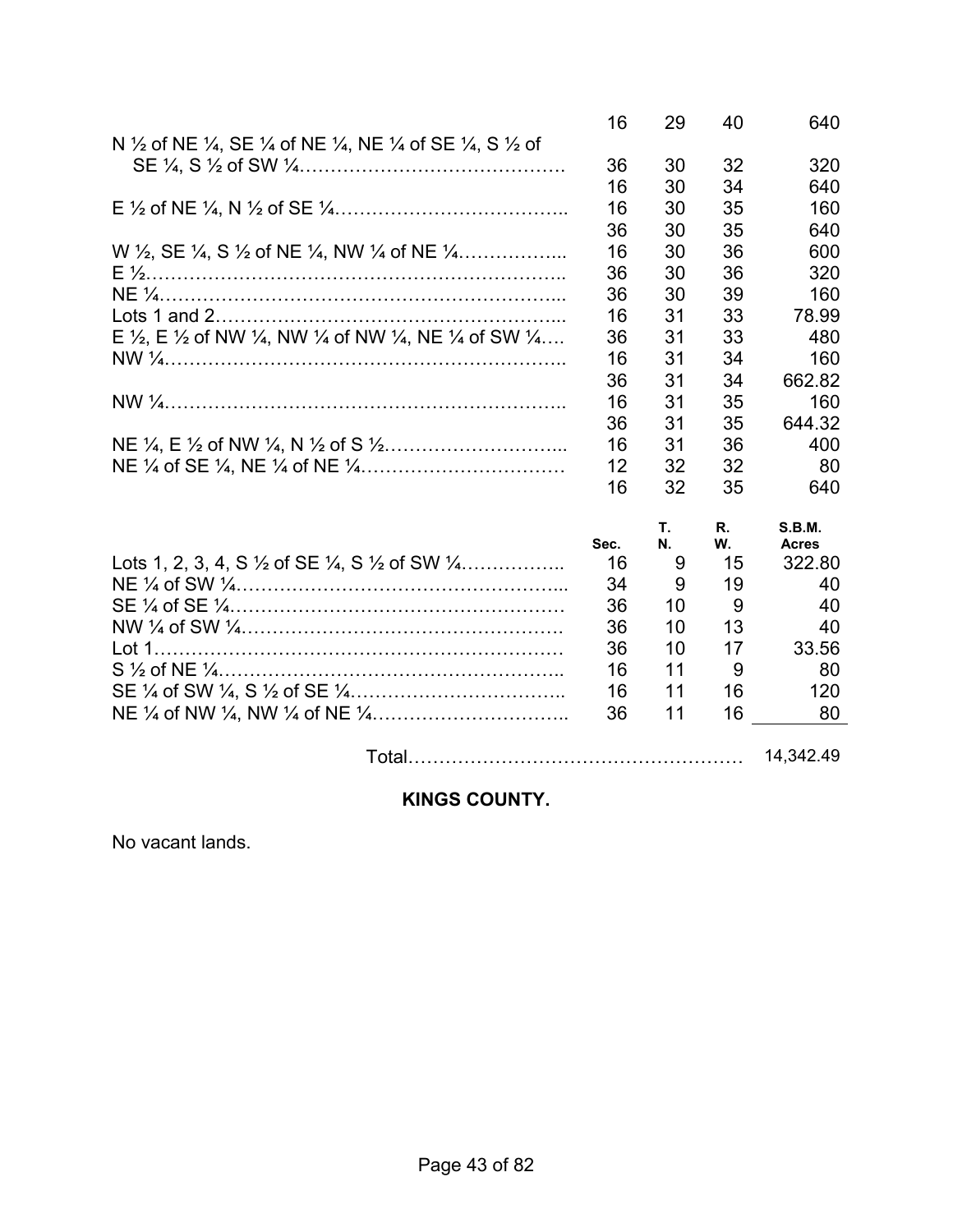### **LAKE COUNTY.**

|                                                                                                                    | Sec. | Τ.<br>N. | R.<br>W.       | M.D.M.<br><b>Acres</b> |
|--------------------------------------------------------------------------------------------------------------------|------|----------|----------------|------------------------|
|                                                                                                                    | 16   | 11       | 5              | 480                    |
|                                                                                                                    | 16   | 11       | 8              | 40                     |
|                                                                                                                    | 36   | 11       | 8              | 172.76                 |
| Lots 2, 3, 4, SW $\frac{1}{4}$ , SE $\frac{1}{4}$ of NW $\frac{1}{4}$ , SW $\frac{1}{4}$ of NE $\frac{1}{4}$ ,     |      |          |                |                        |
|                                                                                                                    | 36   | 12       | 6              | 394.76                 |
| W 1/2 of W 1/2, NW 1/4 of NE 1/4, S 1/2 of NE 1/4, SE 1/4                                                          | 16   | 12       | 8              | 440                    |
|                                                                                                                    | 16   | 12       | 9              | 640                    |
|                                                                                                                    | 36   | 12       | 9              | 240                    |
|                                                                                                                    | 16   | 13       | 5              | 240                    |
|                                                                                                                    | 19   | 13       | 5              | 80                     |
|                                                                                                                    | 27   | 13       | 5              | 80                     |
|                                                                                                                    | 28   | 13       | 5              | 160                    |
|                                                                                                                    | 29   | 13       | 5              | 280                    |
|                                                                                                                    | 30   | 13       | 5              | 80                     |
|                                                                                                                    | 12   | 13       | 6              | 40                     |
|                                                                                                                    | 15   | 13       | 6              | 40                     |
|                                                                                                                    | 20   | 13       | 6              | 40                     |
|                                                                                                                    | 24   | 13       | 6              | 29.37                  |
|                                                                                                                    | 31   | 13       | 6              | 40                     |
|                                                                                                                    | 32   | 13       | 6              | 40                     |
|                                                                                                                    | 36   | 13       | 6              | 529.62                 |
|                                                                                                                    | 16   | 14       | $\overline{7}$ | 320                    |
|                                                                                                                    | 16   | 15       | $\overline{7}$ | 640                    |
|                                                                                                                    | 36   | 15       | 7              | 640                    |
|                                                                                                                    |      |          | 8              |                        |
|                                                                                                                    | 16   | 15       |                | 142.08                 |
|                                                                                                                    | 36   | 15       | 8              | 162.98                 |
|                                                                                                                    | 36   | 15       | 11             | 288.72                 |
|                                                                                                                    | 36   | 16       | $\overline{7}$ | 40                     |
|                                                                                                                    | 36   | 16       | 8              | 240                    |
|                                                                                                                    | 36   | 17       | 9              | 40                     |
|                                                                                                                    | 16   | 17       | 10             | 640                    |
|                                                                                                                    | 36   | 17       | 10             | 80                     |
|                                                                                                                    | 16   | 18       | 10             | 80                     |
|                                                                                                                    | 16   | 19       | 9              | 80                     |
| $\degree$ SW ¼ of NW ¼, E ½ of NW ¼, W ½ of NE ¼, SE ¼ of                                                          | 16   | 19       | 10             | 240                    |
| NE $\frac{1}{4}$ , SW $\frac{1}{4}$ , W $\frac{1}{2}$ of SE $\frac{1}{4}$ , NE $\frac{1}{4}$ of SE $\frac{1}{4}$ , | 36   | 19       | 10             | 520                    |
|                                                                                                                    |      |          |                | 8,240.29               |

 \* Signifies that the lands are located within the exterior boundaries of a natural forest.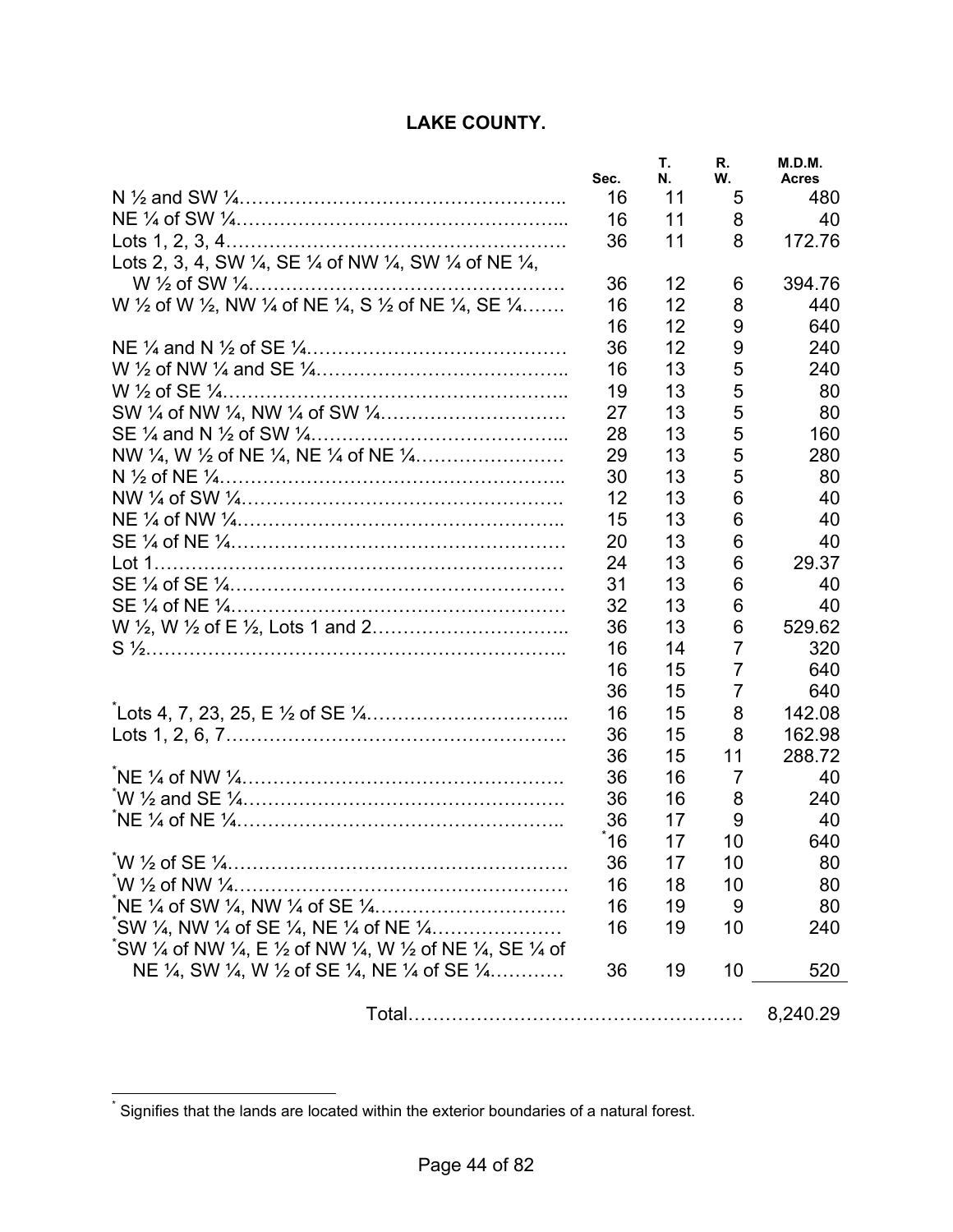### **LASSEN COUNTY.**

|                                                                                                                                       | Sec. | Τ.<br>N. | R.<br>Е. | M.D.M.<br><b>Acres</b> |
|---------------------------------------------------------------------------------------------------------------------------------------|------|----------|----------|------------------------|
| E $\frac{1}{2}$ , NW $\frac{1}{4}$ of SW $\frac{1}{4}$ , S $\frac{1}{2}$ of NW $\frac{1}{4}$ , NE $\frac{1}{4}$ of NW $\frac{1}{4}$   | 16   | 22       | 17       | 480                    |
|                                                                                                                                       | 36   | 22       | 17       | 701.64                 |
|                                                                                                                                       | 36   | 23       | 17       | 618.52                 |
| NW 1/4 of SW 1/4, W 1/2 of NW 1/4, NE 1/4 of NW 1/4, NW 1/4                                                                           |      |          |          |                        |
| of NE $\frac{1}{4}$ , W $\frac{1}{2}$ of SE $\frac{1}{4}$ , Lots 1, 2, 3, 4                                                           | 36   | 24       | 17       | 428.70                 |
| $E \frac{1}{2}$ , N $\frac{1}{2}$ of NW $\frac{1}{4}$ , N $\frac{1}{2}$ of SW $\frac{1}{4}$ , SE $\frac{1}{4}$ of SW $\frac{1}{4}$    | 36   | 25       | 16       | 520                    |
|                                                                                                                                       | 16   | 25       | 17       | 80                     |
| NE 1/4 of NW 1/4, W 1/2 of NE 1/4, Lots 1, 2, 3                                                                                       | 36   | 25       | 17       | 224.07                 |
|                                                                                                                                       | 24   | 26       | 16       | 40                     |
|                                                                                                                                       | 26   | 26       | 16       | 320                    |
|                                                                                                                                       | 27   | 26       | 16       | 320                    |
|                                                                                                                                       | 34   | 26       | 16       | 40                     |
| SW 1/4, W 1/2 of SE 1/4, NE 1/4 of SE 1/4, S 1/2 of NE 1/4,                                                                           |      |          |          |                        |
|                                                                                                                                       | 4    | 26       | 17       | 599.36                 |
|                                                                                                                                       | 5    | 26       | 17       | 640.22                 |
| SE $\frac{1}{4}$ , S $\frac{1}{2}$ of NE $\frac{1}{4}$ , SE $\frac{1}{4}$ of NW $\frac{1}{4}$ , E $\frac{1}{2}$ of SW $\frac{1}{4}$ , |      |          |          |                        |
|                                                                                                                                       | 6    | 26       | 17       | 608.42                 |
|                                                                                                                                       | 11   | 26       | 17       | 400                    |
|                                                                                                                                       | 12   | 26       | 17       | 160                    |
|                                                                                                                                       | 13   | 26       | 17       | 40                     |
|                                                                                                                                       | 16   | 26       | 17       | 40                     |
|                                                                                                                                       | 19   | 26       | 17       | 40.65                  |
| NW 1/4, N 1/2 of SW 1/4, NW 1/4 of SE 1/4, Lots 3, 4, 5, 6, 7.                                                                        | 36   | 26       | 17       | 423.06                 |
| N $\frac{1}{2}$ , SE $\frac{1}{4}$ , N $\frac{1}{2}$ of SW $\frac{1}{4}$ , SW $\frac{1}{4}$ of SW $\frac{1}{4}$                       | 4    | 27       | 16       | 600                    |
|                                                                                                                                       | 9    | 27       | 16       | 200                    |
| W $\frac{1}{2}$ , NE $\frac{1}{4}$ , W $\frac{1}{2}$ of SE $\frac{1}{4}$ , NE $\frac{1}{4}$ of SE $\frac{1}{4}$                       | 11   | 27       | 16       | 600                    |
| W $\frac{1}{2}$ , NE $\frac{1}{4}$ , W $\frac{1}{2}$ of SE $\frac{1}{4}$ , NE $\frac{1}{4}$ of SE $\frac{1}{4}$                       | 12   | 27       | 16       | 600                    |
|                                                                                                                                       | 13   | 27       | 16       | 640                    |
| NE $\frac{1}{4}$ of SW $\frac{1}{4}$ , SE $\frac{1}{4}$ of NW $\frac{1}{4}$ , NW $\frac{1}{4}$ of NW $\frac{1}{4}$ , Lot 1.           | 15   | 27       | 16       | 159.90                 |
|                                                                                                                                       | 16   | 27       | 16       | 0.18                   |
|                                                                                                                                       | 18   | 27       | 16       | 635.32                 |
|                                                                                                                                       | 22   | 27       | 16       | 160                    |
|                                                                                                                                       | 24   | 27       | 16       | 640                    |
|                                                                                                                                       | 28   | 27       | 16       |                        |
|                                                                                                                                       |      | 27       | 16       | 640                    |
|                                                                                                                                       | 33   |          |          | 160                    |
|                                                                                                                                       | 35   | 27       | 16       | 400                    |
|                                                                                                                                       | 6    | 27       | 17       | 282.31                 |
|                                                                                                                                       | 14   | 27       | 17       | 101.33                 |
|                                                                                                                                       | 19   | 27       | 17       | 648.80                 |
|                                                                                                                                       | 20   | 27       | 17       | 640                    |
|                                                                                                                                       | 21   | 27       | 17       | 320                    |

 \* Signifies that the lands are located within the exterior boundaries of a national forest.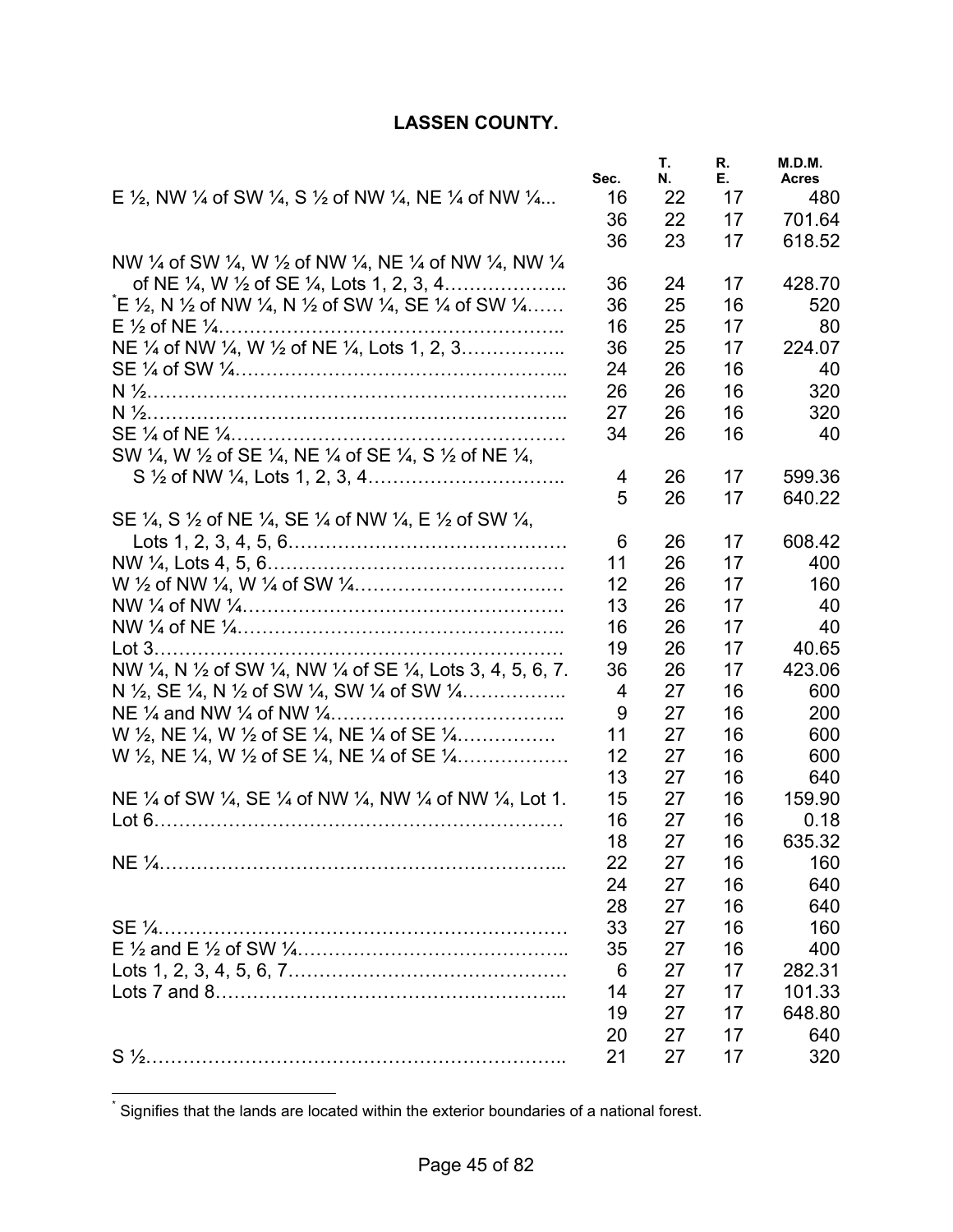|                                                                                                                                        | 22 | 27 | 17             | 160    |
|----------------------------------------------------------------------------------------------------------------------------------------|----|----|----------------|--------|
|                                                                                                                                        | 23 | 27 | 17             | 361.98 |
|                                                                                                                                        | 26 | 27 | 17             | 682.40 |
|                                                                                                                                        | 27 | 27 | 17             | 200    |
|                                                                                                                                        | 28 | 27 | 17             | 640    |
|                                                                                                                                        | 29 | 27 | 17             | 480    |
|                                                                                                                                        | 30 | 27 | 17             | 43.50  |
|                                                                                                                                        | 31 | 27 | 17             | 655.58 |
|                                                                                                                                        | 32 | 27 | 17             | 640    |
|                                                                                                                                        | 33 | 27 | 17             | 640    |
|                                                                                                                                        | 34 | 27 | 17             | 320    |
|                                                                                                                                        | 35 | 27 | 17             | 320    |
|                                                                                                                                        |    | 28 | 16             | 560    |
|                                                                                                                                        | 9  |    |                |        |
|                                                                                                                                        | 16 | 28 | 17             | 640    |
|                                                                                                                                        | 19 | 28 | 17             | 77.29  |
|                                                                                                                                        | 27 | 28 | 17             | 120    |
|                                                                                                                                        | 31 | 28 | 17             | 638.40 |
|                                                                                                                                        | 32 | 28 | 17             | 320    |
|                                                                                                                                        | 36 | 29 | 13             | 640    |
|                                                                                                                                        | 16 | 29 | 16             | 320    |
|                                                                                                                                        | 36 | 29 | 16             | 640    |
|                                                                                                                                        | 16 | 29 | 17             | 640    |
|                                                                                                                                        | 36 | 29 | 17             | 819.80 |
| W $\frac{1}{2}$ , SE $\frac{1}{4}$ , W $\frac{1}{2}$ of NE $\frac{1}{4}$ , SE $\frac{1}{4}$ of NE $\frac{1}{4}$                        | 16 | 30 | 7              | 600    |
| N $\frac{1}{2}$ of NE $\frac{1}{4}$                                                                                                    | 16 | 30 | 9              | 80     |
| S $\frac{1}{2}$ of NW $\frac{1}{4}$ , NE $\frac{1}{4}$ of NW $\frac{1}{4}$ , W $\frac{1}{2}$ of NE $\frac{1}{4}$ , SE $\frac{1}{4}$ of |    |    |                |        |
| NE 1/4, N 1/2 of SE 1/4, SW 1/4 of SE 1/4, E 1/2 of SW 1/4,                                                                            |    |    |                |        |
|                                                                                                                                        | 36 | 30 | 14             | 480    |
| S $\frac{1}{2}$ of NW $\frac{1}{4}$ , NE $\frac{1}{4}$ of NW $\frac{1}{4}$ , W $\frac{1}{2}$ of NE $\frac{1}{4}$ , SE $\frac{1}{4}$ of |    |    |                |        |
| NE 1/4, N 1/2 of SE 1/4, SW 1/4 of SE 1/4, E 1/2 of SW 1/4,                                                                            |    |    |                |        |
|                                                                                                                                        | 36 | 30 | 15             | 480    |
|                                                                                                                                        | 16 | 30 | 16             | 640    |
|                                                                                                                                        | 36 | 30 | 16             | 640    |
|                                                                                                                                        | 16 | 30 | 17             | 640    |
|                                                                                                                                        | 36 | 30 | 17             | 822.28 |
|                                                                                                                                        | 36 | 31 | 6              | 40     |
|                                                                                                                                        | 16 | 31 | $\overline{7}$ | 280    |
|                                                                                                                                        | 16 | 31 | 11             | 160    |
|                                                                                                                                        | 36 | 31 | 13             | 561.32 |
|                                                                                                                                        | 16 | 31 | 14             | 640    |
|                                                                                                                                        | 36 | 31 |                |        |
|                                                                                                                                        | 16 |    | 14             | 480    |
|                                                                                                                                        |    | 31 | 16             | 640    |
|                                                                                                                                        | 36 | 31 | 16             | 320    |
|                                                                                                                                        | 16 | 31 | 17             | 640    |
|                                                                                                                                        | 36 | 31 | 17             | 429.52 |

\* Signifies that the lands are located within the exterior boundaries of a natural forest.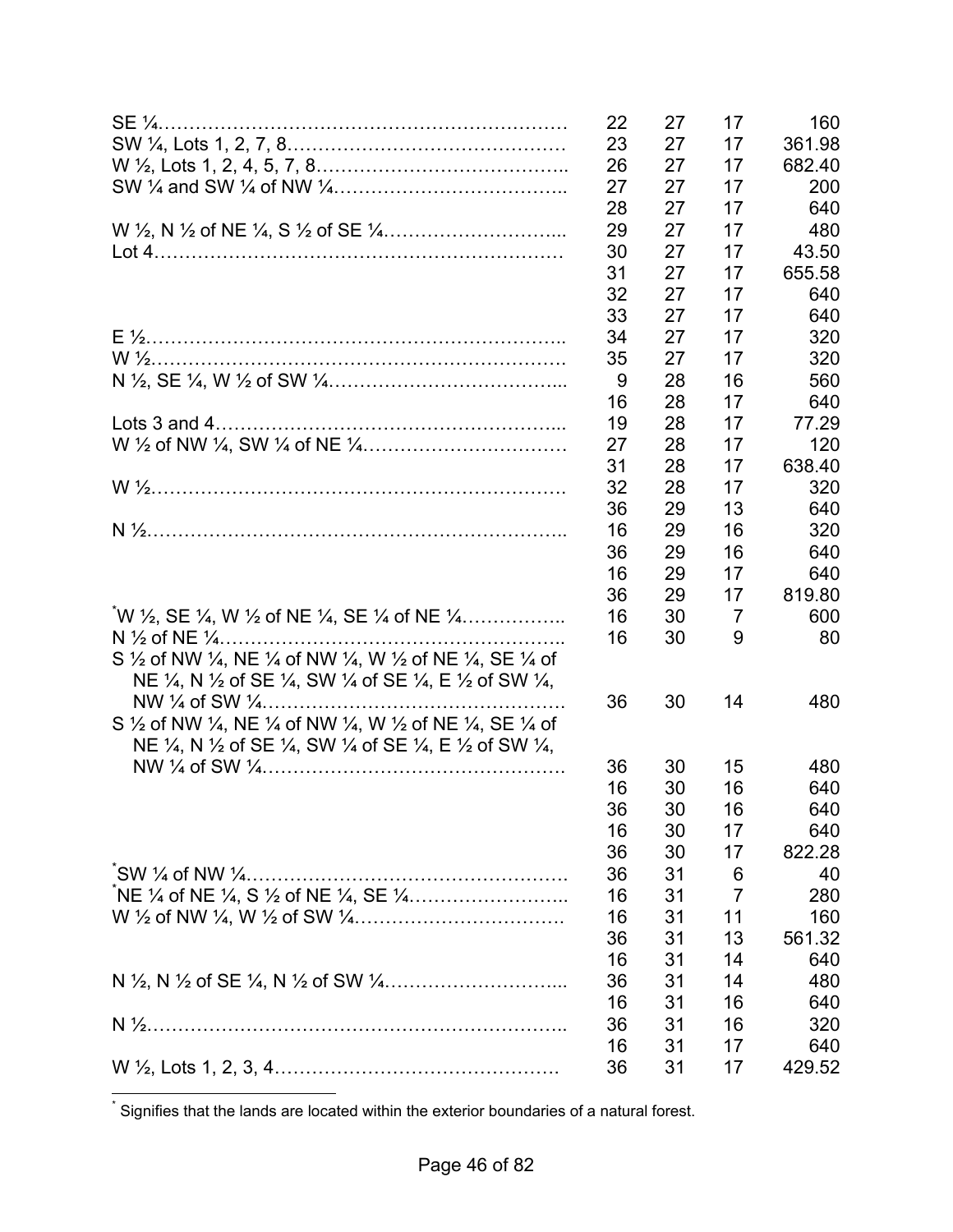|                                                                                                                                                                                                                                                                                 | 36<br>16 | 32<br>32 | 9<br>13 | 80<br>640 |
|---------------------------------------------------------------------------------------------------------------------------------------------------------------------------------------------------------------------------------------------------------------------------------|----------|----------|---------|-----------|
| S $\frac{1}{2}$ of NW $\frac{1}{4}$ , NE $\frac{1}{4}$ of NW $\frac{1}{4}$ , W $\frac{1}{2}$ of NE $\frac{1}{4}$ , SE $\frac{1}{4}$ of<br>NE $\frac{1}{4}$ , N $\frac{1}{2}$ of SE $\frac{1}{4}$ , SW $\frac{1}{4}$ of SE $\frac{1}{4}$ , E $\frac{1}{2}$ of SW $\frac{1}{4}$ , |          |          |         |           |
|                                                                                                                                                                                                                                                                                 | 36       | 32       | 13      | 480       |
| NE $\frac{1}{4}$ , E $\frac{1}{2}$ of SE $\frac{1}{4}$ , SW $\frac{1}{4}$ , W $\frac{1}{2}$ of NW $\frac{1}{4}$ , NE $\frac{1}{4}$ of                                                                                                                                           | 36       | 32       | 15      | 640       |
|                                                                                                                                                                                                                                                                                 | 16       | 32       | 16      | 520       |
|                                                                                                                                                                                                                                                                                 | 36       | 32       | 16      | 640       |
|                                                                                                                                                                                                                                                                                 | 16       | 32       | 17      | 640       |
|                                                                                                                                                                                                                                                                                 | 36       | 32       | 17      | 432.54    |
|                                                                                                                                                                                                                                                                                 | 16       | 33       | 13      | 640       |
|                                                                                                                                                                                                                                                                                 | 36       | 33       | 14      | 640       |
|                                                                                                                                                                                                                                                                                 | 16       | 33       | 15      | 320       |
|                                                                                                                                                                                                                                                                                 | 36       | 33       | 15      | 640       |
|                                                                                                                                                                                                                                                                                 | 16       | 33       | 17      | 640       |
|                                                                                                                                                                                                                                                                                 | 36       | 33       | 17      | 420.70    |
|                                                                                                                                                                                                                                                                                 | 36       | 34       | 6       | 120       |
|                                                                                                                                                                                                                                                                                 | 16       | 34       | 8       | 40        |
|                                                                                                                                                                                                                                                                                 | 36       | 34       | 13      | 640       |
|                                                                                                                                                                                                                                                                                 | 36       | 34       | 16      | 320       |
|                                                                                                                                                                                                                                                                                 | 16       | 34       | 17      |           |
|                                                                                                                                                                                                                                                                                 |          |          |         | 640       |
|                                                                                                                                                                                                                                                                                 | 36       | 34       | 17      | 397.16    |
|                                                                                                                                                                                                                                                                                 | 36       | 35       | 8       | 640       |
|                                                                                                                                                                                                                                                                                 | 16       | 35       | 9       | 440       |
|                                                                                                                                                                                                                                                                                 | 22       | 35       | 10      | 40        |
|                                                                                                                                                                                                                                                                                 | 23       | 35       | 10      | 80        |
|                                                                                                                                                                                                                                                                                 | 36       | 35       | 11      | 320       |
|                                                                                                                                                                                                                                                                                 | 36       | 35       | 14      | 40        |
|                                                                                                                                                                                                                                                                                 | 36       | 35       | 15      | 40        |
|                                                                                                                                                                                                                                                                                 | 36       | 35       | 17      | 397.92    |
|                                                                                                                                                                                                                                                                                 | 36       | 36       | 6       | 640       |
|                                                                                                                                                                                                                                                                                 | 36       | 36       | 7       | 640       |
|                                                                                                                                                                                                                                                                                 | 16       | 36       | 8       | 640       |
|                                                                                                                                                                                                                                                                                 | 36       | 36       | 8       | 640       |
|                                                                                                                                                                                                                                                                                 | 36       | 36       | 10      | 640       |
|                                                                                                                                                                                                                                                                                 | 36       | 36       | 11      | 480       |
|                                                                                                                                                                                                                                                                                 | 16       | 36       | 12      | 160       |
|                                                                                                                                                                                                                                                                                 | 16       | 36       | 15      | 80        |
|                                                                                                                                                                                                                                                                                 | 36       | 36       | 15      | 400       |
|                                                                                                                                                                                                                                                                                 | 16       | 36       | 16      | 40        |
|                                                                                                                                                                                                                                                                                 | 36       | 36       | 16      | 240       |
|                                                                                                                                                                                                                                                                                 | 28       | 37       | 7       | 80        |
| W $\frac{1}{2}$ of NW $\frac{1}{4}$ , SE $\frac{1}{4}$ of NW $\frac{1}{4}$ , SW $\frac{1}{4}$ , SW $\frac{1}{4}$ of                                                                                                                                                             |          |          |         |           |
|                                                                                                                                                                                                                                                                                 | 36       | 37       | 10      | 320       |

 \* Signifies that the lands are located within the exterior boundaries of a natural forest.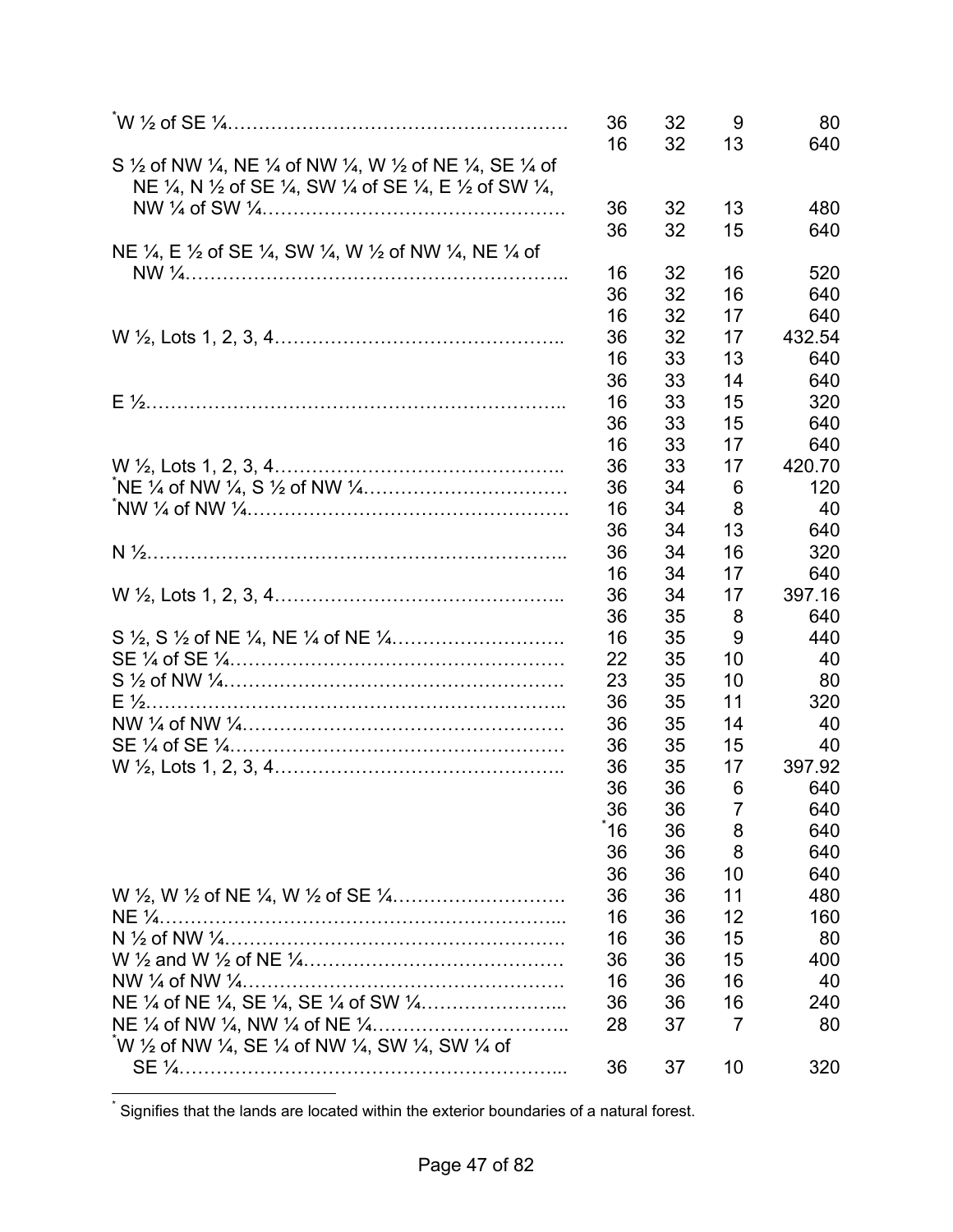| SE $\frac{1}{4}$ , SE $\frac{1}{4}$ of NW $\frac{1}{4}$ , SW $\frac{1}{4}$ of NE $\frac{1}{4}$ , E $\frac{1}{2}$ of SW $\frac{1}{4}$ | 16<br>36 | 37<br>37 | 14<br>15 | 320<br>640 |
|--------------------------------------------------------------------------------------------------------------------------------------|----------|----------|----------|------------|
| E 1/2 of NW 1/4, NE 1/4 of NE 1/4, SW 1/4 of NE 1/4, SE 1/4 of                                                                       |          |          |          |            |
|                                                                                                                                      | 16       | 37       | 16       | 240        |
|                                                                                                                                      | 36       | 37       | 16       | 400        |
|                                                                                                                                      | 16       | 37       | 17       | 640        |
| W 1/2 of NW 1/4, E 1/2 of NE 1/4, N 1/2 of SE 1/4, SW 1/4 of                                                                         |          |          |          |            |
| SE $\frac{1}{4}$ , NE $\frac{1}{4}$ of SW $\frac{1}{4}$ and S $\frac{1}{2}$ of SW $\frac{1}{4}$                                      | 36       | 38       | 8        | 400        |
|                                                                                                                                      | 16       | 38       | 9        | 160        |
|                                                                                                                                      | 36       | 38       | 9        | 320        |
|                                                                                                                                      | 36       | 38       | 10       | 355.48     |
|                                                                                                                                      | 16       | 38       | 13       | 560        |
|                                                                                                                                      | 16       | 38       | 14       | 400        |
| S $\frac{1}{2}$ of SE $\frac{1}{4}$ , SE $\frac{1}{4}$ of NW $\frac{1}{4}$ , NE $\frac{1}{4}$ of SW $\frac{1}{4}$ ,                  | 19       | 38       | 14       | 160        |
|                                                                                                                                      | 30       | 38       | 14       | 40         |
| SE 1/4 of NW 1/4, SW 1/4 of NE 1/4, W 1/2 of SE 1/4, SW 1/4                                                                          | 36       | 38       | 15       | 320        |
| NW $\frac{1}{4}$ , N $\frac{1}{2}$ of NE $\frac{1}{4}$ , E $\frac{1}{2}$ of SE $\frac{1}{4}$ , W $\frac{1}{2}$ of SW $\frac{1}{4}$ , |          |          |          |            |
|                                                                                                                                      | 16       | 38       | 17       | 440        |
|                                                                                                                                      | 36       | 39       | 10       | 240        |
|                                                                                                                                      | 36       | 39       | 11       | 120        |
| N $\frac{1}{2}$ of NE $\frac{1}{4}$ , SE $\frac{1}{4}$ of NE $\frac{1}{4}$ , NE $\frac{1}{4}$ of SE $\frac{1}{4}$                    | 36       | 39       | 12       | 160        |
|                                                                                                                                      |          |          |          |            |

| 55.728.35 |
|-----------|
|-----------|

### **LOS ANGELES COUNTY.**

| Sec. | N.          | R.<br>W. | S.B.M.<br><b>Acres</b> |
|------|-------------|----------|------------------------|
| 36   |             | 9        | 40                     |
| 36   | 2           | 11       | 120                    |
| 36   | 3           | 17       | -80                    |
| 16   | 4           | - 8      | 560                    |
| 16   | 4           | 9        | 34.17                  |
| 36   | 4           | 15       | 40                     |
| 36   | 6           | 8        | 640                    |
| 16   | $7^{\circ}$ | 9        | 280                    |
| 16   | 8           |          | 160                    |
|      |             |          | 1.954.17               |

 \* Signifies that the lands are located within the exterior boundaries of a national forest.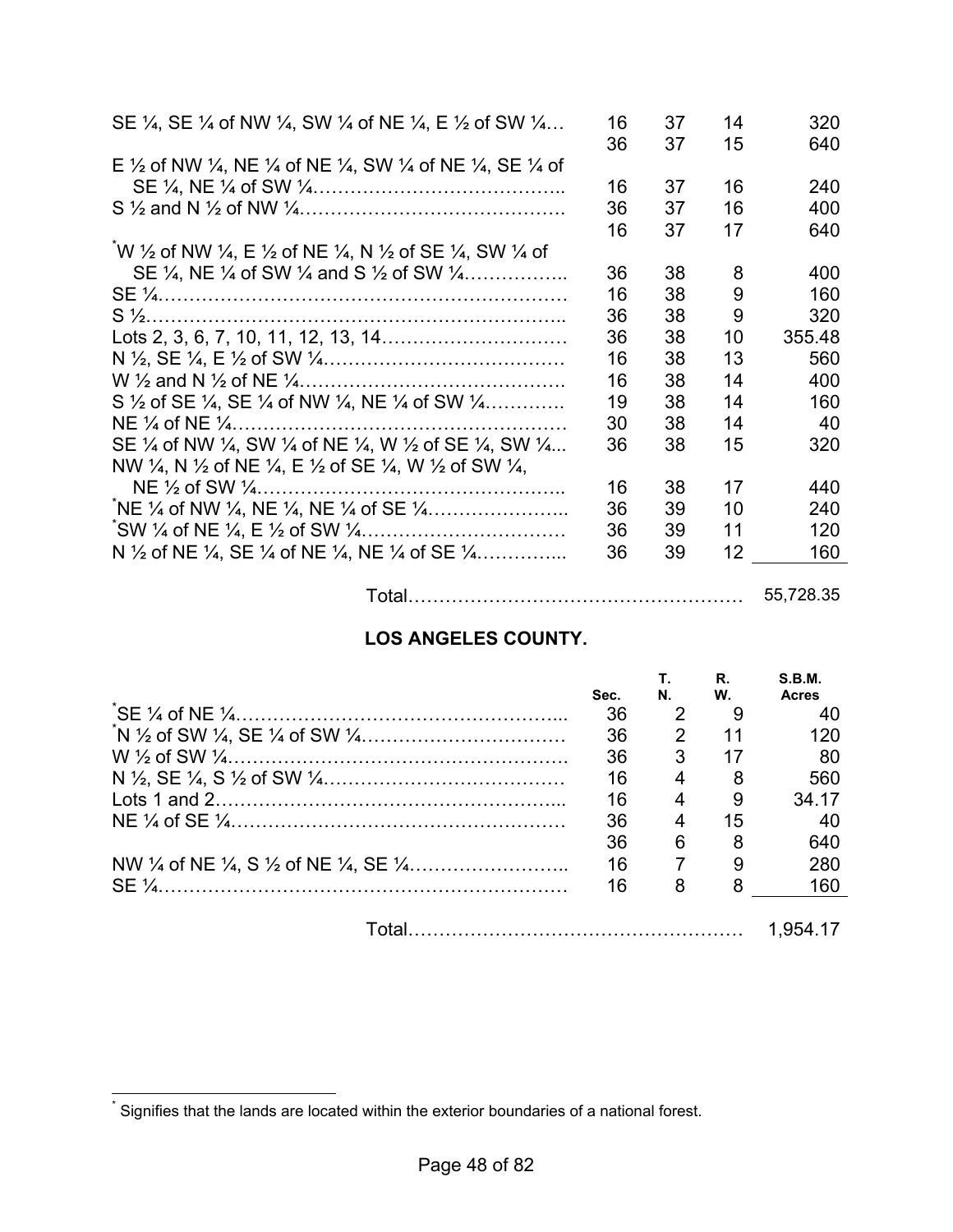### **MADERA COUNTY.**

|   |      | . . | .   | ת.C<br>M |
|---|------|-----|-----|----------|
|   | sеc. | u.  | . . | cres     |
| S |      |     |     |          |

#### **MARIN COUNTY.**

No vacant lands.

#### **MARIPOSA COUNTY.**

| Sec. | $S.$ E. | $R_{\cdot}$ | M.D.M.<br><b>Acres</b> |
|------|---------|-------------|------------------------|
|      |         | 36 3 16     | 40                     |
|      | 16 3 17 |             | 80                     |
|      |         |             |                        |

#### **MENDOCINO COUNTY.**

|                                                                                                                                     | Sec. | Т.<br>N. | R.<br>W. | M.D.M.<br><b>Acres</b> |
|-------------------------------------------------------------------------------------------------------------------------------------|------|----------|----------|------------------------|
| N 1/2 of SW 1/4, Lots 1, 2, 3, 4, 5, 6, 7, 8, 9, 10, 11, 12                                                                         | 16   | 12       | 10       | 490.96                 |
|                                                                                                                                     | 36   | 13       | 12       | 80                     |
|                                                                                                                                     | 16   | 14       | 13       | 320                    |
|                                                                                                                                     | 36   | 15       | 13       | 280                    |
|                                                                                                                                     | 36   | 16       | 12       | 80                     |
|                                                                                                                                     | 36   | 17       | 12       | 280                    |
|                                                                                                                                     | 16   | 18       | 11       | 320                    |
| S $\frac{1}{2}$ of N $\frac{1}{2}$ , NE $\frac{1}{4}$ of NW $\frac{1}{4}$ , W $\frac{1}{2}$ of SW $\frac{1}{4}$                     | 16   | 18       | 12       | 280                    |
|                                                                                                                                     | 36   | 18       | 12       | 40                     |
|                                                                                                                                     | 36   | 18       | 13       | 40                     |
|                                                                                                                                     | 16   | 19       | 13       | 80                     |
|                                                                                                                                     | 36   | 20       | 10       | 400                    |
|                                                                                                                                     | 36   | 20       | 12       | 40                     |
|                                                                                                                                     | 36   | 20       | 13       | 320                    |
|                                                                                                                                     | 36   | 21       | 10       | 160                    |
|                                                                                                                                     | 16   | 21       | 11       | 640                    |
|                                                                                                                                     | 36   | 21       | 12       | 80                     |
|                                                                                                                                     | 16   | 21       | 13       | 40                     |
|                                                                                                                                     | 16   | 21       | 14       | 120                    |
|                                                                                                                                     | 16   | 22       | 10       | 440                    |
|                                                                                                                                     | 16   | 22       | 13       | 640                    |
| NW $\frac{1}{4}$ , W $\frac{1}{2}$ of NE $\frac{1}{4}$ , NW $\frac{1}{4}$ of SE $\frac{1}{4}$ , N $\frac{1}{2}$ of SW $\frac{1}{4}$ | 16   | 23       | 10       | 360                    |
| N $\frac{1}{2}$ , N $\frac{1}{2}$ of SE $\frac{1}{4}$ , SE $\frac{1}{4}$ of SE $\frac{1}{4}$ , NW $\frac{1}{4}$ of SW $\frac{1}{4}$ | 16   | 23       | 11       | 480                    |

 \* Signifies that the lands are located within the exterior boundaries of a national forest.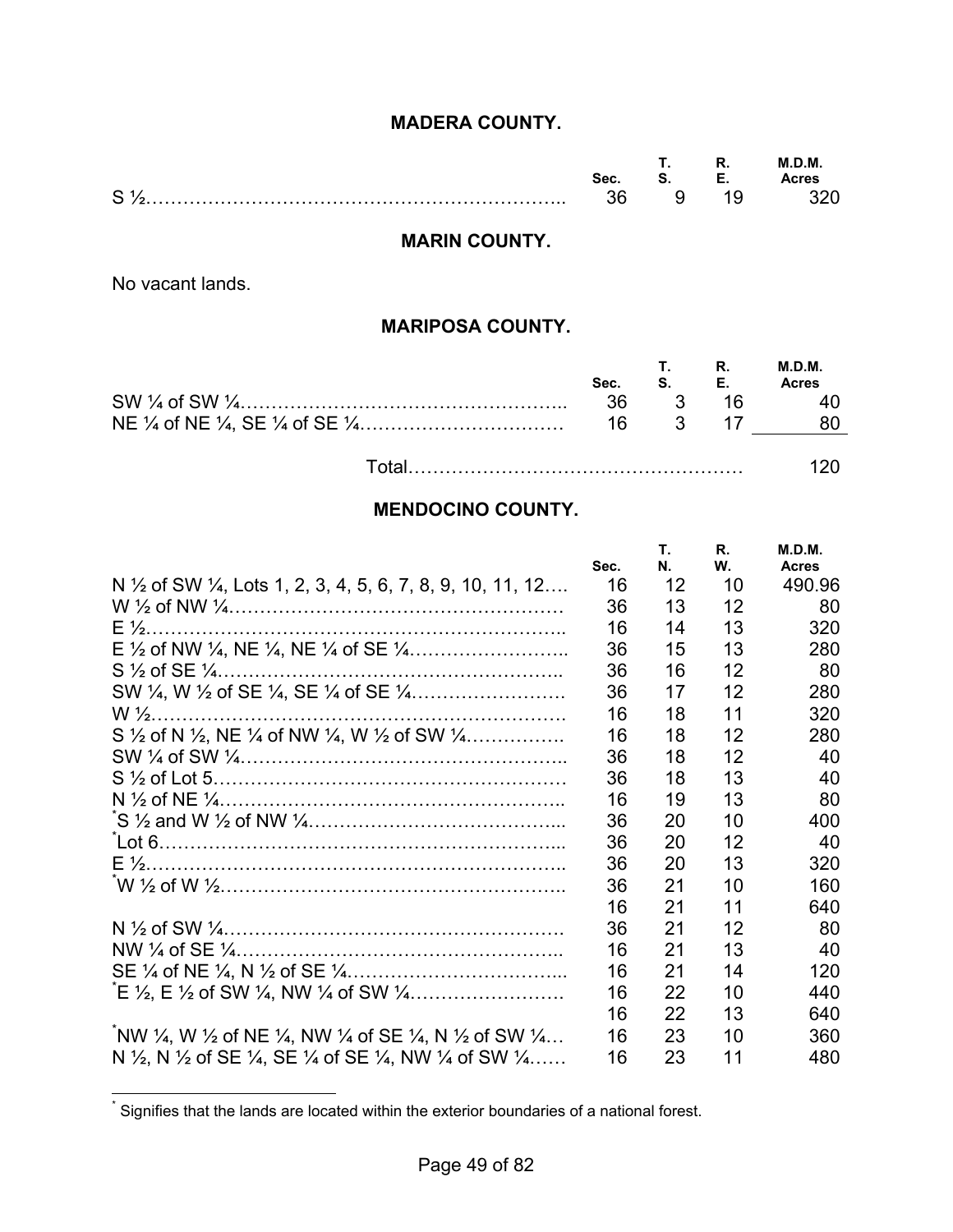| N $\frac{1}{2}$ of NW $\frac{1}{4}$ , N $\frac{1}{2}$ of SW $\frac{1}{4}$ , SE $\frac{1}{4}$ of SW $\frac{1}{4}$                      | 25   | 23 | 15 | 200          |
|---------------------------------------------------------------------------------------------------------------------------------------|------|----|----|--------------|
|                                                                                                                                       | 26   | 23 | 15 | 80           |
|                                                                                                                                       | 27   | 23 | 15 | 79.90        |
|                                                                                                                                       | 34   | 23 | 15 | 117.70       |
|                                                                                                                                       | 36   | 23 | 15 | 110.08       |
|                                                                                                                                       | 16   | 23 | 16 | 120          |
|                                                                                                                                       | 36   | 24 | 11 | 480          |
|                                                                                                                                       | 16   | 24 | 12 | 200          |
|                                                                                                                                       | 16   | 24 | 17 | 51.04        |
|                                                                                                                                       | 36   | 24 | 17 | 242.38       |
|                                                                                                                                       | 36   | 25 | 12 | 280          |
|                                                                                                                                       | 36   | 25 | 12 | 280          |
|                                                                                                                                       |      | Τ. | R. | <b>H.M.</b>  |
|                                                                                                                                       | Sec. | S. | Е. | <b>Acres</b> |
|                                                                                                                                       | 36   | 5  | 3  | 120          |
|                                                                                                                                       | 36   | 5  | 4  | 320          |
| NE $\frac{1}{4}$ , E $\frac{1}{2}$ of SE $\frac{1}{4}$ , S $\frac{1}{2}$ of SW $\frac{1}{4}$ , SE $\frac{1}{4}$ of NW $\frac{1}{4}$ , |      |    |    |              |
|                                                                                                                                       | 36   | 5  | 5  | 400          |
| NW 1/4 of NW 1/4, SW 1/4 of SW 1/4, Lots 1, 2, 3, 4, 5, 6                                                                             | 36   | 5  | 7  | 243.79       |
|                                                                                                                                       |      |    |    |              |

Total……………………………………………… 9,335.85

#### **MERCED COUNTY.**

| Sec. | R.<br>S. E. | <b>M.D.M.</b><br><b>Acres</b> |
|------|-------------|-------------------------------|
| - 16 |             | 11 8 20.60                    |
|      | 7 13 9      |                               |
|      |             | 58 RQ                         |

### **MODOC COUNTY.**

|                                                                                                                   | Sec. | N. | R.<br>Е. | M.D.M.<br><b>Acres</b> |
|-------------------------------------------------------------------------------------------------------------------|------|----|----------|------------------------|
|                                                                                                                   | 16   | 39 | 5        | 200                    |
|                                                                                                                   | 16   | 39 | 14       | 80                     |
|                                                                                                                   | 36   | 39 | 16       | 160                    |
|                                                                                                                   | 16   | 40 | 7        | 320                    |
|                                                                                                                   | 27   | 40 |          | 40                     |
|                                                                                                                   | 16   | 40 | 8        | 120                    |
|                                                                                                                   | 16   | 40 | 10       | 400                    |
| N $\frac{1}{2}$ , SW $\frac{1}{4}$ , N $\frac{1}{2}$ of SE $\frac{1}{4}$ , SE $\frac{1}{4}$ of SE $\frac{1}{4}$ , | 16   | 40 | 11       | 600                    |
|                                                                                                                   | 16   | 40 | 12       | 640                    |
|                                                                                                                   | 16   | 40 | 13       | 640                    |

 \* Signifies that the lands are located within the exterior boundaries of a national forest.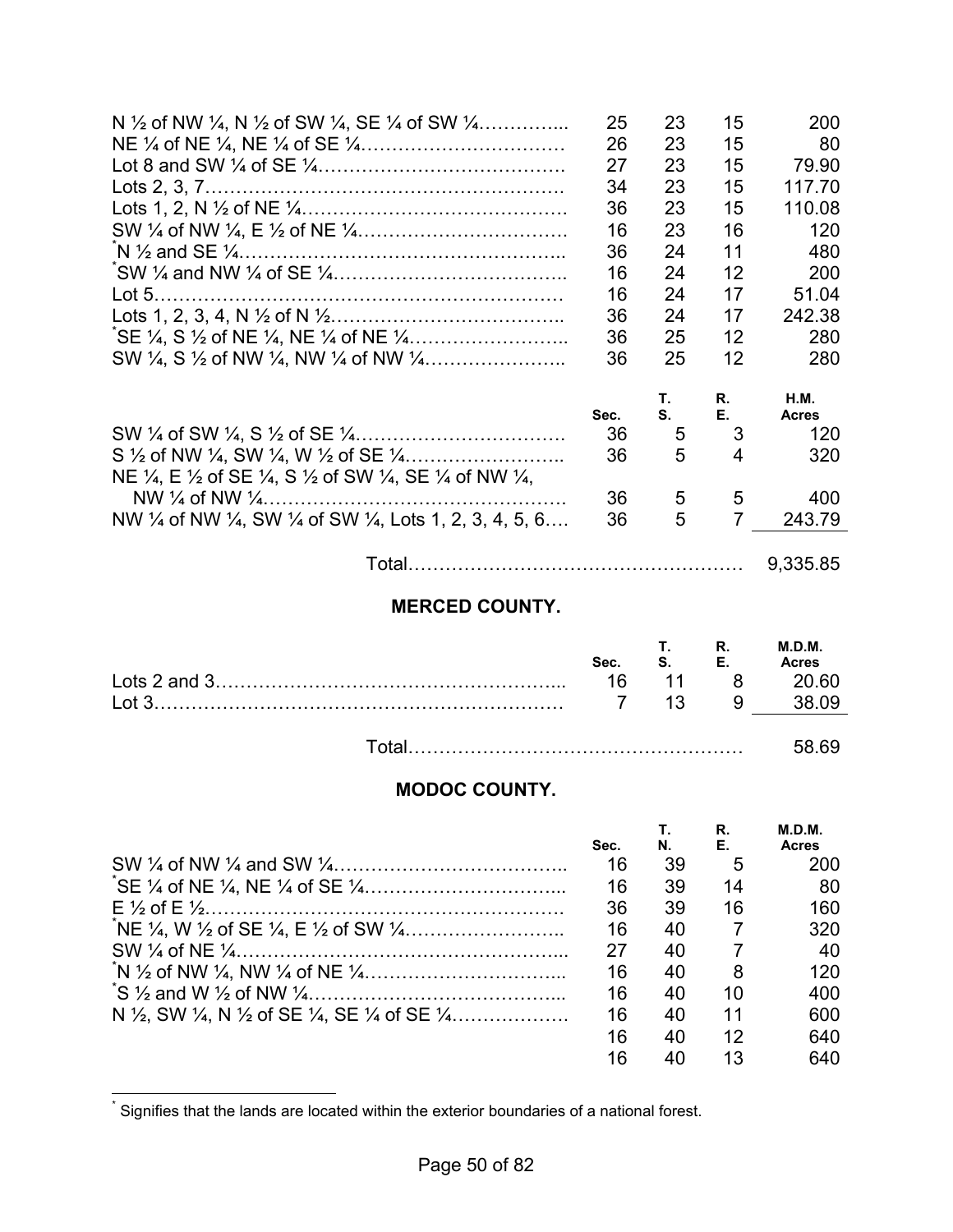|                                                                                                                                      | 36   | 40 | 13 | 640    |
|--------------------------------------------------------------------------------------------------------------------------------------|------|----|----|--------|
|                                                                                                                                      | 16   | 40 | 14 | 480    |
| W 1/2 of NW 1/4, SE 1/4 of NE 1/4, SE 1/4 of SW 1/4, SE 1/4                                                                          | 16   | 40 | 15 | 320    |
|                                                                                                                                      | 16   | 40 | 17 | 640    |
|                                                                                                                                      | 36   | 40 | 17 | 5.42   |
|                                                                                                                                      | ້16  | 41 | 8  | 640    |
| $\sqrt[3]{5}$ W ¼, S ½ of SE ¼, E ½ of NE ¼, SW ¼ of NW ¼                                                                            | 16   | 41 | 9  | 360    |
| N $\frac{1}{2}$ , N $\frac{1}{2}$ of S $\frac{1}{2}$ , SW $\frac{1}{4}$ of SW $\frac{1}{4}$ , SE $\frac{1}{4}$ of SE $\frac{1}{4}$   | 36   | 41 | 9  | 560    |
|                                                                                                                                      | 36   | 41 | 10 | 40     |
|                                                                                                                                      | 36   | 41 | 11 | 200    |
|                                                                                                                                      | 16   | 41 | 12 | 640    |
|                                                                                                                                      | 36   | 41 | 14 | 560    |
| W 1/2 of NW 1/4, SE 1/4 of NW 1/4, W 1/2 of SW 1/4, SE 1/4 of                                                                        |      |    |    |        |
|                                                                                                                                      | 16   | 41 | 16 | 240    |
|                                                                                                                                      | 16   | 41 | 17 | 160    |
|                                                                                                                                      | 36   | 41 | 17 | 25.98  |
|                                                                                                                                      | ໌ 36 | 42 | 8  | 640    |
|                                                                                                                                      | 16   | 42 | 9  | 200    |
|                                                                                                                                      | 36   | 42 | 9  | 40     |
|                                                                                                                                      | 36   | 42 | 12 | 40     |
|                                                                                                                                      | 16   | 42 | 15 | 80     |
|                                                                                                                                      | 16   | 42 | 17 | 640    |
|                                                                                                                                      | 36   | 42 | 17 | 47.20  |
|                                                                                                                                      | 16   | 43 | 6  | 640    |
|                                                                                                                                      | 36   | 43 | 6  | 640    |
|                                                                                                                                      | 36   | 43 | 9  | 640    |
| SE 1/4 of NW 1/4, E 1/2 of SW 1/4, SE 1/4 of NE 1/4, SE 1/4                                                                          | 36   | 43 | 10 | 320    |
| N $\frac{1}{2}$ of NW $\frac{1}{4}$ , SE $\frac{1}{4}$ of NW $\frac{1}{4}$ , NE $\frac{1}{4}$ , NE $\frac{1}{4}$ of SE $\frac{1}{4}$ | 16   | 43 | 12 | 320    |
|                                                                                                                                      | 16   | 43 | 13 | 560    |
|                                                                                                                                      | 36   | 43 | 13 | 40     |
| NW 1/4 of NW 1/4, SW 1/4 of SW 1/4, E 1/2 of SW 1/4, SE 1/4.                                                                         | 36   | 43 | 14 | 320    |
|                                                                                                                                      | 16   | 43 | 16 | 22.57  |
|                                                                                                                                      | 36   | 43 | 16 | 242.82 |
|                                                                                                                                      | 16   | 43 | 17 | 640    |
|                                                                                                                                      | 16   | 44 | 6  | 480    |
|                                                                                                                                      | 16   | 44 | 9  | 360    |
|                                                                                                                                      | ້36  | 44 | 10 | 640    |
|                                                                                                                                      | 16   | 44 | 13 | 640    |
|                                                                                                                                      | 36   | 44 | 13 | 400    |
|                                                                                                                                      | 16   | 44 | 15 | 80     |
|                                                                                                                                      | 16   | 44 | 17 | 640    |
|                                                                                                                                      | 16   | 45 | 7  | 480    |
| $E$ 1/2 of NW 1/4, W 1/2 of NE 1/4, SE 1/4 of NE 1/4, N 1/2 of                                                                       |      |    |    |        |
|                                                                                                                                      | 16   | 45 | 10 | 280    |
|                                                                                                                                      | 36   | 45 | 10 | 640    |

 \* Signifies that the lands are located within the exterior boundaries of a natural forest.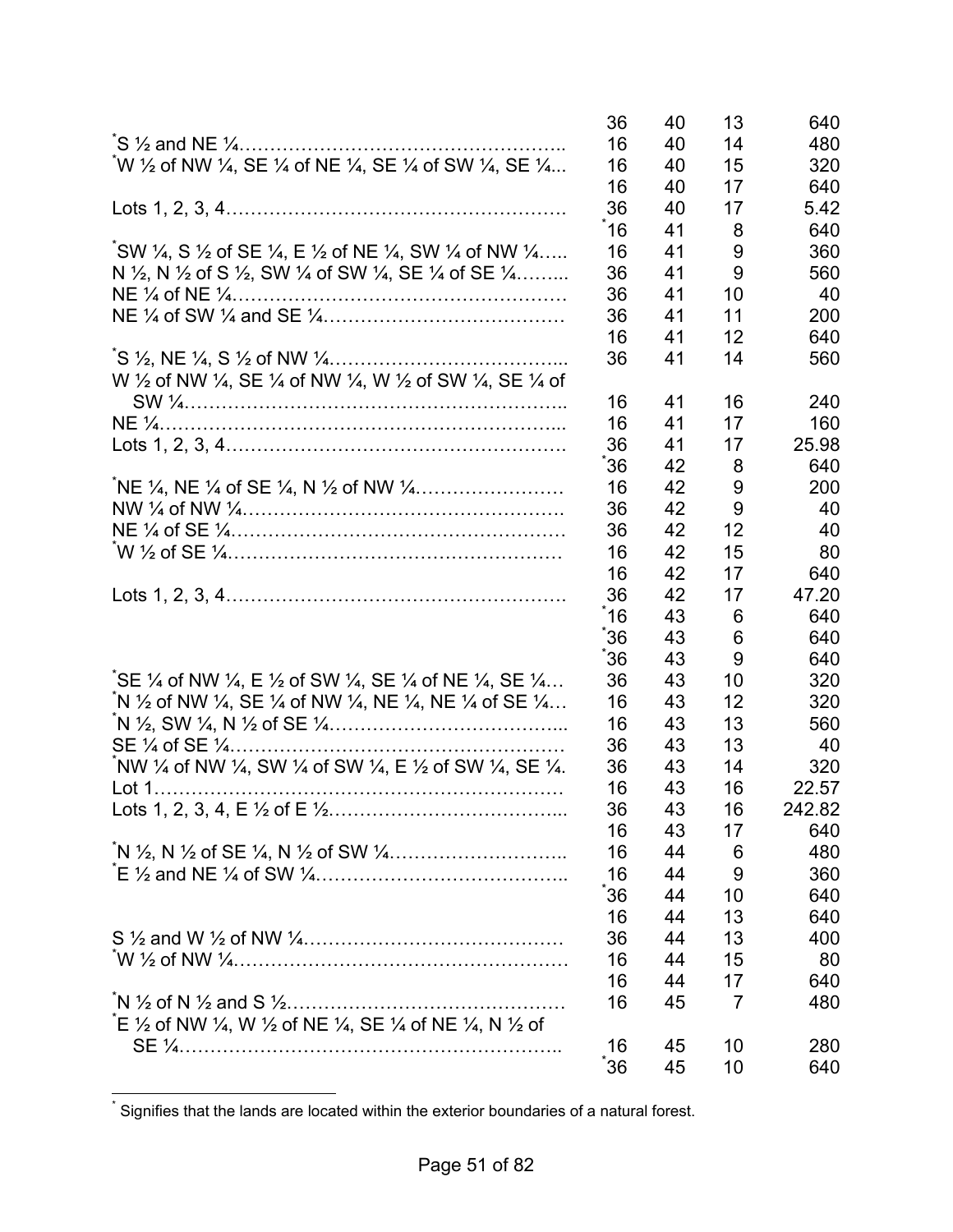| $S\frac{1}{2}$                                                                                                                     | 36             | 45 | 15             | 320    |
|------------------------------------------------------------------------------------------------------------------------------------|----------------|----|----------------|--------|
| Lots 1, 2, 3, SW $\frac{1}{4}$ of SW $\frac{1}{4}$ , E $\frac{1}{2}$ of SW $\frac{1}{4}$ , E $\frac{1}{2}$                         | 36             | 45 | 16             | 543.85 |
|                                                                                                                                    | 16             | 45 | 17             | 640    |
|                                                                                                                                    | 16             | 46 | 6              | 160    |
|                                                                                                                                    | ້36            | 46 | 6              | 640    |
|                                                                                                                                    | 36             | 46 | 8              | 640    |
| NW 1⁄4, W 1⁄2 of NE 1⁄4, SE 1⁄4, NE 1⁄4 of SW 1⁄4, SW 1⁄4 of                                                                       |                |    |                |        |
|                                                                                                                                    | 16             | 46 | 9              | 480    |
|                                                                                                                                    | 36             | 46 | 9              | 120    |
|                                                                                                                                    | 16             | 46 | 10             | 80     |
| $E \frac{1}{2}$ of SW $\frac{1}{4}$ , W $\frac{1}{2}$ of SE $\frac{1}{4}$ , NE $\frac{1}{4}$ of SE $\frac{1}{4}$                   | 16             | 46 | 11             | 200    |
|                                                                                                                                    | 36             | 46 | 11             | 120    |
|                                                                                                                                    | 16             | 46 | 12             | 80     |
|                                                                                                                                    | 36             | 46 | 12             | 640    |
|                                                                                                                                    | 16             | 46 | 13             | 40     |
|                                                                                                                                    | 36             | 46 | 15             | 360    |
|                                                                                                                                    | 16             | 46 | 17             | 640    |
| W $\frac{1}{2}$ , SE $\frac{1}{4}$ , W $\frac{1}{2}$ of NE $\frac{1}{4}$ , SE $\frac{1}{4}$ of NE $\frac{1}{4}$                    | 36             | 47 | 6              | 600    |
|                                                                                                                                    | 36             | 47 | 6              | 40     |
|                                                                                                                                    | $\overline{7}$ | 47 | 10             | 30.05  |
|                                                                                                                                    | ჽ 36           | 47 | 11             | 640    |
|                                                                                                                                    | 36             | 47 | 15             | 40     |
|                                                                                                                                    | 16             | 47 | 17             | 359.15 |
|                                                                                                                                    | 36             | 48 | 6              | 640    |
|                                                                                                                                    | 16             | 48 | $\overline{7}$ | 163.58 |
| $E \frac{1}{2}$ , NE $\frac{1}{4}$ of NW $\frac{1}{4}$ , SE $\frac{1}{4}$ of SW $\frac{1}{4}$ , W $\frac{1}{2}$ of W $\frac{1}{2}$ | 36             | 48 | $\overline{7}$ | 560    |
| $\text{Lots } 1, 2, 3, 4 \dots 1$                                                                                                  | 16             | 48 | 8              | 73.96  |
|                                                                                                                                    | 36             | 48 | 10             | 80     |
|                                                                                                                                    |                |    |                |        |

Total……………………………………………… 28,354.58

# **MONO COUNTY.**

|                                                                                                                   | Sec. | N. | R.<br>E., | M.D.M.<br><b>Acres</b> |
|-------------------------------------------------------------------------------------------------------------------|------|----|-----------|------------------------|
|                                                                                                                   |      |    | 26        | 17.32                  |
|                                                                                                                   | 16   |    | 26        | 240                    |
|                                                                                                                   | 16   |    | 26        | 40                     |
|                                                                                                                   | 16   |    | 29        | 640                    |
|                                                                                                                   | 36   |    | 29        | 640                    |
|                                                                                                                   | 16   |    | 30        | 80                     |
|                                                                                                                   | 36   |    | 30        | 640                    |
|                                                                                                                   | 36   |    | 31        | 560                    |
|                                                                                                                   |      | 2  | 25        | 40                     |
| NW $\frac{1}{4}$ of NW $\frac{1}{4}$ , S $\frac{1}{2}$ of NW $\frac{1}{4}$ , NE $\frac{1}{4}$ , S $\frac{1}{2}$ , | 36   | 2  | 28        | 600                    |

 \* Signifies that the lands are located within the exterior boundaries of a national forest.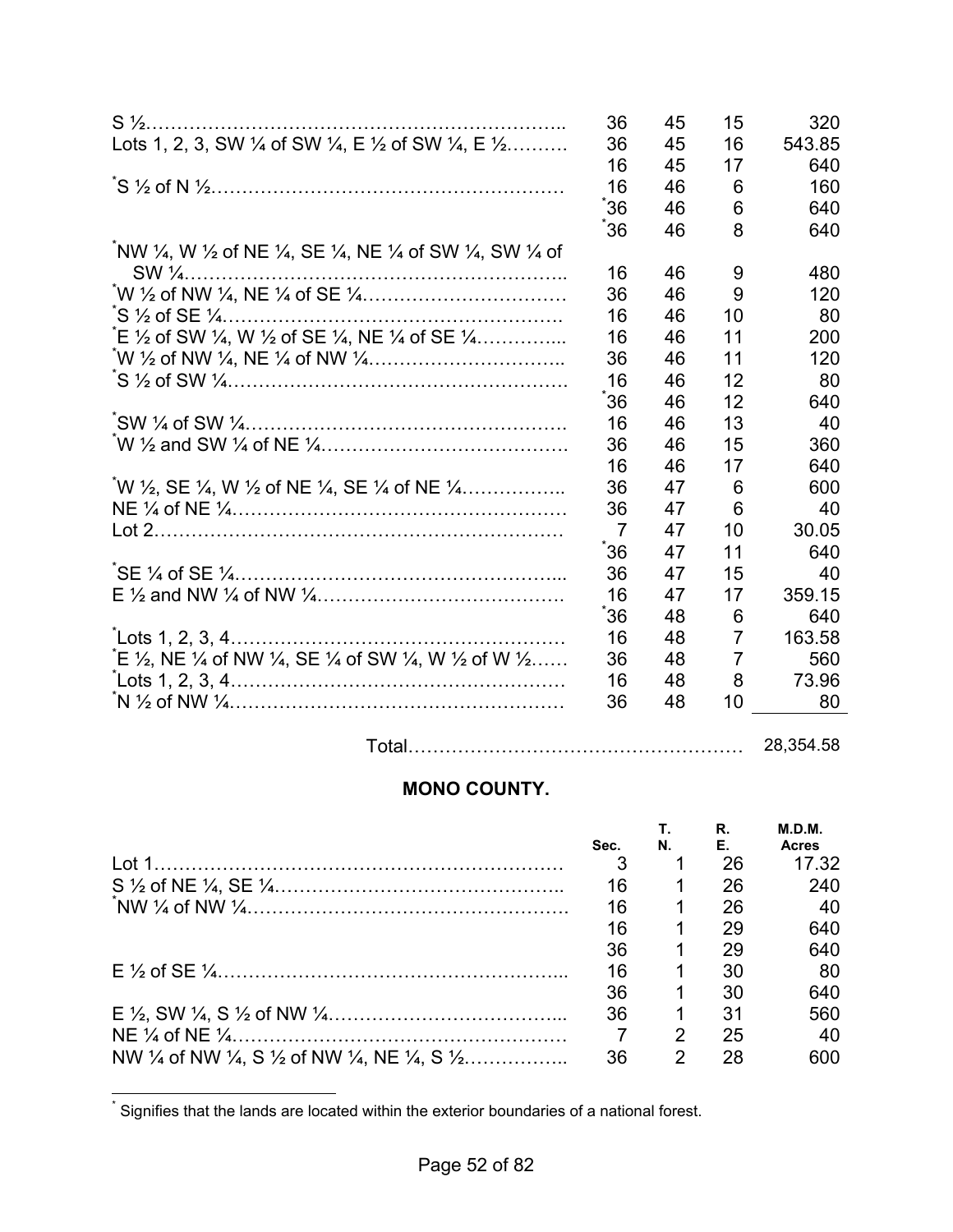|                                                                                                                                       | 36<br>16       | 3<br>3         | 25<br>26 | 560<br>480             |
|---------------------------------------------------------------------------------------------------------------------------------------|----------------|----------------|----------|------------------------|
|                                                                                                                                       | 36             | 3              | 27       |                        |
|                                                                                                                                       |                | 3              |          | 160                    |
|                                                                                                                                       | 16             |                | 28       | 480                    |
|                                                                                                                                       | 36             | 3              | 28       | 120                    |
| NW $\frac{1}{4}$ of NE $\frac{1}{4}$ , S $\frac{1}{2}$ of NE $\frac{1}{4}$ , E $\frac{1}{2}$ of SW $\frac{1}{4}$ , SE $\frac{1}{4}$   | 16             | 3              | 29       | 360                    |
| W 1/2 of SW 1/4, SE 1/4 of SW 1/4, SW 1/4 of SE 1/4                                                                                   | 4              | 4              | 24       | 160                    |
| S $\frac{1}{2}$ of SW $\frac{1}{4}$ , S $\frac{1}{2}$ of SE $\frac{1}{4}$ , NE $\frac{1}{4}$ of SE $\frac{1}{4}$                      | 5              | 4              | 24       | 200                    |
|                                                                                                                                       | 8              | 4              | 24       | 240                    |
|                                                                                                                                       | 9              | 4              | 24       | 160                    |
|                                                                                                                                       | 36             | 4              | 24       | 160                    |
|                                                                                                                                       | 16             | 4              | 25       | 240                    |
| W $\frac{1}{2}$ , SE $\frac{1}{4}$ , N $\frac{1}{2}$ of NE $\frac{1}{4}$ , SW $\frac{1}{4}$ of NE $\frac{1}{4}$                       | 36             | 4              | 25       | 600                    |
| E $\frac{1}{2}$ , E $\frac{1}{2}$ of NW $\frac{1}{4}$ , SW $\frac{1}{4}$ of NW $\frac{1}{4}$ , NE $\frac{1}{4}$ of SW $\frac{1}{4}$   | 16             | 4              | 26       | 480                    |
|                                                                                                                                       | 36             | 4              | 26       | 640                    |
|                                                                                                                                       | 36             | 4              | 27       | 640                    |
|                                                                                                                                       | 16             | 4              | 28       | 640                    |
|                                                                                                                                       | 36             | 4              | 28       | 640                    |
|                                                                                                                                       | $\overline{4}$ | 5              | 25       | 29.90                  |
|                                                                                                                                       | 36             | 5              | 25       | 640                    |
|                                                                                                                                       | 16             | 5              | 26       | 640                    |
| N $\frac{1}{2}$ , W $\frac{1}{2}$ of SW $\frac{1}{4}$ , NE $\frac{1}{4}$ of SW $\frac{1}{4}$ , NW $\frac{1}{4}$ of SE $\frac{1}{4}$   | 36             | 5              | 26       | 480                    |
|                                                                                                                                       | 16             | 5              | 27       | 480                    |
|                                                                                                                                       | 36             | 5              | 27       | 320                    |
| $E \frac{1}{2}$ of E $\frac{1}{2}$ , NW $\frac{1}{4}$ of SW $\frac{1}{4}$ , SE $\frac{1}{4}$ of SW $\frac{1}{4}$                      | 16             | 6              | 24       | 240                    |
|                                                                                                                                       | 33             | 6              | 25       | 40                     |
|                                                                                                                                       | 34             | 6              | 25       | 40                     |
| W 1/2, NE 1/4, N 1/2 of SE 1/4, SW 1/4 of SE 1/4                                                                                      | 36             | 6              | 26       | 600                    |
|                                                                                                                                       | 36             | 7              | 23       | 40                     |
|                                                                                                                                       | 36             | 7              | 24       | 640                    |
|                                                                                                                                       | 36             | 8              | 22       | 80                     |
|                                                                                                                                       | 30             |                | 23       |                        |
|                                                                                                                                       |                | 8              |          | 80                     |
|                                                                                                                                       | 16             | 9              | 22       | 400                    |
|                                                                                                                                       | 36             | 9              | 23       | 80                     |
|                                                                                                                                       | Sec.           | Т.<br>S.       | R.<br>Е. | M.D.M.<br><b>Acres</b> |
|                                                                                                                                       | 36             | 1              | 27       | 80                     |
|                                                                                                                                       | 36             | 1              | 29       | 320                    |
|                                                                                                                                       | 16             | 1              | 31       | 640                    |
| SE $\frac{1}{4}$ of SW $\frac{1}{4}$ , W $\frac{1}{2}$ of SE $\frac{1}{4}$ , NW $\frac{1}{4}$ of NW $\frac{1}{4}$                     | 36             | 1              | 31       | 160                    |
| N $\frac{1}{2}$ of N $\frac{1}{2}$ , S $\frac{1}{2}$ of SE $\frac{1}{4}$ , NE $\frac{1}{4}$ of SE $\frac{1}{4}$ , NW $\frac{1}{4}$ of |                |                |          |                        |
|                                                                                                                                       | 16             | 1              | 32       | 400                    |
| N 1/2 of NW 1/4, W 1/2 of NE 1/4, SE 1/4 of NE 1/4                                                                                    | 33             | 2              | 27       | 200                    |
|                                                                                                                                       | 16             | $\overline{2}$ | 28       | 120                    |

 \* Signifies that the lands are located within the exterior boundaries of a national forest.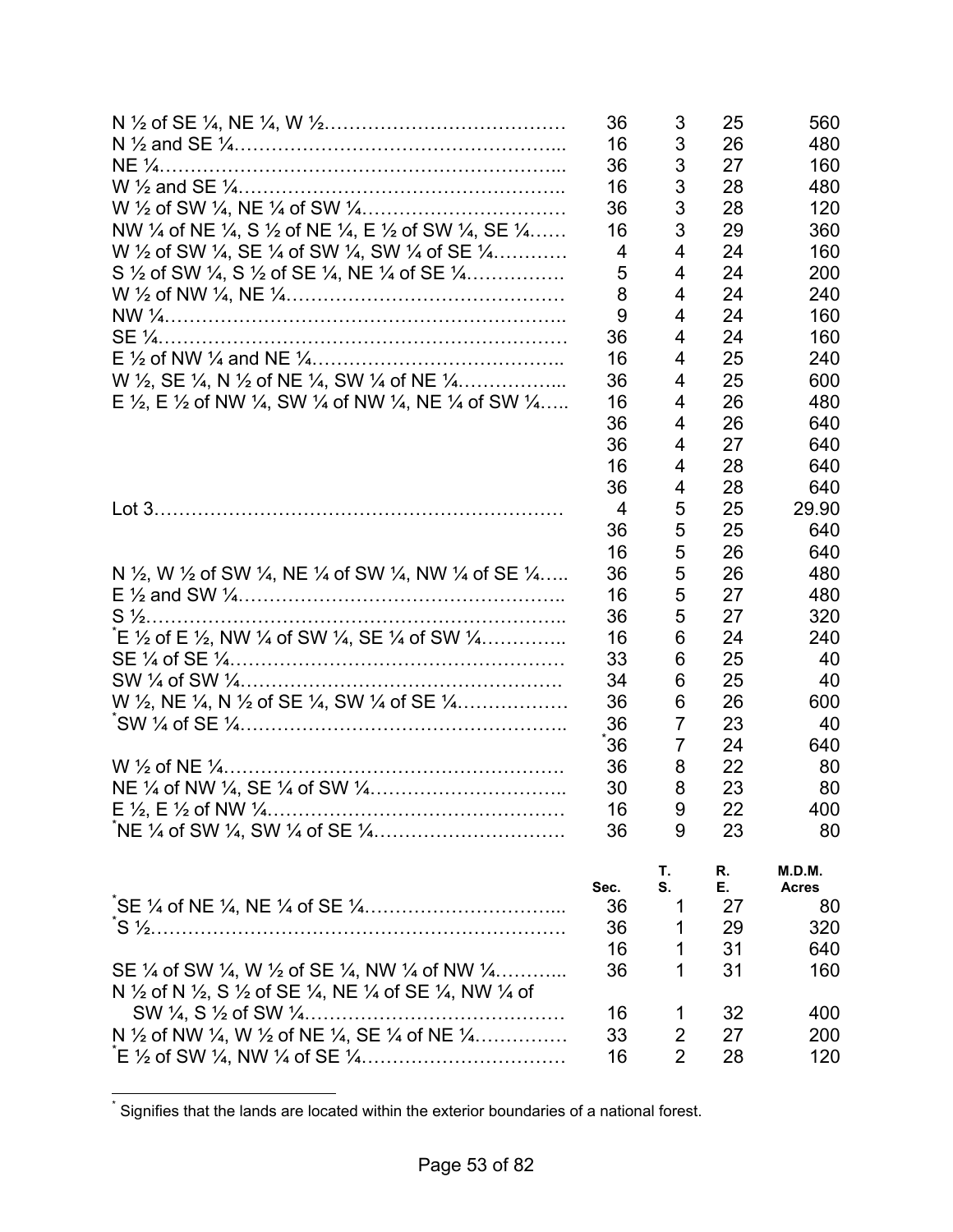|                                                                                                                                      | 16 | 2              | 31 | 640    |
|--------------------------------------------------------------------------------------------------------------------------------------|----|----------------|----|--------|
|                                                                                                                                      | 36 | $\overline{2}$ | 31 | 640    |
|                                                                                                                                      | 16 | $\overline{2}$ | 32 | 640    |
|                                                                                                                                      | 36 | $\overline{2}$ | 32 | 640    |
|                                                                                                                                      | 16 | $\overline{2}$ | 34 | 15.23  |
|                                                                                                                                      | 36 | 3              | 28 | 640    |
|                                                                                                                                      | 36 | 3              | 29 | 80     |
|                                                                                                                                      | 36 | 3              | 31 | 80     |
|                                                                                                                                      | 16 | 3              | 32 | 640    |
|                                                                                                                                      | 16 | 3              | 35 | 148.12 |
| Lots 1, 2, 3, 4, 5, 6, 7, W $\frac{1}{2}$ of SW $\frac{1}{4}$ , SE $\frac{1}{4}$ of SW $\frac{1}{4}$                                 | 36 | 3              | 35 | 269.34 |
|                                                                                                                                      | 16 | 4              | 27 | 40     |
|                                                                                                                                      | 36 | 4              | 29 | 80     |
|                                                                                                                                      | 36 | 4              | 30 | 120    |
|                                                                                                                                      | 36 | 4              | 31 | 640    |
|                                                                                                                                      | 16 | 4              | 32 | 640    |
|                                                                                                                                      | 36 | 4              | 32 | 640    |
|                                                                                                                                      | 16 | 5              | 31 | 320    |
|                                                                                                                                      | 36 | 5              | 31 | 640    |
| W $\frac{1}{2}$ of W $\frac{1}{2}$ , E $\frac{1}{2}$ of SW $\frac{1}{4}$ , NW $\frac{1}{4}$ of NE $\frac{1}{4}$ , E $\frac{1}{2}$ of |    |                |    |        |
| $E\frac{1}{2}$                                                                                                                       | 16 | 5              | 32 | 440    |
|                                                                                                                                      | 36 | 5              | 32 | 440    |
|                                                                                                                                      | 16 | 5              | 36 | 40     |
|                                                                                                                                      | 36 | 5              | 36 | 640    |
|                                                                                                                                      | 36 | 5              | 37 | 640    |

Total……………………………………………… 26,959.91

# **MONTEREY COUNTY.**

|                                                                                                                           |      | Т.  | R. | M.D.M.       |
|---------------------------------------------------------------------------------------------------------------------------|------|-----|----|--------------|
|                                                                                                                           | Sec. | S.  | Е. | <b>Acres</b> |
|                                                                                                                           | 13   | 17  |    | 6.56         |
|                                                                                                                           | 36   | 18  | 2  | 80           |
|                                                                                                                           | 16   | 18  | 3  | 320          |
|                                                                                                                           | 36   | 18  | 3  | 440          |
|                                                                                                                           | 36   | 18  | 5  | 160          |
|                                                                                                                           | 36   | 19  | 5  | 40           |
|                                                                                                                           | 36   | 19  | 6  | 82.27        |
|                                                                                                                           | 36   | 20  | 6  | 560          |
|                                                                                                                           | 16   | 21  | 5  | 40           |
|                                                                                                                           | 36   | -21 | 5  | 40           |
|                                                                                                                           | 16   | 21  | 6  | 585.92       |
|                                                                                                                           | 16   | 21  | 7  | 560          |
| Lot 1, NE $\frac{1}{4}$ of NW $\frac{1}{4}$ , NW $\frac{1}{4}$ of NE $\frac{1}{4}$ , SE $\frac{1}{4}$ of SE $\frac{1}{4}$ | 18   | 22  | 14 | 165 21       |
|                                                                                                                           |      |     |    |              |

 \* Signifies that the lands are located within the exterior boundaries of a national forest.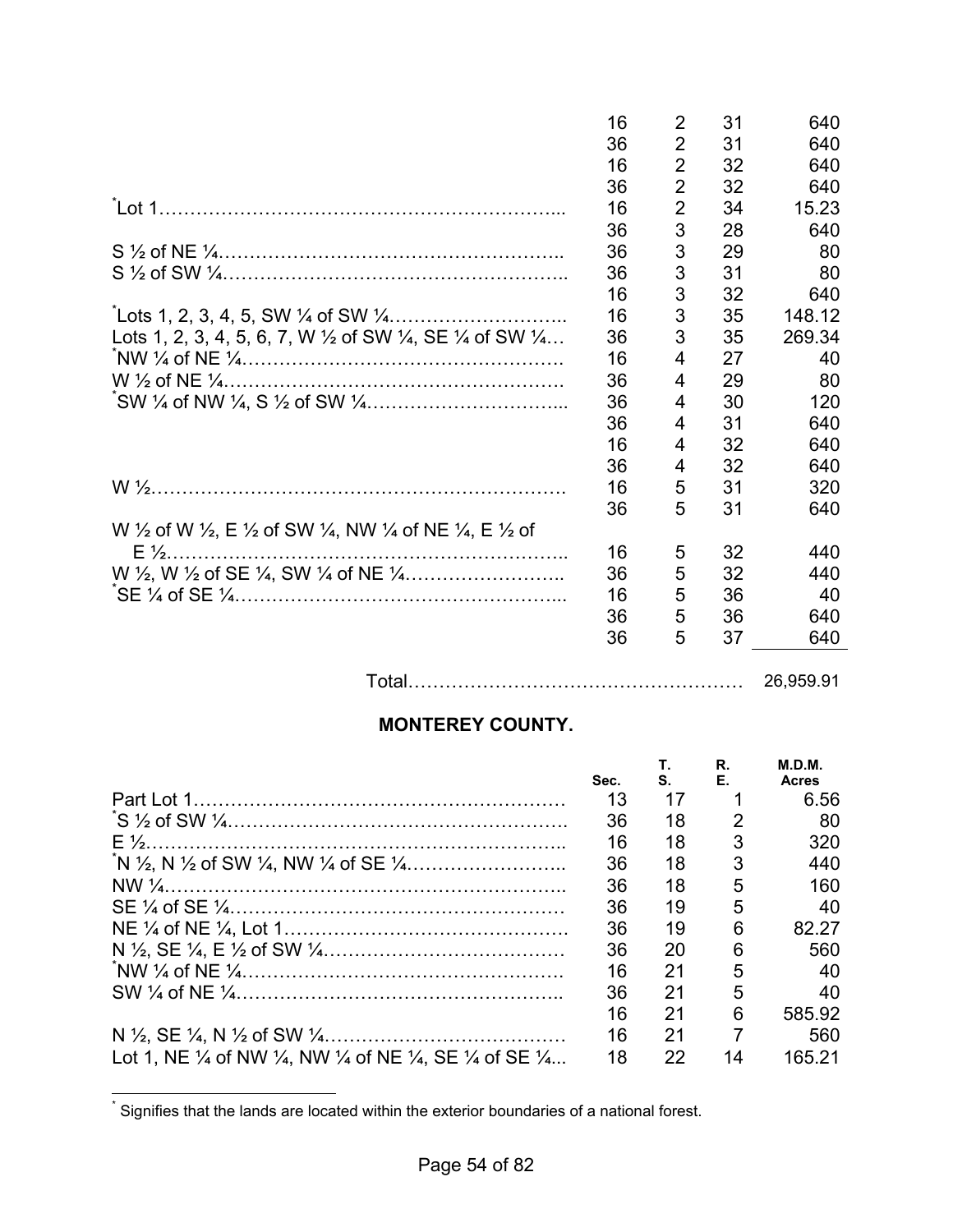|                                   | 36. | 23 5 |          | 480    |
|-----------------------------------|-----|------|----------|--------|
|                                   | 16  | 23   | <b>6</b> | $*120$ |
|                                   | 36  | 23 8 |          | 17.38  |
|                                   | 36  | 24   | 6        | 160    |
|                                   |     |      |          | 160-   |
|                                   |     |      |          |        |
| Total………………………………………………… 4.017.34 |     |      |          |        |

## **NAPA COUNTY.**

|                                                                                                                       | Sec. | N. | R.<br>W.       | M.D.M.<br><b>Acres</b> |
|-----------------------------------------------------------------------------------------------------------------------|------|----|----------------|------------------------|
|                                                                                                                       | 5    | 6  | $\mathcal{P}$  | 120                    |
| NW $\frac{1}{4}$ of SE $\frac{1}{4}$ , NE $\frac{1}{4}$ of SW $\frac{1}{4}$ , E $\frac{1}{2}$ of NW $\frac{1}{4}$     | 8    | 6  | $\mathcal{P}$  | 160                    |
|                                                                                                                       | 9    | 6  | $\overline{2}$ | 240                    |
|                                                                                                                       | 16   | 6  | 2              | -80                    |
| N $\frac{1}{2}$ of NW $\frac{1}{4}$ , NW $\frac{1}{4}$ of NE $\frac{1}{4}$ , N $\frac{1}{2}$ of SE $\frac{1}{4}$      | 36   | 8  | 3              | 200                    |
|                                                                                                                       | 36   | 9  | 3              | 320                    |
| NE 1/4 of NW 1/4, SW 1/4 of NW 1/4, N 1/2 of NE 1/4, SE 1/4                                                           |      |    |                |                        |
| of NE $\frac{1}{4}$ , N $\frac{1}{2}$ of SE $\frac{1}{4}$ , SW $\frac{1}{4}$ of SE $\frac{1}{4}$ , SW $\frac{1}{4}$ , | 16   | 9  | 6              | 480                    |
|                                                                                                                       | 33   | 10 | 6              | 88.50                  |
|                                                                                                                       | 16   | 11 | 4              | 80                     |
|                                                                                                                       | 36   | 11 | 5              | 40                     |
|                                                                                                                       |      |    |                |                        |

Total……………………………………………… 1,808.59

**R.** 

**M.D.M.** 

#### **NEVADA COUNTY.**

| Sec. | N. | R.<br>Е. | M.D.M.<br><b>Acres</b> |
|------|----|----------|------------------------|
| 36   | 16 | - 9      | 217.39                 |
| 16   | 17 | 11       | 76.54                  |
| 16   | 17 | 13       | 40                     |
| 16   | 18 | 12       | 80                     |
| 36   | 18 | 14       | 440                    |
| 36   | 18 | 16       | 160                    |
|      |    |          |                        |
|      |    |          |                        |

 \* Signifies that the lands are located within the exterior boundaries of a national forest.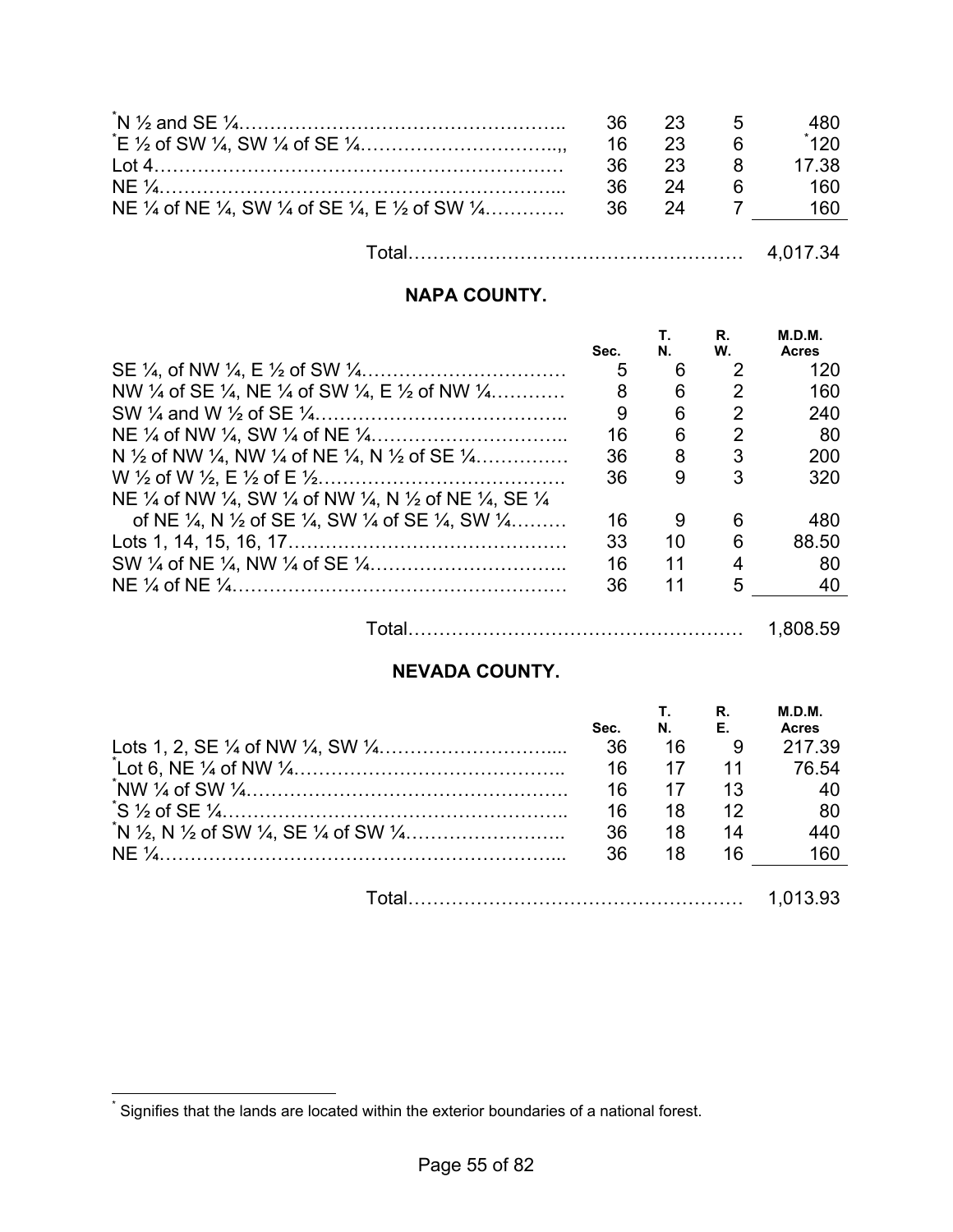#### **ORANGE COUNTY.**

No vacant lands.

 $\overline{a}$ 

#### **PLACER COUNTY.**

| Sec. |     | N. E.           | M.D.M.<br><b>Acres</b> |
|------|-----|-----------------|------------------------|
| 16   | 14  | 15              |                        |
| 16   | 15  |                 |                        |
| 36   | 15  | 14              |                        |
| 16   | 15  | 15              | 40                     |
| 36   | 16. | $\overline{11}$ | 200                    |
| 36.  | 17  | 15              |                        |

Total……………………………………………… 520

### **PLUMAS COUNTY.**

|                                                                                                                                        |      | Τ. | R. | M.D.M.       |
|----------------------------------------------------------------------------------------------------------------------------------------|------|----|----|--------------|
|                                                                                                                                        | Sec. | N. | Е. | <b>Acres</b> |
|                                                                                                                                        | 16   | 22 | 9  | 400          |
|                                                                                                                                        | 16   | 22 | 14 | 160          |
|                                                                                                                                        | 16   | 23 | 8  | 200          |
| $N \to \frac{1}{4}$ , SW $\frac{1}{4}$ , S $\frac{1}{2}$ of NW $\frac{1}{4}$ , NW $\frac{1}{4}$ of NW $\frac{1}{4}$                    | 36   | 23 | 8  | 440          |
|                                                                                                                                        | 16   | 23 | 15 | 80           |
|                                                                                                                                        | 36   | 24 | 15 | 320          |
|                                                                                                                                        | 36   | 25 | 5  | 160          |
| SE 1/4 of SW 1/4, SW 1/4 of NW 1/4, E 1/2 of NW 1/4, NW 1/4                                                                            |      |    |    |              |
|                                                                                                                                        | 16   | 25 | 11 | 200          |
| $E \frac{1}{2}$ of NW $\frac{1}{4}$ , NW $\frac{1}{4}$ of NE $\frac{1}{4}$ , E $\frac{1}{2}$ of NE $\frac{1}{4}$                       | 16   | 25 | 12 | 200          |
| N $\frac{1}{2}$ , N $\frac{1}{2}$ of SW $\frac{1}{4}$ , SE $\frac{1}{4}$ of SW $\frac{1}{4}$ , NW $\frac{1}{4}$ of SE $\frac{1}{4}$ ,  |      |    |    |              |
|                                                                                                                                        | 16   | 25 | 14 | 560          |
| NE $\frac{1}{4}$ , E $\frac{1}{2}$ of SE $\frac{1}{4}$ , SW $\frac{1}{4}$ of SE $\frac{1}{4}$ , SW $\frac{1}{4}$ of SW $\frac{1}{4}$ , |      |    |    |              |
|                                                                                                                                        | 36   | 25 | 14 | 440          |
|                                                                                                                                        | 16   | 25 | 15 | 640          |
|                                                                                                                                        | 36   | 26 | 11 | 40           |
|                                                                                                                                        | 16   | 26 | 12 | 40           |
|                                                                                                                                        | 36   | 26 | 13 | 120          |
|                                                                                                                                        | ້36  | 26 | 14 | 640          |
|                                                                                                                                        | 36   | 26 | 15 | 440          |
|                                                                                                                                        | 36   | 27 | 5  | 99.04        |
| $\gamma$ SW 1/4 of NW 1/4, NE 1/4 of SW 1/4, W 1/2 of SE 1/4                                                                           | 16   | 27 | 9  | 160          |
|                                                                                                                                        | ້36  | 27 | 11 | 640          |
|                                                                                                                                        |      |    |    |              |
|                                                                                                                                        |      |    |    | 5,979.04     |

\* Signifies that the lands are located within the exterior boundaries of a national forest.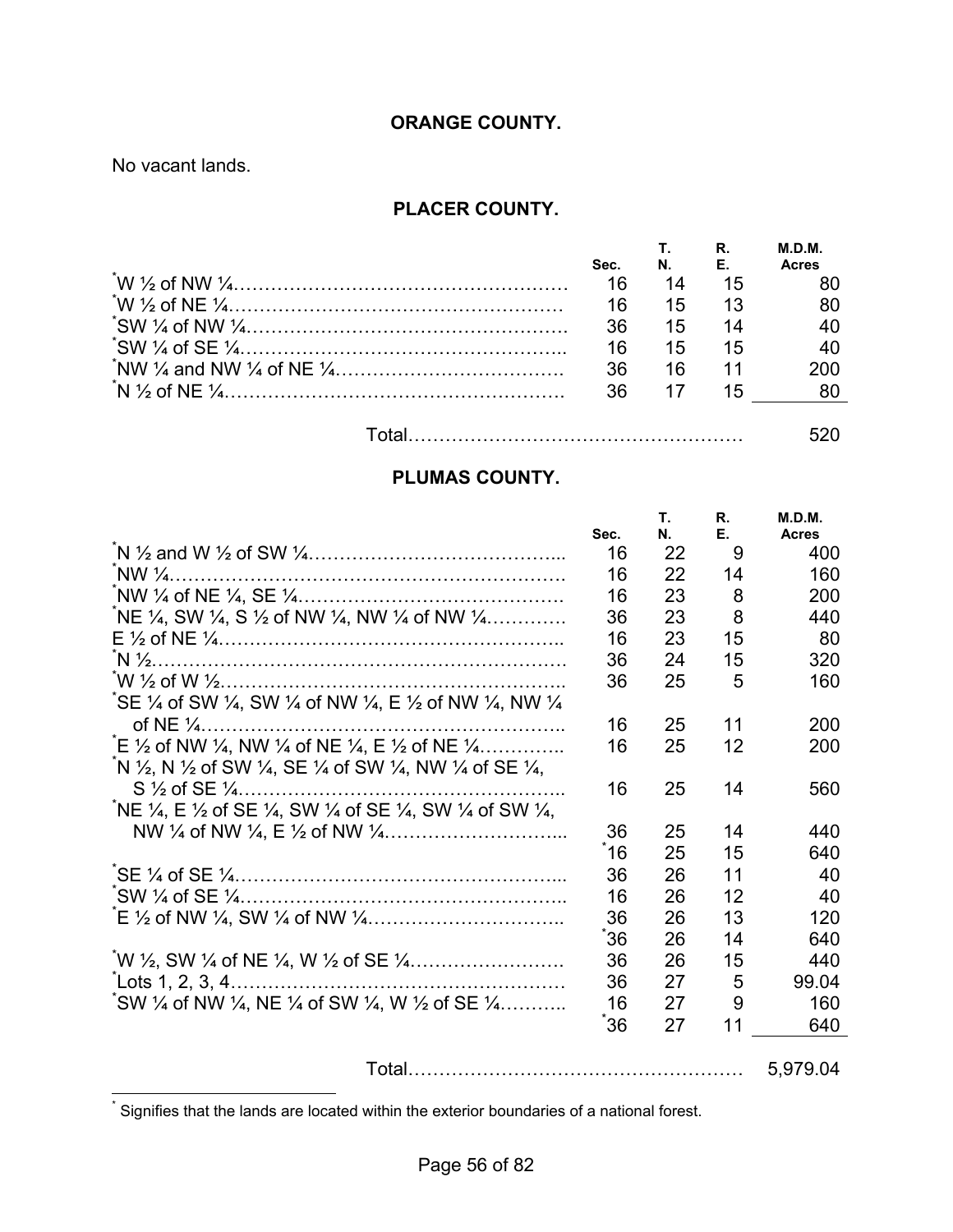# **RIVERSIDE COUNTY.**

| $\overline{2}$<br>16<br>5<br>640<br>$\overline{\mathbf{c}}$<br>36<br>5<br>640<br>$\overline{c}$<br>$\,6$<br>16<br>640<br>$\overline{2}$<br>36<br>6<br>640<br>$\overline{c}$<br>$\overline{7}$<br>16<br>640<br>$\overline{2}$<br>7<br>36<br>640<br>$\overline{c}$<br>8<br>36<br>640<br>$\overline{2}$<br>16<br>9<br>320<br>$\overline{2}$<br>12<br>36<br>640<br>$\overline{2}$<br>13<br>16<br>640<br>$\overline{2}$<br>13<br>36<br>640<br>$\overline{\mathbf{c}}$<br>36<br>14<br>640<br>$\overline{2}$<br>16<br>16<br>160<br>$\overline{2}$<br>16<br>36<br>640<br>$\overline{c}$<br>16<br>17<br>640<br>$\overline{2}$<br>36<br>17<br>640<br>$\overline{c}$<br>18<br>36<br>320<br>3<br>16<br>3<br>480<br>3<br>5<br>36<br>640<br>3<br>6<br>16<br>640<br>3<br>6<br>36<br>640<br>3<br>$\overline{7}$<br>16<br>640<br>3<br>$\overline{7}$<br>36<br>640<br>3<br>16<br>8<br>640<br>3<br>8<br>615.60<br>36<br>3<br>9<br>36<br>622.27<br>3<br>16<br>10<br>640<br>3<br>11<br>16<br>640<br>3<br>11<br>36<br>640<br>3<br>12<br>16<br>640<br>3<br>12<br>36<br>160<br>16<br>15<br>320<br>3<br>$\mathsf 3$<br>15<br>36<br>640<br>3<br>16<br>16<br>320<br>$\ensuremath{\mathsf{3}}$<br>16<br>36<br>640<br>3<br>22<br>16<br>160<br>$\overline{7}$<br>36<br>4<br>640<br>16<br>8<br>640<br>4<br>8<br>36<br>640<br>4<br>9<br>16<br>640<br>4<br>36<br>$9$<br>640<br>4<br>16<br>10<br>640<br>4 | Sec. | T.<br>S. | R.<br>Ε. | <b>S.B.M.</b><br><b>Acres</b> |
|-------------------------------------------------------------------------------------------------------------------------------------------------------------------------------------------------------------------------------------------------------------------------------------------------------------------------------------------------------------------------------------------------------------------------------------------------------------------------------------------------------------------------------------------------------------------------------------------------------------------------------------------------------------------------------------------------------------------------------------------------------------------------------------------------------------------------------------------------------------------------------------------------------------------------------------------------------------------------------------------------------------------------------------------------------------------------------------------------------------------------------------------------------------------------------------------------------------------------------------------------------------------------------------------------------------------------------------------------------------------------|------|----------|----------|-------------------------------|
|                                                                                                                                                                                                                                                                                                                                                                                                                                                                                                                                                                                                                                                                                                                                                                                                                                                                                                                                                                                                                                                                                                                                                                                                                                                                                                                                                                         |      |          |          |                               |
|                                                                                                                                                                                                                                                                                                                                                                                                                                                                                                                                                                                                                                                                                                                                                                                                                                                                                                                                                                                                                                                                                                                                                                                                                                                                                                                                                                         |      |          |          |                               |
|                                                                                                                                                                                                                                                                                                                                                                                                                                                                                                                                                                                                                                                                                                                                                                                                                                                                                                                                                                                                                                                                                                                                                                                                                                                                                                                                                                         |      |          |          |                               |
|                                                                                                                                                                                                                                                                                                                                                                                                                                                                                                                                                                                                                                                                                                                                                                                                                                                                                                                                                                                                                                                                                                                                                                                                                                                                                                                                                                         |      |          |          |                               |
|                                                                                                                                                                                                                                                                                                                                                                                                                                                                                                                                                                                                                                                                                                                                                                                                                                                                                                                                                                                                                                                                                                                                                                                                                                                                                                                                                                         |      |          |          |                               |
|                                                                                                                                                                                                                                                                                                                                                                                                                                                                                                                                                                                                                                                                                                                                                                                                                                                                                                                                                                                                                                                                                                                                                                                                                                                                                                                                                                         |      |          |          |                               |
|                                                                                                                                                                                                                                                                                                                                                                                                                                                                                                                                                                                                                                                                                                                                                                                                                                                                                                                                                                                                                                                                                                                                                                                                                                                                                                                                                                         |      |          |          |                               |
|                                                                                                                                                                                                                                                                                                                                                                                                                                                                                                                                                                                                                                                                                                                                                                                                                                                                                                                                                                                                                                                                                                                                                                                                                                                                                                                                                                         |      |          |          |                               |
|                                                                                                                                                                                                                                                                                                                                                                                                                                                                                                                                                                                                                                                                                                                                                                                                                                                                                                                                                                                                                                                                                                                                                                                                                                                                                                                                                                         |      |          |          |                               |
|                                                                                                                                                                                                                                                                                                                                                                                                                                                                                                                                                                                                                                                                                                                                                                                                                                                                                                                                                                                                                                                                                                                                                                                                                                                                                                                                                                         |      |          |          |                               |
|                                                                                                                                                                                                                                                                                                                                                                                                                                                                                                                                                                                                                                                                                                                                                                                                                                                                                                                                                                                                                                                                                                                                                                                                                                                                                                                                                                         |      |          |          |                               |
|                                                                                                                                                                                                                                                                                                                                                                                                                                                                                                                                                                                                                                                                                                                                                                                                                                                                                                                                                                                                                                                                                                                                                                                                                                                                                                                                                                         |      |          |          |                               |
|                                                                                                                                                                                                                                                                                                                                                                                                                                                                                                                                                                                                                                                                                                                                                                                                                                                                                                                                                                                                                                                                                                                                                                                                                                                                                                                                                                         |      |          |          |                               |
|                                                                                                                                                                                                                                                                                                                                                                                                                                                                                                                                                                                                                                                                                                                                                                                                                                                                                                                                                                                                                                                                                                                                                                                                                                                                                                                                                                         |      |          |          |                               |
|                                                                                                                                                                                                                                                                                                                                                                                                                                                                                                                                                                                                                                                                                                                                                                                                                                                                                                                                                                                                                                                                                                                                                                                                                                                                                                                                                                         |      |          |          |                               |
|                                                                                                                                                                                                                                                                                                                                                                                                                                                                                                                                                                                                                                                                                                                                                                                                                                                                                                                                                                                                                                                                                                                                                                                                                                                                                                                                                                         |      |          |          |                               |
|                                                                                                                                                                                                                                                                                                                                                                                                                                                                                                                                                                                                                                                                                                                                                                                                                                                                                                                                                                                                                                                                                                                                                                                                                                                                                                                                                                         |      |          |          |                               |
|                                                                                                                                                                                                                                                                                                                                                                                                                                                                                                                                                                                                                                                                                                                                                                                                                                                                                                                                                                                                                                                                                                                                                                                                                                                                                                                                                                         |      |          |          |                               |
|                                                                                                                                                                                                                                                                                                                                                                                                                                                                                                                                                                                                                                                                                                                                                                                                                                                                                                                                                                                                                                                                                                                                                                                                                                                                                                                                                                         |      |          |          |                               |
|                                                                                                                                                                                                                                                                                                                                                                                                                                                                                                                                                                                                                                                                                                                                                                                                                                                                                                                                                                                                                                                                                                                                                                                                                                                                                                                                                                         |      |          |          |                               |
|                                                                                                                                                                                                                                                                                                                                                                                                                                                                                                                                                                                                                                                                                                                                                                                                                                                                                                                                                                                                                                                                                                                                                                                                                                                                                                                                                                         |      |          |          |                               |
|                                                                                                                                                                                                                                                                                                                                                                                                                                                                                                                                                                                                                                                                                                                                                                                                                                                                                                                                                                                                                                                                                                                                                                                                                                                                                                                                                                         |      |          |          |                               |
|                                                                                                                                                                                                                                                                                                                                                                                                                                                                                                                                                                                                                                                                                                                                                                                                                                                                                                                                                                                                                                                                                                                                                                                                                                                                                                                                                                         |      |          |          |                               |
|                                                                                                                                                                                                                                                                                                                                                                                                                                                                                                                                                                                                                                                                                                                                                                                                                                                                                                                                                                                                                                                                                                                                                                                                                                                                                                                                                                         |      |          |          |                               |
|                                                                                                                                                                                                                                                                                                                                                                                                                                                                                                                                                                                                                                                                                                                                                                                                                                                                                                                                                                                                                                                                                                                                                                                                                                                                                                                                                                         |      |          |          |                               |
|                                                                                                                                                                                                                                                                                                                                                                                                                                                                                                                                                                                                                                                                                                                                                                                                                                                                                                                                                                                                                                                                                                                                                                                                                                                                                                                                                                         |      |          |          |                               |
|                                                                                                                                                                                                                                                                                                                                                                                                                                                                                                                                                                                                                                                                                                                                                                                                                                                                                                                                                                                                                                                                                                                                                                                                                                                                                                                                                                         |      |          |          |                               |
|                                                                                                                                                                                                                                                                                                                                                                                                                                                                                                                                                                                                                                                                                                                                                                                                                                                                                                                                                                                                                                                                                                                                                                                                                                                                                                                                                                         |      |          |          |                               |
|                                                                                                                                                                                                                                                                                                                                                                                                                                                                                                                                                                                                                                                                                                                                                                                                                                                                                                                                                                                                                                                                                                                                                                                                                                                                                                                                                                         |      |          |          |                               |
|                                                                                                                                                                                                                                                                                                                                                                                                                                                                                                                                                                                                                                                                                                                                                                                                                                                                                                                                                                                                                                                                                                                                                                                                                                                                                                                                                                         |      |          |          |                               |
|                                                                                                                                                                                                                                                                                                                                                                                                                                                                                                                                                                                                                                                                                                                                                                                                                                                                                                                                                                                                                                                                                                                                                                                                                                                                                                                                                                         |      |          |          |                               |
|                                                                                                                                                                                                                                                                                                                                                                                                                                                                                                                                                                                                                                                                                                                                                                                                                                                                                                                                                                                                                                                                                                                                                                                                                                                                                                                                                                         |      |          |          |                               |
|                                                                                                                                                                                                                                                                                                                                                                                                                                                                                                                                                                                                                                                                                                                                                                                                                                                                                                                                                                                                                                                                                                                                                                                                                                                                                                                                                                         |      |          |          |                               |
|                                                                                                                                                                                                                                                                                                                                                                                                                                                                                                                                                                                                                                                                                                                                                                                                                                                                                                                                                                                                                                                                                                                                                                                                                                                                                                                                                                         |      |          |          |                               |
|                                                                                                                                                                                                                                                                                                                                                                                                                                                                                                                                                                                                                                                                                                                                                                                                                                                                                                                                                                                                                                                                                                                                                                                                                                                                                                                                                                         |      |          |          |                               |
|                                                                                                                                                                                                                                                                                                                                                                                                                                                                                                                                                                                                                                                                                                                                                                                                                                                                                                                                                                                                                                                                                                                                                                                                                                                                                                                                                                         |      |          |          |                               |
|                                                                                                                                                                                                                                                                                                                                                                                                                                                                                                                                                                                                                                                                                                                                                                                                                                                                                                                                                                                                                                                                                                                                                                                                                                                                                                                                                                         |      |          |          |                               |
|                                                                                                                                                                                                                                                                                                                                                                                                                                                                                                                                                                                                                                                                                                                                                                                                                                                                                                                                                                                                                                                                                                                                                                                                                                                                                                                                                                         |      |          |          |                               |
|                                                                                                                                                                                                                                                                                                                                                                                                                                                                                                                                                                                                                                                                                                                                                                                                                                                                                                                                                                                                                                                                                                                                                                                                                                                                                                                                                                         |      |          |          |                               |
|                                                                                                                                                                                                                                                                                                                                                                                                                                                                                                                                                                                                                                                                                                                                                                                                                                                                                                                                                                                                                                                                                                                                                                                                                                                                                                                                                                         |      |          |          |                               |
|                                                                                                                                                                                                                                                                                                                                                                                                                                                                                                                                                                                                                                                                                                                                                                                                                                                                                                                                                                                                                                                                                                                                                                                                                                                                                                                                                                         |      |          |          |                               |
|                                                                                                                                                                                                                                                                                                                                                                                                                                                                                                                                                                                                                                                                                                                                                                                                                                                                                                                                                                                                                                                                                                                                                                                                                                                                                                                                                                         |      |          |          |                               |
|                                                                                                                                                                                                                                                                                                                                                                                                                                                                                                                                                                                                                                                                                                                                                                                                                                                                                                                                                                                                                                                                                                                                                                                                                                                                                                                                                                         | 36   | 4        | 10       | 640                           |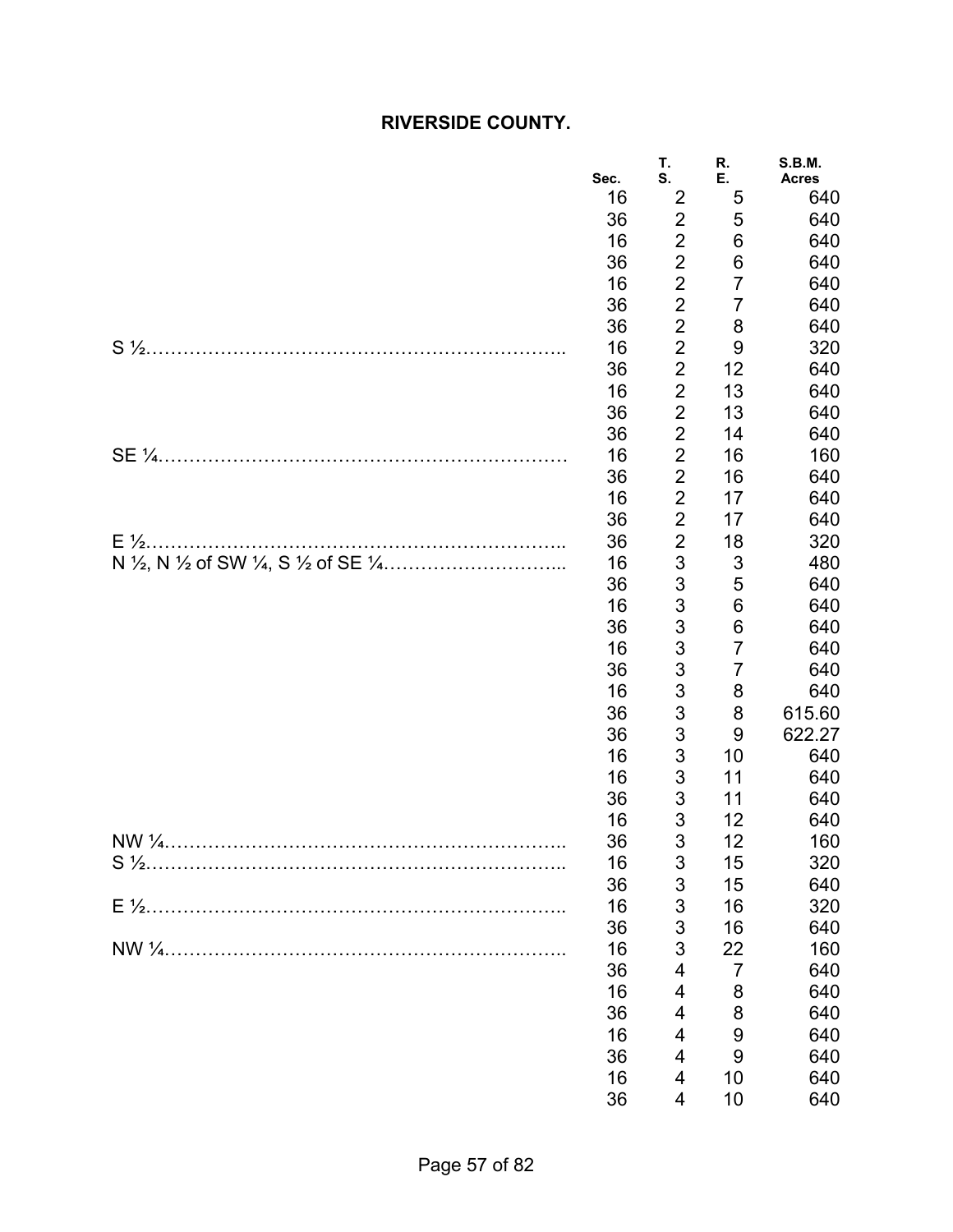|                                                                                                                                      | 16 | 4              | 15 | 320    |
|--------------------------------------------------------------------------------------------------------------------------------------|----|----------------|----|--------|
|                                                                                                                                      | 16 | 4              | 16 | 160    |
|                                                                                                                                      | 16 | 5              | 9  | 640    |
|                                                                                                                                      | 36 | 5              | 9  | 640    |
|                                                                                                                                      | 16 | 5              | 10 | 640    |
|                                                                                                                                      | 36 | 5              | 10 | 640    |
|                                                                                                                                      | 16 | 5              | 11 | 640    |
|                                                                                                                                      | 36 | 5              | 11 | 640    |
|                                                                                                                                      | 16 | 5              | 12 | 640    |
|                                                                                                                                      | 36 | 5              | 12 | 640    |
|                                                                                                                                      | 16 | 5              | 16 | 640    |
| NW 1/4, W 1/2 of NE 1/4, W 1/2 of SE 1/4, Lots 1, 2, 3, 4                                                                            | 16 | 5              | 23 | 465.14 |
|                                                                                                                                      | 16 | 6              | 5  | 160    |
|                                                                                                                                      | 36 | 6              | 5  | 160    |
|                                                                                                                                      | 16 | 6              | 9  | 480    |
| SW $\frac{1}{4}$ , E $\frac{1}{2}$ of NW $\frac{1}{4}$ , NE $\frac{1}{4}$ , E $\frac{1}{2}$ of SE $\frac{1}{4}$                      | 16 | 6              | 10 | 480    |
| N $\frac{1}{2}$ of SW $\frac{1}{4}$ , NE $\frac{1}{4}$ of NW $\frac{1}{4}$ , NE $\frac{1}{4}$ , NW $\frac{1}{4}$ of SE $\frac{1}{4}$ | 36 | 6              | 10 | 320    |
|                                                                                                                                      | 16 | 6              | 11 | 640    |
|                                                                                                                                      | 36 | 6              | 11 | 640    |
|                                                                                                                                      | 16 | 6              | 12 | 640    |
|                                                                                                                                      | 36 | 6              | 12 | 640    |
|                                                                                                                                      | 16 | 6              | 13 | 640    |
|                                                                                                                                      | 36 | 6              | 13 | 637.84 |
|                                                                                                                                      | 16 | 6              | 21 | 617.33 |
|                                                                                                                                      | 16 | $\overline{7}$ | 13 | 640    |
|                                                                                                                                      | 36 | $\overline{7}$ | 13 | 640    |
|                                                                                                                                      | 16 | $\overline{7}$ | 14 | 560    |
|                                                                                                                                      | 16 | 8              | 5  | 640    |
|                                                                                                                                      | 36 | 8              | 5  | 480.76 |
|                                                                                                                                      | 16 | 8              | 6  | 80     |
|                                                                                                                                      | 36 | 8              | 12 | 400    |
|                                                                                                                                      | 16 | 8              | 13 | 640    |
|                                                                                                                                      | 36 | 8              | 13 | 640    |
|                                                                                                                                      | 16 | 8              | 14 | 640    |
|                                                                                                                                      | 36 | 8              | 14 | 640    |
|                                                                                                                                      | 16 | 8              | 15 | 640    |
|                                                                                                                                      | 36 | 8              | 15 | 640    |
|                                                                                                                                      | 16 | 8              | 16 | 640    |
|                                                                                                                                      | 36 | 8              | 16 | 640    |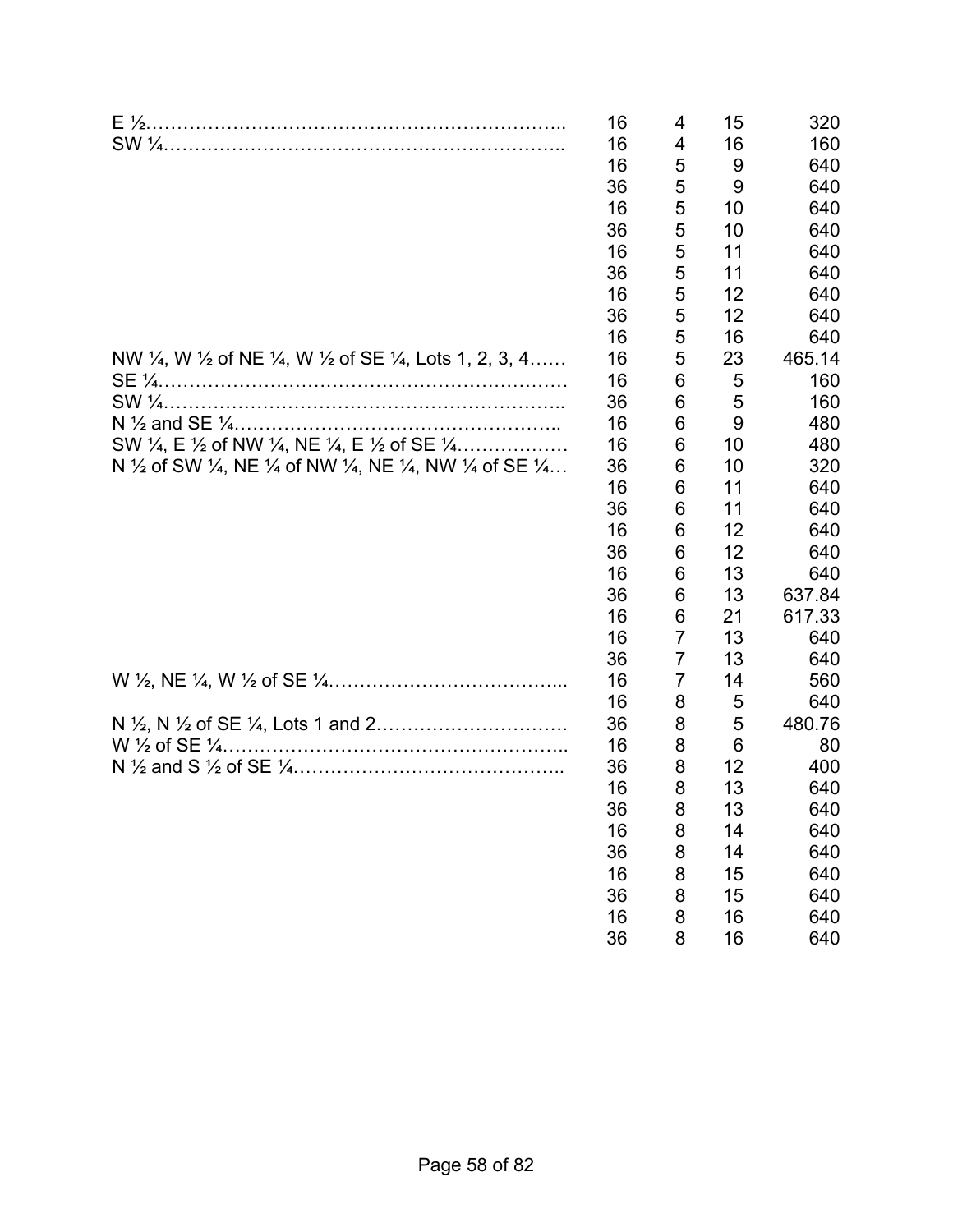| Sec. | S. W. | <b>T.</b> R.   | S.B.M.<br><b>Acres</b> |
|------|-------|----------------|------------------------|
| - 36 |       | 5 <sub>5</sub> |                        |
| 36.  |       | $\mathbf{R}$   | 160                    |
|      |       |                |                        |

#### **SACRAMENTO COUNTY.**

No vacant lands.

### **SAN BENITO COUNTY.**

|                                           | Sec. | T R<br><b>S.</b> E. |      | M.D.M.<br><b>Acres</b> |
|-------------------------------------------|------|---------------------|------|------------------------|
| $\text{Lots } 4 \text{ and } 5 \dots 100$ | 16   |                     | 14 5 | <b>R3 02</b>           |
|                                           |      |                     |      | 16 18 11 160           |
|                                           |      | 36 18 11            |      | 40                     |
|                                           |      | 16 18 12            |      | I60.                   |
|                                           |      |                     |      |                        |

|--|--|

# **SAN BERNARDINO COUNTY.**

|                | Sec. | Т.<br>S.       | R.<br>Е. | <b>S.B.M.</b><br><b>Acres</b> |
|----------------|------|----------------|----------|-------------------------------|
|                | 16   |                | 8        | 640                           |
|                | 36   |                | 10       | 640                           |
|                | 16   |                | 11       | 640                           |
|                | 36   |                | 11       | 640                           |
|                | 36   | 1              | 12       | 640                           |
|                | 16   | 1              | 16       | 640                           |
|                | 36   | 1              | 16       | 640                           |
|                | 16   | 1              | 22       | 320                           |
|                | 16   | 1              | 24       | 640                           |
|                | 36   | 2              | 5        | 480                           |
|                | 16   | 2              | 6        | 640                           |
|                | 36   | $\overline{2}$ | 6        | 640                           |
|                | 36   | 2              |          | 480                           |
|                | 16   | $\overline{2}$ | 9        | 640                           |
|                | 36   | $\overline{2}$ | 9        | 640                           |
|                | 16   | $\overline{2}$ | 10       | 640                           |
| $S\frac{1}{2}$ | 36   | $\overline{2}$ | 11       | 320                           |
|                | 16   | $\overline{2}$ | 12       | 640                           |

 \* Signifies that the lands are located within the exterior boundaries of a national forest.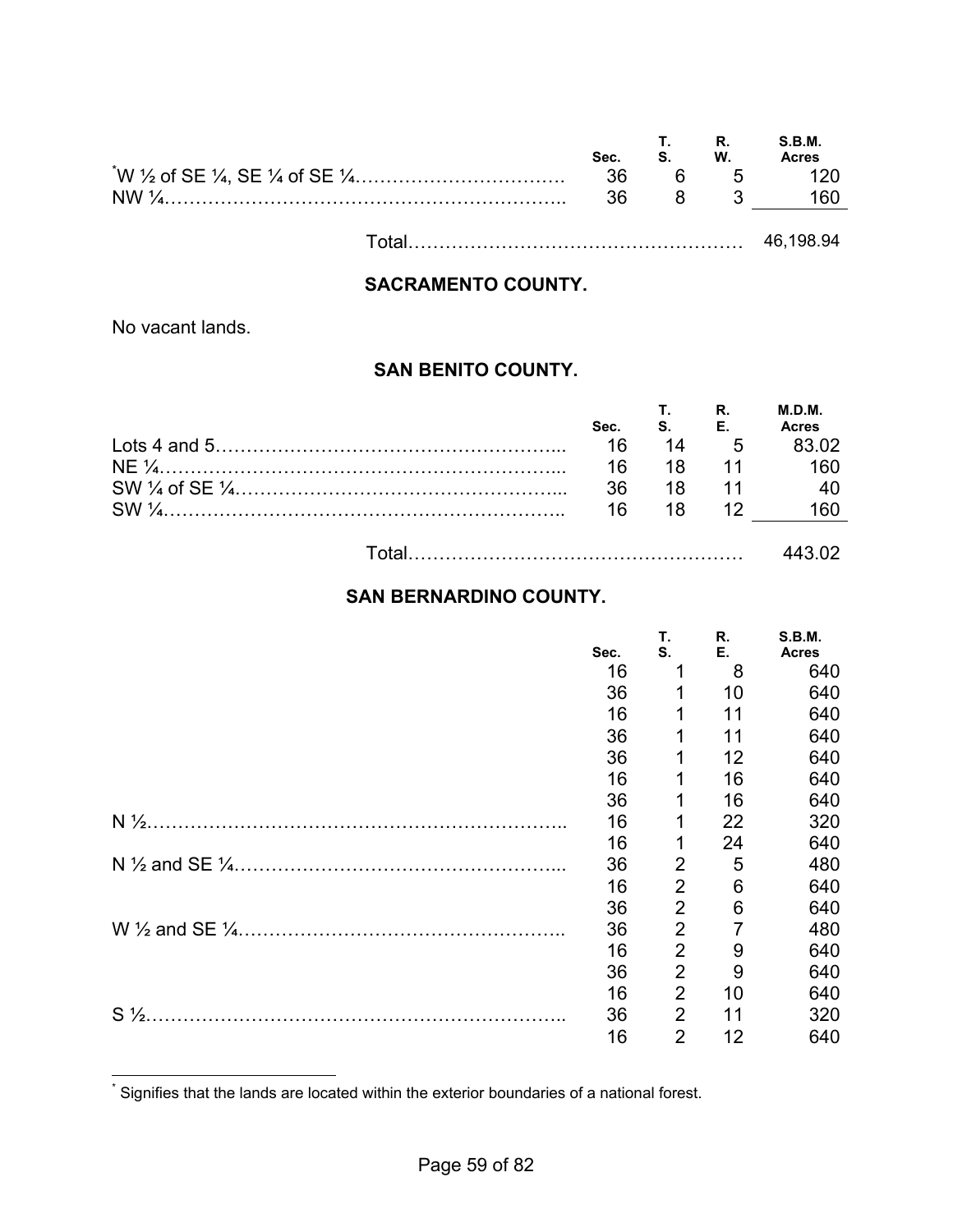|                                                            | 16 | $\overline{2}$ | 13             | 640    |
|------------------------------------------------------------|----|----------------|----------------|--------|
|                                                            | 36 | $\overline{2}$ | 13             | 640    |
|                                                            | 16 | $\overline{2}$ | 14             | 640    |
|                                                            | 36 | $\overline{2}$ | 14             | 160    |
| W 1/2, SE 1/4, S 1/2 of NE 1/4, NW 1/4 of NE 1/4           | 16 | $\overline{2}$ | 15             | 600    |
|                                                            | 36 | $\overline{2}$ | 15             | 480    |
|                                                            | 36 | $\overline{2}$ | 17             | 640    |
|                                                            | 16 | $\overline{2}$ | 18             | 400    |
|                                                            | 36 | $\overline{2}$ | 18             | 320    |
|                                                            | 16 | $\overline{2}$ | 19             | 640    |
|                                                            | 16 | $\overline{2}$ | 22             | 640    |
|                                                            | 36 | $\overline{2}$ | 22             | 640    |
|                                                            | 36 | 3              | 1              | 80     |
|                                                            | 16 | 3              | 5              | 640    |
|                                                            | 36 | 3              | 5              | 320    |
|                                                            | 36 | 3              | 6              | 640    |
|                                                            | 36 | 3              | $\overline{7}$ | 320    |
|                                                            | 16 | 3              | 8              | 640    |
| $SW \frac{1}{4}$                                           | 36 | 3              | 8              | 160    |
|                                                            | 16 | 3              | 9              | 640    |
|                                                            | 16 | 3              | 10             | 640    |
|                                                            | 36 | 3              | 10             | 638.84 |
|                                                            | 16 | 3              | 11             | 640    |
|                                                            | 36 | 3              | 11             | 640    |
|                                                            | 16 | 3              | 12             | 640    |
|                                                            | 36 | 3              | 12             | 640    |
|                                                            | 16 | 3              | 13             | 320    |
|                                                            | 36 | 3              | 13             | 320    |
|                                                            | 16 | 3              | 15             | 640    |
|                                                            | 36 | 3              | 15             | 320    |
|                                                            | 16 | 3              | 16             | 320    |
|                                                            | 36 | 3              | 16             | 320    |
|                                                            | 16 | 3              | 17             | 729.76 |
|                                                            | 36 | 3              | 18             | 640    |
|                                                            | 16 | 3              | 19             | 640    |
|                                                            | 16 | 3              | 22             | 640    |
|                                                            | 16 | 3              | 25             | 640    |
|                                                            | 36 | 3              | 25             | 640    |
|                                                            | 36 | 4              | 1              | 640    |
| NW 1/4, SE 1/4 of SW 1/4, N 1/2 of SW 1/4, N 1/2 of SE 1/4 | 36 | 4              | 3              | 360    |
|                                                            | 16 | 4              | 4              | 480    |
|                                                            | 36 | 4              | 4              | 320    |
|                                                            | 16 | 4              | 6              | 640    |
|                                                            | 36 | 4              | 6              | 160    |
|                                                            | 16 | 4              | 7              | 640    |

 \* Signifies that the lands are located within the exterior boundaries of a national forest.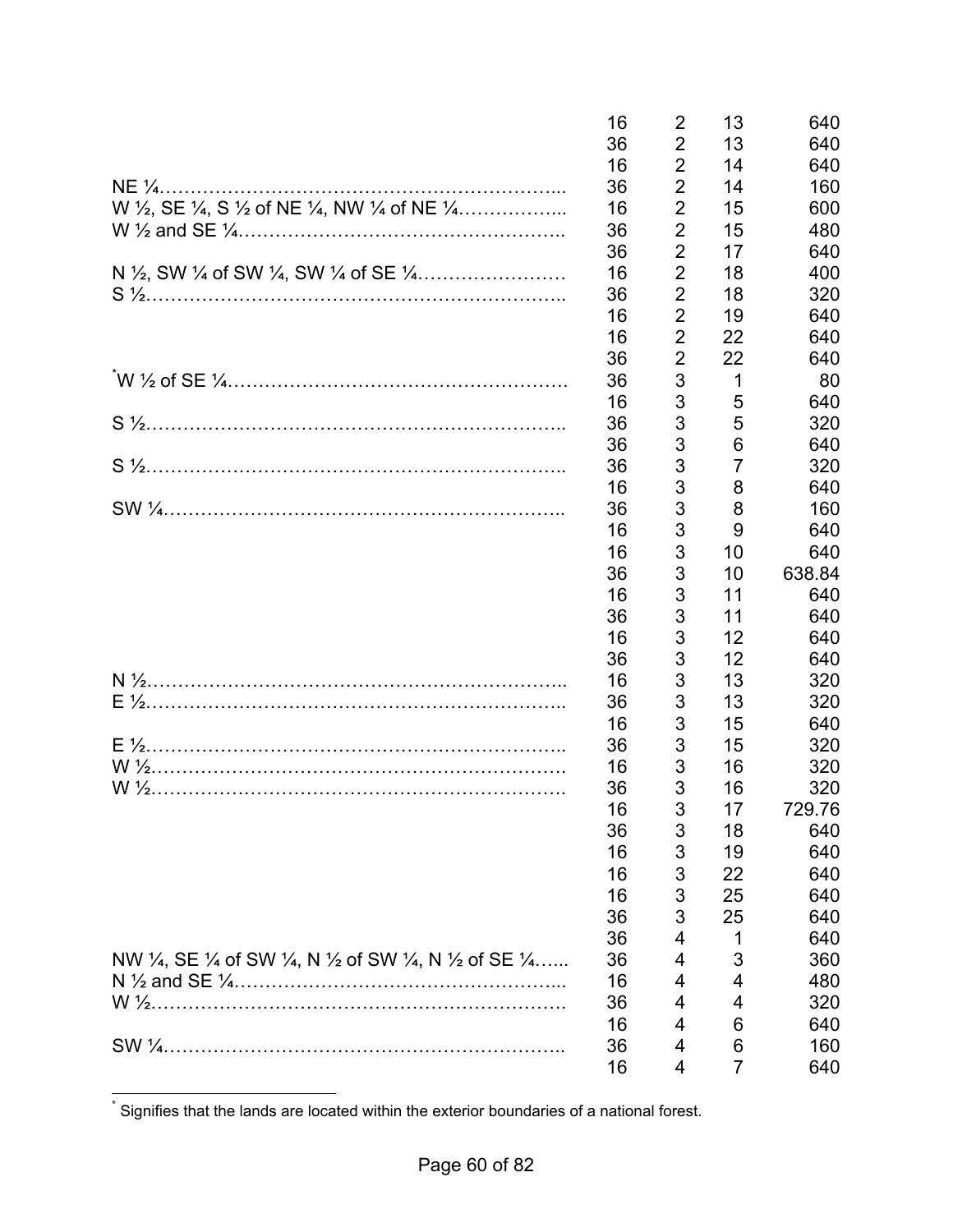|        | 36<br>16 | 4<br>4      | 7<br>8                    | 640<br>640 |
|--------|----------|-------------|---------------------------|------------|
|        | 36       | 4           | 8                         | 640        |
|        | 16       | 4           | 9                         | 640        |
|        | 36       | 4           | 9                         | 640        |
|        | 16       | 4           | 10                        | 640        |
|        | 36       | 4           | 10                        | 640        |
|        | 16       | 4           | 11                        | 640        |
|        | 36       | 4           | 11                        | 640        |
|        | 16       | 4           | 12                        | 640        |
|        | 16       | 4           | 13                        | 640        |
|        | 36       | 4           | 13                        | 640        |
|        | 16       | 4           | 14                        | 640        |
|        | 36       | 4           | 14                        | 320        |
|        | 36       | 4           | 15                        | 640        |
|        | 36       | 4           | 16                        | 640        |
|        | 16       | 4           | 17                        | 640        |
|        | 36       | 4           | 17                        | 640        |
|        | 16       | 4           | 18                        | 640        |
|        | 36       | 4           | 18                        | 640        |
|        | 36       | 4           | 22                        | 640        |
|        | 16       | 4           | 23                        | 640        |
|        | 16       | 4           | 24                        | 320        |
|        | 36       | 4           | 24                        | 640        |
|        | 16       | 4           | 25                        | 470.88     |
|        | 36       | 4           | 25                        | 320        |
|        | 16       | 5           | $\overline{2}$            | 640        |
|        | 16       | 5           | $\ensuremath{\mathsf{3}}$ | 480        |
|        | 16       | $\mathbf 5$ | 4                         | 650.76     |
|        | 36       | 5           | 4                         | 640        |
|        | 16       | 5           | 5                         | 640        |
|        | 36       | 5           | 5                         | 637.36     |
|        | 16       | 5           | 6                         | 640        |
|        | 36       | 5           | 6                         | 640        |
|        | 16       | 5           | $\overline{7}$            | 640        |
|        | 36       | 5           | 7                         | 638.08     |
|        | 16       | 5           | 8                         | 640        |
|        | 36       | 5           | 8                         | 640        |
|        | 16       | 5           | 9                         | 640        |
|        | 36       | 5           | 9                         | 640        |
|        | 16       | 5           | 10                        | 640        |
|        | 36       | 5           | 10                        | 640        |
|        | 16       | 5           | 11                        | 647.40     |
|        | 36       | 5           | 11                        | 640        |
|        | 16       | 5           | 12                        | 640        |
| NE 1/4 | 36       | 5           | 13                        | 160        |
|        |          |             |                           |            |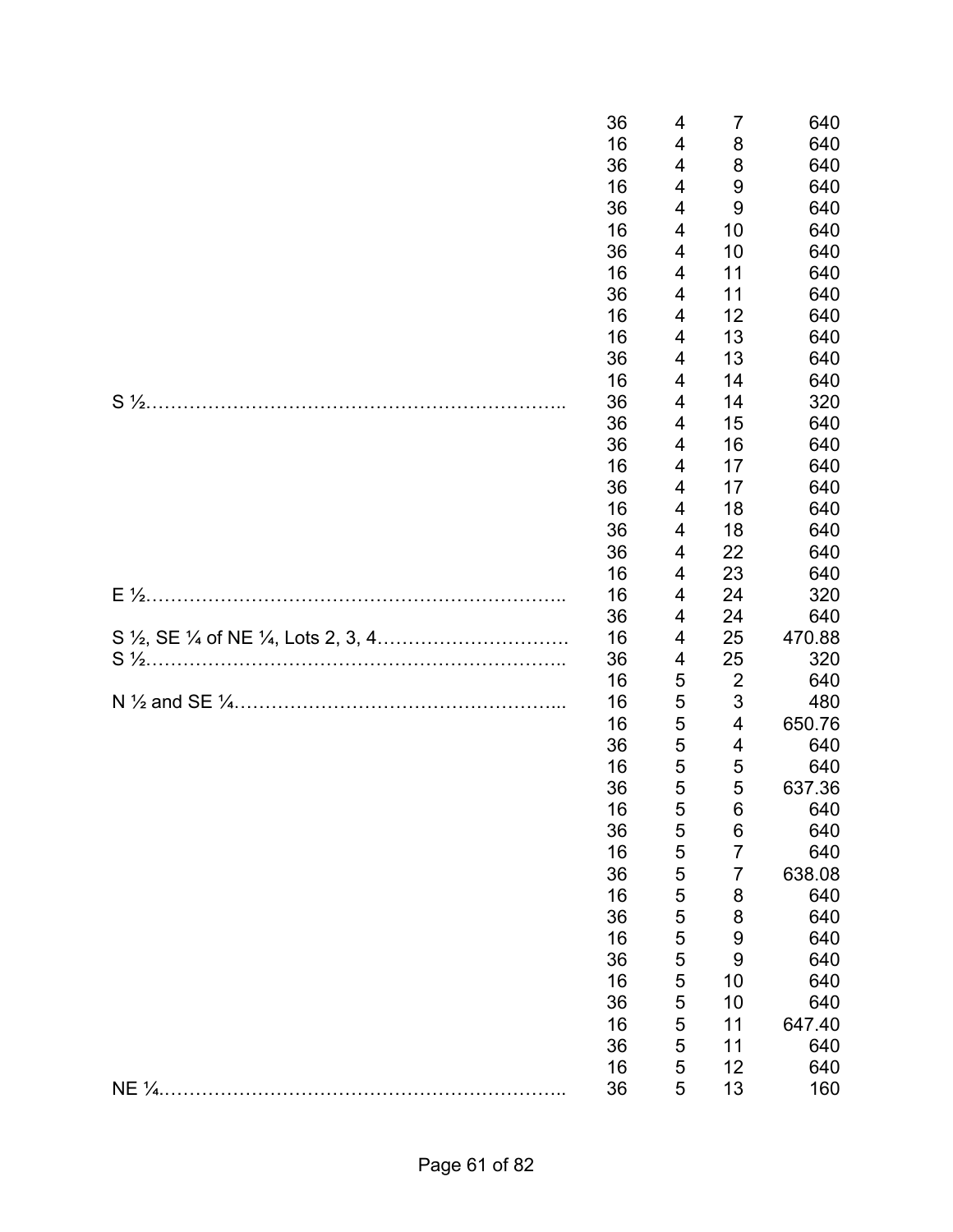|                                                          | 16       | 5                | 15                      | 640        |
|----------------------------------------------------------|----------|------------------|-------------------------|------------|
|                                                          | 36       | 5                | 15                      | 640        |
| SW $\frac{1}{4}$ and S $\frac{1}{2}$ of NW $\frac{1}{4}$ | 16       | 5                | 16                      | 240        |
|                                                          | 36       | 5                | 16                      | 640        |
|                                                          | 16       | 5                | 17                      | 640        |
|                                                          | 36       | 5                | 17                      | 640        |
|                                                          | 16       | 5                | 18                      | 640        |
|                                                          | 36       | 5                | 18                      | 640        |
|                                                          | 16       | 5                | 19                      | 640        |
|                                                          | 36       | 5                | 20                      | 640        |
|                                                          | 16       | 5                | 21                      | 640        |
|                                                          | 16       | 5                | 22                      | 640        |
|                                                          | 16       | 5                | 23                      | 640        |
|                                                          | 36       | 5                | 23                      | 640        |
|                                                          | 16       | 5                | 24                      | 640        |
|                                                          | 36       | 5                | 24                      | 640        |
|                                                          | 16       | $\boldsymbol{6}$ | 1                       | 640        |
|                                                          | 36       | $\,6$            | 1                       | 640        |
|                                                          | 16       | $\,6$            | $\overline{c}$          | 662.60     |
|                                                          | 36       | $\boldsymbol{6}$ | $\overline{\mathbf{c}}$ | 640        |
|                                                          | 16       | $\boldsymbol{6}$ | 3                       | 640        |
|                                                          | 36       | 6                | 3                       | 640        |
|                                                          | 16       | 6                | 5                       | 640        |
|                                                          | 36       | $\boldsymbol{6}$ | 5                       | 637.20     |
|                                                          | 16       | $\,6$            | $\,6$                   | 640        |
|                                                          | 36       | $\,6$            | $\,6$                   | 640        |
|                                                          | 16       | $\,6$            | $\overline{7}$          | 640        |
|                                                          | 36       | 6                | $\overline{7}$          | 640        |
|                                                          | 16       | 6                | 8                       | 640        |
|                                                          | 36       | $\,6$            | 8                       | 644.56     |
|                                                          | 16       | $\,6$            | 9                       | 640        |
|                                                          | 36       | $\,6$            | 9                       | 640        |
|                                                          | 16       | 6                | 11                      | 640        |
|                                                          | 36       | 6                | 11                      | 640        |
|                                                          | 16       | $\,6$            | 12                      | 640        |
|                                                          | 36       | 6                | 12                      | 640        |
|                                                          | 16       | 6                | 13                      | 640        |
|                                                          | 36       | $\,6$            | 13                      | 640        |
|                                                          | 16       | $\,6$            | 14                      | 640        |
|                                                          | 36       | $\,6$<br>$\,6$   | 14                      | 640        |
|                                                          | 36       |                  | 15                      | 640        |
|                                                          | 16       | $\,6$<br>6       | 16                      | 640        |
|                                                          | 36<br>16 |                  | 16                      | 640        |
|                                                          |          | 6                | 17<br>17                | 640        |
|                                                          | 36<br>16 | $\,6$<br>$\,6$   | 18                      | 640<br>640 |
|                                                          |          |                  |                         |            |
|                                                          |          |                  |                         |            |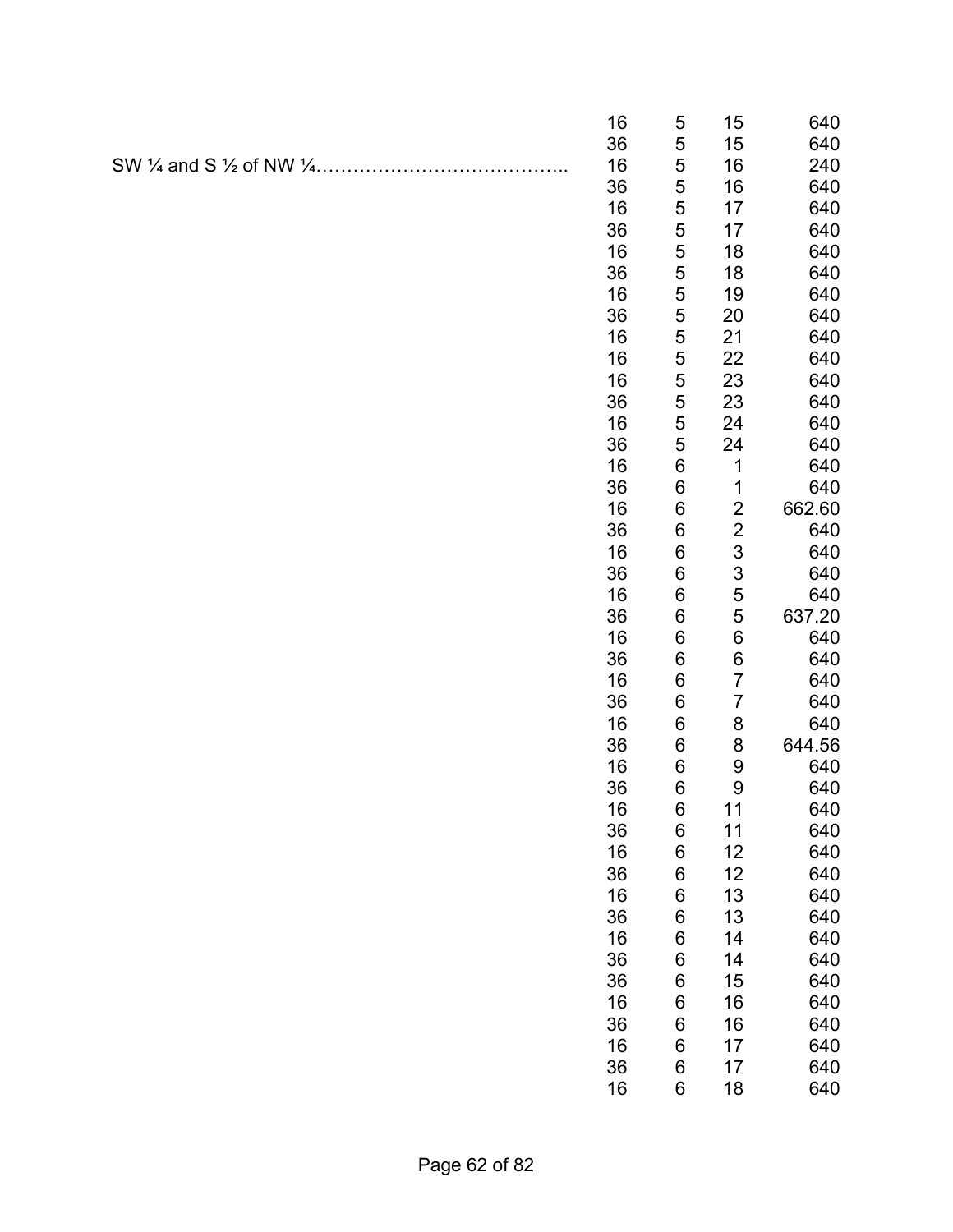| 36 | 6              | 18             | 640    |
|----|----------------|----------------|--------|
| 16 | 6              | 19             | 640    |
| 36 | 6              | 19             | 642.36 |
| 16 | 6              | 20             | 640    |
| 36 | 6              | 20             | 640    |
| 36 | 6              | 21             | 640    |
| 36 | 6              | 22             | 640    |
| 16 | 6              | 23             | 640    |
| 36 | 6              | 23             | 640    |
| 16 | 6              | 24             | 640    |
| 16 | 7              | 1              | 320    |
| 36 | 7              | 1              | 640    |
| 36 | $\overline{7}$ | $\overline{2}$ | 320    |
| 16 | $\overline{7}$ | 3              | 640    |
| 36 | 7              | 3              | 640    |
| 16 | 7              | 4              | 640    |
| 36 | 7              | 4              | 654.64 |
| 16 | 7              | 5              | 640    |
| 36 | $\overline{7}$ | 5              | 571.26 |
| 16 | $\overline{7}$ | 6              | 480    |
| 36 | 7              | 6              | 640    |
| 16 | 7              | 7              | 640    |
| 36 | 7              | $\overline{7}$ | 640    |
| 36 | 7              | 8              | 640    |
| 36 | 7              | 9              | 480    |
| 16 | 7              | 10             | 640    |
| 36 | 7              | 10             | 640    |
| 16 | 7              | 11             | 640    |
| 36 | 7              | 11             | 637.72 |
| 16 | $\overline{7}$ | 12             | 640    |
| 36 | 7              | 12             | 640    |
| 16 | $\overline{7}$ | 13             | 640    |
| 36 | 7              | 13             | 640    |
| 16 | 7              | 14             | 640    |
| 36 | 7              | 14             | 640    |
| 16 | $\overline{7}$ | 15             | 665.92 |
| 16 | $\overline{7}$ | 16             | 40     |
| 36 | 7              | 16             | 640    |
| 16 | $\overline{7}$ | 17             | 640    |
| 36 | 7              | 17             | 640    |
| 16 | 7              | 18             | 640    |
| 36 | 7              | 18             | 640    |
| 16 | 7              | 19             | 640    |
| 36 | 7              | 19             | 640    |
| 16 | 7              | 20             | 640    |
| 36 | $\overline{7}$ | 20             |        |
|    |                |                | 640    |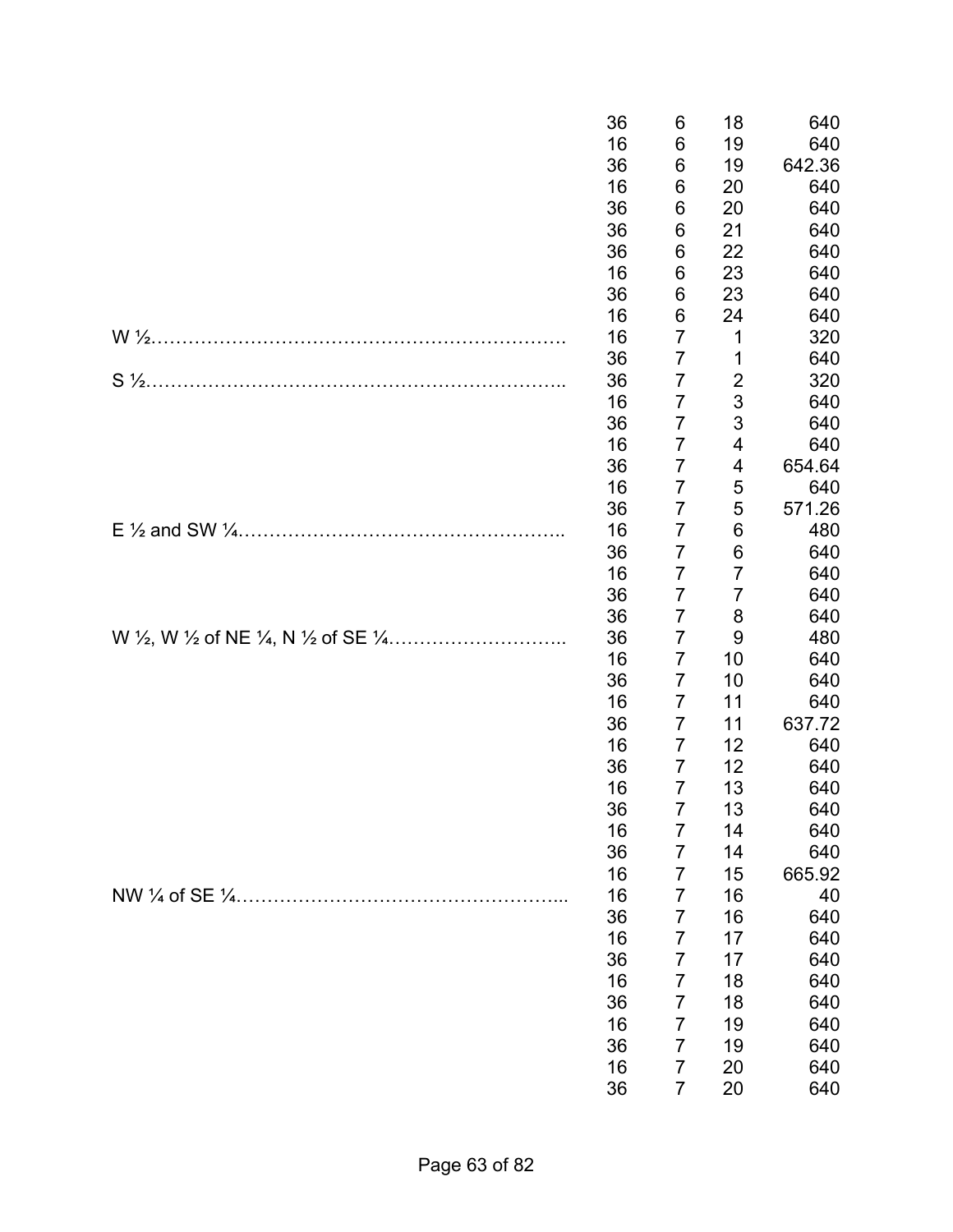|                                                                                           | 16       | 7              | 21                      | 640        |
|-------------------------------------------------------------------------------------------|----------|----------------|-------------------------|------------|
|                                                                                           | 36       | $\overline{7}$ | 21                      | 640        |
|                                                                                           | 16       | $\overline{7}$ | 22                      | 640        |
|                                                                                           | 36       | 7              | 22                      | 632.80     |
|                                                                                           | 16       | $\overline{7}$ | 23                      | 640        |
|                                                                                           | 36       | $\overline{7}$ | 23                      | 640        |
|                                                                                           | 16       | $\overline{7}$ | 24                      | 240        |
|                                                                                           | 16       | 8              | 1                       | 643.64     |
|                                                                                           | 16       | 8              | $\overline{\mathbf{c}}$ | 640        |
|                                                                                           | 36       | 8              | $\overline{c}$          | 640        |
|                                                                                           | 16       | 8              | 3                       | 640        |
|                                                                                           | 36       | 8              | 3                       | 640        |
| SE 1/4 of NW 1/4, S 1/2 of NE 1/4 and SW 1/4                                              | 36       | 8              | 5                       | 280        |
|                                                                                           | 16       | 8              | $\overline{7}$          | 640        |
|                                                                                           | 16       | 8              | 8                       | 640        |
|                                                                                           | 36       | 8              | 8                       | 640        |
|                                                                                           | 16       | 8              | 9                       | 640        |
|                                                                                           | 36       | 8              | 9                       | 640        |
|                                                                                           | 16       | 8              | 10                      | 640        |
|                                                                                           | 36       | 8              | 10                      | 640        |
|                                                                                           | 16       | 8              | 11                      | 640        |
|                                                                                           | 36       | 8              | 11                      | 640        |
|                                                                                           | 16       | 8              | 12                      | 640        |
|                                                                                           | 36       | 8              | 12                      | 640        |
|                                                                                           | 16       | 8              | 13                      | 640        |
|                                                                                           | 36       | 8              | 13                      | 640        |
|                                                                                           | 16       | 8              | 14                      | 640        |
|                                                                                           | 36       | 8              | 14                      | 640        |
|                                                                                           | 16       | 8              | 15                      | 640        |
|                                                                                           | 36       | 8              | 15                      | 639.89     |
|                                                                                           | 16       | 8              | 16                      | 640        |
|                                                                                           | 36       | 8              | 16                      | 640        |
|                                                                                           | 36       | 8              | 17                      | 640        |
|                                                                                           | 16       | 8              | 18                      | 640        |
|                                                                                           | 36<br>16 | 8<br>8         | 18<br>19                | 640<br>640 |
|                                                                                           | 36       | 8              | 19                      | 640        |
|                                                                                           | 16       | 8              | 20                      | 640        |
|                                                                                           | 36       | 8              | 20                      | 640        |
|                                                                                           | 16       |                | 21                      | 640        |
|                                                                                           | 36       | 8<br>8         | 21                      | 640        |
|                                                                                           | 16       | 8              | 22                      | 640        |
|                                                                                           | 36       | 8              | 22                      | 640        |
|                                                                                           |          |                |                         |            |
| Lots 1, 2, 3, 4, 5, 6, 7, 8, 9, SE $\frac{1}{4}$ of NW $\frac{1}{4}$ , S $\frac{1}{2}$ of | 36       | 9              |                         | 468.17     |
|                                                                                           | 16       | 9              | 4<br>6                  | 640        |
|                                                                                           |          |                |                         |            |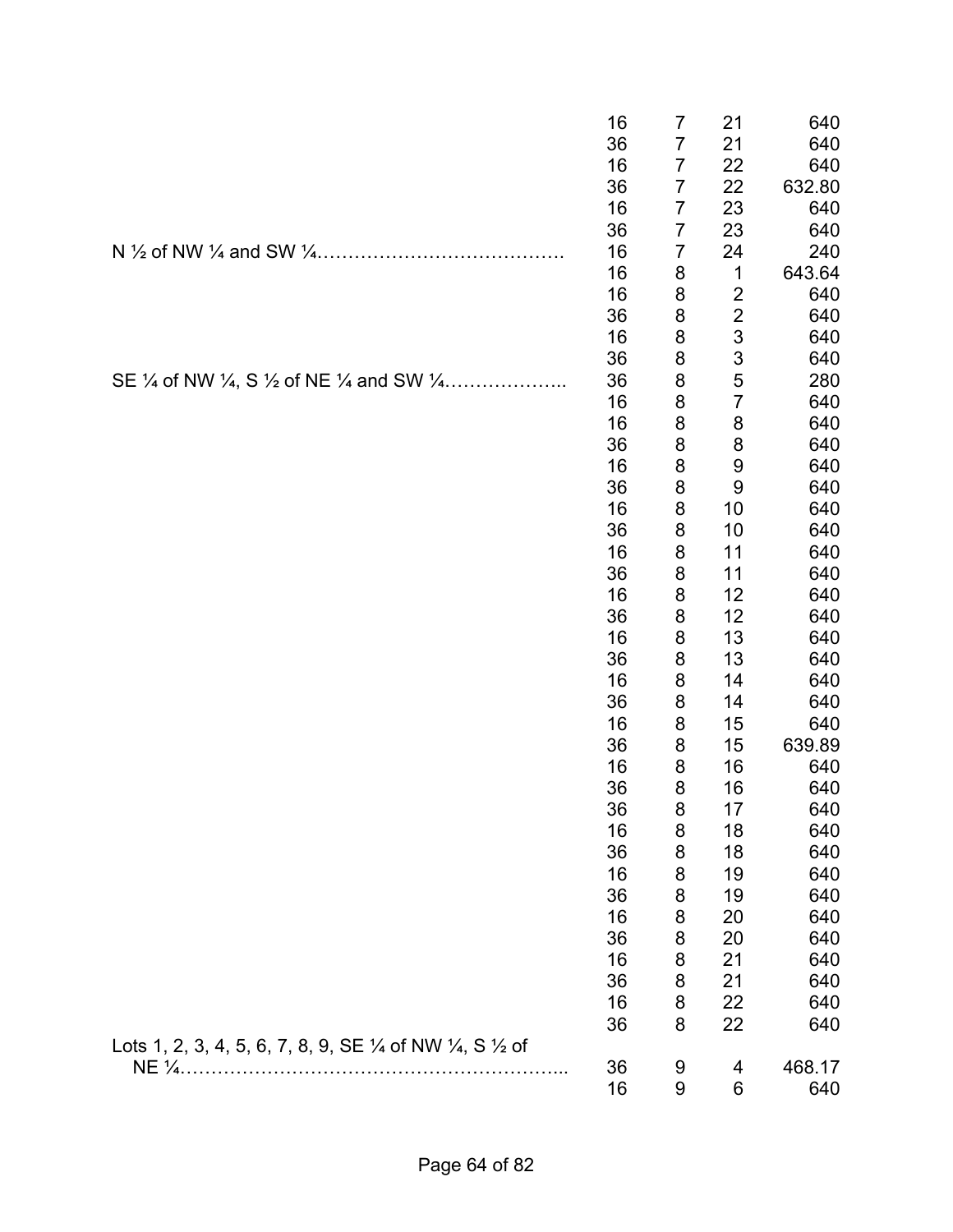|                  | 36<br>16<br>36<br>16 | 9<br>9<br>9<br>9 | 6<br>$\overline{7}$<br>7<br>8 | 647.24<br>320<br>640<br>640 |
|------------------|----------------------|------------------|-------------------------------|-----------------------------|
|                  | 36                   | 9                | 8                             | 640                         |
|                  | 16<br>36             | 9<br>9           | 9<br>9                        | 640<br>640                  |
|                  | 16                   | 9                | 10                            | 640                         |
|                  | 36                   | 9                | 10                            | 640                         |
|                  | 16                   | 9                | 11                            | 640                         |
|                  | 36                   | 9                | 11                            | 640                         |
|                  | 36                   | 9                | 12                            | 647.51                      |
| $W\frac{1}{2}$ . | 16                   | 9                | 13                            | 320                         |
|                  | 36                   | 9                | 13                            | 638.27                      |
|                  | 16<br>36             | 9<br>9           | 14<br>14                      | 640<br>640                  |
|                  | 16                   | 9                | 15                            | 640                         |
|                  | 36                   | 9                | 15                            | 640                         |
|                  | 36                   | 9                | 16                            | 640                         |
|                  | 16                   | 9                | 17                            | 640                         |
|                  | 16                   | 9                | 18                            | 640                         |
|                  | 36                   | 9                | 18                            | 640                         |
|                  | 16                   | 9                | $\mathbf 1$                   | 640                         |
|                  | 36<br>16             | 9<br>9           | 19<br>20                      | 640<br>640                  |
|                  | 36                   | 9                | 20                            | 640                         |
|                  | 16                   | 9                | 21                            | 640                         |
|                  | 36                   | 9                | 21                            | 640                         |
|                  | 16                   | 10               | $\mathbf 1$                   | 82.58                       |
|                  | 36                   | 10               | 4                             | 640                         |
|                  | 16                   | 10               | 5                             | 640                         |
|                  | 36                   | 10               | 5                             | 647.54                      |
|                  | 16<br>36             | 10<br>10         | 6<br>6                        | 640<br>640                  |
|                  | 16                   | 10               | $\overline{7}$                | 160                         |
|                  | 36                   | 10               | 7                             | 638.14                      |
|                  | 16                   | 10               | 8                             | 640                         |
|                  | 36                   | 10               | 8                             | 640                         |
|                  | 16                   | 10               | 9                             | 640                         |
|                  | 36                   | 10               | 9                             | 640                         |
|                  | 16<br>36             | 10               | 10<br>10                      | 640                         |
|                  | 16                   | 10<br>10         | 11                            | 640<br>640                  |
|                  | 36                   | 10               | 11                            | 640                         |
|                  | 16                   | 10               | 12                            | 640                         |
|                  | 36                   | 10               | 12                            | 640                         |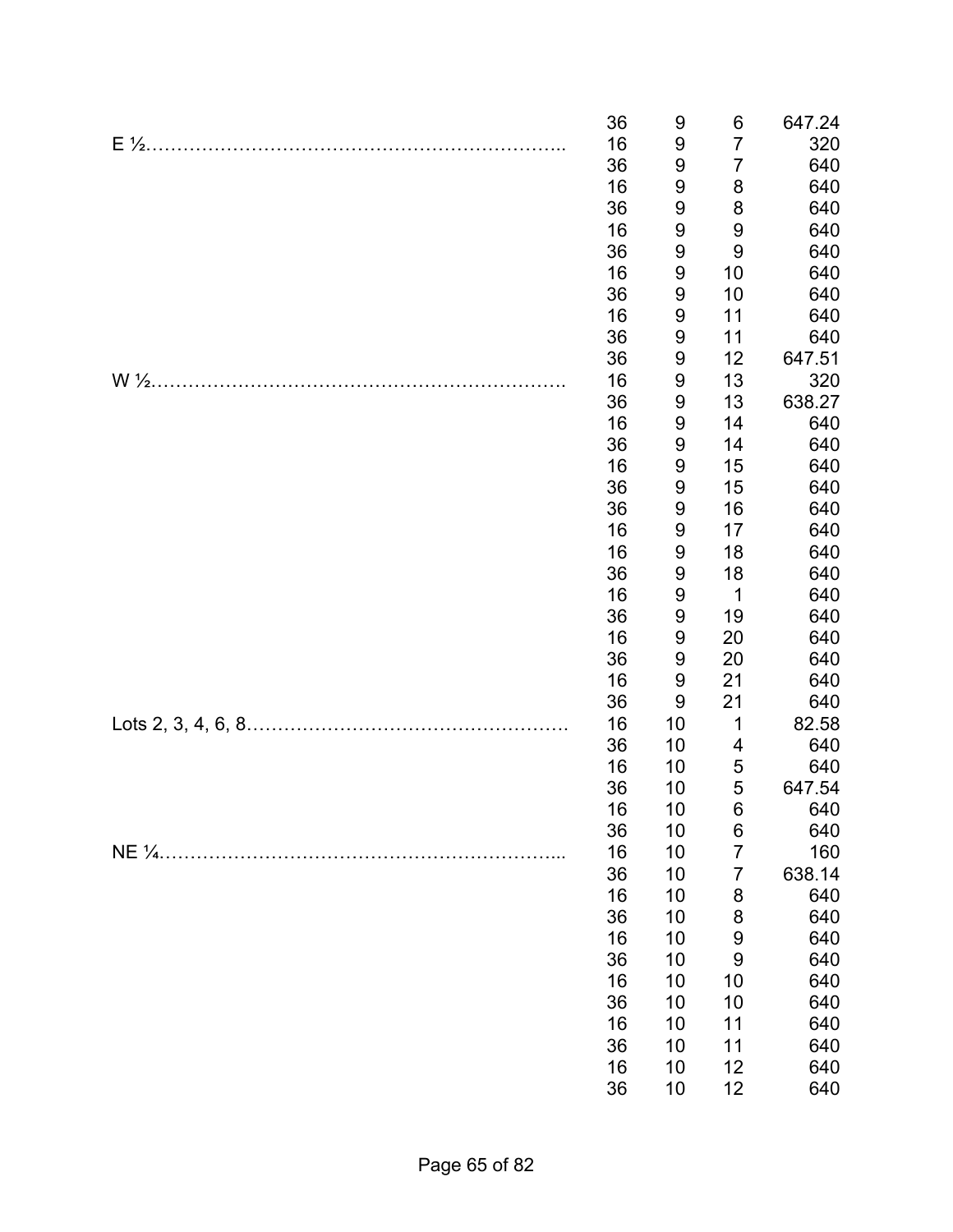|                                                                      | 36             | 10 | 14             | 639.51 |
|----------------------------------------------------------------------|----------------|----|----------------|--------|
|                                                                      | 16             | 10 | 15             | 640    |
|                                                                      | 36             | 10 | 15             | 640    |
|                                                                      | 16             | 10 | 16             | 640    |
|                                                                      | 36             | 10 | 16             | 640    |
|                                                                      | 16             | 10 | 17             | 640    |
|                                                                      | 36             | 10 | 17             | 640    |
|                                                                      | 16             | 10 | 18             | 640    |
|                                                                      | 16             | 10 | 19             | 640    |
|                                                                      | 36             | 10 | 19             | 640    |
|                                                                      | 16             | 10 | 20             | 640    |
|                                                                      | 36             | 10 | 20             | 640    |
|                                                                      | 16             | 10 | 21             | 400    |
|                                                                      | 36             | 10 | 21             | 480    |
|                                                                      | 16             | 10 | 22             | 640    |
|                                                                      | 16             | 11 | 1              | 80     |
|                                                                      | 36             | 11 | 1              | 640    |
|                                                                      | 16             | 11 | 2              | 640    |
|                                                                      | 16             | 11 | 4              | 240    |
|                                                                      | 36             | 11 | 5              | 640    |
|                                                                      | 16             | 11 | 6              | 640    |
|                                                                      | 36             | 11 | 8              | 160    |
|                                                                      | 36             | 11 | 10             | 480    |
|                                                                      | 16             | 11 | 11             | 640    |
|                                                                      | 36             | 11 | 11             | 400    |
|                                                                      | 16             | 11 | 12             | 640    |
|                                                                      | 36             | 11 | 12             | 640    |
|                                                                      | 16             | 11 | 13             | 640    |
| NE $\frac{1}{4}$ and N $\frac{1}{2}$ of NW $\frac{1}{4}$ of Tract 39 | (16)           | 11 | 15             | 240    |
|                                                                      | (36)           | 11 | 15             | 640    |
|                                                                      | 28             | 11 | 15             | 40     |
|                                                                      | 16             | 11 | 16             | 640    |
|                                                                      | 36             | 11 | 16             | 640    |
|                                                                      | $\overline{2}$ | 11 | 17             | 40     |
|                                                                      | 16             | 11 | 17             | 160    |
|                                                                      | 16             | 11 | 18             | 640    |
|                                                                      | 16             | 11 | 19             | 640    |
|                                                                      | 36             | 11 | 19             | 640    |
|                                                                      | 16             | 11 | 20             | 640    |
|                                                                      | 36             | 11 | 20             | 640    |
|                                                                      | 16             | 12 | 1              | 640    |
|                                                                      | 36             | 12 | 1              | 640    |
|                                                                      | 36             | 12 | $\overline{c}$ | 640    |
|                                                                      | 16             | 12 | 3              | 640    |
|                                                                      | 36             | 12 | 3              | 640    |
|                                                                      | 36             | 12 | 4              | 640    |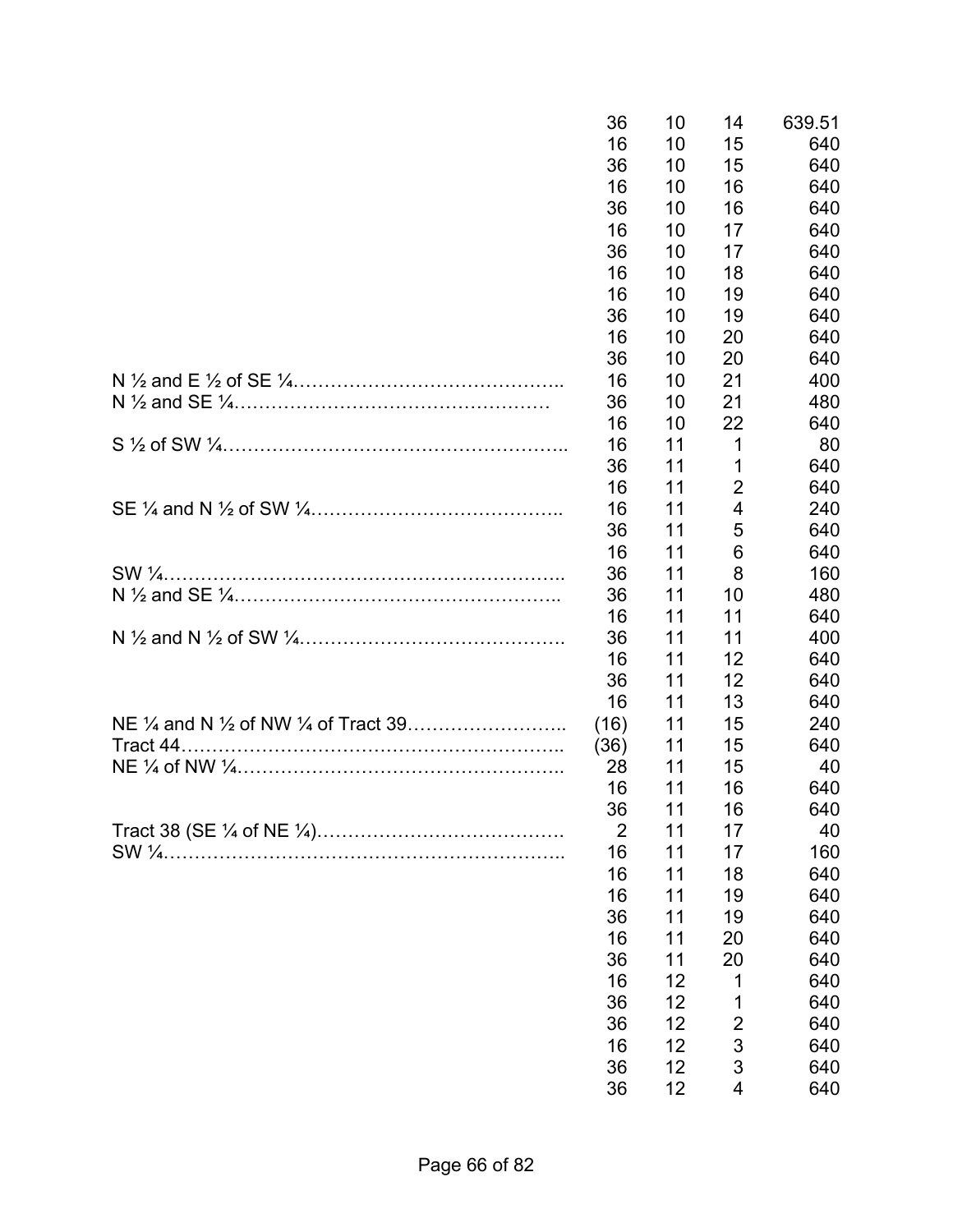| 16 | 12 | 5              | 640 |
|----|----|----------------|-----|
| 36 | 12 | 5              | 640 |
| 16 | 12 | 6              | 640 |
| 36 | 12 | 6              | 640 |
| 16 | 12 | 7              | 640 |
| 36 | 12 | $\overline{7}$ | 160 |
| 16 | 12 | 9              | 640 |
| 36 | 12 | 9              | 160 |
| 16 | 12 | 10             | 640 |
| 16 | 12 | 11             | 640 |
| 36 | 12 | 11             | 640 |
| 16 | 12 | 12             | 640 |
| 36 | 12 | 12             | 640 |
| 16 | 12 | 14             | 640 |
| 36 | 12 | 17             | 320 |
| 36 | 12 | 18             | 640 |
| 16 | 12 | 19             | 640 |
| 36 | 12 | 19             | 640 |
| 36 | 13 | $\overline{2}$ | 640 |
| 16 | 13 | $\mathfrak{S}$ | 640 |
| 16 | 13 | 4              | 640 |
| 36 | 13 | 4              | 640 |
| 16 | 13 | 5              | 640 |
| 36 | 13 | 5              | 640 |
| 16 | 13 | 6              | 160 |
| 36 | 13 | $\,6$          | 160 |
| 36 | 16 | 8              | 640 |
| 16 | 13 | 9              | 640 |
| 36 | 13 | 9              | 640 |
| 16 | 13 | 10             | 640 |
| 16 | 13 | 11             | 640 |
| 36 | 13 | 11             | 640 |
| 16 | 13 | 12             | 640 |
| 36 | 13 | 12             | 560 |
| 16 | 13 | 13             | 640 |
| 36 | 13 | 14             | 160 |
| 31 | 13 | 16             | 40  |
| 16 | 13 | 17             | 320 |
| 16 | 14 | 1              | 640 |
| 36 | 14 | 1              | 640 |
| 16 | 14 | $\overline{2}$ | 640 |
| 36 | 14 | $\overline{2}$ | 320 |
| 16 | 14 | 3              | 640 |
| 36 | 14 | 3              | 160 |
| 16 | 14 | 4              | 160 |
| 16 | 14 | 5              | 640 |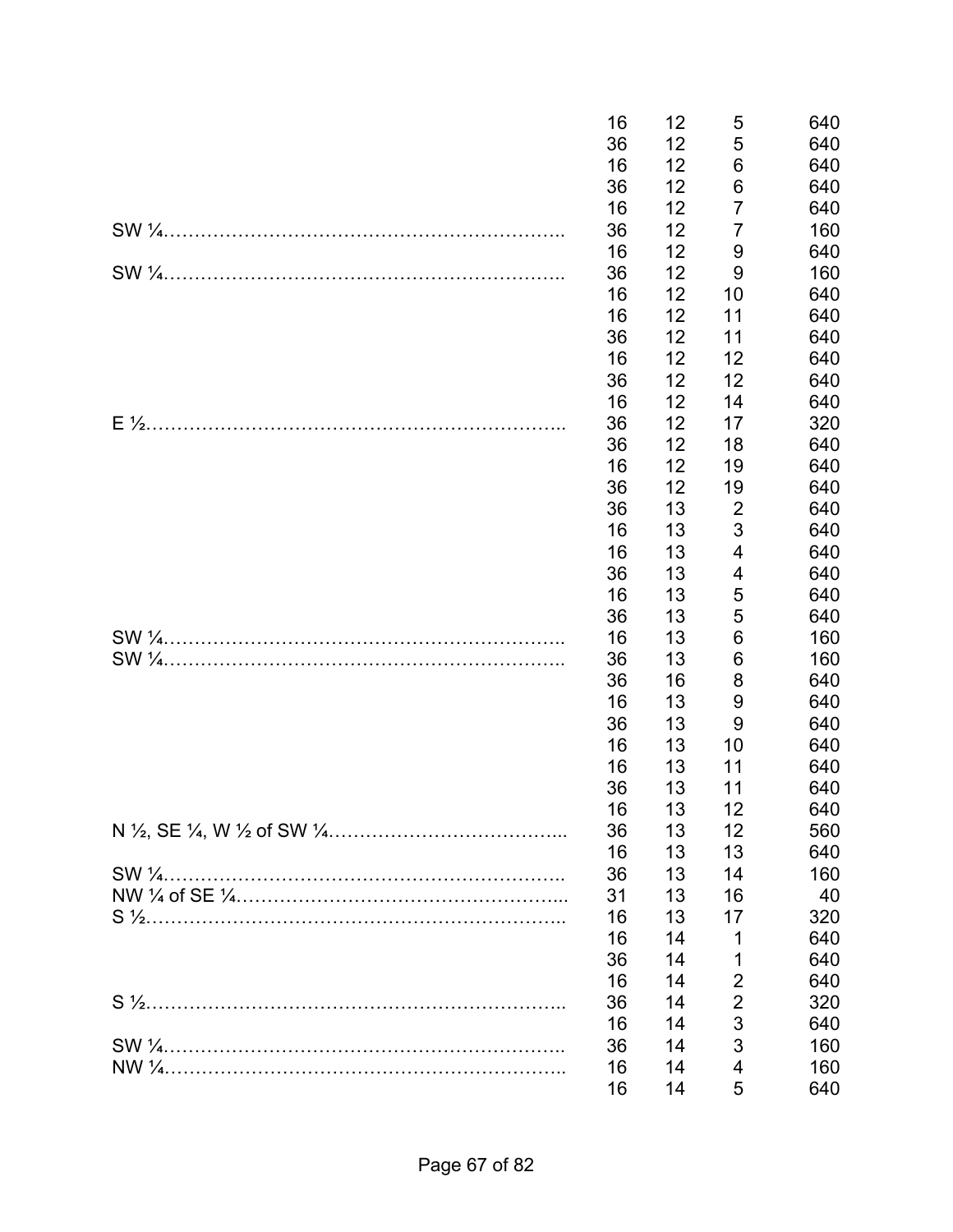|                                                            | 36 | 14 | 5                | 640    |
|------------------------------------------------------------|----|----|------------------|--------|
|                                                            | 16 | 14 | 6                | 640    |
|                                                            | 36 | 14 | 6                | 640    |
|                                                            | 16 | 14 | $\overline{7}$   | 640    |
|                                                            | 36 | 14 | $\boldsymbol{9}$ | 640    |
|                                                            | 16 | 14 | 10               | 640    |
|                                                            | 36 | 14 | 10               | 640    |
|                                                            | 16 | 14 | 11               | 640    |
|                                                            | 36 | 14 | 11               | 640    |
|                                                            | 16 | 14 | 12               | 640    |
|                                                            | 36 | 14 | 12               | 640    |
|                                                            | 16 | 14 | 16               | 633.75 |
|                                                            | 27 | 14 | 16               | 40     |
|                                                            | 16 | 15 | $\mathbf 1$      | 640    |
|                                                            | 36 | 15 | 1                | 640    |
|                                                            | 16 | 15 | $\overline{2}$   | 640    |
|                                                            | 36 | 15 | 3                | 640    |
|                                                            | 16 | 15 | 4                | 640    |
|                                                            | 36 | 15 | 4                | 640    |
|                                                            | 16 | 15 | 5                | 640    |
|                                                            | 36 | 15 | 5                | 640    |
|                                                            | 16 | 15 | 6                | 640    |
|                                                            | 36 | 15 | 6                | 640    |
|                                                            | 16 | 15 | $\overline{7}$   | 640    |
| $E\frac{1}{2}$ .                                           | 16 | 15 | 9                | 320    |
|                                                            | 36 | 15 | 9                | 640    |
|                                                            | 16 | 15 | 10               | 640    |
|                                                            | 36 | 15 | 10               | 640    |
|                                                            | 16 | 15 | 11               | 640    |
|                                                            | 36 | 15 | 11               | 640    |
|                                                            | 16 | 15 | 13               | 640    |
|                                                            | 36 | 15 | 13               | 640    |
|                                                            | 16 | 16 | 1                | 320    |
|                                                            | 36 | 16 | 1                | 640    |
|                                                            | 16 | 16 | $\overline{2}$   | 640    |
|                                                            | 36 | 16 | $\overline{2}$   | 640    |
|                                                            | 36 | 16 | 3                | 320    |
|                                                            | 16 | 16 | 4                | 160    |
|                                                            | 36 | 16 | 4                | 320    |
|                                                            | 16 | 16 | 5                | 320    |
|                                                            | 36 | 16 | 5                | 640    |
|                                                            | 16 | 16 | 6                | 480    |
|                                                            | 36 | 16 | 11               | 640    |
| NE 1/4 of NE 1/4, S 1/2 of NE 1/4, SE 1/4, S 1/2 of SW 1/4 | 16 | 16 | 12               | 360    |
|                                                            | 36 | 16 | 12               | 640    |
|                                                            | 16 | 16 | 13               | 160    |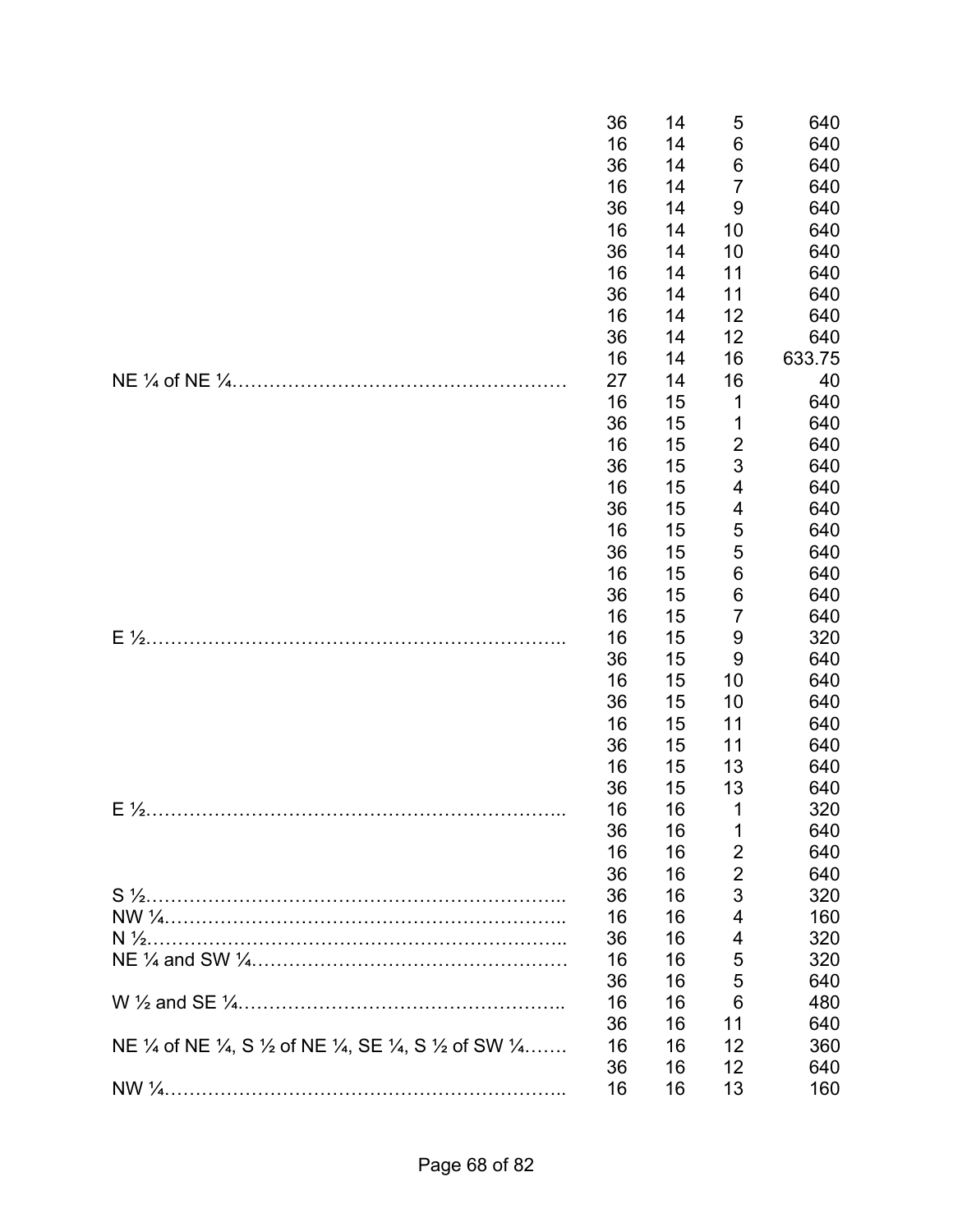| 16 | 16 | 14             | 640  |
|----|----|----------------|------|
| 36 | 16 | 14             | 560  |
| 36 | 17 | 1              | 320  |
| 16 | 17 | 2              | 320  |
| 16 | 17 | 3              | 640  |
| 16 | 17 | 9              | 640  |
| 36 | 17 | 9              | 480  |
| 16 | 17 | 10             | 320  |
| 36 | 17 | 11             | 640  |
| 16 | 17 | 14             | 640  |
| 36 | 17 | 14             | 640  |
| 36 | 18 | $\overline{2}$ | 640  |
| 16 | 18 | $\overline{4}$ | 640  |
| 16 | 18 | 5              | 160  |
| 16 | 18 | 6              | 640  |
| 16 | 18 | 7              | 640  |
| 16 | 18 | 9              | 640  |
| 36 | 18 | 9              | 320  |
| 16 | 18 | 10             | 640  |
| 16 | 18 | 11             | 320  |
| 36 | 18 | 11             | 640  |
| 16 | 18 | 12             | 320  |
| 36 | 18 | 12             | 160  |
| 16 | 18 | 13             | 640  |
| 36 | 18 | 13             | 480  |
| 16 | 19 | 1              | 160  |
| 36 | 19 | 1              | 160  |
| 36 | 19 | $\overline{2}$ | 640  |
| 16 | 19 | 3              | 640  |
| 16 | 19 | 4              | 640  |
| 36 | 19 | 4              | 640  |
| 16 | 19 | 5              | 640  |
| 36 | 19 | 6              | 640  |
| 36 | 19 | 7              | 120  |
| 36 | 19 | 8              | 160  |
| 36 | 19 | 12             | 480  |
| 16 | 19 | 13             | 1.11 |
| 36 | 20 | 4              | 320  |
| 36 | 20 | 7              | 640  |
| 36 | 20 | 12             | 2.20 |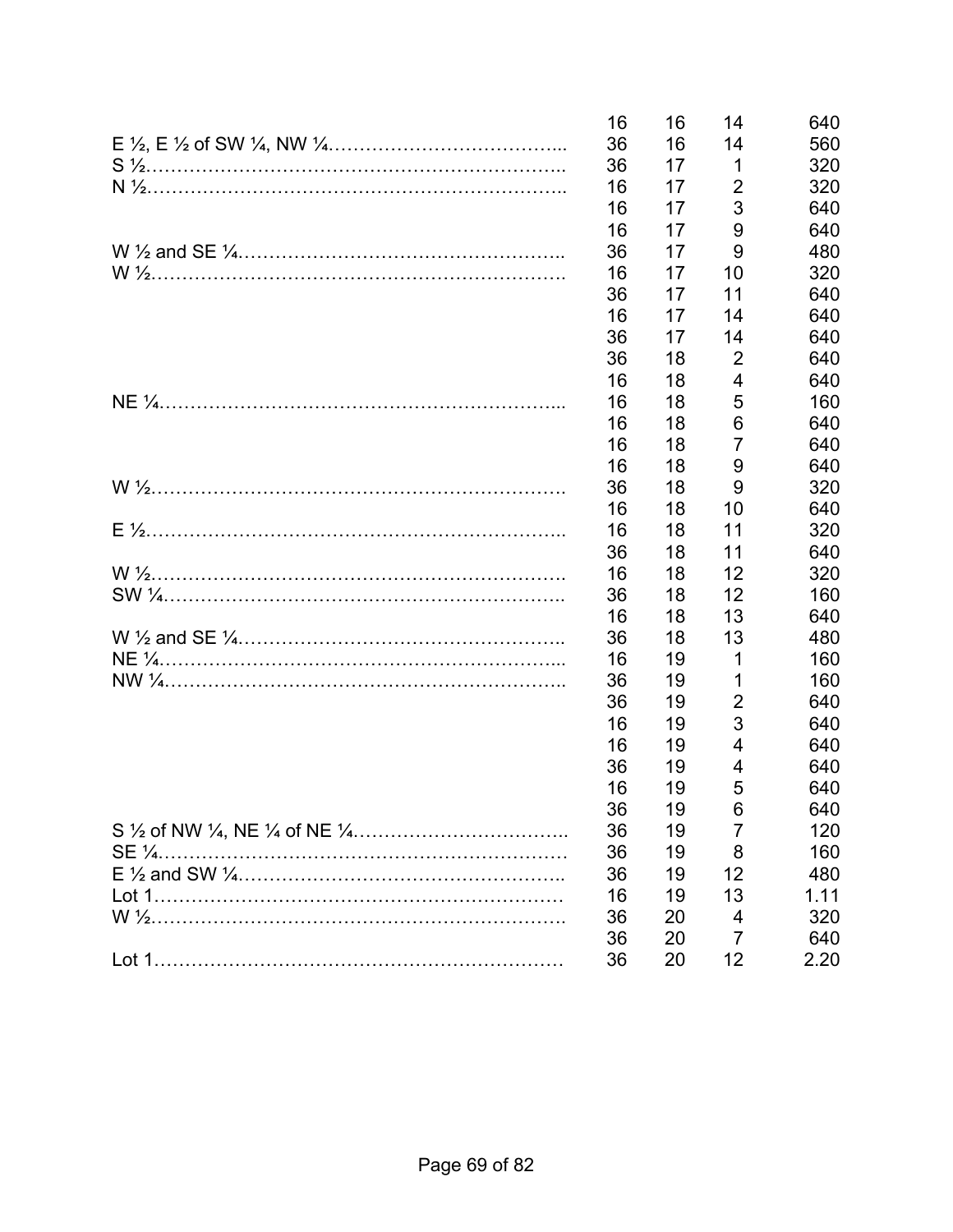|                                                                                                         | Sec.<br>36<br>16 | Т.<br>N.<br>4<br>5  | R.<br>W.<br>2<br>$\overline{2}$  | <b>S.B.M.</b><br><b>Acres</b><br>658.81<br>626.84 |
|---------------------------------------------------------------------------------------------------------|------------------|---------------------|----------------------------------|---------------------------------------------------|
| W 1/2 of NW 1/4, W 1/2 of SW 1/4, E 1/2 of NE 1/4, SE 1/4,                                              | 36               | 5                   | $\overline{2}$                   | 621.52                                            |
|                                                                                                         | 16               | 6                   | 1                                | 554.08                                            |
|                                                                                                         | 16               | 6                   | 2                                | 667.31                                            |
|                                                                                                         | 36               | 6                   | $\overline{2}$                   | 670.39                                            |
|                                                                                                         | 36               | 6<br>$\overline{7}$ | 3                                | 647.03                                            |
|                                                                                                         | 36<br>36         | 7                   | 1<br>$\overline{2}$              | 618.52<br>640                                     |
|                                                                                                         | 36               | 7                   | 3                                | 496.90                                            |
|                                                                                                         | 16               | 8                   | 1                                | 320                                               |
|                                                                                                         | 36               | 8                   | 1                                | 640                                               |
|                                                                                                         | 36               | 8<br>12             | 3<br>1                           | 640                                               |
|                                                                                                         | 36<br>36         | 12                  | 2                                | 698.78<br>648.77                                  |
| N $\frac{1}{2}$ , N $\frac{1}{2}$ of SW $\frac{1}{4}$ , N $\frac{1}{2}$ of SE $\frac{1}{4}$ , Lots 1, 2 | 36               | 12                  | 3                                | 564.21                                            |
|                                                                                                         |                  | Т.                  | R.                               | S.B.M.                                            |
|                                                                                                         | Sec.<br>16       | S.<br>1             | Е.<br>5                          | <b>Acres</b><br>640                               |
|                                                                                                         | 36               | 1                   | 5                                | 640                                               |
|                                                                                                         | 16               | 1                   | 6                                | 640                                               |
|                                                                                                         | 36               | 1                   | 6                                | 640                                               |
|                                                                                                         | 16<br>36         | 1<br>1              | $\overline{7}$<br>$\overline{7}$ | 640<br>160                                        |
|                                                                                                         | 36               | 1                   | 8                                | 320                                               |
|                                                                                                         | 16               |                     | 14                               | 160                                               |
|                                                                                                         | 36               | 1                   | 14                               | 640                                               |
|                                                                                                         | 16               | 1                   | 15                               | 640                                               |
|                                                                                                         | 36<br>16         | 1<br>1              | 15<br>16                         | 160<br>640                                        |
|                                                                                                         | 16               | 1                   | 19                               | 320                                               |
|                                                                                                         | 16               | 1                   | 22                               | 160                                               |
|                                                                                                         | Sec.             | Т.<br>S.            | R.<br>Е.                         | M.D.M.<br><b>Acres</b>                            |
|                                                                                                         | 36               | 25                  | 42                               | 640                                               |
|                                                                                                         | 16               | 25                  | 44                               | 640                                               |
|                                                                                                         | 16               | 26                  | 41                               | 240                                               |
|                                                                                                         | 36               | 26                  | 42                               | 240                                               |
|                                                                                                         | 16<br>36         | 26<br>26            | 43<br>43                         | 640<br>640                                        |
|                                                                                                         | 16               | 26                  | 44                               | 640                                               |
|                                                                                                         | 16               | 26                  | 47                               | 375.40                                            |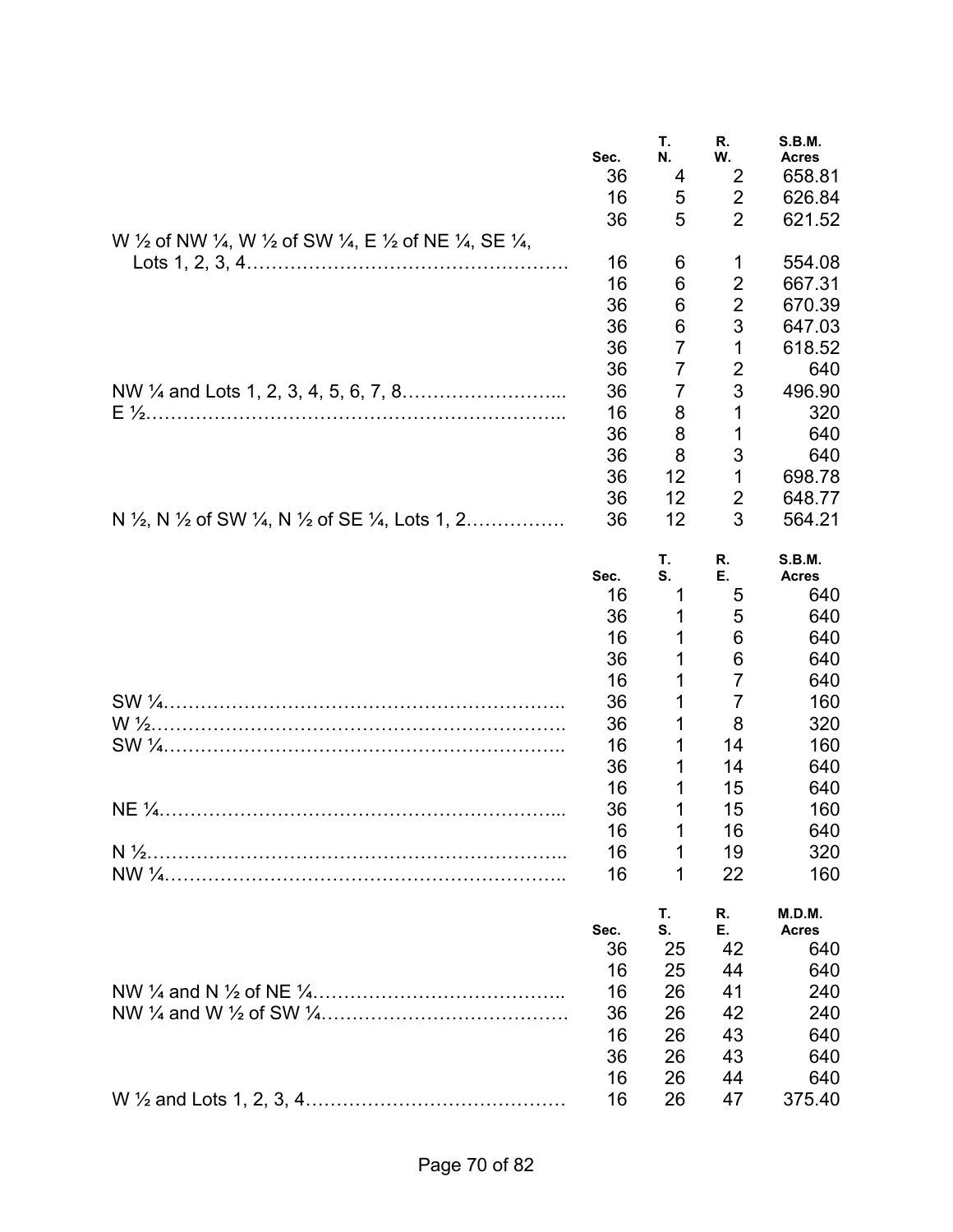|        | 16 | 27 | 47 | 375.80     |
|--------|----|----|----|------------|
|        | 16 | 28 | 42 | 160        |
|        | 36 | 28 | 42 | 640        |
|        | 16 | 28 | 47 | 376.48     |
|        | 36 | 29 | 41 | 337.50     |
|        | 16 | 29 | 43 | 640        |
|        | 36 | 29 | 43 | 640        |
|        | 16 | 29 | 44 | 640        |
|        | 16 | 29 | 45 | 640        |
|        | 36 | 29 | 45 | 640        |
|        | 16 | 30 | 41 | 640        |
|        | 36 | 30 | 42 | 640        |
|        | 36 | 30 | 43 | 640        |
|        | 16 | 30 | 45 | 640        |
|        | 16 | 31 | 42 | 560        |
|        | 36 | 31 | 42 | 640        |
|        | 16 | 31 | 44 | 640        |
|        | 36 | 31 | 44 | 640        |
|        | 16 | 31 | 45 | 640        |
|        | 36 | 31 | 45 | 640        |
|        | 36 | 32 | 44 | 640        |
|        | 16 | 32 | 45 | 640        |
|        | 36 | 32 | 45 | 658.88     |
|        | 16 | 32 | 47 | 640        |
|        |    |    |    |            |
| Total. |    |    |    | 302,088.91 |

# **SAN DIEGO COUNTY.**

|                                                                                                                   | Sec. | S. | Е. | S.B.M.<br><b>Acres</b> |
|-------------------------------------------------------------------------------------------------------------------|------|----|----|------------------------|
|                                                                                                                   | 36   | 9  |    | 480                    |
|                                                                                                                   | 16   | 10 | 5  | 240                    |
|                                                                                                                   | 36   | 10 | 5  | 40                     |
| W $\frac{1}{2}$ , NE $\frac{1}{4}$ , N $\frac{1}{2}$ of SE $\frac{1}{4}$ , SW $\frac{1}{4}$ of SE $\frac{1}{4}$   | 16   | 11 | 5  | 600                    |
|                                                                                                                   | 36   | 11 | 5  | 640                    |
|                                                                                                                   | 16   | 12 | 2  | 120                    |
|                                                                                                                   | 16   | 12 | 4  | 40                     |
| W 1/2, W 1/2 of SE 1/4, SE 1/4 of SE 1/4, W 1/2 of NE 1/4,                                                        |      |    |    |                        |
|                                                                                                                   | 16   | 12 | 5  | 560                    |
|                                                                                                                   | 36   | 12 | 5  | 360                    |
|                                                                                                                   | 16   | 13 | 5  | 640                    |
|                                                                                                                   | 36   | 13 | 5  | 480                    |
| N $\frac{1}{2}$ , SE $\frac{1}{4}$ , E $\frac{1}{2}$ of SW $\frac{1}{4}$ , NW $\frac{1}{4}$ of SW $\frac{1}{4}$ , | 36   | 14 | 1  | 600                    |
|                                                                                                                   | 16   | 14 | 5  | 400                    |
| E $\frac{1}{2}$ , SW $\frac{1}{4}$ , S $\frac{1}{2}$ of NW $\frac{1}{4}$ , NE $\frac{1}{4}$ of SW $\frac{1}{4}$ , | 36   | 14 | 5  | 600                    |
|                                                                                                                   | 36   | 14 | 6  | 640                    |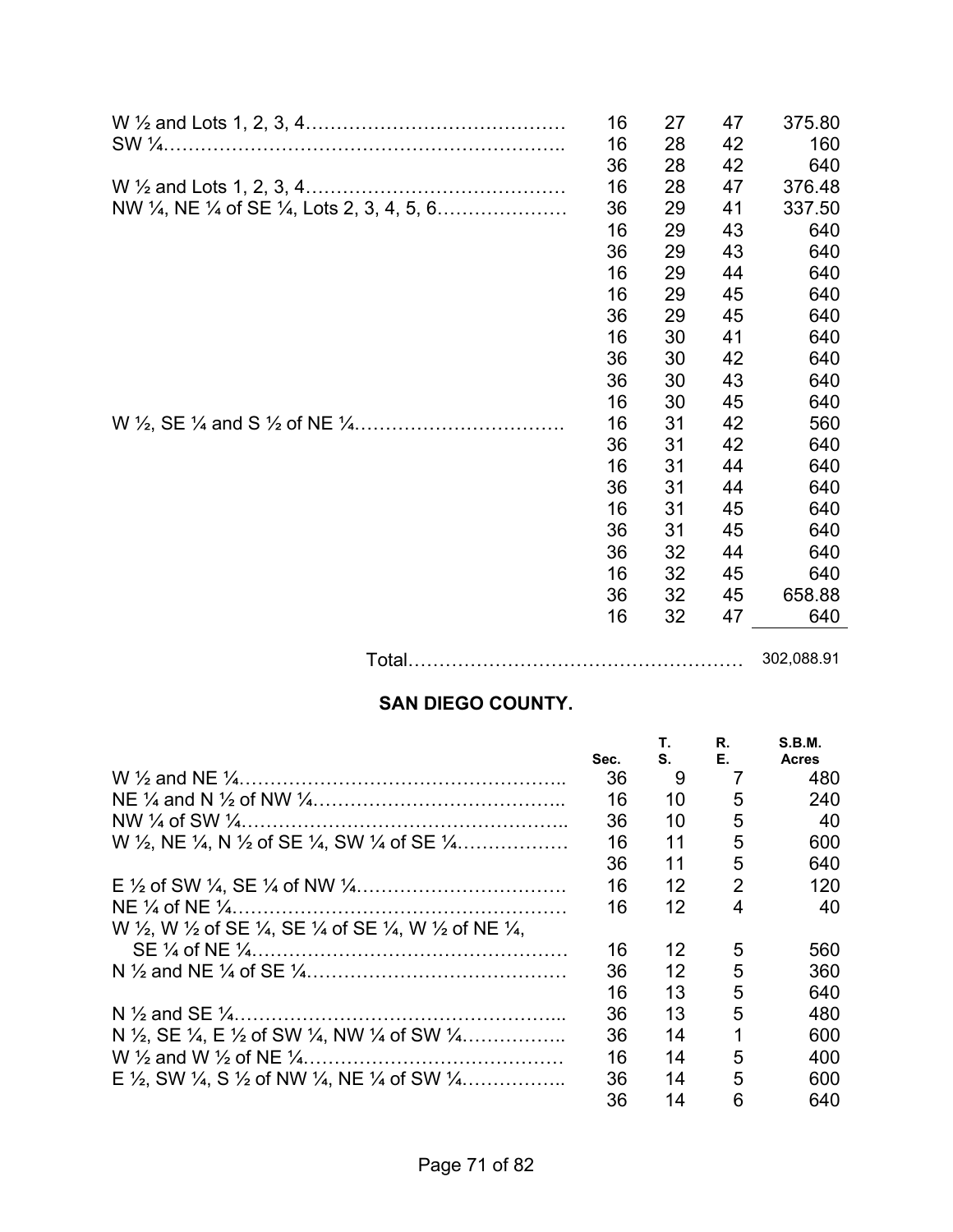|                                                             | 16   | 15 | $\overline{2}$ | 280          |
|-------------------------------------------------------------|------|----|----------------|--------------|
| $^{*}W$ 1/2 of SW 1/4, SE 1/4 of SW 1/4, SE 1/4 of SE 1/4   | 36   | 15 | $\overline{2}$ | 160          |
|                                                             | 16   | 15 | 6              | 640          |
|                                                             | 36   | 15 | 6              | 640          |
|                                                             | 16   | 15 | 7              | 560          |
|                                                             | 36   | 15 | 8              | 640          |
|                                                             | 36   | 16 | 1              | 80           |
|                                                             | 36   | 16 | 4              | 120          |
|                                                             | 16   | 16 | 5              | 640          |
|                                                             | 16   | 16 | 6              | 640          |
|                                                             | 36   | 16 | $\overline{7}$ | 160          |
|                                                             | 16   | 17 | 3              | 480          |
|                                                             | 16   | 17 | 4              | 160          |
|                                                             | (36) | 17 | 6              | 561.98       |
|                                                             | 36   | 17 | 7              | 640          |
|                                                             | 16   | 17 | 8              | 480          |
| SW 1/4, SE 1/4 of NE 1/4, SW 1/4 of SE 1/4, E 1/2 of SE 1/4 | 16   | 18 | 1              | 320          |
|                                                             | 36   | 18 | 1              | 364.20       |
|                                                             | (16) | 18 | 6              | 480          |
|                                                             |      | Т. | R.             | S.B.M.       |
|                                                             | Sec. | S. | W.             | <b>Acres</b> |
|                                                             | 36   | 8  | 4              | 640          |
|                                                             | 16   | 14 |                | 120          |
| W 1/2 of NE 1/4, SE 1/4 of NE 1/4, NE 1/4 of NW 1/4         | 36   | 14 |                | 160          |
|                                                             |      |    |                |              |

Total……………………………………………… 15,406.18

# **SAN FRANCISCO COUNTY.**

No vacant lands.

# **SAN JOAQUIN COUNTY.**

No vacant lands.

# **SAN LUIS OBISPO COUNTY.**

|      |          | R.                      | M.D.M.<br><b>Acres</b> |
|------|----------|-------------------------|------------------------|
| Sec. | $S_1$ E. |                         |                        |
|      | 25       |                         |                        |
| 36   | 25       | $\overline{\mathbf{R}}$ | 160.                   |
| 36   | -28      | 14                      | 480.                   |
| 36   | $-30$    | $\overline{14}$         | 35.86                  |
| -36  | -30      | 16                      |                        |
| 16   | - 31     |                         |                        |

\* Signifies that the lands are located within the exterior boundaries of a national forest.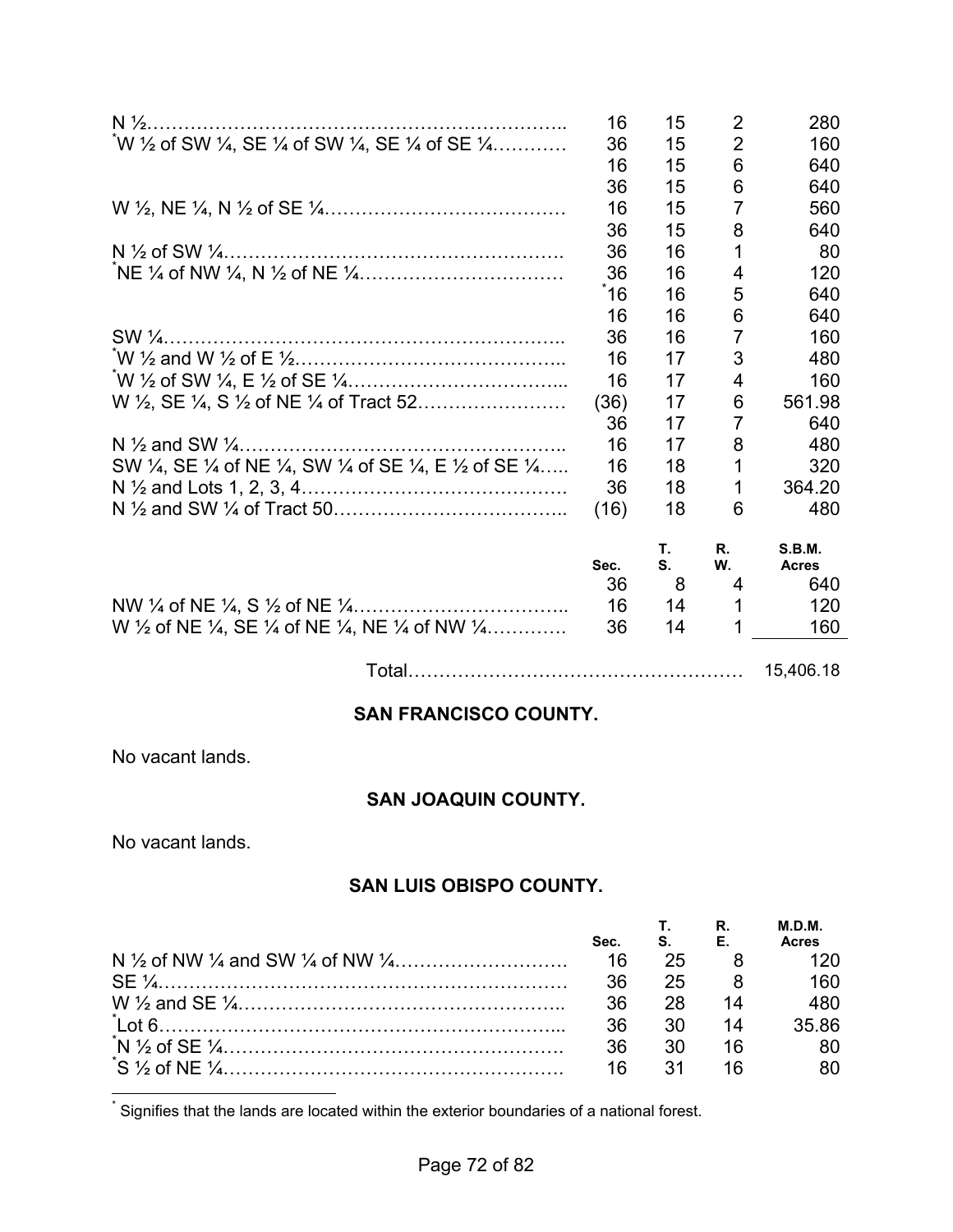| $\degree$ SW 1/4 of SW 1/4, NE 1/4 of SW 1/4 and W 1/2 of SE 1/4 | 36<br>36<br>16 | .31<br>32<br>32 | 16<br>16<br>18    | 160<br>31.48<br>-40           |
|------------------------------------------------------------------|----------------|-----------------|-------------------|-------------------------------|
|                                                                  | Sec.           | 11              | R.<br>N. W.<br>27 | S.B.M.<br><b>Acres</b><br>440 |
|                                                                  |                |                 |                   |                               |

#### **SAN MATEO COUNTY.**

No vacant lands.

#### **SANTA BARBARA COUNTY.**

| Sec. | N.       | <b>T.</b> R.<br>W. | S.B.M.<br><b>Acres</b> |
|------|----------|--------------------|------------------------|
| -36  | <b>6</b> | -25                |                        |
| 16   |          | - 27               |                        |
| 16   |          | - 26               | -200                   |
| 36.  |          | 12 31              |                        |
|      |          |                    |                        |

|--|

## **SANTA CLARA COUNTY.**

|                                                                                                                  | Sec.       | Τ.<br>S.       | R.<br>Е. | M.D.M.<br><b>Acres</b>                  |
|------------------------------------------------------------------------------------------------------------------|------------|----------------|----------|-----------------------------------------|
|                                                                                                                  | 36         | 5              | 4        | 647.32                                  |
|                                                                                                                  | 36         | 6              | 2        | 1.89                                    |
| NE $\frac{1}{4}$ of SW $\frac{1}{4}$ , S $\frac{1}{2}$ of SW $\frac{1}{4}$ , N $\frac{1}{2}$ of SE $\frac{1}{4}$ | 36         | $\overline{7}$ | 4        | 200                                     |
|                                                                                                                  | 16         | $\overline{7}$ | 5        | 480                                     |
|                                                                                                                  | 16         | 8              | 5        | 120                                     |
|                                                                                                                  | 6          | 9              | 5        | 40                                      |
|                                                                                                                  | 20         | 9              | 5        | 152.64                                  |
|                                                                                                                  | 36         | 10             | 5        | 15.32                                   |
|                                                                                                                  | Sec.<br>36 | Т.<br>S.<br>8  | R.<br>W. | <b>M.D.M.</b><br><b>Acres</b><br>137.52 |
|                                                                                                                  |            |                |          | 1.794.69                                |

 \* Signifies that the lands are located within the exterior boundaries of a national forest.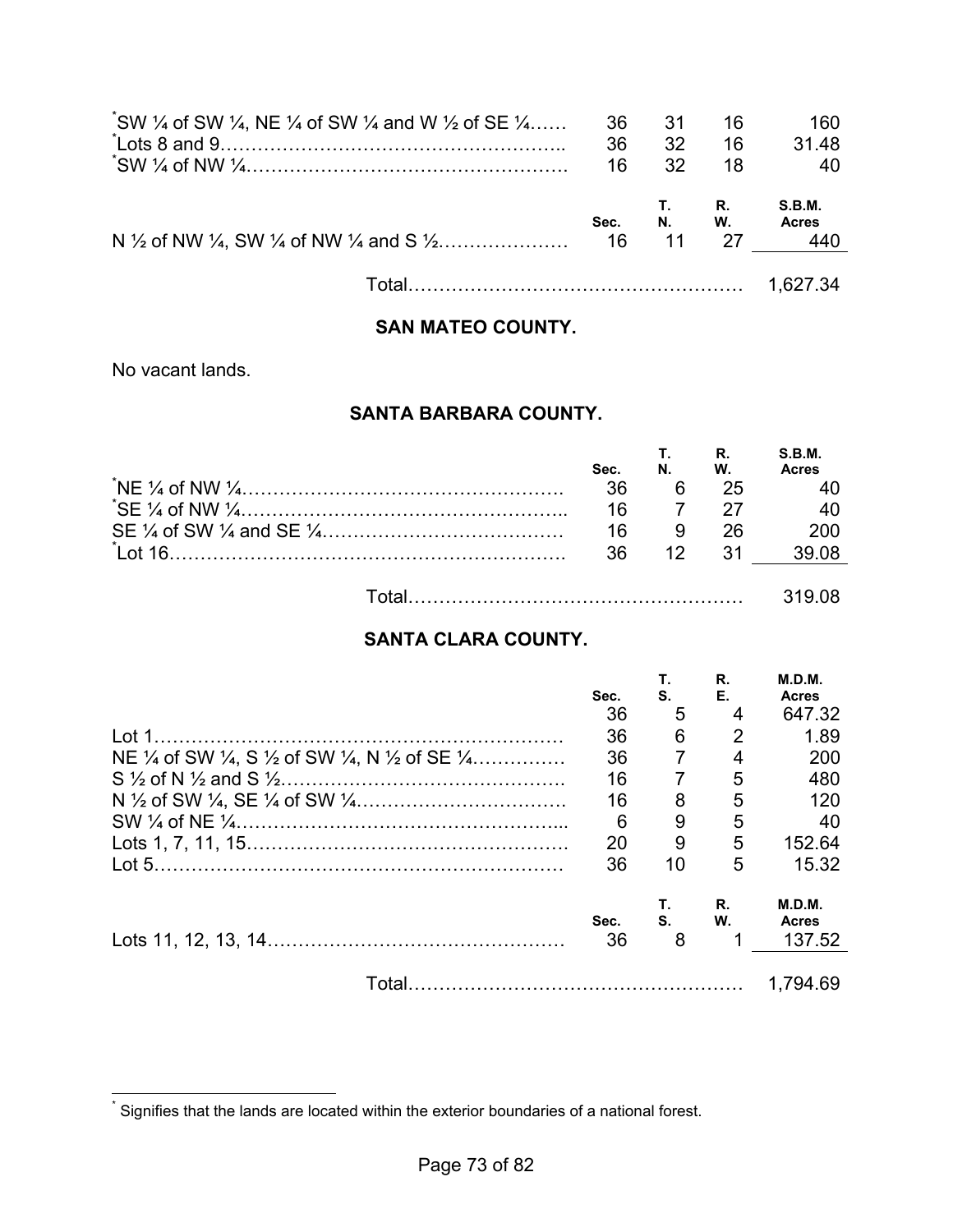# **SANTA CRUZ COUNTY.**

No vacant lands.

## **SHASTA COUNTY.**

|                                                                                                                               | Sec. | Т.<br>N. | R.<br>W.       | M.D.M.<br><b>Acres</b> |
|-------------------------------------------------------------------------------------------------------------------------------|------|----------|----------------|------------------------|
| $\sqrt{\ }$ SW $\frac{1}{4}$ of NW $\frac{1}{4}$ , E $\frac{1}{2}$ of NW $\frac{1}{4}$ , SE $\frac{1}{4}$ of SE $\frac{1}{4}$ | 36   | 29       | 10             | 160                    |
|                                                                                                                               | 16   | 30       | 8              | 640                    |
|                                                                                                                               | 16   | 30       | 9              | 640                    |
|                                                                                                                               | 16   | 32       | 6              | 280                    |
| N 1/2 of NW 1/4, SW 1/4 of NW 1/4, W 1/2 of SW 1/4, SE 1/4 of                                                                 |      |          |                |                        |
|                                                                                                                               | 36   | 32       | 6              | 320                    |
|                                                                                                                               | 16   | 33       | 6              | 520                    |
|                                                                                                                               | 36   | 33       | $\overline{7}$ | 320                    |
|                                                                                                                               | 36   | 33       | 8              | 80                     |
|                                                                                                                               | 16   | 34       | $\overline{2}$ | 80                     |
|                                                                                                                               | 16   | 34       | 4              | 320                    |
|                                                                                                                               | 36   | 34       | $\overline{4}$ | 120                    |
|                                                                                                                               | 16   | 35       | 1              | 440                    |
|                                                                                                                               | 36   | 35       | $\overline{2}$ | 160                    |
|                                                                                                                               | 36   | 35       | 3              | 440                    |
|                                                                                                                               | 16   | 35       | 4              | 640                    |
|                                                                                                                               | 36   | 35       | 4              | 320                    |
|                                                                                                                               | 16   | 35       | 5              | 640                    |
| $W\$ {2}, W $\frac{1}{2}$ of NE $\frac{1}{4}$ , SE $\frac{1}{4}$ of NE $\frac{1}{4}$ , SE $\frac{1}{4}$                       | 16   | 35       | 6              | 600                    |
|                                                                                                                               | 36   | 35       | $\overline{7}$ | 640                    |
|                                                                                                                               | 16   | 36       | 4              | 240                    |
|                                                                                                                               | 36   | 36       | 4              | 640                    |
|                                                                                                                               | 16   | 36       | 5              | 240                    |
|                                                                                                                               | 36   | 36       | 5              | 640                    |
|                                                                                                                               | 16   | 37       | 3              | 80                     |
|                                                                                                                               | 32   | 37       | 3              | 160                    |
|                                                                                                                               | 36   | 37       | 3              | 80                     |
|                                                                                                                               | 36   | 37       | 5              | 80                     |
|                                                                                                                               | 16   | 38       | $\mathbf{1}$   | 320                    |
|                                                                                                                               | 36   | 38       | $\overline{2}$ | 80                     |
|                                                                                                                               | 36   | 38       | 3              | 80                     |
|                                                                                                                               | 36   | 39       | 5              | 80                     |

 \* Signifies that the lands are located within the exterior boundaries of a national forest.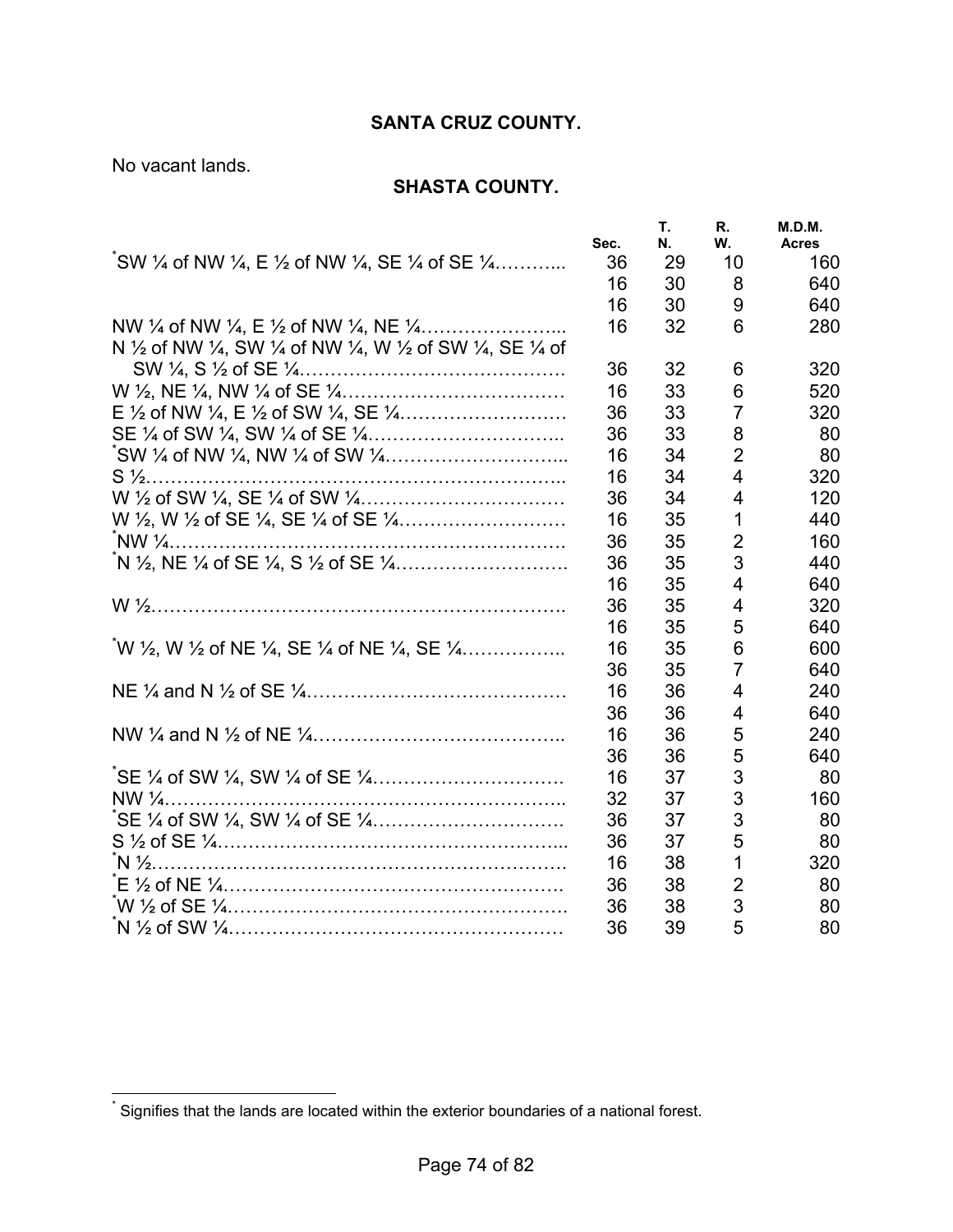| Sec. | N. | R.<br>Е. | M.D.M.<br><b>Acres</b> |
|------|----|----------|------------------------|
| 16   | 35 | 5        | 560                    |
| 36   | 36 | 4        | 640                    |
| 16   | 36 | 5        | 640                    |
| 36   | 36 | 5        | 520                    |
| 16   | 37 | 3        | 80                     |
| 16   | 38 | 4        | 320                    |
| 36   | 39 | 5        | 160                    |
|      |    |          |                        |

|--|--|

# **SIERRA COUNTY.**

|                                                                                                                                                                                                                                                                                                                       |      |                             | R. | M.D.M. |
|-----------------------------------------------------------------------------------------------------------------------------------------------------------------------------------------------------------------------------------------------------------------------------------------------------------------------|------|-----------------------------|----|--------|
|                                                                                                                                                                                                                                                                                                                       | Sec. | $N_{\rm H}$ and $N_{\rm H}$ | E. | Acres  |
| $N_{\rm E}$ $\frac{1}{2}$ $\frac{1}{2}$ $\frac{1}{2}$ $\frac{1}{2}$ $\frac{1}{2}$ $\frac{1}{2}$ $\frac{1}{2}$ $\frac{1}{2}$ $\frac{1}{2}$ $\frac{1}{2}$ $\frac{1}{2}$ $\frac{1}{2}$ $\frac{1}{2}$ $\frac{1}{2}$ $\frac{1}{2}$ $\frac{1}{2}$ $\frac{1}{2}$ $\frac{1}{2}$ $\frac{1}{2}$ $\frac{1}{2}$ $\frac{1}{2}$ $\$ | 36   | 19                          |    | 160    |
|                                                                                                                                                                                                                                                                                                                       | 36   | 19                          | 13 | 80     |
|                                                                                                                                                                                                                                                                                                                       | 16   | 19                          | 15 | 80     |
|                                                                                                                                                                                                                                                                                                                       | 16   | 20                          | 17 | 480    |
|                                                                                                                                                                                                                                                                                                                       | 16   | 21                          | 13 | 40     |
| $\cdot$ SW $\frac{1}{4}$ .                                                                                                                                                                                                                                                                                            | 36   | 21                          | 16 | 160    |
|                                                                                                                                                                                                                                                                                                                       | 16   | 21                          | 17 | 640    |
|                                                                                                                                                                                                                                                                                                                       | 16   | 22                          | 10 | 40     |
|                                                                                                                                                                                                                                                                                                                       |      |                             |    |        |
|                                                                                                                                                                                                                                                                                                                       |      |                             |    |        |

## **SISKIYOU COUNTY.**

|                                                                                                                   |      |    | R. | M.D.M.       |
|-------------------------------------------------------------------------------------------------------------------|------|----|----|--------------|
|                                                                                                                   | Sec. | Ν. | W. | <b>Acres</b> |
|                                                                                                                   | 16   | 37 | 10 | 40           |
|                                                                                                                   | 16   | 37 | 11 | 40           |
| SE $\frac{1}{4}$ of NE $\frac{1}{4}$ , E $\frac{1}{2}$ of SE $\frac{1}{4}$ , SW $\frac{1}{4}$ of SE $\frac{1}{4}$ | 16   | 38 | 10 | 160          |
|                                                                                                                   | 16   | 38 | 11 | 120          |
|                                                                                                                   | 36   | 38 | 11 | 160          |
|                                                                                                                   | 36   | 39 | 6  | 80           |
|                                                                                                                   | 36   | 39 | 9  | 80           |
|                                                                                                                   | 16   | 39 | 10 | 80           |
|                                                                                                                   | 36   | 39 | 10 | 80           |
|                                                                                                                   | 16   | 39 | 11 | 80           |
|                                                                                                                   | 36   | 39 | 11 | 200          |
|                                                                                                                   | 16   | 39 | 12 | 80           |
|                                                                                                                   | 16   | 40 |    | 200          |
|                                                                                                                   | 36   | 40 | 8  | 80           |

 \* Signifies that the lands are located within the exterior boundaries of a national forest.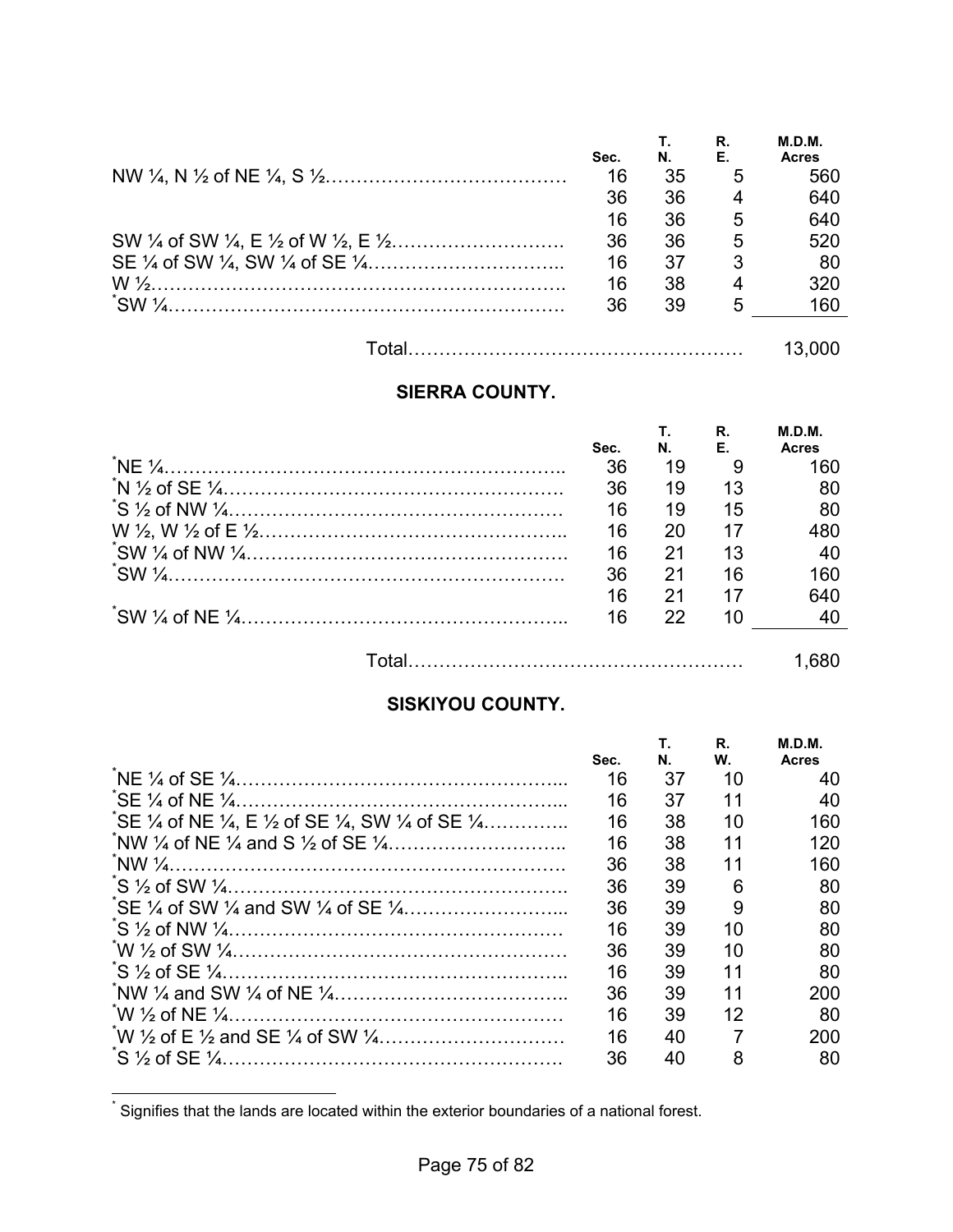|                                                                                                                   | 16<br>36 | 40<br>40 | 9<br>9         | 480<br>80 |
|-------------------------------------------------------------------------------------------------------------------|----------|----------|----------------|-----------|
|                                                                                                                   | 16       | 40       | 10             | 40        |
|                                                                                                                   | 36       | 40       | 10             | 80        |
|                                                                                                                   | 36       | 40       | 11             | 320       |
| N 1/2 of NW 1/4, SE 1/4 of NW 1/4, SE 1/4 of NE 1/4, SW 1/4                                                       | 36       | 41       | 3              | 320       |
|                                                                                                                   | 34       | 41       | 4              | 40        |
|                                                                                                                   | 16       | 41       | 6              | 320       |
| NW 1/4, W 1/2 of NE 1/4, NE 1/4 of NE 1/4, NW 1/4 of SW 1/4                                                       | 16       | 41       | $\overline{7}$ | 320       |
|                                                                                                                   | 36       | 41       | $\overline{7}$ | 320       |
| SW 1/4 of SW 1/4, SE 1/4 of NE 1/4, E 1/2 of SE 1/4                                                               | 36       | 41       | 8              | 160       |
| W 1/2 of NW 1/4, NE 1/4 of NW 1/4, W 1/2 of SW 1/4, NE 1/4                                                        |          |          |                |           |
|                                                                                                                   | 16       | 41       | 10             | 240       |
|                                                                                                                   | 36       | 41       | 10             | 240       |
| $E\$ /2 of NW $\frac{1}{4}$ , N $\frac{1}{2}$ of SW $\frac{1}{4}$ , SW $\frac{1}{4}$ of SE $\frac{1}{4}$          | 16       | 41       | 12             | 200       |
|                                                                                                                   | 36       | 41       | 12             | 80        |
|                                                                                                                   | 36       | 42       | 1              | 640       |
|                                                                                                                   | 16       | 42       | 3              | 280       |
|                                                                                                                   | 36       | 42       | 3              | 80        |
|                                                                                                                   | 16       | 42       | $\overline{7}$ | 240       |
|                                                                                                                   | 36       | 42       | 8              | 640       |
|                                                                                                                   | 36       | 42       | 10             | 40        |
| NW 1/4 of NE 1/4, SE 1/4 of NE 1/4, NE 1/4 of SE 1/4                                                              | 36       | 42       | 11             | 120       |
| SE 1/4 of NW 1/4, S 1/2 of SW 1/4, W 1/2 of E 1/2, NE 1/4 of                                                      |          |          |                |           |
|                                                                                                                   | 16       | 43       | 1              | 360       |
|                                                                                                                   | 36       | 43       | 1              | 160       |
| S $\frac{1}{2}$ of NW $\frac{1}{4}$ , N $\frac{1}{2}$ of SW $\frac{1}{4}$ , NW $\frac{1}{4}$ of SE $\frac{1}{4}$  | 16       | 43       | $\overline{7}$ | 200       |
|                                                                                                                   | 36       | 43       | 7              | 80        |
|                                                                                                                   | 16       | 44       | 1              | 160       |
|                                                                                                                   | 16       | 44       | 4              | 80        |
|                                                                                                                   | 36       | 44       | 4              | 640       |
| W $\frac{1}{2}$ of NW $\frac{1}{4}$ , SE $\frac{1}{4}$ of NE $\frac{1}{4}$ , NE $\frac{1}{4}$ of SE $\frac{1}{4}$ | 16       | 44       | $\overline{7}$ | 160       |
|                                                                                                                   | 36       | 44       | $\overline{7}$ | 120       |
|                                                                                                                   | 16       | 44       | 11             | 320       |
|                                                                                                                   | 36       | 44       | 12             | 160       |
|                                                                                                                   | 36       | 45       | 1              | 360       |
| NW 1/4, W 1/2 of NE 1/4, N 1/2 of SW 1/4, NW 1/4 of SE 1/4                                                        | 16       | 45       | 3              | 360       |
|                                                                                                                   | 16       | 45       | 7              | 625.84    |
|                                                                                                                   | 16       | 45       | 8              | 240       |
| NW 1/4 of NE 1/4, NE 1/4 of SW 1/4, N 1/2 of SE 1/4, SE 1/4 of                                                    |          |          |                |           |
|                                                                                                                   | 36       | 45       | 9              | 200       |
|                                                                                                                   | 16       | 45       | 11             | 80        |
|                                                                                                                   | 16       | 45       | 12             | 80        |
|                                                                                                                   | 36       | 45       | 12             | 80        |
|                                                                                                                   | 16       | 46       | 3              | 80        |

\* Signifies that the lands are located within the exterior boundaries of a national forest.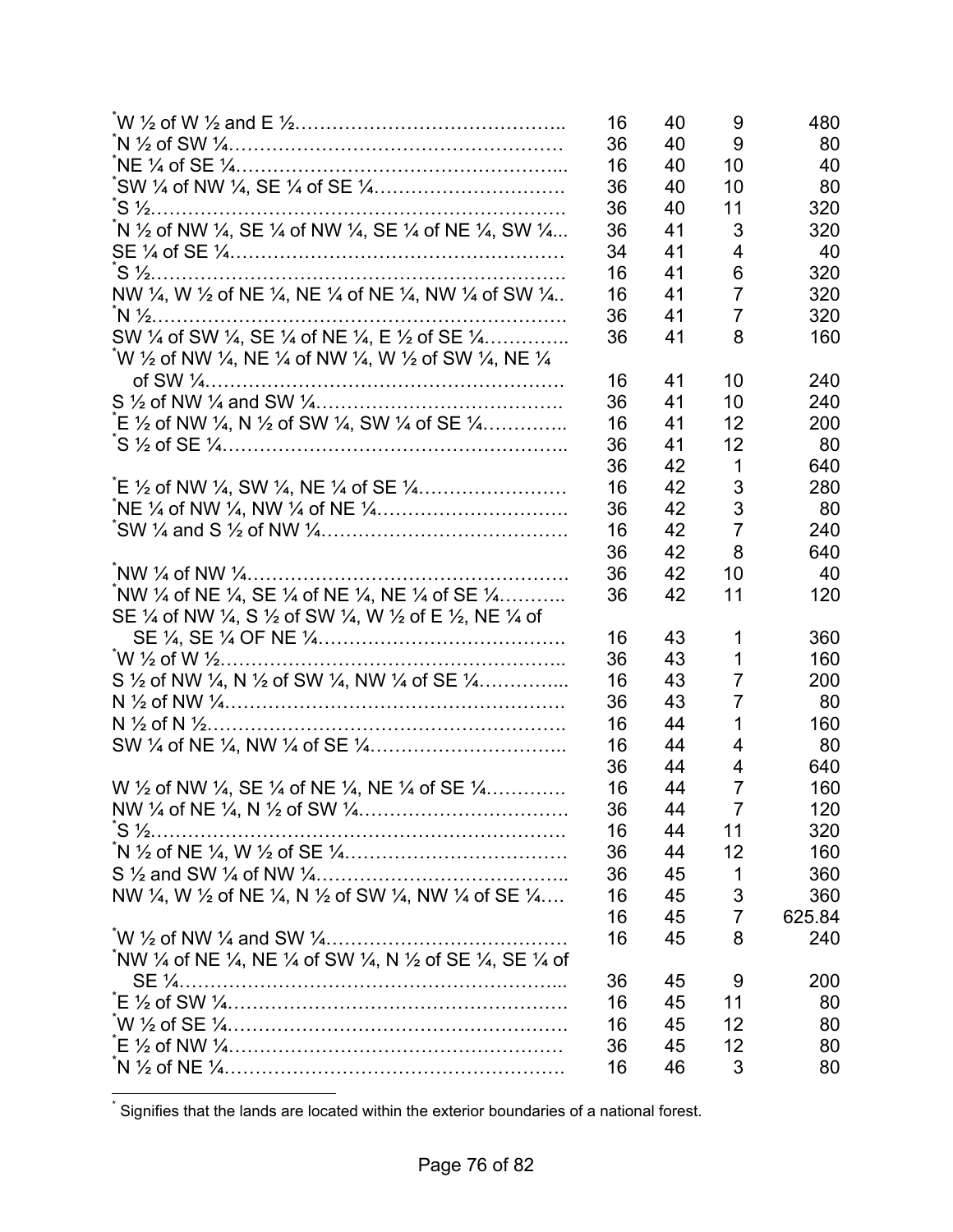|                                                                                                                                      | 36   | 46 | 4              | 160          |
|--------------------------------------------------------------------------------------------------------------------------------------|------|----|----------------|--------------|
|                                                                                                                                      | 36   | 46 | $\overline{7}$ | 40           |
|                                                                                                                                      | 16   | 46 | 9              | 400          |
| $E \frac{1}{2}$ , E $\frac{1}{2}$ of W $\frac{1}{2}$ , NW $\frac{1}{4}$ of NW $\frac{1}{4}$ , SW $\frac{1}{4}$ of SW $\frac{1}{4}$   | 36   | 46 | 9              | 560          |
| $E \frac{1}{2}$ of SE $\frac{1}{4}$ , NW $\frac{1}{4}$ of NW $\frac{1}{4}$ , E $\frac{1}{2}$ of NW $\frac{1}{4}$                     | 36   | 46 | 12             | 200          |
|                                                                                                                                      | 36   | 47 | $\overline{7}$ | 400          |
| W $\frac{1}{2}$ of NW $\frac{1}{4}$ , W $\frac{1}{2}$ of NE $\frac{1}{4}$ , SE $\frac{1}{4}$ , N $\frac{1}{2}$ of SW $\frac{1}{4}$ , |      |    |                |              |
|                                                                                                                                      | 36   | 47 | 8              | 440          |
|                                                                                                                                      | 36   | 48 | 9              | 320          |
|                                                                                                                                      | 36   | 48 | 10             | 240          |
|                                                                                                                                      | 36   | 48 | 11             | 240          |
|                                                                                                                                      | 36   | 48 | 12             | 160          |
|                                                                                                                                      |      | Τ. | R.             | M.D.M.       |
|                                                                                                                                      | Sec. | N. | Е.             | <b>Acres</b> |
|                                                                                                                                      | 16   | 41 | 1              | 640          |
|                                                                                                                                      | 36   | 41 | 1              | 280          |
|                                                                                                                                      | 16   | 42 | 1              | 640          |
|                                                                                                                                      | 16   | 42 | $\overline{2}$ | 40           |
|                                                                                                                                      | 36   | 42 | 4              | 40.56        |
|                                                                                                                                      | 36   | 45 | 1              | 640          |
|                                                                                                                                      | 16   | 45 | 3              | 640          |
|                                                                                                                                      | 36   | 45 | 3              | 640          |
|                                                                                                                                      | 16   | 46 | $\overline{4}$ | 259.36       |
|                                                                                                                                      | 36   | 47 | 1              | 400          |
|                                                                                                                                      | 16   | 47 | 3              | 400          |
|                                                                                                                                      | 16   | 48 | 1              | 58.78        |
|                                                                                                                                      | 16   | 48 | 3              | 0.82         |
|                                                                                                                                      | 36   | 48 | 3              | 2.32         |
|                                                                                                                                      |      | Τ. | R.             | <b>H.M.</b>  |
|                                                                                                                                      | Sec. | Ν. | Е.             | <b>Acres</b> |
|                                                                                                                                      | 16   | 9  | 8              | 187.60       |
|                                                                                                                                      | 16   | 10 | 8              | 73.63        |
| W $\frac{1}{2}$ of SE $\frac{1}{4}$ , NE $\frac{1}{4}$ of SE $\frac{1}{4}$ , SE $\frac{1}{4}$ of NE $\frac{1}{4}$                    | 16   | 13 | 5              | 160          |
| $\degree$ SW 1/4 of SE 1/4, NE 1/4 of SW 1/4, SE 1/4 of NW 1/4, W 1/2                                                                |      |    |                |              |
|                                                                                                                                      | 36   | 13 | 5              | 240          |
|                                                                                                                                      | 16   | 13 | 6              | 80           |
|                                                                                                                                      | 16   | 13 | 8              | 80           |
|                                                                                                                                      | 36   | 14 | 4              | 160          |
|                                                                                                                                      | 16   | 14 | 5              | 40           |
|                                                                                                                                      | 36   | 14 | 5              | 40           |
|                                                                                                                                      | 16   | 14 | $\overline{7}$ | 160          |
|                                                                                                                                      | 36   | 14 | 7              | 80           |
|                                                                                                                                      | 16   | 15 | 5              | 80           |
| W 1/2 of NW 1/4, NE 1/4 of NW 1/4, W 1/2 of NE 1/4, SE 1/4 of                                                                        |      |    |                |              |

 \* Signifies that the lands are located within the exterior boundaries of a national forest.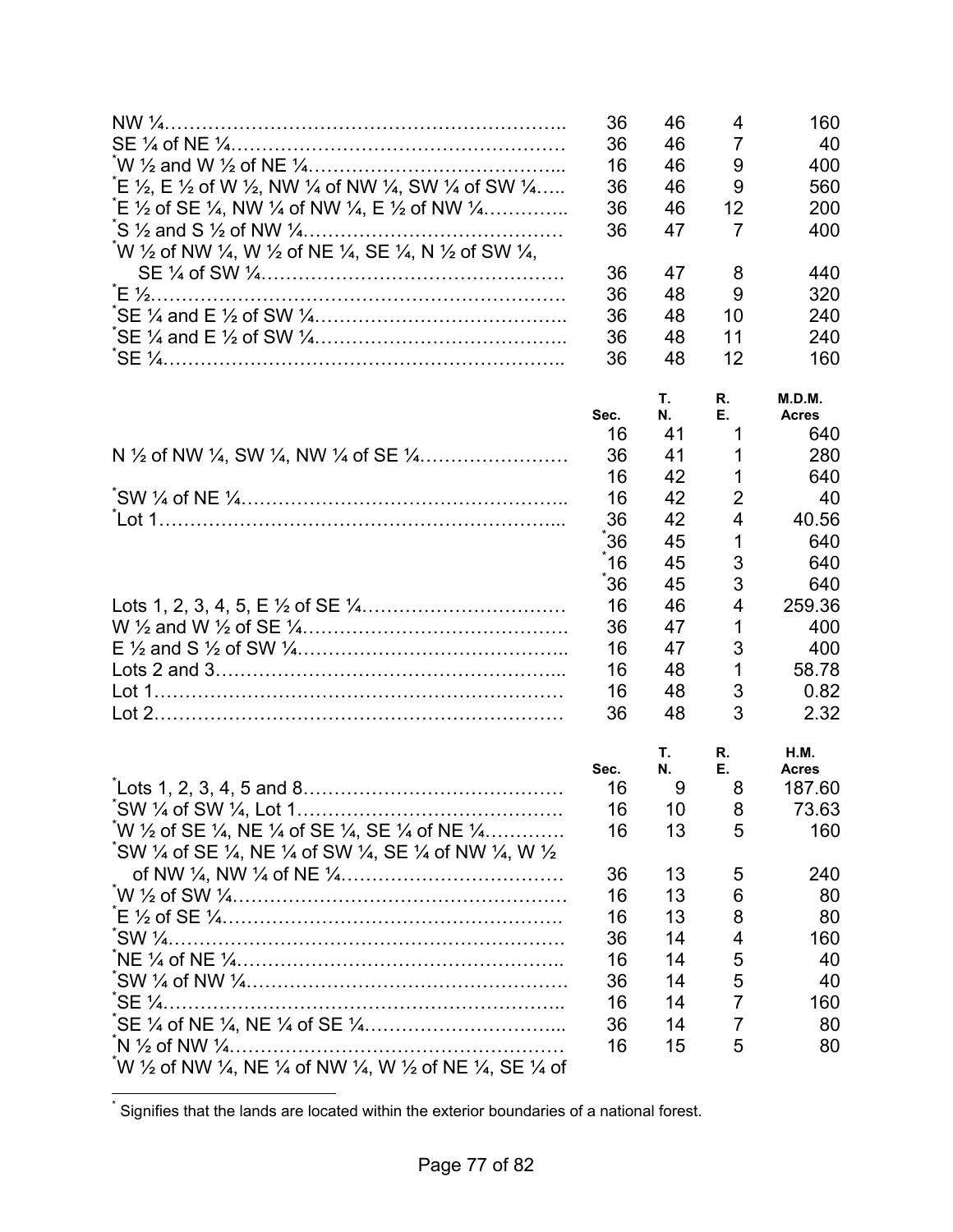|                                                                                                                                            | 16 | 15 |                | 240    |
|--------------------------------------------------------------------------------------------------------------------------------------------|----|----|----------------|--------|
|                                                                                                                                            | 36 | 15 | $\overline{7}$ | 480    |
| $\degree$ SW 1/4 of NW 1/4, N 1/2 of SE 1/4, SE 1/4 of SE 1/4                                                                              | 16 | 16 | 5              | 160    |
|                                                                                                                                            | 16 | 16 | 8              | 80     |
|                                                                                                                                            | 36 | 17 | 6              | 80     |
|                                                                                                                                            | 16 | 17 | 7              | 80     |
|                                                                                                                                            | 36 | 17 | 7              | 200    |
|                                                                                                                                            | 16 | 18 | 7              | 80     |
| $E \nleq \frac{1}{2}$ . E $\frac{1}{2}$ of SW $\frac{1}{4}$ , NW $\frac{1}{4}$ of SW $\frac{1}{4}$ , E $\frac{1}{2}$ of NW $\frac{1}{4}$ , |    |    |                |        |
|                                                                                                                                            | 36 | 19 |                | 599.92 |
|                                                                                                                                            |    |    |                |        |

Total……………………………………………… 22,528.83

# **SOLANO COUNTY.**

|                          | Sec. | N.       | R.<br>W.       | M.D.M.<br><b>Acres</b> |
|--------------------------|------|----------|----------------|------------------------|
|                          | 36   |          |                | -3.96                  |
|                          |      |          |                | - 40                   |
|                          | 15   | <b>6</b> | $\overline{2}$ | <b>120</b>             |
|                          | 16   |          |                | 120                    |
| Total………………………………………………… |      |          |                | 283.96                 |

# **SONOMA COUNTY.**

| Sec. | T.<br>N. W. | $R_{\cdot}$ | <b>M.D.M.</b><br><b>Acres</b> |
|------|-------------|-------------|-------------------------------|
|      |             |             | 16 11 8 120                   |
|      | 12          | - 9         |                               |
|      |             |             | ---                           |

Total……………………………………………… 600

## **STANISLAUS COUNTY.**

| Sec. | S.  | R.<br>Е.       | M.D.M.<br><b>Acres</b> |
|------|-----|----------------|------------------------|
| 36   |     | 5              | 321.12                 |
| 16   | - 6 | 5              | 280                    |
| 36   |     | 5 <sup>5</sup> | 520                    |
| 16   |     | 5              | 480                    |
|      |     |                |                        |
|      |     |                | 1,601.12               |

 $\overline{a}$ 

<sup>\*</sup> Signifies that the lands are located within the exterior boundaries of a national forest.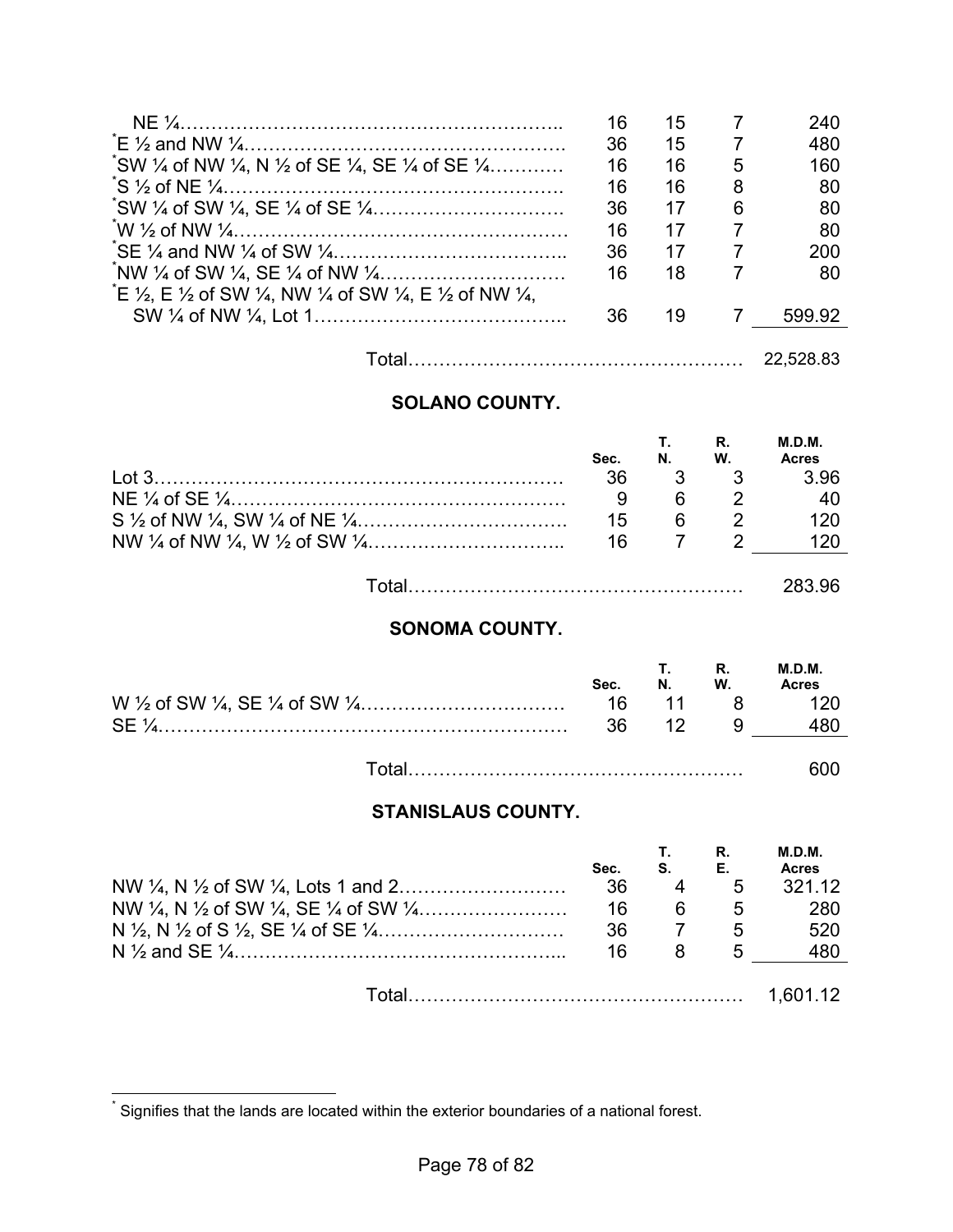## **SUTTER COUNTY.**

No vacant lands.

## **TEHAMA COUNTY.**

|                                                                                                                                           | Sec. | Т.<br>N. | R.<br>W.       | M.D.M.<br><b>Acres</b> |
|-------------------------------------------------------------------------------------------------------------------------------------------|------|----------|----------------|------------------------|
|                                                                                                                                           | 16   | 23       | 8              | 240                    |
|                                                                                                                                           | 36   | 23       | 9              | 80                     |
| $E \ncong \frac{1}{2}$ , E $\frac{1}{2}$ of W $\frac{1}{2}$ , NW $\frac{1}{4}$ of NW $\frac{1}{4}$ , SW $\frac{1}{4}$ of SW $\frac{1}{4}$ | 36   | 23       | 10             | 560                    |
|                                                                                                                                           | 16   | 24       | 7              | 640                    |
|                                                                                                                                           | 36   | 24       | 10             | 320                    |
|                                                                                                                                           | 16   | 25       | $\overline{7}$ | 640                    |
|                                                                                                                                           | 36   | 25       | $\overline{7}$ | 320                    |
|                                                                                                                                           | 6    | 25       | 8              | 18.67                  |
|                                                                                                                                           | 31   | 25       | 8              | 34.64                  |
|                                                                                                                                           | ຳ6   | 25       | 9              | 640                    |
|                                                                                                                                           | 36   | 26       | 7              | 320                    |
|                                                                                                                                           | 16   | 26       | 8              | 320                    |
|                                                                                                                                           | 16   | 27       | 8              | 640                    |
|                                                                                                                                           | 36   | 27       | 8              | 640                    |
|                                                                                                                                           | 36   | 28       | 9              | 640                    |
|                                                                                                                                           | 24   | 29       | 1              | 40                     |
|                                                                                                                                           | 36   | 29       | 1              | 480                    |
|                                                                                                                                           | 36   | 29       | 9              | 640                    |
|                                                                                                                                           |      | Τ.       | R.             | M.D.M.                 |
|                                                                                                                                           | Sec. | N.       | Е.             | <b>Acres</b>           |
|                                                                                                                                           | 16   | 24       | $\overline{2}$ | 640                    |
|                                                                                                                                           | 16   | 26       | $\overline{2}$ | 40                     |
|                                                                                                                                           | 36   | 28       | 1              | 80                     |
|                                                                                                                                           | 16   | 28       | 3              | 640                    |
|                                                                                                                                           | 36   | 30       | 4              | 40                     |
|                                                                                                                                           |      |          |                | 8,653.31               |

 \* Signifies that the lands are located within the exterior boundaries of a national forest.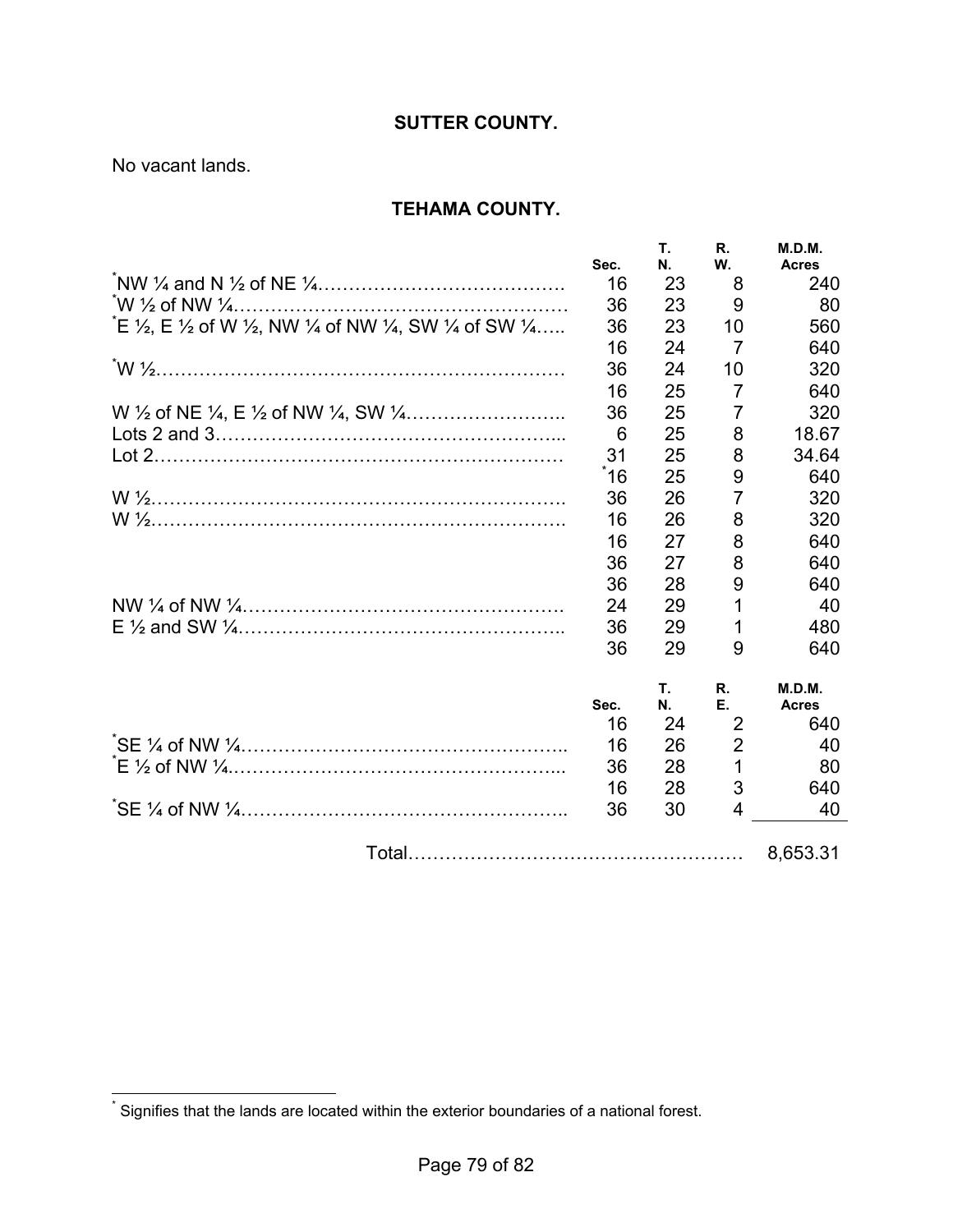# **TRINITY COUNTY.**

| 16<br>26<br>10<br>40<br>$\zeta$ $\frac{1}{2}$ of NE $\frac{1}{4}$ , NE $\frac{1}{4}$ of SE $\frac{1}{4}$ , NW $\frac{1}{4}$ of SW $\frac{1}{4}$<br>12<br>16<br>27<br>160<br>12<br>W ½, NW ¼ of NE ¼, W ½ of SE ¼, SE ¼ of SE ¼<br>27<br>36<br>480<br>12<br>36<br>30<br>40<br>10<br>36<br>31<br>80<br>31<br>12<br>40<br>36<br>16<br>32<br>9<br>640<br>9<br>36<br>32<br>320<br>36<br>32<br>10<br>40<br>12<br>36<br>32<br>240<br>33<br>36<br>9<br>160<br>16<br>33<br>10<br>36.61<br>16<br>34<br>8<br>40<br>Lots 1, 2, 6, 7, NW ¼, N ½ of SW ¼, W ½ of NE ¼…<br>8<br>502.32<br>36<br>34<br>9<br>16<br>34<br>80<br>36<br>9<br>160<br>34<br>E 1/2 of E 1/2, W 1/2 of W 1/2, NW 1/4 of NE 1/4, NE 1/4 of<br>36<br>10<br>34<br>400<br>11<br>16<br>34<br>120<br>11<br>36<br>34<br>240<br>12<br>320<br>16<br>34<br>$\sim$ S $\frac{1}{2}$ of NE $\frac{1}{4}$ , E $\frac{1}{2}$ of NW $\frac{1}{4}$ , SW $\frac{1}{4}$ of NW $\frac{1}{4}$<br>12<br>36<br>34<br>200<br>$\overline{7}$<br>16<br>35<br>80<br>12<br>16<br>35<br>120<br>7<br>80<br>36<br>36<br>9<br>16<br>36<br>80<br>36<br>36<br>10<br>40<br>11<br>16<br>280<br>36<br>36<br>36<br>11<br>40<br>16<br>37<br>6<br>160<br>$\overline{7}$<br>37<br>16<br>39.28<br>36<br>37<br>7<br>40<br>36<br>37<br>320<br>8<br>36<br>37<br>9<br>200<br>37<br>36<br>10<br>120<br>16<br>38<br>$\overline{7}$<br>80<br>36<br>38<br>7<br>80<br>8<br>16<br>38<br>480<br>36<br>38<br>8<br>120 | Sec. | Τ.<br>Ν. | R.<br>W. | M.D.M.<br><b>Acres</b> |
|-------------------------------------------------------------------------------------------------------------------------------------------------------------------------------------------------------------------------------------------------------------------------------------------------------------------------------------------------------------------------------------------------------------------------------------------------------------------------------------------------------------------------------------------------------------------------------------------------------------------------------------------------------------------------------------------------------------------------------------------------------------------------------------------------------------------------------------------------------------------------------------------------------------------------------------------------------------------------------------------------------------------------------------------------------------------------------------------------------------------------------------------------------------------------------------------------------------------------------------------------------------------------------------------------------------------------------------------------------------------------------------------------------------------------|------|----------|----------|------------------------|
|                                                                                                                                                                                                                                                                                                                                                                                                                                                                                                                                                                                                                                                                                                                                                                                                                                                                                                                                                                                                                                                                                                                                                                                                                                                                                                                                                                                                                         |      |          |          |                        |
|                                                                                                                                                                                                                                                                                                                                                                                                                                                                                                                                                                                                                                                                                                                                                                                                                                                                                                                                                                                                                                                                                                                                                                                                                                                                                                                                                                                                                         |      |          |          |                        |
|                                                                                                                                                                                                                                                                                                                                                                                                                                                                                                                                                                                                                                                                                                                                                                                                                                                                                                                                                                                                                                                                                                                                                                                                                                                                                                                                                                                                                         |      |          |          |                        |
|                                                                                                                                                                                                                                                                                                                                                                                                                                                                                                                                                                                                                                                                                                                                                                                                                                                                                                                                                                                                                                                                                                                                                                                                                                                                                                                                                                                                                         |      |          |          |                        |
|                                                                                                                                                                                                                                                                                                                                                                                                                                                                                                                                                                                                                                                                                                                                                                                                                                                                                                                                                                                                                                                                                                                                                                                                                                                                                                                                                                                                                         |      |          |          |                        |
|                                                                                                                                                                                                                                                                                                                                                                                                                                                                                                                                                                                                                                                                                                                                                                                                                                                                                                                                                                                                                                                                                                                                                                                                                                                                                                                                                                                                                         |      |          |          |                        |
|                                                                                                                                                                                                                                                                                                                                                                                                                                                                                                                                                                                                                                                                                                                                                                                                                                                                                                                                                                                                                                                                                                                                                                                                                                                                                                                                                                                                                         |      |          |          |                        |
|                                                                                                                                                                                                                                                                                                                                                                                                                                                                                                                                                                                                                                                                                                                                                                                                                                                                                                                                                                                                                                                                                                                                                                                                                                                                                                                                                                                                                         |      |          |          |                        |
|                                                                                                                                                                                                                                                                                                                                                                                                                                                                                                                                                                                                                                                                                                                                                                                                                                                                                                                                                                                                                                                                                                                                                                                                                                                                                                                                                                                                                         |      |          |          |                        |
|                                                                                                                                                                                                                                                                                                                                                                                                                                                                                                                                                                                                                                                                                                                                                                                                                                                                                                                                                                                                                                                                                                                                                                                                                                                                                                                                                                                                                         |      |          |          |                        |
|                                                                                                                                                                                                                                                                                                                                                                                                                                                                                                                                                                                                                                                                                                                                                                                                                                                                                                                                                                                                                                                                                                                                                                                                                                                                                                                                                                                                                         |      |          |          |                        |
|                                                                                                                                                                                                                                                                                                                                                                                                                                                                                                                                                                                                                                                                                                                                                                                                                                                                                                                                                                                                                                                                                                                                                                                                                                                                                                                                                                                                                         |      |          |          |                        |
|                                                                                                                                                                                                                                                                                                                                                                                                                                                                                                                                                                                                                                                                                                                                                                                                                                                                                                                                                                                                                                                                                                                                                                                                                                                                                                                                                                                                                         |      |          |          |                        |
|                                                                                                                                                                                                                                                                                                                                                                                                                                                                                                                                                                                                                                                                                                                                                                                                                                                                                                                                                                                                                                                                                                                                                                                                                                                                                                                                                                                                                         |      |          |          |                        |
|                                                                                                                                                                                                                                                                                                                                                                                                                                                                                                                                                                                                                                                                                                                                                                                                                                                                                                                                                                                                                                                                                                                                                                                                                                                                                                                                                                                                                         |      |          |          |                        |
|                                                                                                                                                                                                                                                                                                                                                                                                                                                                                                                                                                                                                                                                                                                                                                                                                                                                                                                                                                                                                                                                                                                                                                                                                                                                                                                                                                                                                         |      |          |          |                        |
|                                                                                                                                                                                                                                                                                                                                                                                                                                                                                                                                                                                                                                                                                                                                                                                                                                                                                                                                                                                                                                                                                                                                                                                                                                                                                                                                                                                                                         |      |          |          |                        |
|                                                                                                                                                                                                                                                                                                                                                                                                                                                                                                                                                                                                                                                                                                                                                                                                                                                                                                                                                                                                                                                                                                                                                                                                                                                                                                                                                                                                                         |      |          |          |                        |
|                                                                                                                                                                                                                                                                                                                                                                                                                                                                                                                                                                                                                                                                                                                                                                                                                                                                                                                                                                                                                                                                                                                                                                                                                                                                                                                                                                                                                         |      |          |          |                        |
|                                                                                                                                                                                                                                                                                                                                                                                                                                                                                                                                                                                                                                                                                                                                                                                                                                                                                                                                                                                                                                                                                                                                                                                                                                                                                                                                                                                                                         |      |          |          |                        |
|                                                                                                                                                                                                                                                                                                                                                                                                                                                                                                                                                                                                                                                                                                                                                                                                                                                                                                                                                                                                                                                                                                                                                                                                                                                                                                                                                                                                                         |      |          |          |                        |
|                                                                                                                                                                                                                                                                                                                                                                                                                                                                                                                                                                                                                                                                                                                                                                                                                                                                                                                                                                                                                                                                                                                                                                                                                                                                                                                                                                                                                         |      |          |          |                        |
|                                                                                                                                                                                                                                                                                                                                                                                                                                                                                                                                                                                                                                                                                                                                                                                                                                                                                                                                                                                                                                                                                                                                                                                                                                                                                                                                                                                                                         |      |          |          |                        |
|                                                                                                                                                                                                                                                                                                                                                                                                                                                                                                                                                                                                                                                                                                                                                                                                                                                                                                                                                                                                                                                                                                                                                                                                                                                                                                                                                                                                                         |      |          |          |                        |
|                                                                                                                                                                                                                                                                                                                                                                                                                                                                                                                                                                                                                                                                                                                                                                                                                                                                                                                                                                                                                                                                                                                                                                                                                                                                                                                                                                                                                         |      |          |          |                        |
|                                                                                                                                                                                                                                                                                                                                                                                                                                                                                                                                                                                                                                                                                                                                                                                                                                                                                                                                                                                                                                                                                                                                                                                                                                                                                                                                                                                                                         |      |          |          |                        |
|                                                                                                                                                                                                                                                                                                                                                                                                                                                                                                                                                                                                                                                                                                                                                                                                                                                                                                                                                                                                                                                                                                                                                                                                                                                                                                                                                                                                                         |      |          |          |                        |
|                                                                                                                                                                                                                                                                                                                                                                                                                                                                                                                                                                                                                                                                                                                                                                                                                                                                                                                                                                                                                                                                                                                                                                                                                                                                                                                                                                                                                         |      |          |          |                        |
|                                                                                                                                                                                                                                                                                                                                                                                                                                                                                                                                                                                                                                                                                                                                                                                                                                                                                                                                                                                                                                                                                                                                                                                                                                                                                                                                                                                                                         |      |          |          |                        |
|                                                                                                                                                                                                                                                                                                                                                                                                                                                                                                                                                                                                                                                                                                                                                                                                                                                                                                                                                                                                                                                                                                                                                                                                                                                                                                                                                                                                                         |      |          |          |                        |
|                                                                                                                                                                                                                                                                                                                                                                                                                                                                                                                                                                                                                                                                                                                                                                                                                                                                                                                                                                                                                                                                                                                                                                                                                                                                                                                                                                                                                         |      |          |          |                        |
|                                                                                                                                                                                                                                                                                                                                                                                                                                                                                                                                                                                                                                                                                                                                                                                                                                                                                                                                                                                                                                                                                                                                                                                                                                                                                                                                                                                                                         |      |          |          |                        |
|                                                                                                                                                                                                                                                                                                                                                                                                                                                                                                                                                                                                                                                                                                                                                                                                                                                                                                                                                                                                                                                                                                                                                                                                                                                                                                                                                                                                                         |      |          |          |                        |
|                                                                                                                                                                                                                                                                                                                                                                                                                                                                                                                                                                                                                                                                                                                                                                                                                                                                                                                                                                                                                                                                                                                                                                                                                                                                                                                                                                                                                         |      |          |          |                        |
|                                                                                                                                                                                                                                                                                                                                                                                                                                                                                                                                                                                                                                                                                                                                                                                                                                                                                                                                                                                                                                                                                                                                                                                                                                                                                                                                                                                                                         |      |          |          |                        |
|                                                                                                                                                                                                                                                                                                                                                                                                                                                                                                                                                                                                                                                                                                                                                                                                                                                                                                                                                                                                                                                                                                                                                                                                                                                                                                                                                                                                                         |      |          |          |                        |
|                                                                                                                                                                                                                                                                                                                                                                                                                                                                                                                                                                                                                                                                                                                                                                                                                                                                                                                                                                                                                                                                                                                                                                                                                                                                                                                                                                                                                         |      |          |          |                        |
|                                                                                                                                                                                                                                                                                                                                                                                                                                                                                                                                                                                                                                                                                                                                                                                                                                                                                                                                                                                                                                                                                                                                                                                                                                                                                                                                                                                                                         |      |          |          |                        |
|                                                                                                                                                                                                                                                                                                                                                                                                                                                                                                                                                                                                                                                                                                                                                                                                                                                                                                                                                                                                                                                                                                                                                                                                                                                                                                                                                                                                                         |      |          |          |                        |
| 16<br>7<br>39<br>200                                                                                                                                                                                                                                                                                                                                                                                                                                                                                                                                                                                                                                                                                                                                                                                                                                                                                                                                                                                                                                                                                                                                                                                                                                                                                                                                                                                                    |      |          |          |                        |
| 36<br>$\overline{7}$<br>39<br>80                                                                                                                                                                                                                                                                                                                                                                                                                                                                                                                                                                                                                                                                                                                                                                                                                                                                                                                                                                                                                                                                                                                                                                                                                                                                                                                                                                                        |      |          |          |                        |

 \* Signifies that the lands are located within the exterior boundaries of a national forest.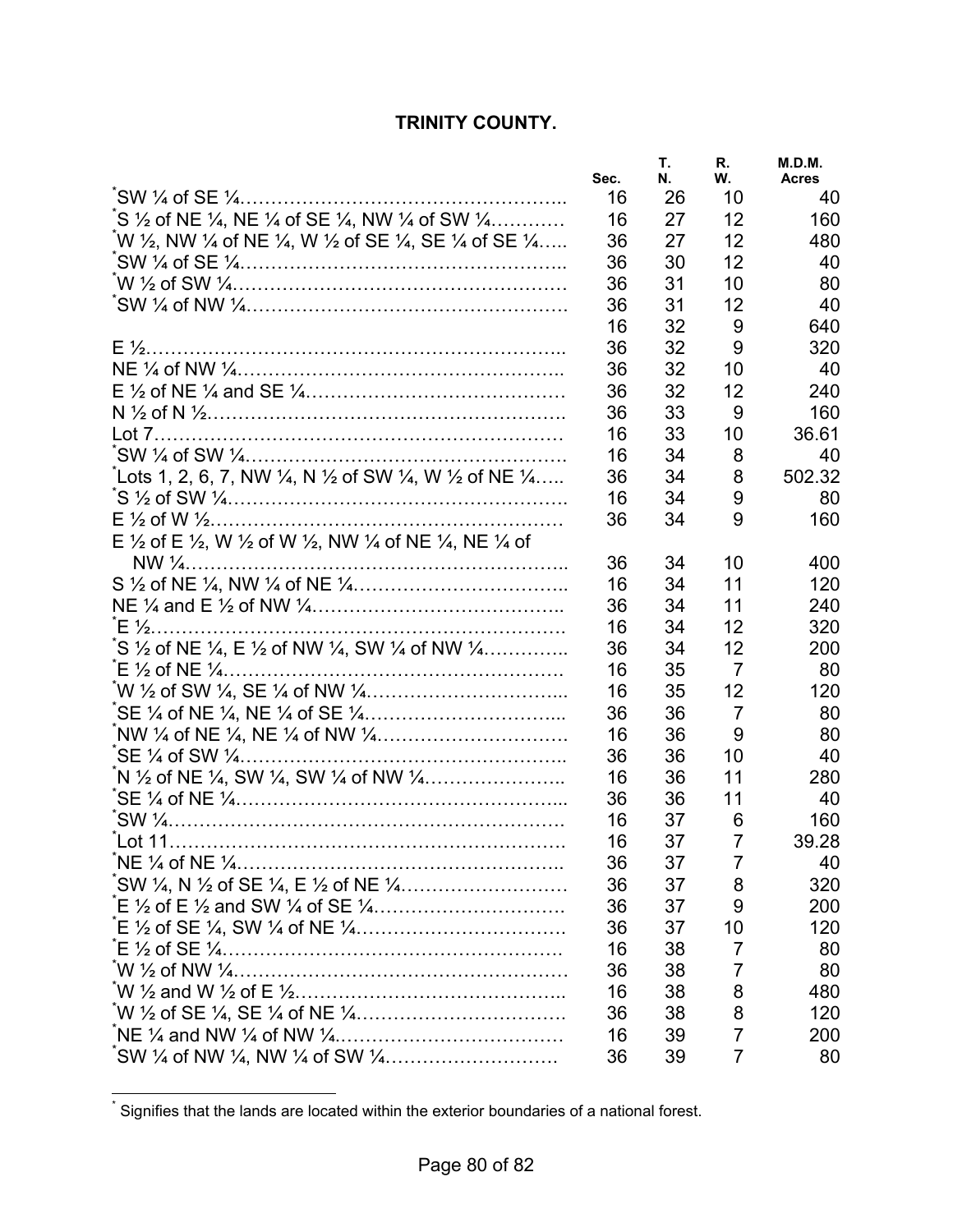|                                                                                                                          | 36   | 39             | 8                   | 120                         |
|--------------------------------------------------------------------------------------------------------------------------|------|----------------|---------------------|-----------------------------|
|                                                                                                                          | Sec. | Τ.<br>N.       | R.<br>Е.            | <b>H.M.</b><br><b>Acres</b> |
|                                                                                                                          | 10   |                | 6                   | 40                          |
|                                                                                                                          | 36   |                | 6                   | 160                         |
|                                                                                                                          | 36   | $\overline{2}$ | 6                   | 80                          |
|                                                                                                                          | 16   | $\overline{2}$ | 8                   | 358.20                      |
| $\zeta$ S $\frac{1}{2}$ of S $\frac{1}{2}$ , NW $\frac{1}{4}$ of SW $\frac{1}{4}$ , NE $\frac{1}{4}$ of SE $\frac{1}{4}$ | 16   | 3              | 7                   | 240                         |
|                                                                                                                          | 36   | 3              | $\overline{7}$      | 320                         |
|                                                                                                                          | 36   | 4              | 6                   | 280                         |
|                                                                                                                          | 36   | 4              | 7                   | 160                         |
|                                                                                                                          | 16   | 5              | 7                   | 320                         |
|                                                                                                                          | 36   | 5              | 7                   | 160                         |
|                                                                                                                          | 16   | 6              | 8                   | 80                          |
| $\zeta$ S $\frac{1}{2}$ , NW $\frac{1}{4}$ , SW $\frac{1}{4}$ of NE $\frac{1}{4}$ , E $\frac{1}{2}$ of NE $\frac{1}{4}$  | 16   | 7              | 7                   | 600                         |
|                                                                                                                          | 16   | 7              | 8                   | 120                         |
|                                                                                                                          |      | Т.             | R.                  | <b>H.M.</b>                 |
|                                                                                                                          | Sec. | S.             | Е.                  | <b>Acres</b>                |
|                                                                                                                          | 36   | 1              | 6                   | 640                         |
|                                                                                                                          | 36   | 2              | 6                   | 89.39                       |
| $E \frac{1}{2}$ of E $\frac{1}{2}$ , W $\frac{1}{2}$ of NE $\frac{1}{4}$ , NW $\frac{1}{4}$ of SE $\frac{1}{4}$          | 16   | $\overline{2}$ | $\overline{7}$      | 280                         |
|                                                                                                                          | 36   | $\overline{2}$ | $\overline{7}$      | 440                         |
|                                                                                                                          | 36   | 3              | 7                   | 40                          |
|                                                                                                                          | ້16  | 3              | 8                   | 577.24                      |
|                                                                                                                          | 16   | 4              | 7<br>$\overline{7}$ | 240                         |
|                                                                                                                          | 36   | 4              |                     | 640                         |
|                                                                                                                          |      |                |                     |                             |

Total……………………………………………… 12,963.04

# **TULARE COUNTY.**

| Sec. | $S_{\cdot}$ F. | R. | M.D.M.<br><b>Acres</b> |
|------|----------------|----|------------------------|
| 36   | 14             | 32 | 80                     |
| 16   | 15             | 27 | 160                    |
| 36   | 15             | 27 | 200                    |
| 16   | 15             | 28 | 320                    |
| 36   | 16             | 28 | 40                     |
| 16   | 17             | 29 | 40                     |
| 16   | 19             | 29 | 320                    |
| 16   | 22             | 33 | 40                     |
|      |                |    |                        |

 \* Signifies that the lands are located within the exterior boundaries of a national forest.